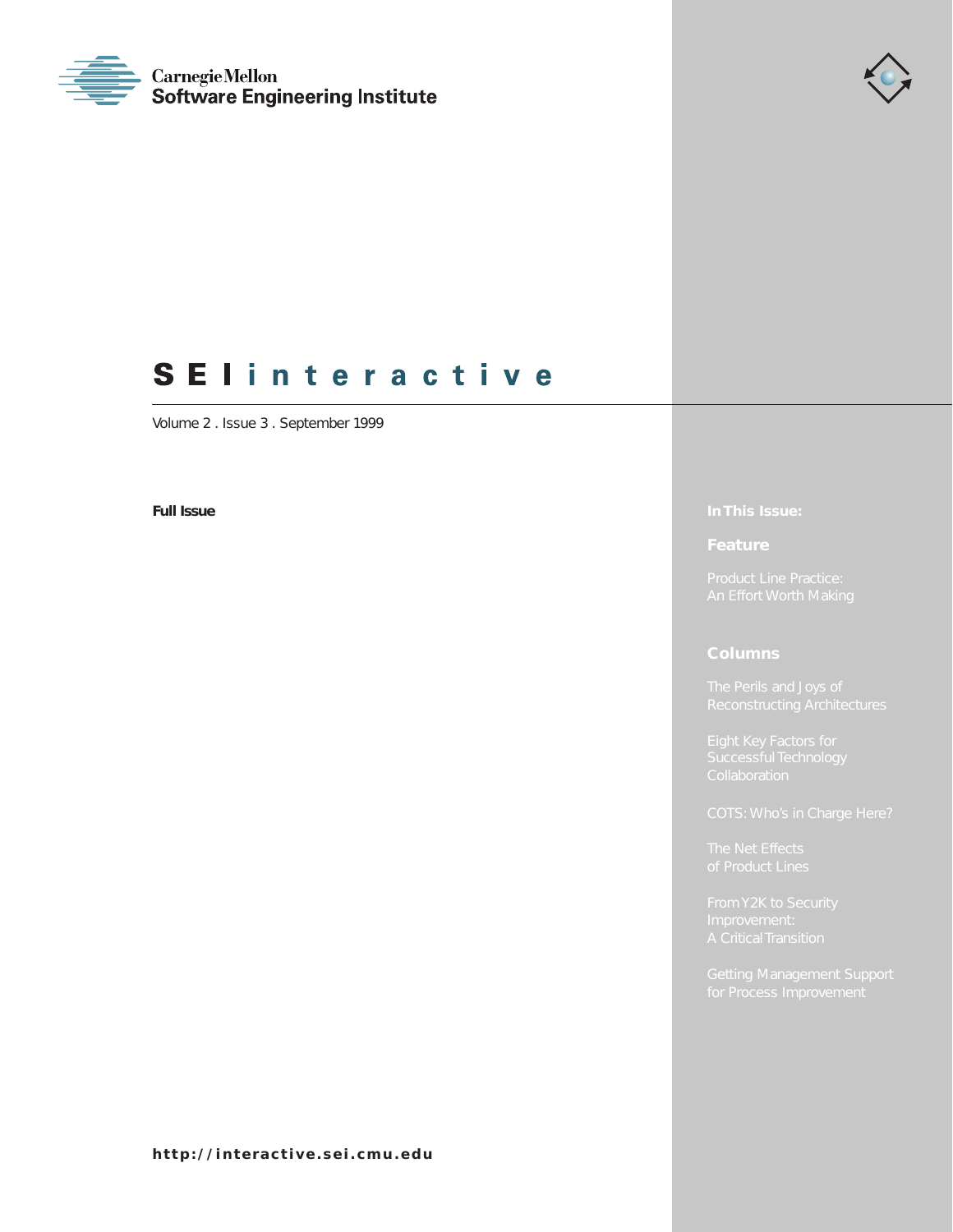

#### **Messages**

**[About the SEI](#page-3-0) 3**

**[From the Direc](#page-4-0)tor** Steve Cross **4**

**[From the Edi](#page-7-0)tor** Bill Thomas **7**

#### **Features**

**Int roduction** Product Line Practice: An E f fort [Worth Making](#page-9-0) **9**

**Background** A Fram e work for So f t ware [Product Line](#page-10-0)  Practice **1 0**

**Spotlight 1** Software [Product Lines:](#page-29-0) A N ew Paradigm for the New Century **29**

**Spotlight 2** Product Lines in Practice at Three Major Corporations **36**

**Roundtable** A Scenario for Using the Product Line Practice Fram e work **42**

**Links** Links to Product Line Resources and R e ferences to Product Line Related Readings **60**

#### **Columns**

**The A r chi tect** The Perils and J o ys of Reconstructing Architectures Rick Kazman **71**

**The Business Ed g e** Eight K ey Factors for Successful Technology Collaboration Mike Mattison **83**

**The C OTS Spot** Wh o 's in Charge Here? David Carney

**92**

**Net E f fects** The Net E f fects of Product Lines **ScottTilley 98**

**Security Matters** From Y2K to Security Impr o vement: A Critical Transition Moira West-Brown and Katherine Fithen

**103**

**Watts New?**

Ge tting Management Support for Process Improvement Watts S. Humphrey **110**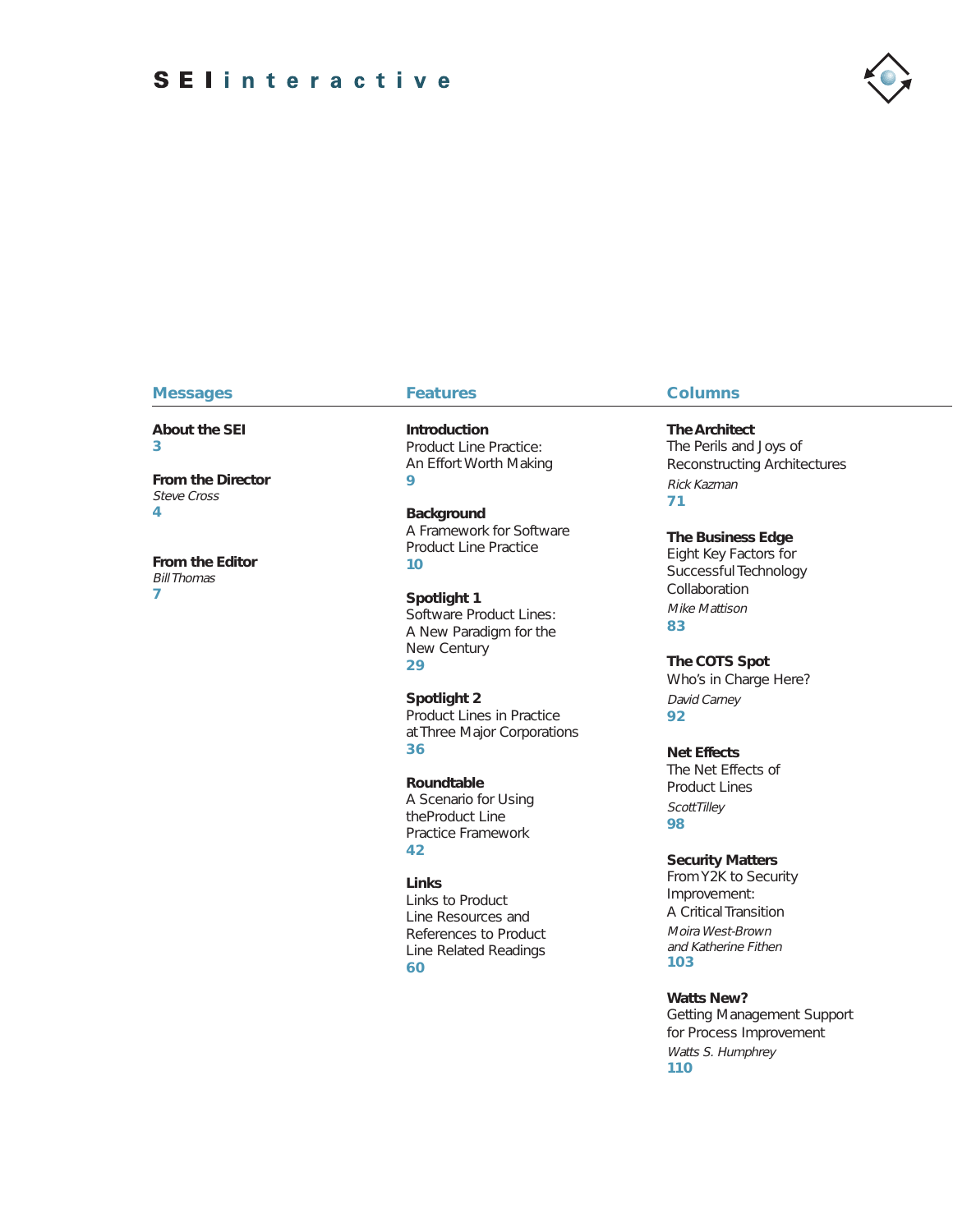# **SEI Interactive**

Volume 2 . Issue 3 . September 1999

Copyright © 1999 by Carnegie Mellon University

The Software Engineering Institute (SEI) is a federally funded research and development center sponsored by the U.S. Department of Defense and operated by Carnegie Mellon University.

- SM Architecture Tradeoff Analysis Method, ATAM, CMM Integration, CMMI, IDEAL, Interim Profile, Personal Software Process, PSP, SCE, Simplex, Team Software Process, and TSP are service marks of Carnegie Mellon University.
- ® Capability Maturity Model, Capability Maturity Modeling, CERT, CERT Coordination Center, and CMM are registered in the U.S. Patent and Trademark Office.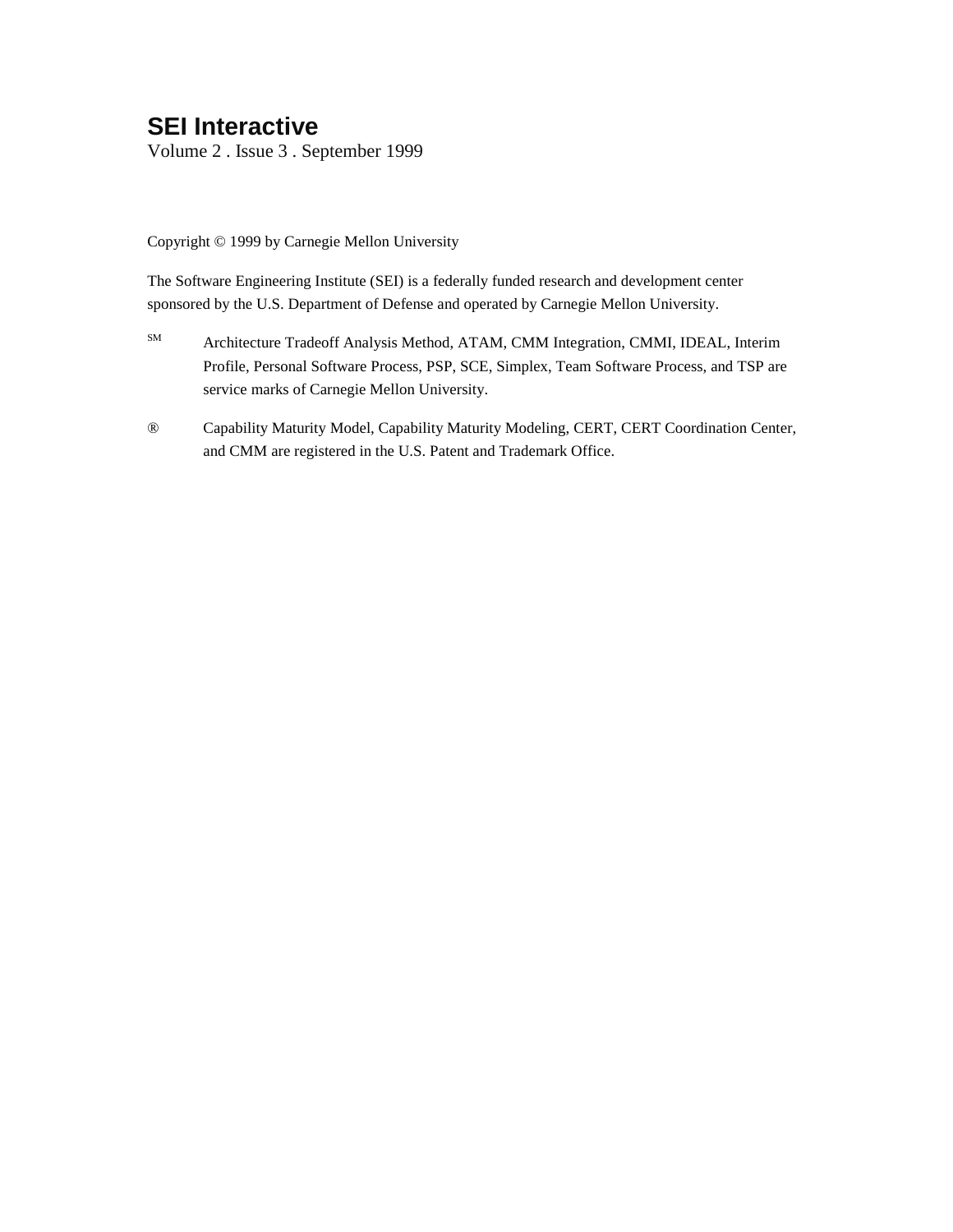# <span id="page-3-0"></span>**About the SEI**

#### **Mission**

The SEI mission is to provide leadership in advancing the state of the practice of software engineering to improve the quality of systems that depend on software.

The SEI expects to accomplish this mission by promoting the evolution of software engineering from an ad hoc, labor-intensive activity to a discipline that is well managed and supported by technology.

### **SEI Work**

The SEI program of work is grouped into two principal areas:

- Software Engineering Management Practices
- Software Engineering Technical Practices

Within these broad areas of work, the SEI has defined specific initiatives that address pervasive and significant issues impeding the ability of organizations to acquire, build, and evolve software-intensive systems predictably on time, within expected cost, and with expected functionality. Visit the initiative page on the SEI Web site [http://www.sei.cmu.edu] for more information.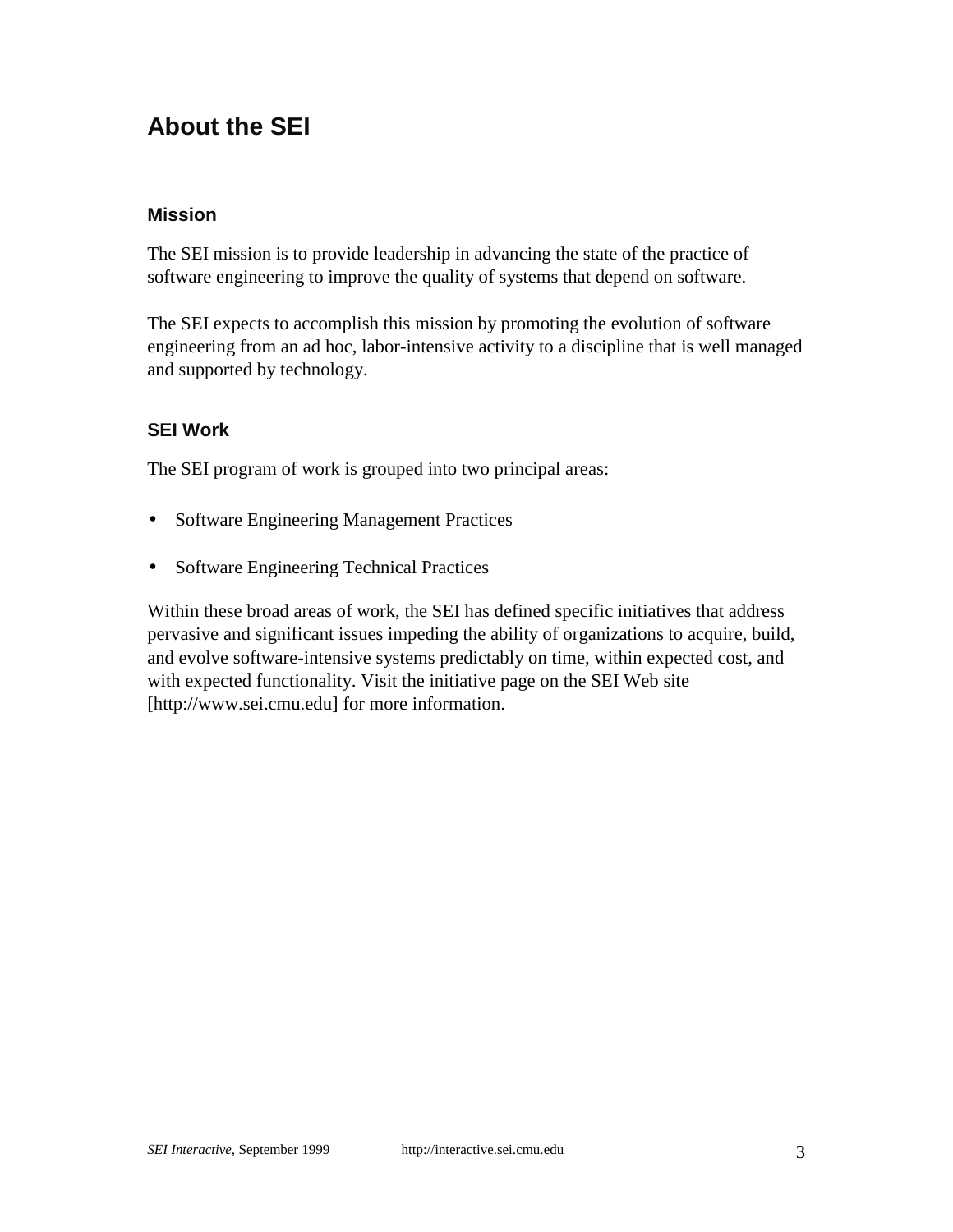## <span id="page-4-0"></span>**From the Director Product Lines: High-Quality Software Really Fast** Stephen E. Cross

#### **A New Software Paradigm**

The SEI's Paul Clements calls product line practice "a new paradigm for the new century." I could not agree more. As Clements points out, "If the pitfalls are successfully negotiated, the result is an enviable capacity to deliver extremely large systems on time and within budget." Such a powerful approach can provide enormous benefits to software engineers working on Department of Defense contracts or commercial products.

The product line approach is in essence the strategic reuse of all of an organization's core assets to support the rapid development of similar systems from core assets. I say strategic because the decision to employ the product line approach is both a business and technical decision, as described in this issue. Core assets include not only reusable software, but the system's architecture, proven processes related to the development and testing of systems, and all the knowledge related to the development of systems (for example, test plans, requirement documents, etc.).

The organization that successfully employs product line approaches invests wisely in its core assets. It invests in its people and puts its best people on the maintenance—the stewardship—of its core assets. For example, over time the quality of architecture and software-based core assets improves. This means that the overall quality of a new system assembled from that architecture and those software components is of higher quality. Experience has shown that much less time is then required in the systemintegration and test phases. Hence, the product line approach is a "product, process, and people" improvement strategy for reusing an organization's core assets for delivering high-quality software with reduced cycle times.

#### **Product Lines and the SEI's Work**

Much of the work of the SEI supports organizations that seek to employ a product line approach. Besides the SEI's Product Line Practice (PLP) initiative, consider the following:

• Architecture Tradeoff Analysis (ATA). The software architecture is a critical core asset, the "blueprint" that embodies the critical system attributes (for example, performance, security, reliability, modifiability, etc.) The ATA initiative provides guidance on how to analyze an architecture. Conducting an exercise that is part of the architecture tradeoff analysis method (ATAM) typically consumes three calendar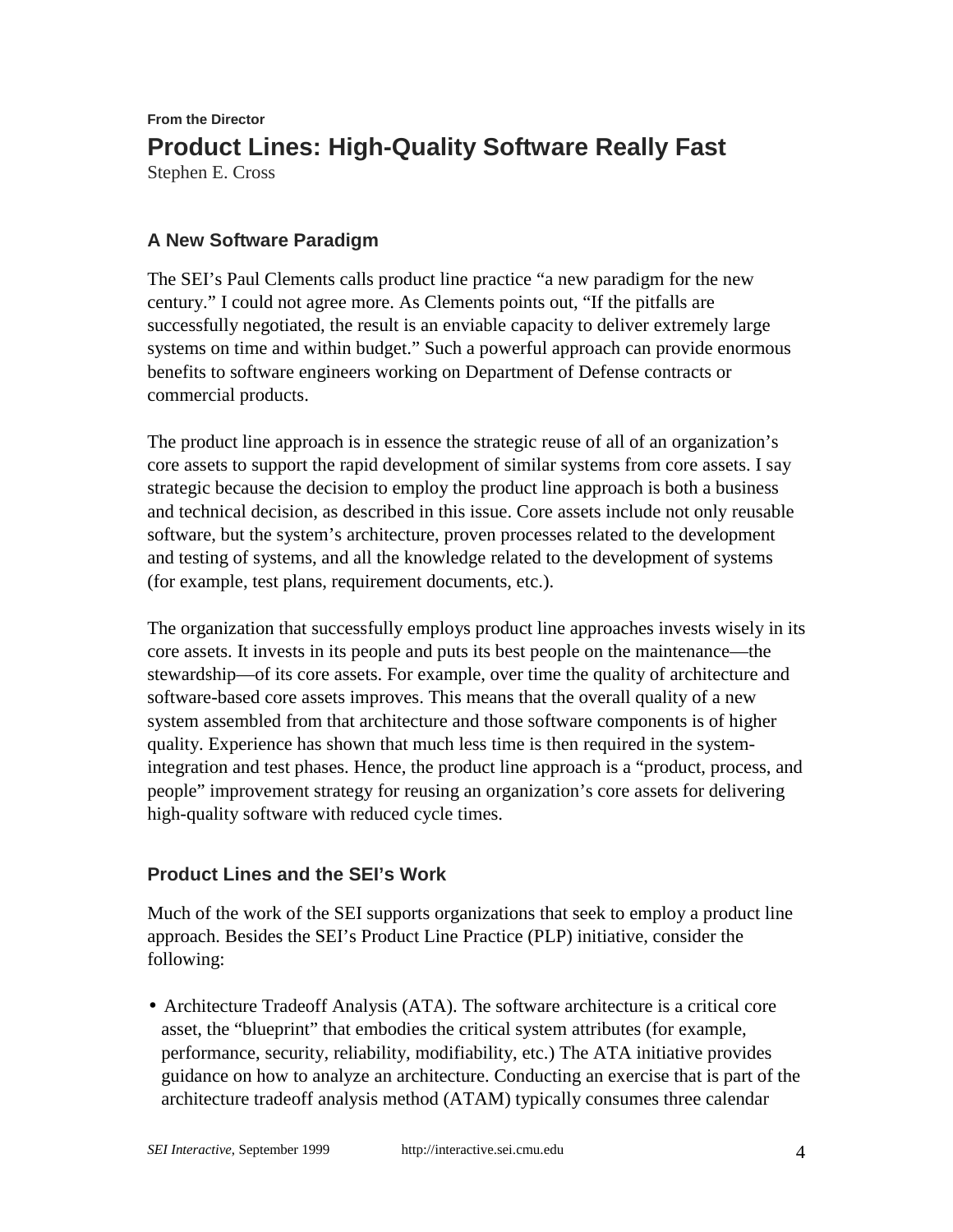days. Not a bad price for the peace of mind you get by knowing that your architecture is going to meet the needs of your product line.

- Process improvement. Turning out a product line requires a certain maturity of process. People have to be disciplined. Product lines are about following established channels of communication and feedback, especially between the core asset developers and the consumers of those core assets—namely the product-producing projects. In our experience, process improvement and the migration to product line strategy go hand-in-hand, especially for those organizations with low process maturity.
- Component-based systems. Product lines often epitomize component-based systems. A product line architecture is built to accommodate variation and extension, and one mechanism for achieving this is the ability to replace components quickly and easily in order to achieve the special variations needed for different products.

The two Spotlight articles in this issue highlight some of the ways in which product line practices cut across all areas of software development by focusing on the activities at four companies with successful product line programs. Our Roundtable discussion provides additional organizational contexts through a series of scenarios.

## **First Product Line Conference**

To help further the widespread use of product line practices, we at the Software Engineering Institute will sponsor the first Software Product Line Conference (SPLC1) in Denver, Aug. 28–31, 2000. The conference will be open to the software community at large, but the focus will be on achievements that are triggering the growing adoption of product line practices.

We invite researchers and practitioners to contribute to SPLC1 by submitting refereed archival technical papers, topical panels, tutorials, and/or workshops. The deadline for submission of papers and proposals is Dec. 15, 1999. We hope you will join us for this unique opportunity to exchange ideas and experiences related to software product lines and to broaden the community interest in product line technology. For further information, please visit the SPLC1 Web site at

http://www.sei.cmu.edu/plp/conf/SPLC.html

## **Improving Software in General**

Product lines are, of course, just one area where the SEI is improving the practice of software engineering. I am often asked questions such as: "What are you going to do about bad software?" In fact, Martha Heller asked that very question in her recent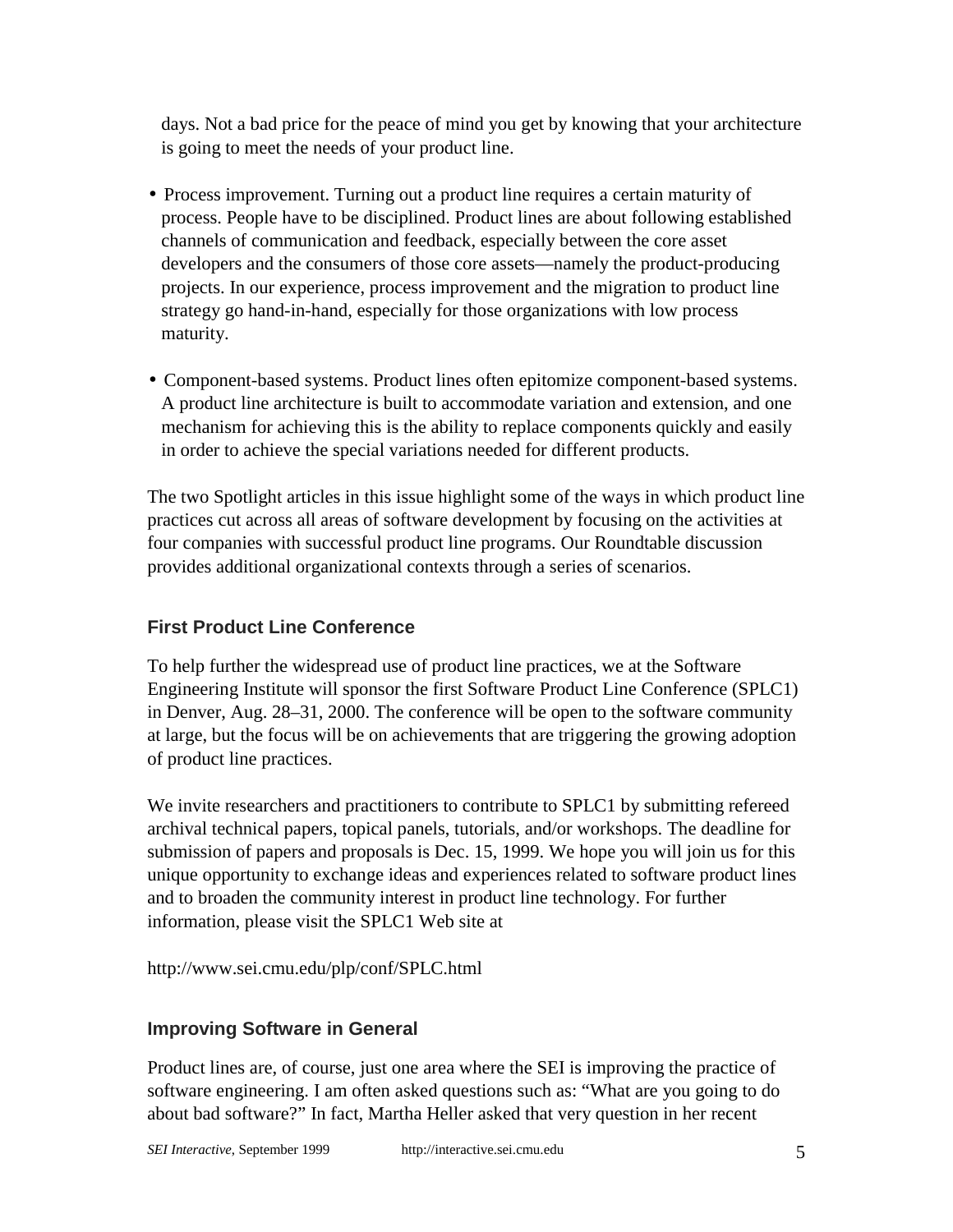Sound Off column in *CIO* magazine (available online at

http://comment.cio.com/070699\_sound.html). I told her: "Better software is a joint responsibility of the buyer and the builder," and I advised that dissatisfied CIOs adopt the best practices in the SEI's Software Acquisition Capability Maturity Model® (SW-CMM®). She took my comment a step further, proposing as one solution that CIOs "could get together and refuse to upgrade unless the software adheres to management practices developed by quality experts like Cross and his team at the SEI."

Indeed, the SEI is currently working on ways to motivate or provide incentives for organizations to use best practices, such as product line approaches, the CMM Integration product suite (which embodies the practices described in the  $SW\text{-}\text{CMM}^{\circ}$  v 2c), the Personal Software Process<sup>SM</sup>, and other best practices. One way to provide incentives would be the use of model contracting language that requires software developers to adhere to these practices.

We expect to soon release some of these ideas to the developer community. Look to future issues of *SEI Interactive* for more on what is likely to be a very interesting debate.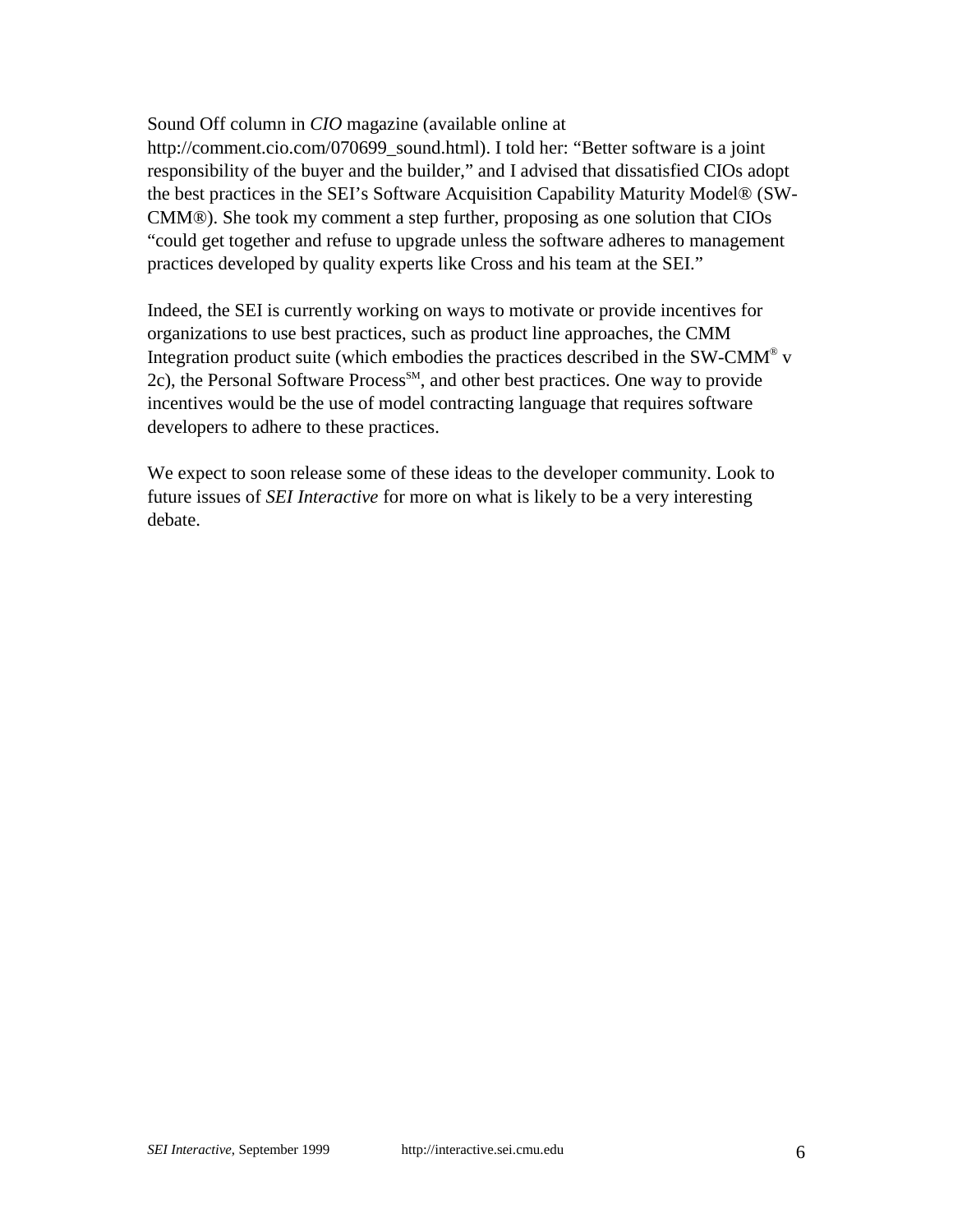# <span id="page-7-0"></span>**From the Editor Welcome to SEI Interactive**

Welcome to the sixth installment of *SEI Interactive*.

One of the interesting tasks that comes with editing an online magazine is perusing our anonymous Web statistics to try to glean information about our readers and their approaches to reading *SEI Interactive*.

Sometimes the effort raises questions rather than answering them. Why, for example, is our readership highest on Tuesdays? And why is 2:00-4:00 p.m. our busiest time of day? Why, this past August, did we have three times as many requests for pages—or "hits"—from readers in Finland as we had from readers in Norway?

For the most part, however, the Web statistics give us exciting and encouraging insights. For example:

- Our readership has grown steadily since the launch of *SEI Interactive* with the June 1998 issue. Since then, our readership has grown by 500 percent, and each new release brings another large group of new readers. (We measure this by the statistic "distinct hosts served," meaning the number of unique IP addresses that access the *SEI Interactive* server in a month.)
- We have readers in approximately 60 countries. After the United States, the countries with the highest readership are Germany, Canada, the Netherlands, Australia, the United Kingdom, and Japan.
- Every item in *SEI Interactive* has a long shelf life. Our Archives section is truly a rich repository of information from which the software engineering community frequently draws. Indeed, during some months, our archived articles and columns receive almost as many hits as our current material.
- Our columnists have strong readership, led by Watts Humphrey and his "Watts New" column, which is consistently one of the five most requested pages. The columns also generate the strongest interaction with our discussion groups feature—and we're happy to say that our columnists themselves actively participate.
- Readers use *SEI Interactive* as an on-ramp to other SEI information. Our list of recent SEI publications is consistently the third- or fourth-most-requested file, and close behind is the "Announcements" page. Clearly, *SEI Interactive* is a favorite method for finding out about the SEI in general.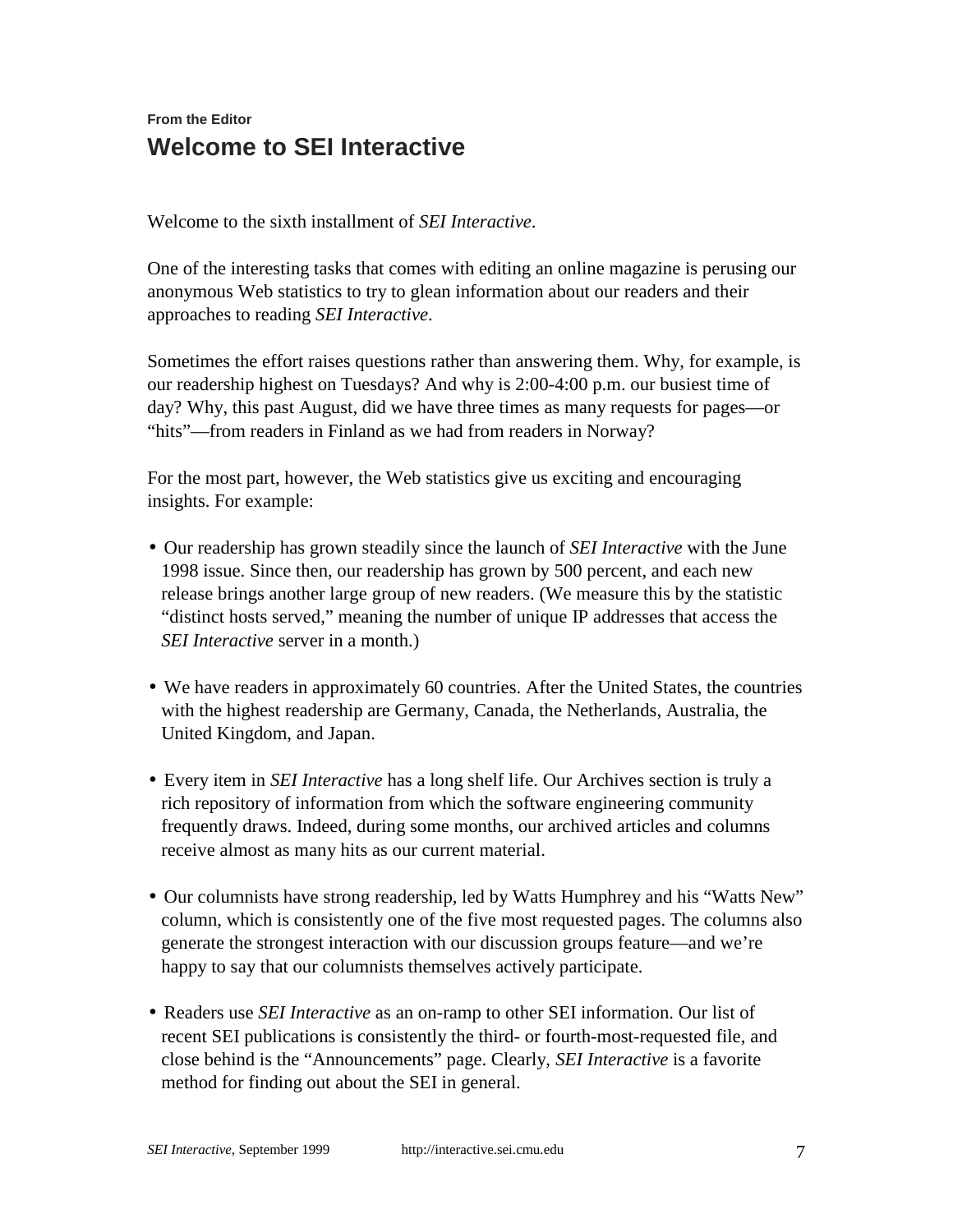With this issue we want to alert you to a new feature. In response to requests from readers, we have gathered all the content of this issue into one PDF file. So, in addition to getting a PDF version of each article, you can also get the entire issue, with its own cover and table of contents.

#### **Bill Thomas**

SEI Interactive editor-in-chief Software Engineering Institute

#### **The SEI Interactive Team:**

Mark Paat, communication design Bill McSteen Jamie Teasdale Barbara White

Thanks also to Paul Clements, the guest editor for this issue's Features section, and to all of our content reviewers, including Steve Cross, John Goodenough, and Linda Northrop.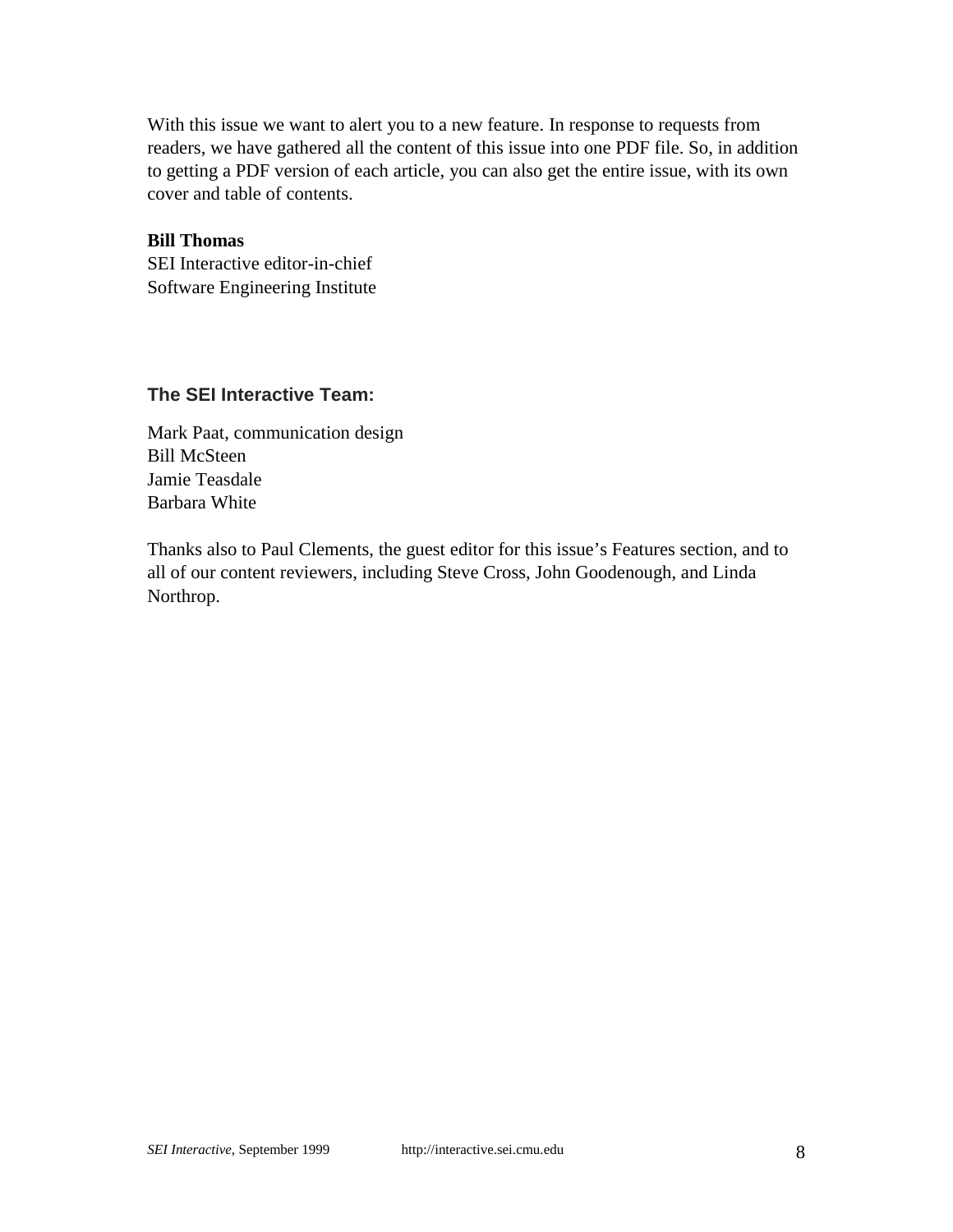## <span id="page-9-0"></span>**Introduction Product Line Practice: An Effort Worth Making**

"Software developed as a product line promises to be a dominant development paradigm for the new century," according to Paul Clements of the SEI's Product Line Practice Initiative. But the challenges involved cannot be taken lightly. "The successful transition to product-line technology requires a careful blend of technology, process, organization, and business factors improvement," he says, but adds that the payoff is worth it: "If the pitfalls are successfully negotiated, the result is an enviable capacity to deliver extremely large systems on time and within budget."

This issue of *SEI Interactive* examines in depth the high-stakes subject of product line practice.

Our Background article, "A Framework for Software Product Line Practice," provides a slightly condensed version of the first two chapters of version 2.0 of this framework, which was released by the SEI in July 1999. The framework is intended to be a living document that will aid the software development and acquisition communities. Each version represents an incremental attempt to capture information about successful product line practices. This information has been gleaned from studies of organizations that have built product lines, from direct collaborations on software product lines with the SEI's customer organizations, and from leading practitioners in software product lines.

In our first of two Spotlight articles, "Software Product Lines: A New Paradigm for the New Century," the SEI's Paul Clements discusses the advantages of product lines, uncovers some of their pitfalls, and shows by example the kinds of successes that organizations can enjoy. Our second Spotlight article presents further examples, describing how product line programs have been handled at Cummins Engine, Raytheon, and Hewlett-Packard. Those companies have all enjoyed substantial reductions in time to market, cost, and risk, and significant gains in efficiency and quality. But the leaders of those companies' programs are quick to point out that largescale technical and cultural changes are required. They share some of the lessons that they have learned.

This issue's Roundtable captures a panel discussion from the 1999 Software Engineering Symposium. The panelists, all members of the SEI technical staff, depict a specific usage scenarios for the latest version of the product line practice framework given a specific organizational context, and illustrating the use of practices in the areas of launching a product line, scoping a product line, using commercial off-the-shelf software in a product line, and defining a product line architecture.

Finally, our Links feature offers a guided tour of information available on the Web about product line practice.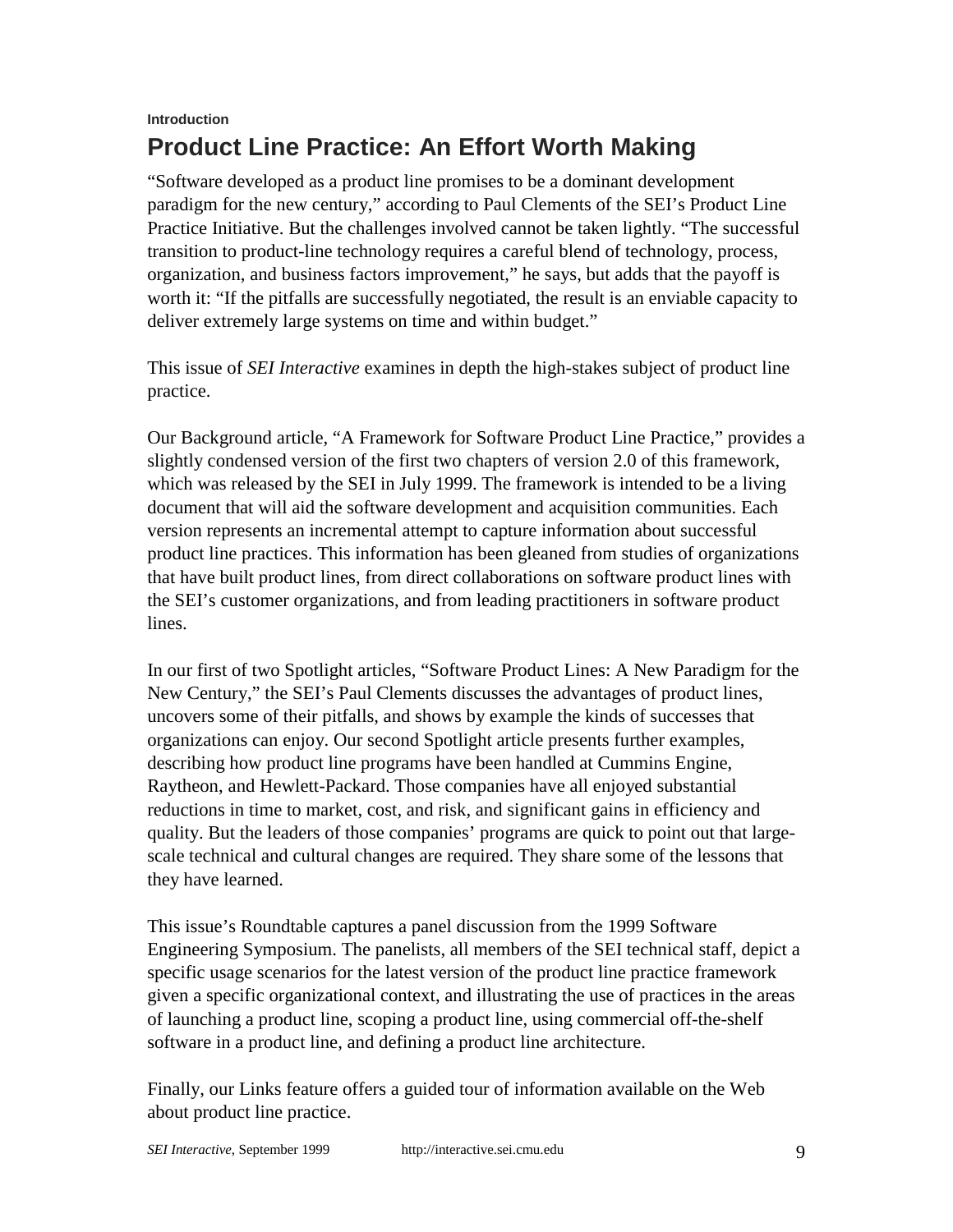#### <span id="page-10-0"></span>**Background**

# **A Framework for Software Product Line Practice**

Paul Clements, Linda M. Northrop

This article is excerpted from the first two chapters of A Framework for Software Product Line Practice, Version 2.0. The framework is intended to be a living document that will aid the software development and acquisition communities. Each version represents an incremental attempt to capture information about successful product line practices. This information has been gleaned from studies of organizations that have built product lines, from direct collaborations on software product lines with customer organizations, and from leading practitioners in software product lines. In the full document, available on the Web at http://www.sei.cmu.edu/plp/framework.html, Chapter 3 provides a detailed description of how product line practices could be applied to software engineering, technical management, and organizational management practice areas. "Not all of the practice areas have been defined, but our goal is to release the framework in increments to get the information out sooner and to get feedback and contributions," writes co-author Linda Northrop, director of the Product Line Systems Program at the SEI. "Future versions will build upon the current foundation by completing still other practice area descriptions, and by describing a small number of product line scenarios involving the development, acquisition, and/or evolution of a software product line." Northrop requests that readers provide feedback and make contributions to the framework by contacting her at lmn@sei.cmu.edu.

#### **Introduction**

Software product lines are emerging as a new and important software development paradigm. Companies are finding that the practice of building sets of related systems from common assets can yield remarkable quantitative improvements in productivity, time to market, product quality, and customer satisfaction. Organizations that acquire, as opposed to build, software systems are finding that commissioning a set of related systems as a commonly developed product line yields economies in delivery time, cost, simplified training, and streamlined acquisition. But along with the gains come risks. Although the technical issues in product lines are formidable, they are but one part of the entire picture. Organizational and management issues constitute obstacles that are at least as critical to overcome, and may in fact add more risk because they are less obvious.

Building a software product line and bringing it to market requires a blend of skillful engineering as well as both technical and organizational management. Acquiring a software product line also requires this same blend of skills to position the user organizations to effectively exploit the commonality of the incoming products, as well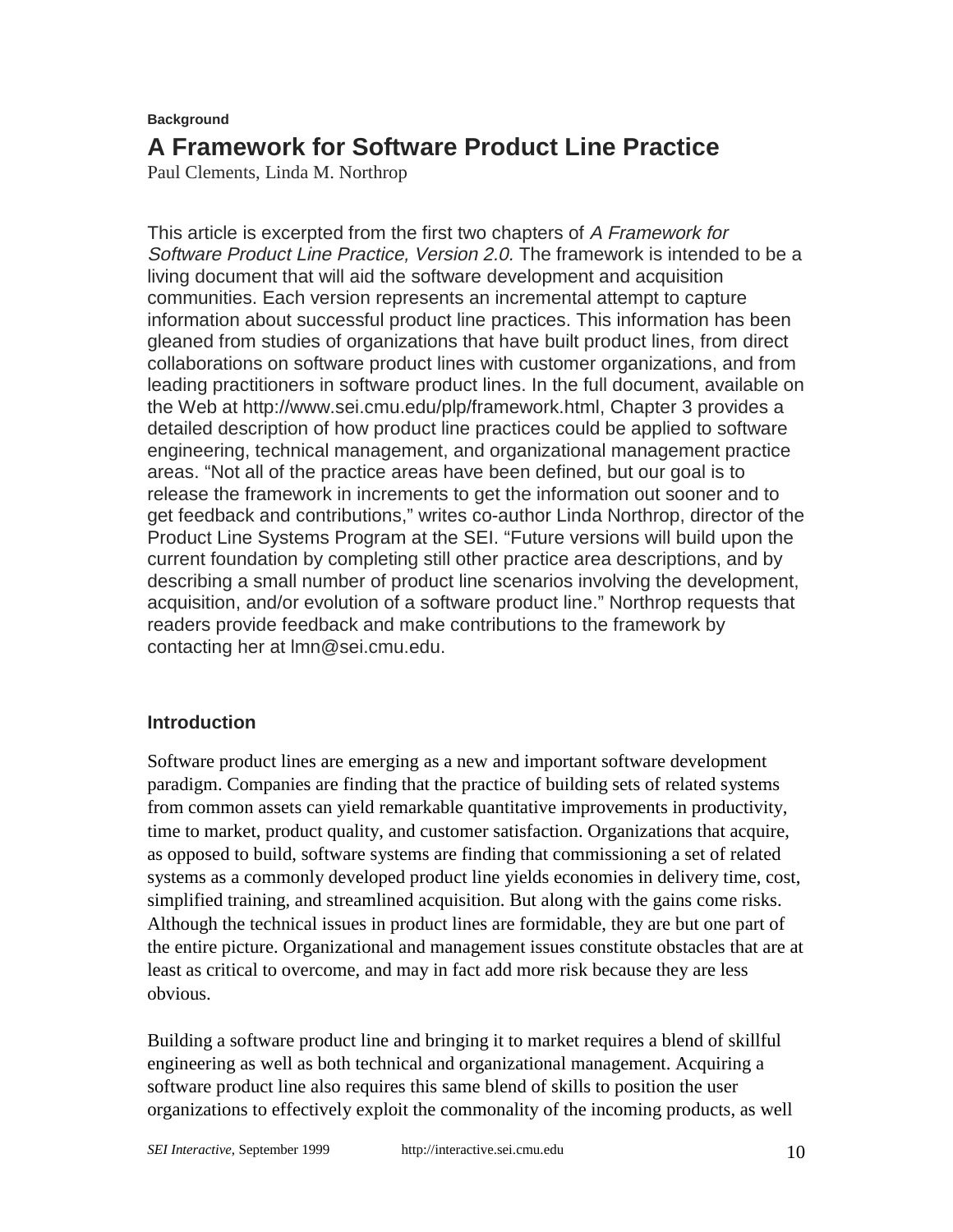as to lend sound technical oversight and monitoring to the development effort. These skills are necessary to overcome the pitfalls that may bring disaster to an unsophisticated organization.

Organizations that have succeeded with product lines vary widely in

- the nature of their products
- their market or mission
- their organizational structure
- their culture and policies
- their software process maturity
- the maturity and extent of their legacy artifacts

Nevertheless, there are universal essential activities and practices that emerge, having to do with the ability to construct new products from a set of core assets while working under the constraints of various organizational contexts and starting points.

Every organization is different and comes to the product line approach with different goals, missions, assets, and requirements. Practices for a product line developer will be different from those for a product line acquirer, and different still for a component vendor. Appropriate practices will vary according to

- the type of system being built
- the depth of domain experience
- the legacy assets on hand
- the organizational goals
- the maturity of artifacts and processes
- the skill level of the personnel available
- many other factors

There is no one correct set of practices for every organization, but this document contains practices that we have seen work successfully in practice.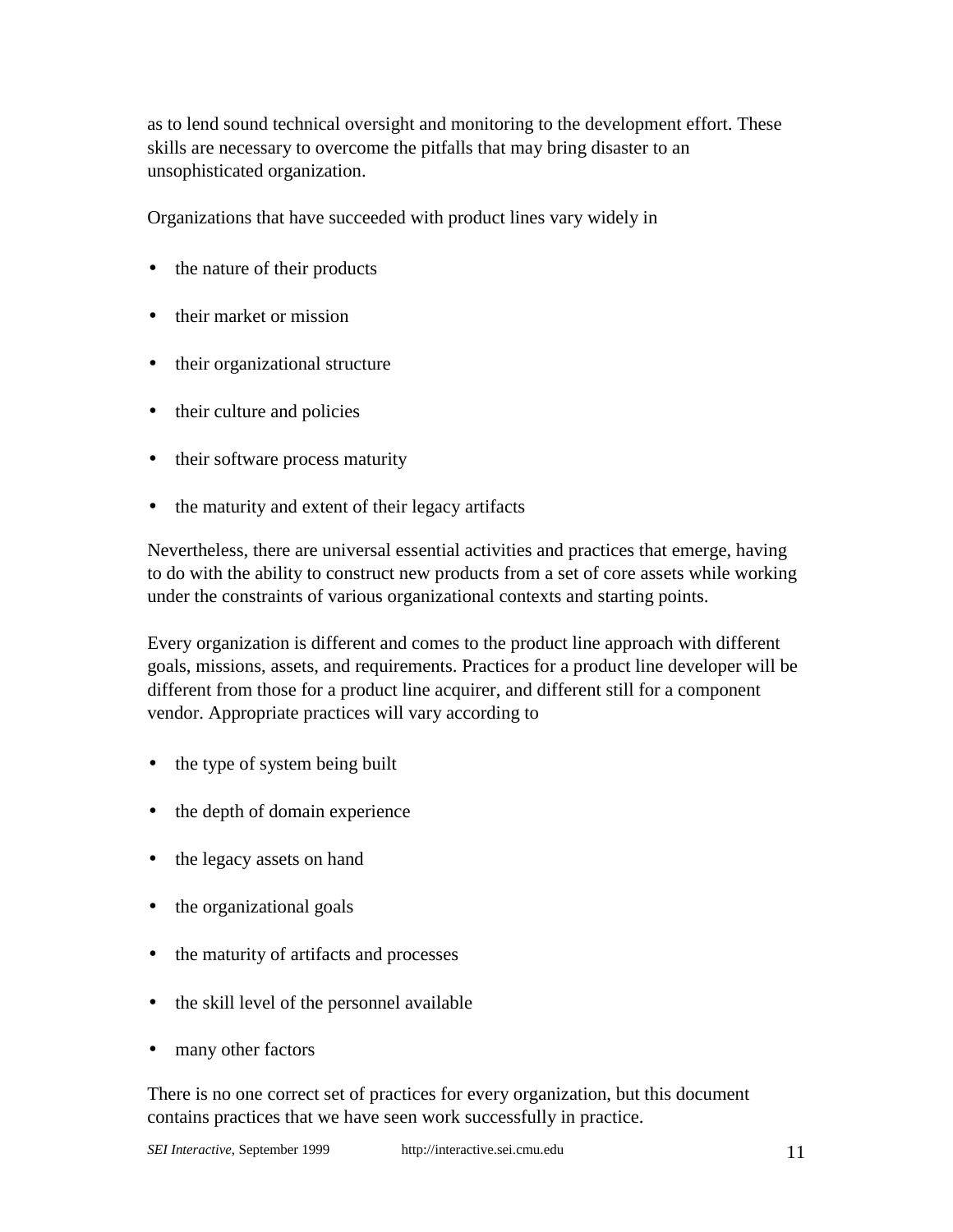#### **What is a Software Product Line?**

A software product line is a set of software-intensive systems sharing a common, managed set of features that satisfy the specific needs of a particular market segment or mission.

Substantial economies can be achieved when the systems in a software product line are developed from a common set of core assets, in contrast to being developed one at a time in separate efforts. Using common assets, a new product is formed by taking applicable components from the asset base, tailoring them as necessary through preplanned variation mechanisms such as parameterization, adding any new components that may be necessary, and assembling the collection under the umbrella of a common, product line-wide architecture. Building a new product (or system) becomes more a matter of generation than creation; the predominant activity is integration rather than programming.

Organizations routinely produce new releases and versions of products. Each of these new versions and releases is typically constructed using the architecture, components, test plans, etc. from the prior releases. Why are product lines different? Two elements of product lines capture the essence of the answer: the production of a related set of products and their production from a core asset base. The production itself is specified in a production plan.

Within a product line, an organization has multiple products, each of which is going through its own cycles of release and version simultaneously. Thus, the evolution of a single product must be considered within a broader context, i.e. the evolution of the product line as a whole.

The second essential aspect of the definition is the production of instances from a core asset base. Thus, we are concerned in this document with the means of production and the structure of the producing organization. How a customer might view a collection of products and interact with the producers is only of ancillary interest. It is difficult to discern from an examination of the behavior of a system (or a collection of systems) whether they were constructed from a core asset base. In fact, most customers care only about price, schedule, function, and quality. Our focus is on what it means for a producer to be producing, or for an acquirer to be acquiring, multiple products from the same asset base simultaneously.

#### **Benefits and Costs of a Product Line**

A product line epitomizes strategic reuse. Core assets extend far beyond mere code reuse. Each product in the product line can be turned out by taking advantage of analysis, design, code, testing, planning, training, and a host of other activities that have already been performed for previous products in the product line. For each reuse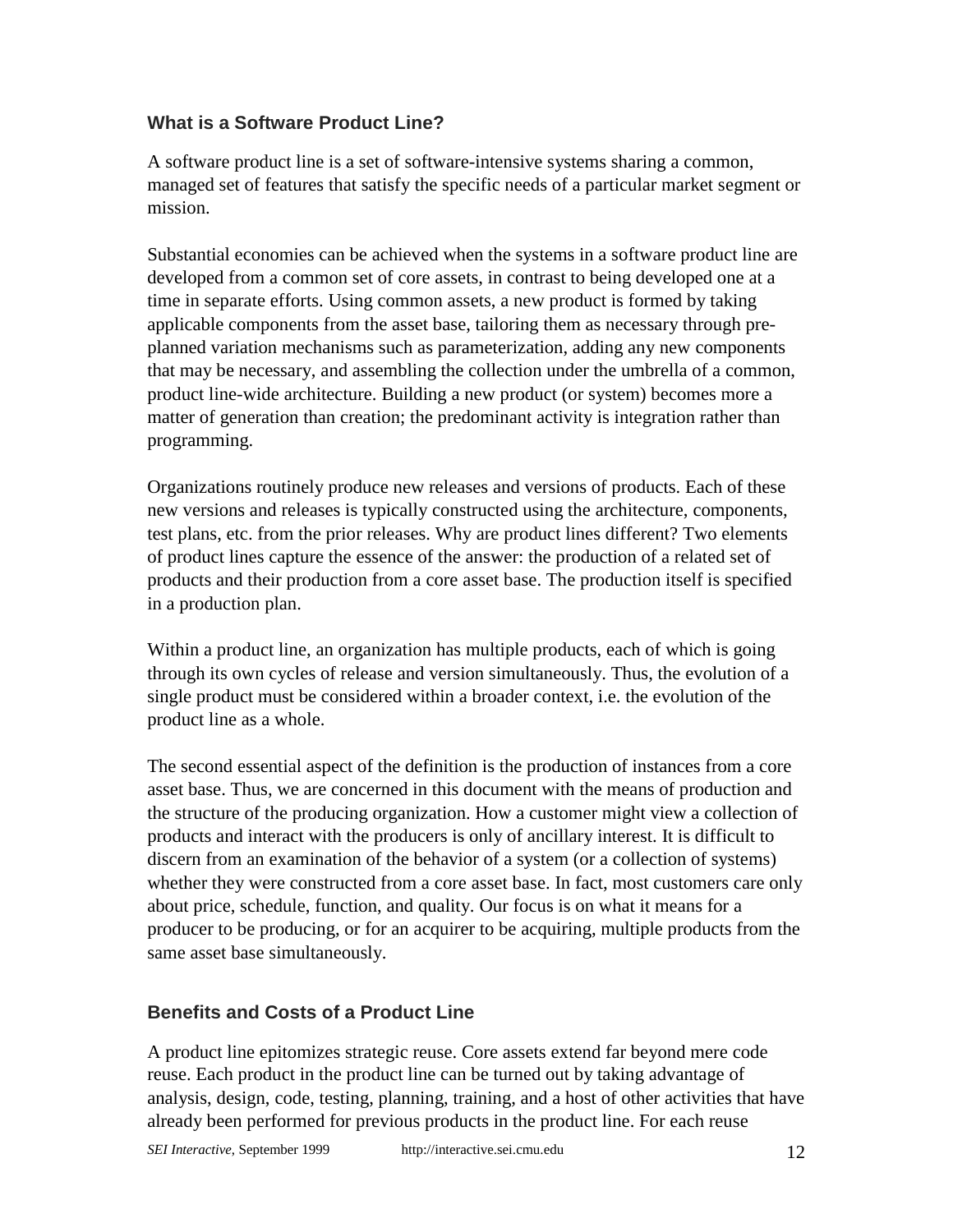benefit, however, there is usually an associated cost and a caveat to achieving the benefit. The items that affect both the product line and new products as well as their benefits and costs are shown in the following table:

| Asset                                                                                                                                                                                                                                                                                                                                                                        | <b>Benefit</b>                                                                                                                                                                                                                                                                                                                                                                          | Costs                                                                                                                                                                                                                                                                                                                                                                                                                                                                                                                                                            |
|------------------------------------------------------------------------------------------------------------------------------------------------------------------------------------------------------------------------------------------------------------------------------------------------------------------------------------------------------------------------------|-----------------------------------------------------------------------------------------------------------------------------------------------------------------------------------------------------------------------------------------------------------------------------------------------------------------------------------------------------------------------------------------|------------------------------------------------------------------------------------------------------------------------------------------------------------------------------------------------------------------------------------------------------------------------------------------------------------------------------------------------------------------------------------------------------------------------------------------------------------------------------------------------------------------------------------------------------------------|
| Architecture, architecture<br>specification, architecture<br>evaluation: The architecture for<br>the product line is the blueprint for<br>how each product is assembled from<br>the components in the asset base.<br>The right architecture provides for all<br>of the quality attributes of the<br>products; the wrong architecture<br>precludes achieving desired quality. | Architecture represents a significant<br>design investment by the<br>organization's most talented<br>engineers. Leveraging this<br>investment across all products in the<br>product line means that for<br>subsequent products, the most<br>important design step is completed.                                                                                                         | The architecture must support the variation<br>inherent in the product line, which imposes<br>an additional constraint on it.                                                                                                                                                                                                                                                                                                                                                                                                                                    |
| Software components: The<br>software components that populate<br>the asset base form the building<br>blocks for each product in the<br>product line.                                                                                                                                                                                                                         | The design decisions, data<br>structures, algorithms,<br>documentation, reviews, code, and<br>debugging effort can all be<br>leveraged across all products in the<br>product line.                                                                                                                                                                                                      | The components must be designed to be<br>robust and applicable across a wide range<br>of product contexts, possibly complicating<br>their design. Often, components must be<br>designed to be more general without loss<br>of performance. Variation points must be<br>built in.                                                                                                                                                                                                                                                                                 |
| Performance modeling and<br>analysis: For products that must<br>meet real-time constraints, analysis<br>must be performed to show that the<br>system's performance will be<br>adequate.                                                                                                                                                                                      | A new product can be fielded with<br>high confidence that real-time and<br>distributed-systems problems have<br>already been worked out because<br>the analysis and modeling can be<br>reused from product to product.<br>Process scheduling, network traffic<br>loads, deadlock elimination, data<br>consistency problems, and the like<br>will all have been modeled and<br>analyzed. | Reusing the analysis may impose<br>constraints on moving processes among<br>processors, on the creation of new<br>processes, or on synchronization among<br>existing processes.                                                                                                                                                                                                                                                                                                                                                                                  |
| Tools and processes for<br>software development, and<br>process for making changes:<br>The infrastructure for turning out a<br>software product requires a<br>substantial investment.                                                                                                                                                                                        | Configuration control boards,<br>configuration management tools and<br>procedures, management<br>processes, and the overall software<br>development process are in place<br>and have been used before. Tools<br>and environments purchased for one<br>product can be amortized across the<br>entire product line.                                                                       | The boards, tools, and procedures must be<br>more robust to account for the differences<br>between managing a product line and<br>managing a single product.                                                                                                                                                                                                                                                                                                                                                                                                     |
| People, skills, training: In a<br>product line organization, the<br>development staff works on the<br>entire product line, not just a single<br>product (although some people will<br>work on a single product at a time).                                                                                                                                                   | Because of the commonality of the<br>applications, personnel can be<br>transferred among projects as<br>required. Their expertise is<br>applicable across the entire product<br>line. Their productivity, when<br>measured by the number of<br>products to which their work applies,<br>rises dramatically.                                                                             | Personnel must be trained beyond general<br>software engineering and corporate<br>procedures to ensure that they understand<br>and can use the assets and procedures<br>associated with the product line. New<br>personnel must be much more specifically<br>trained for the product line. Training<br>materials must be created that address the<br>product line. As product lines mature, the<br>skills required in an organization tend to<br>change, away from programming and<br>systems engineering and toward relevant<br>domain expertise and technology |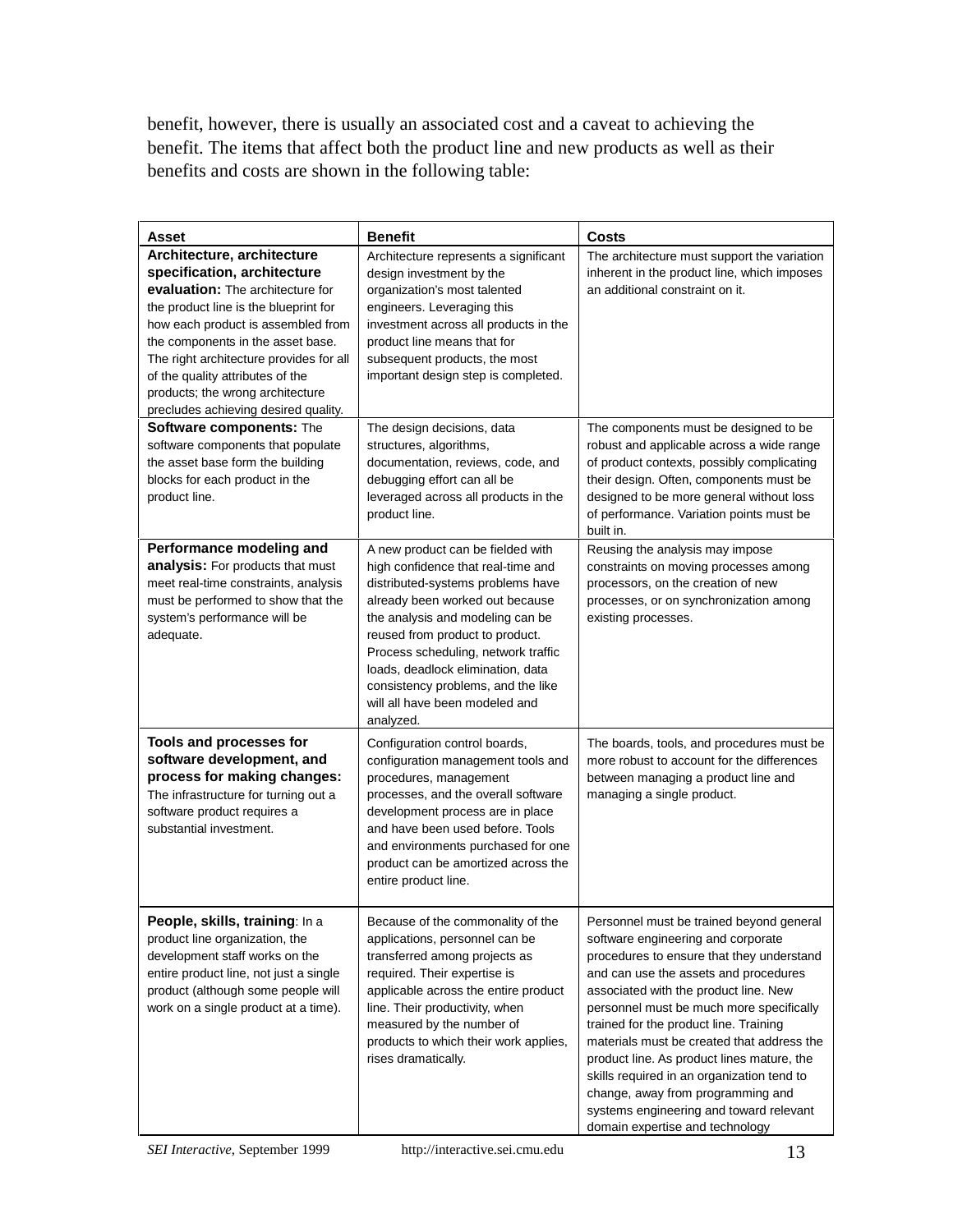|  | forecasting. This transition must be<br>managed. |
|--|--------------------------------------------------|
|  |                                                  |

Table 1: Costs and Benefits of Product Lines

For each of these assets, the investment cost is usually much less than the benefit. Also, most of the costs are one-time costs but the benefits accrue with each new product release. However, an organization that attempts to institute a product line without being aware of the costs is likely to abandon the product line concept before seeing it through.

In workshops on product line practice conducted by the Software Engineering Institute, workshop participants shared some of the specific quantified benefits of product line practice. These included the following:

- being able to use one person to handle the integration and testing of a 1.5M SLOC Ada real-time safety-critical shipboard command and control system
- increasing productivity (as measured by feature density per shipped product per engineer per unit time) six-fold over a period of three years
- building a software system capable of running a new diesel engine over a weekend, as opposed to the full year that it used to take
- being able to join a military simulation exercise 12 months ahead of the schedule predicted without asset reuse

These workshops have also revealed examples of the costs:

- canceling three large projects to devote resources to building the base of core assets
- reassigning staff who could not adjust to the product line way of doing business
- suspending product output for a year while the new practices were put into place

Companies who bore these costs and made the successful transition to product line practice all agree that the payoff more than compensated for the effort, but these costs underscore the point that product line practice is often uncharted territory. A framework such as this one can provide the necessary insights and guidance.

## **Starting Versus Running a Product Line**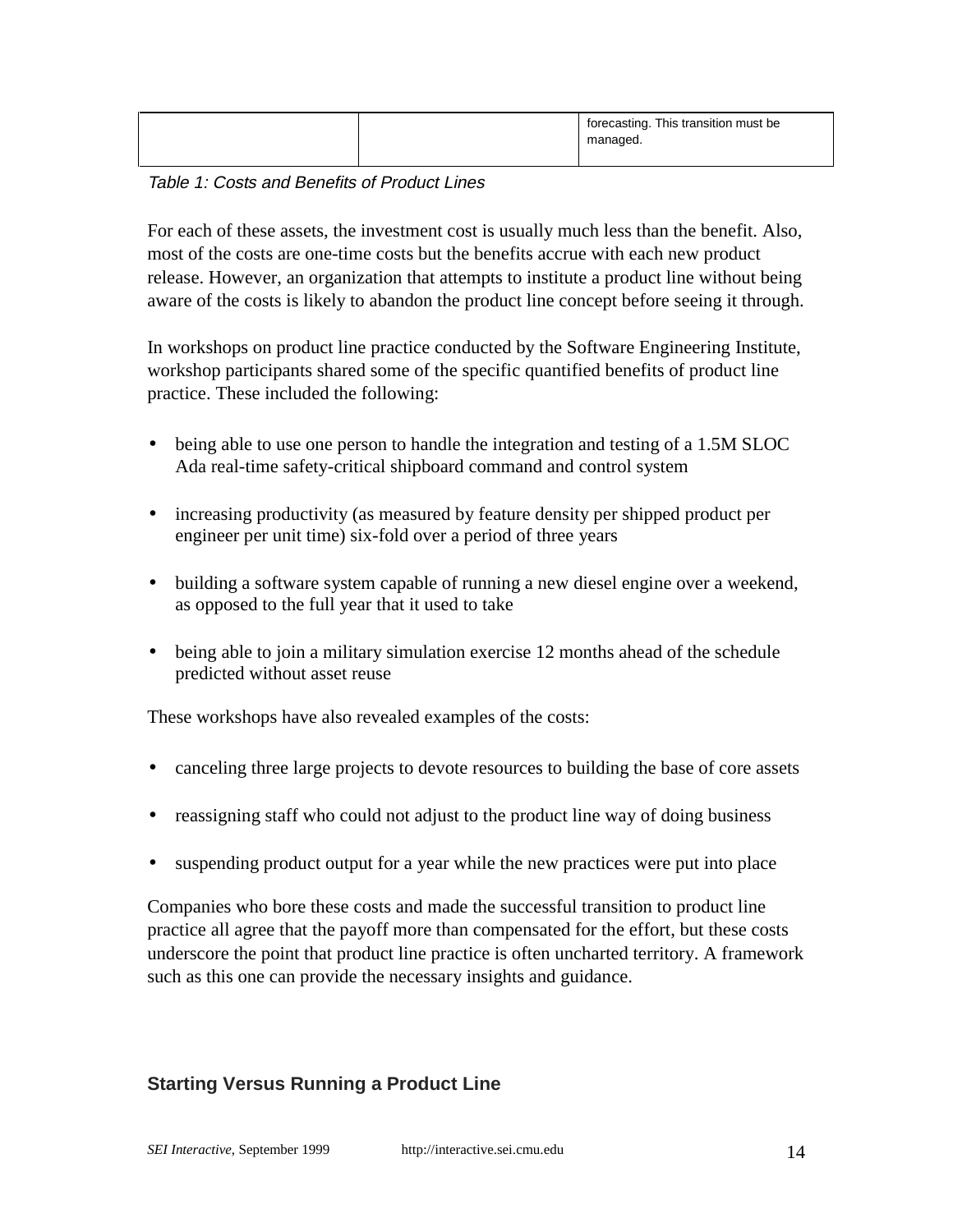Many of the practice areas in this framework are written from the point of view of describing an in-place product line capability. Of course, we recognize that the framework will be used to help an organization put that capability in place, and ramping up to a product line is in many ways different from running one on a day-today basis.

We felt it was important to describe the end or "steady state" so that readers could understand the goals. However, to address the issues of starting (rather than running) a product line shop, the reader is referred to the "Launching and Institutionalizing a Product Line" practice area in the full document. (See http://www.sei.cmu.edu/activities/plp/framework.html)

#### **Product Line Essential Activities**

At its essence, fielding a product line involves *core asset development* or *acquisition*, and *product development* or *acquisition* using core assets. These two activities can occur in either order (new products are built from core assets, or core assets are extracted from existing products). Often, products and core assets are built in concert with each other. Core asset development has been traditionally called domain engineering. Product development from core assets is often called application engineering. The entire effort is staffed, orchestrated, tracked, and coordinated by management. The following figure illustrates this triad of essential activities. The iteration symbol at the center represents the decision processes that coordinate the activities.



Figure 1: Essential Product Line Activities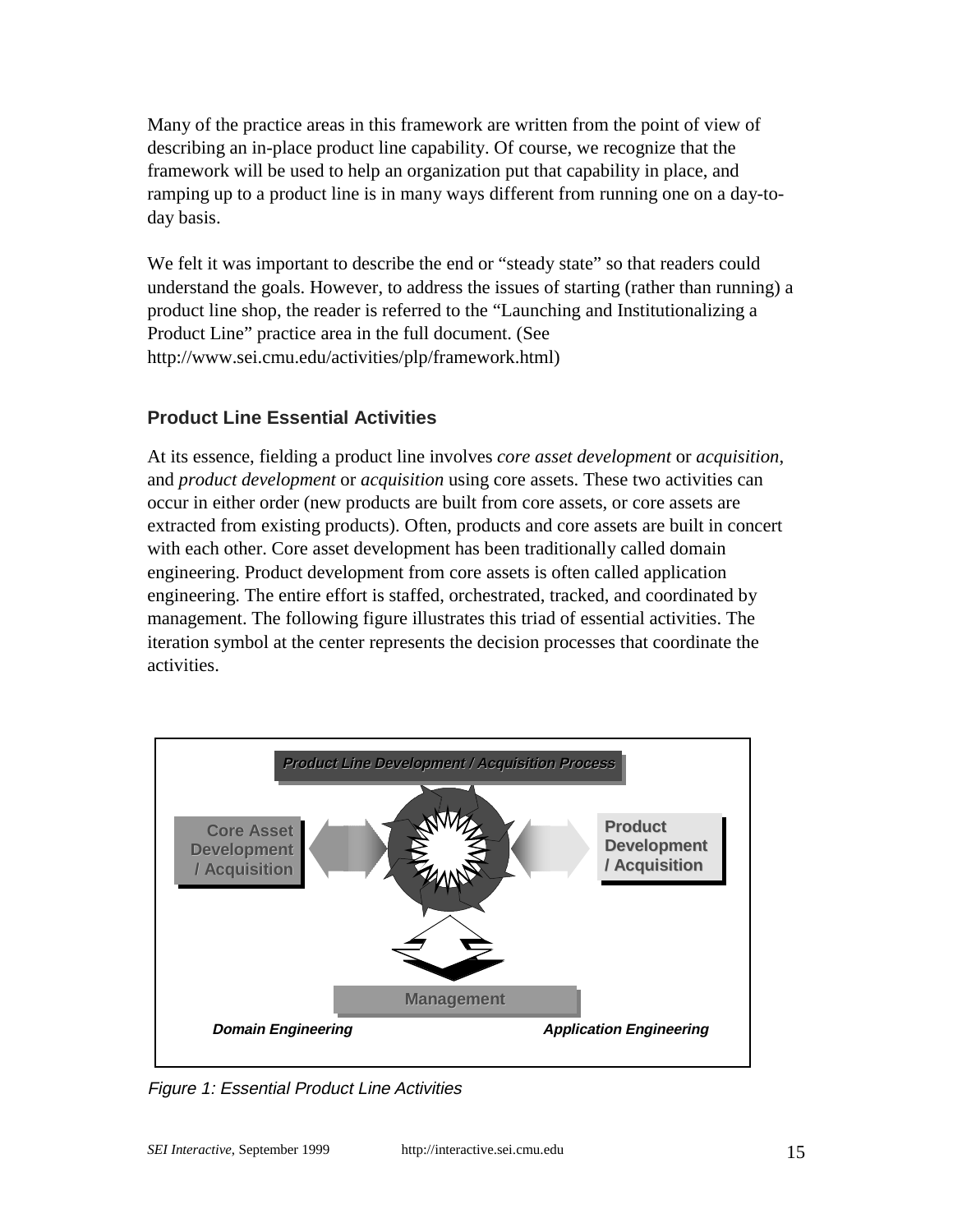The bi-directional arrows indicate not only that core assets are used to develop products, but that revisions to or even new core assets might, and most often do, evolve out of product development. The diagram is neutral about which part of the effort is launched first. In some contexts, already-existing products are mined for generic assets—a requirements specification, an architecture, software components, etc.—that are then migrated into the product line's asset base. In other cases, the core assets may be developed or procured first to produce a set of products that is merely envisioned and does not yet exist.

There is a strong feedback loop between the *core assets* and *products*. *Core assets* are refreshed as new products are developed. In addition, the value of the *core assets* is realized through the *products* that are developed from them. As a result, the *core assets* are made more generic by considering potential new *products* on the horizon. There is a constant need for strong, visionary management to invest resources into the development of the *core assets*. Management must also precipitate the cultural change to view new *products* in the context of the available assets. New *products* must either align with the existing assets, or the assets must be updated to reflect the new *products* that are being marketed. Both the *core asset development and acquisition* and *the product development or acquisition* are themselves iterative in nature as illustrated in the following figure. Iteration is inherent in product line activities, in turning out core assets, in turning out products, and in the coordination of the two.



Figure 2: Iteration in Product Line Activities

#### **Core Asset Development and/or Acquisition**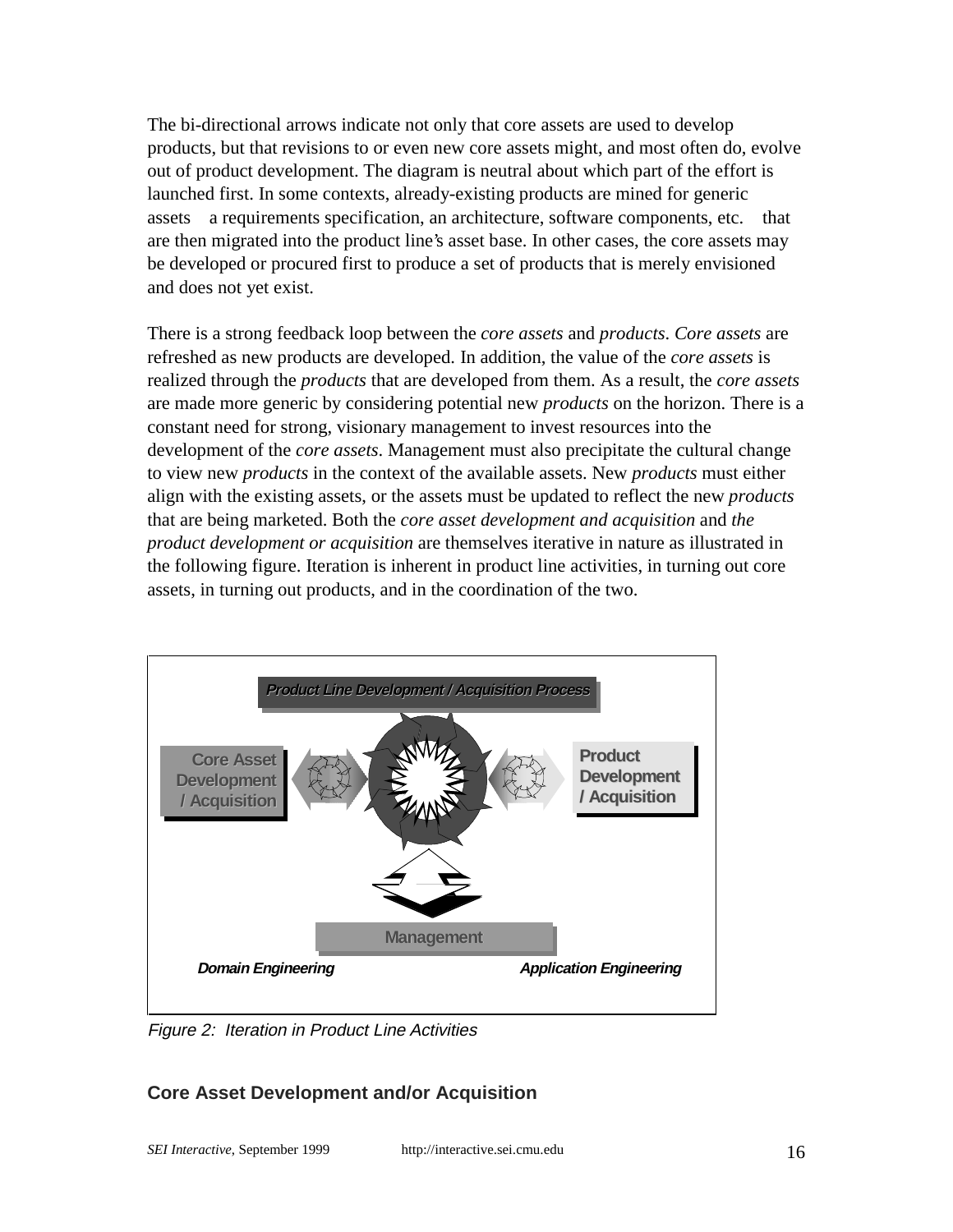The goal of the core asset activity is to produce or to acquire a product production capability, which requires the following three things:

- 1. *Product space.* A product space is a description of the initial products that constitute the product line. This description is typically cast in terms of the things that the products all have in common, and the ways in which they vary from one another (as opposed to an enumerated list of product names). This output is a description of the *space* of products that the product line is capable of including. It expresses the product line's *scope*, which is discussed below. Of course, the product space evolves as market conditions change, as the organization's plans change, or as new opportunities arise. Evolving the product space is the starting point for evolving the product line to keep it current.
- 2. *Core assets.* Core assets are the basis for production of products in the product line. These assets almost certainly include an architecture that the products in the product line will share, as well as software components that are designed (or reengineered from existing systems) for systematic reuse across the product line. Software components also bring with them test plans, test cases, integration plans, and all manner of design documentation. Other assets, as mentioned previously, also populate this set. Commercial off-the-shelf (COTS) components, if adopted, also constitute core assets. Although every core asset will not necessarily be used in every product in the product line, all are used in enough of the products to make their coordinated development, maintenance, and evolution pay off.
- 3. *Production plan.* A production plan describes how the products are produced from the core assets.

These three outputs feed the product development or acquisition activity, which turns out products that serve a particular customer or market niche. The products are built with the core assets using the production plan.

Inputs to the development and acquisition of core assets include the following:

- 1. *Product constraints:* What are the commonalities and variations among the products that will constitute the product line? What are their behavioral and quality requirements? What features do the market and technology forecasts say will be beneficial in the future?
- 2. *Production constraints:* What commercial, military, or company-specific standards apply to the products in the product line? Is there an underlying infrastructure that these products must be built on top of? What are the time-to-market or time-toinitial-operating-capability requirements for each? What off-the-shelf components should be used? Which legacy components could/should be reused?
- 3. *Styles, patterns, and frameworks:* What are the relevant architectural building blocks that can be applied toward meeting the product and production constraints?
- 4. *Production strategy:* Will the product line be built from the top down (starting with a set of core assets and spinning off products from those) or bottom up (starting with a set of products and generalizing their components to produce the product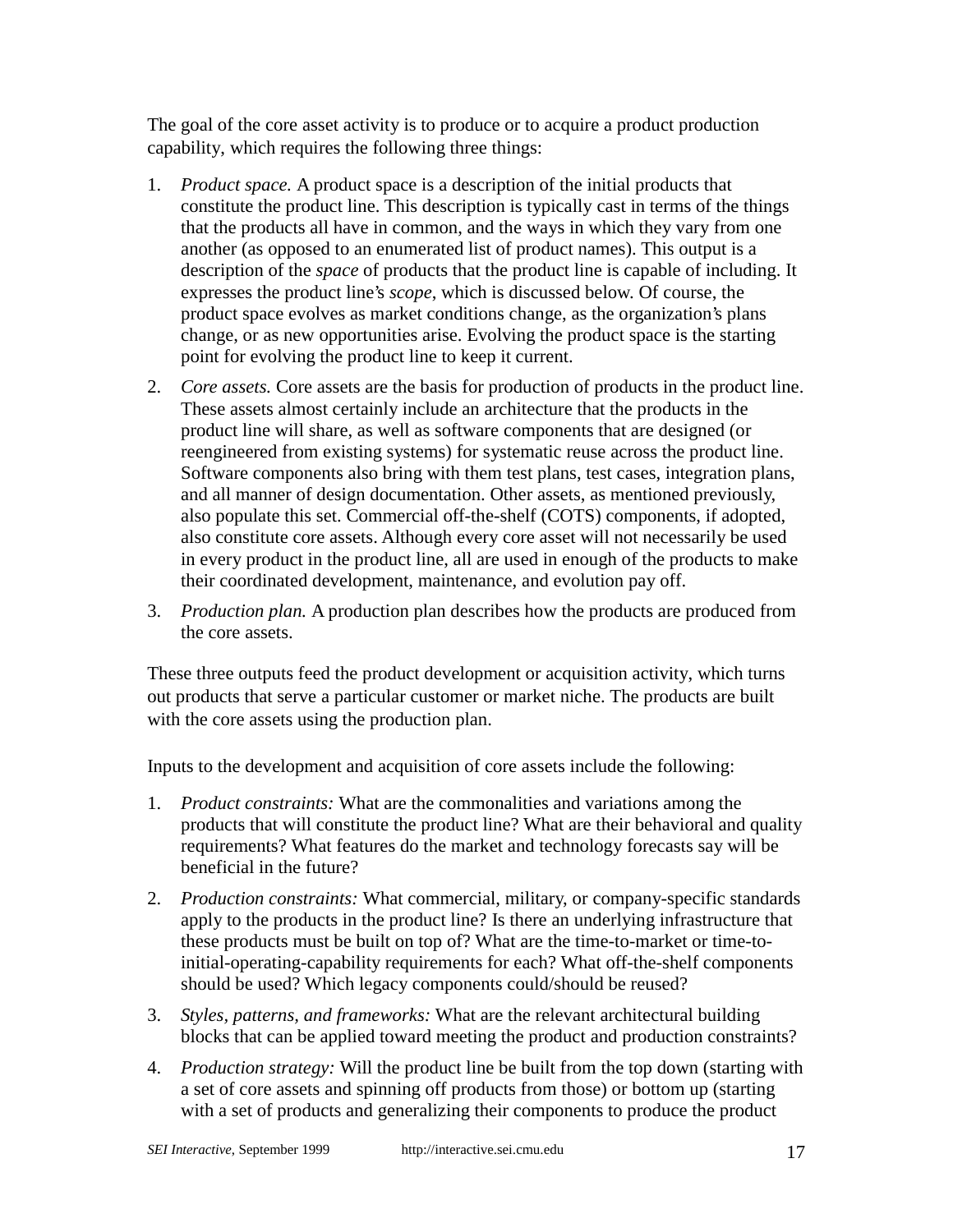line assets)? What will the transfer pricing strategy be (i.e., how will the cost of producing the generic components be divided among the cost centers for the products)? Will generic components be produced internally or purchased on the open market? Will products be automatically generated from the assets or will they be assembled?

5. *Inventory of pre-existing assets:* What are the software and organizational assets available at the outset of the product line effort? Are there libraries, frameworks, algorithms, tools, and components that should be utilized?

The following figure illustrates the process of developing or acquiring the core asset base and product line production capability. This activity is iterative, as suggested by the iteration symbol in the center. Again, the arrows are double-headed to suggest that there is no one-way causal relationship from inputs to outputs; rather, the inputs and outputs of this activity affect each other. For example, slightly expanding the *product space* may admit whole new classes of systems to examine as possible sources of legacy assets. Similarly, a *production constraint* (such as mandating the use of CORBA) may lead to restrictions on the *architectural styles and patterns* that will be considered for the product line as a whole (such as the message-passing distributed object style). This restriction, in turn, will determine which pre-existing assets are candidates for reuse or mining.

#### **Defining the Product Space**

Defining the product space is a matter of determining the scope of, or *scoping* the product line. The scope of the product line determines how many products the product line comprises. The scope defines the commonality that every member shares and the ways in which they vary from each other. For a product line to be successful, its scope must be carefully defined. If product members vary too widely, then the core assets will be strained beyond their ability to accommodate the variability, economies of production will be lost, and the product line will collapse into the old-style one-at-atime product development effort. If the scope is too small, then the core assets might not be built in a generic enough fashion to accommodate future growth, and the product line will stagnate.

Further, the scope of the product line must target the right products, as determined by prevailing or predicted market factors, the nature of competing efforts, or the organization's business goals for embarking on a product line approach (such as merging a set of similar but currently independent product development projects).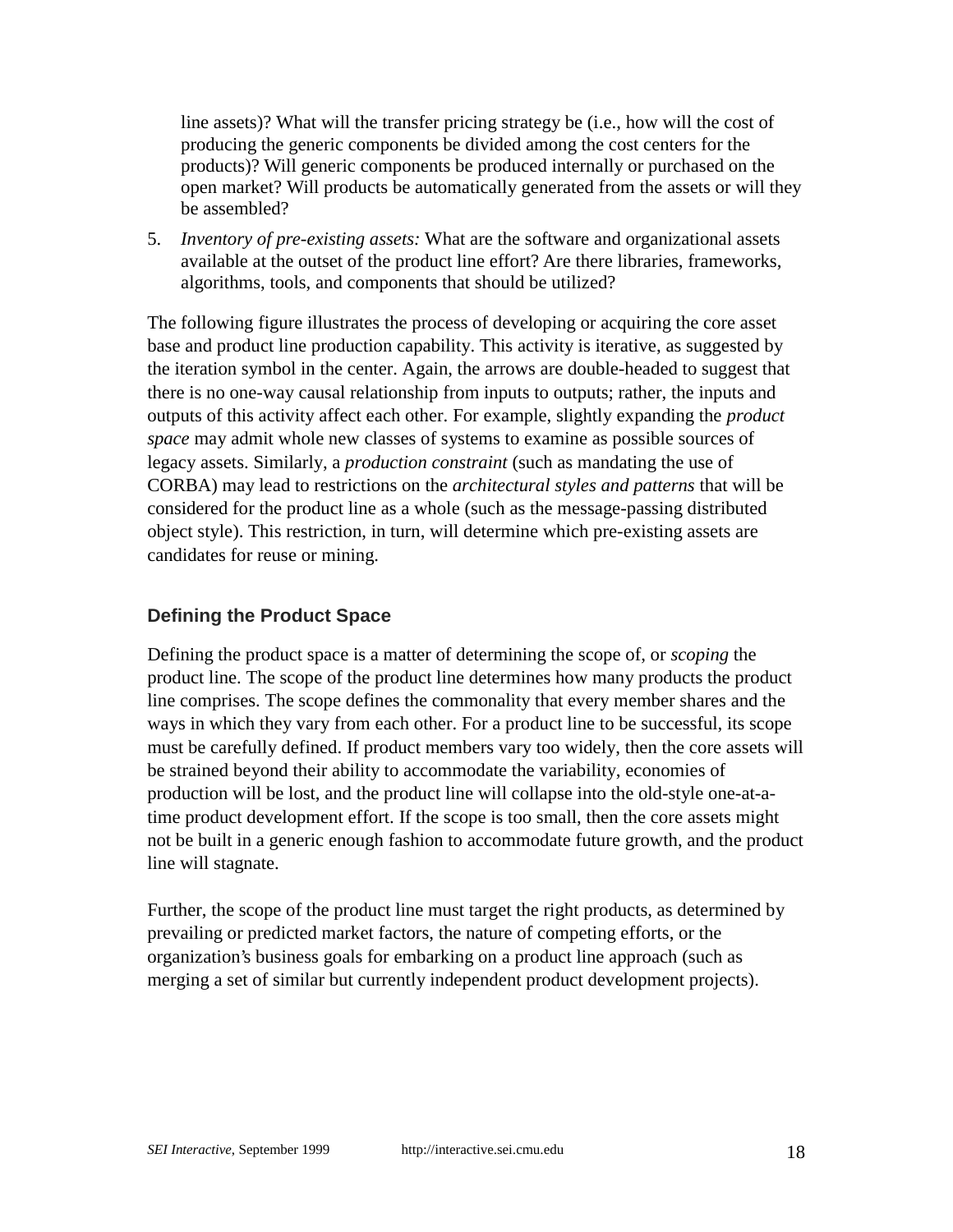

Figure 3: Core Asset Development/Acquisition

Membership in the product line can serve more than one purpose. Perhaps an organization is building or acquiring several systems that are similar to each other but do not take advantage of that similarity. They wish to merge the efforts to gain economies of scope, in which case membership is defined by an enumerated list of products. Perhaps the organization is aiming to capture or penetrate a market segment; they wish to establish a flexible, quick-response capability for launching new products in that market. In this case, membership is a function of marketing projections and is defined to include not only an initial set of products but also an abstract set of products that have not yet been built or completely defined, but the possibility is being considered or planned. In most cases, the scoping must continue after the initial scope has been defined; new market opportunities may arise, or new opportunities for strategic reuse and merging of projects may make themselves known.

Scoping the product line must account for any existing product constraints, such as a set of computing platforms on which the products must run or the set of features that the products must provide. Knowledge of similar products or systems is essential. Marketing and technology forecasts are used to determine what features the product set should make available both now and in the future.

*SEI Interactive*, September 1999 http://interactive.sei.cmu.edu 19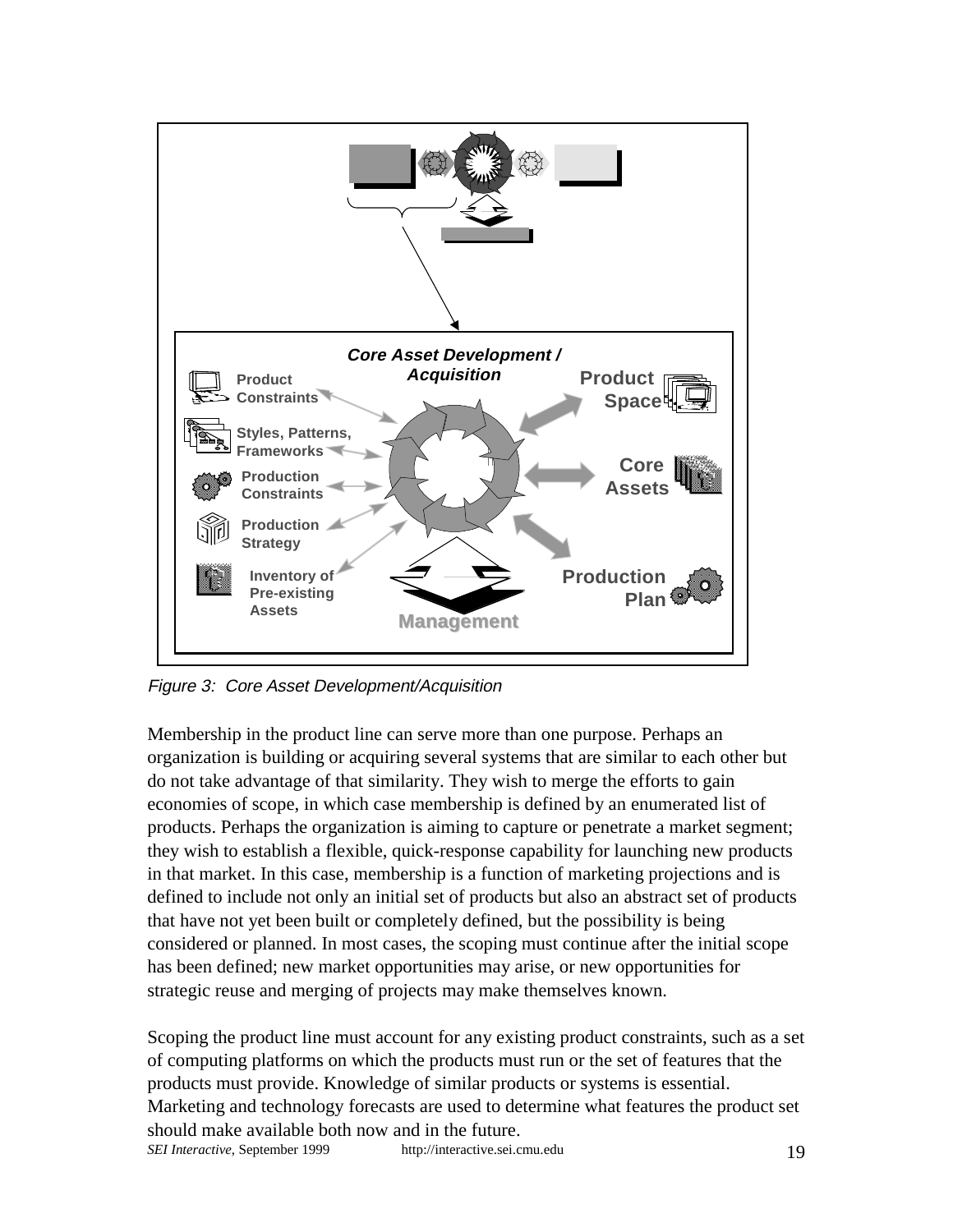Practice areas relevant to determining the product space include the following:

- product line scoping
- domain analysis
- market analysis
- requirements, elicitation, analysis, and management
- technology forecasting

#### **Producing the Core Assets**

Core assets for a software product line include the system and software architectures<sup>1</sup> that all of the products will share, and more tangible assets such as software components and their supporting artifacts.

Architecture is a critical output of the core asset activity. The architect's responsibility includes choosing (or crafting) the architecture that will satisfy the needs of the product line in general and the individual products in particular. Equally important, the architect must communicate the architecture to those who will be building core assets (software components, supporting documentation, etc.) and those who will be building products. The architecture defines those software components that are candidates to become core assets. Conformance rules must be put in place for ensuring that the products in the product line conform to the architecture; that is, that no product begins to go its own way and depart from the overall architectural scheme. The architect is also responsible for ensuring that the architecture remains viable over the life of the product line; this responsibility may require technology forecasting.

The architect must account for the intended scope of the product line before the architect can produce an architecture to satisfy it. The commonality defined by the scope will tend to become embedded in the architecture; the variability in the scope will tend to become embedded in the tailorable or replaceable components.

 $\overline{a}$ 

<sup>1</sup> Software architecture is the structure or structures of the system, which comprise software components, the externally visible properties of these components, and the relationships among them [Bass 98a].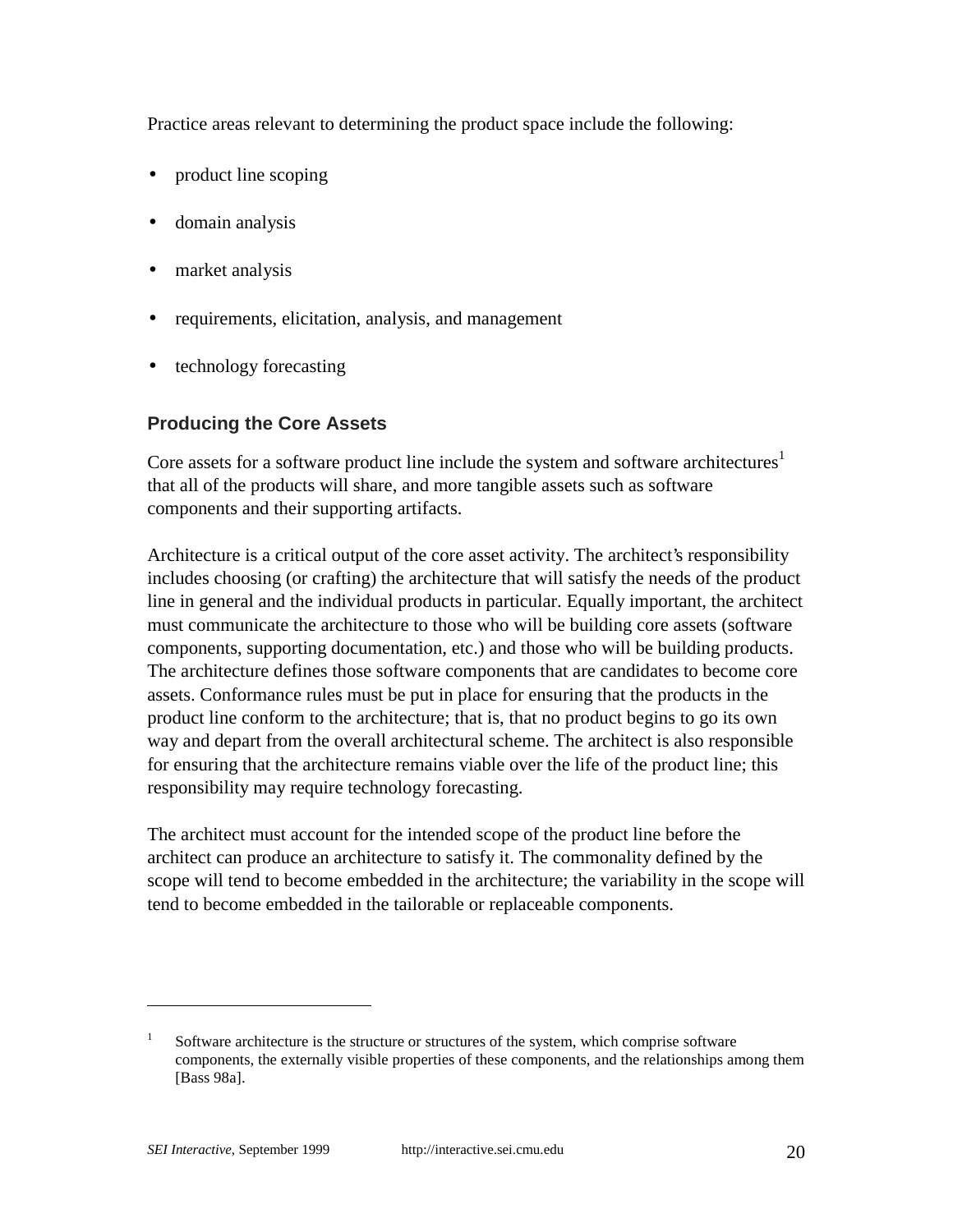To produce an architecture for a product line requires three main elements:

- 1. *Product space.* This is the product space that defines the product line scope (although, in fact, the architecture may influence the product space).
- 2. *Relevant styles, patterns and frameworks.* Architectures these days are seldom built from scratch; rather, they evolve from previously-applied solutions to similar problems. Architectural styles represent a current approach to re-using architectural design solutions. Architectural style catalogs exist that explain the properties of a particular style, including how well-suited each is for achieving specific quality attributes such as security or high performance [Bass 98a]. Patterns occupy the same role at a finer granularity of design. Whereas architectures prescribe how large-grained components (subsystems) interact with each other, patterns usually suggest ways to implement individual (or groups of finer-grained) components.
- 3. *Knowledge of legacy systems.* Components may be mined from legacy systems. Such components become prime candidates for components in the core asset base.

Of course, an architecture is but one of the core assets that constitute the reusable portion of a product line. These assets include (but are not limited to) those artifacts associated with reusable software components: requirements specifications, design/interface specifications, code, test plans/cases/procedures, performance engineering models, review forms and procedures, and so forth.

Component production or acquisition requires the architecture, which defines the components that will comprise each product. The architecture will also determine which components are common across all products (or at least across subsets of the product line) and define the necessary variations among instances of those components. Also required is an inventory of pre-existing assets, including commercial off-the-shelf software, to help determine whether components are to be reengineered, purchased, or built afresh.

Finally, part of creating the core asset base is defining how that core asset base will be updated as the product line evolves, as more resources become available, as fielded products are maintained, and as technological changes or market transitions affect the product scope.

Practice areas that are relevant to producing the product line architecture, core components, and other core assets include the following:

- architecture exploration and definition
- architecture evaluation
- requirements elicitation, analysis, and management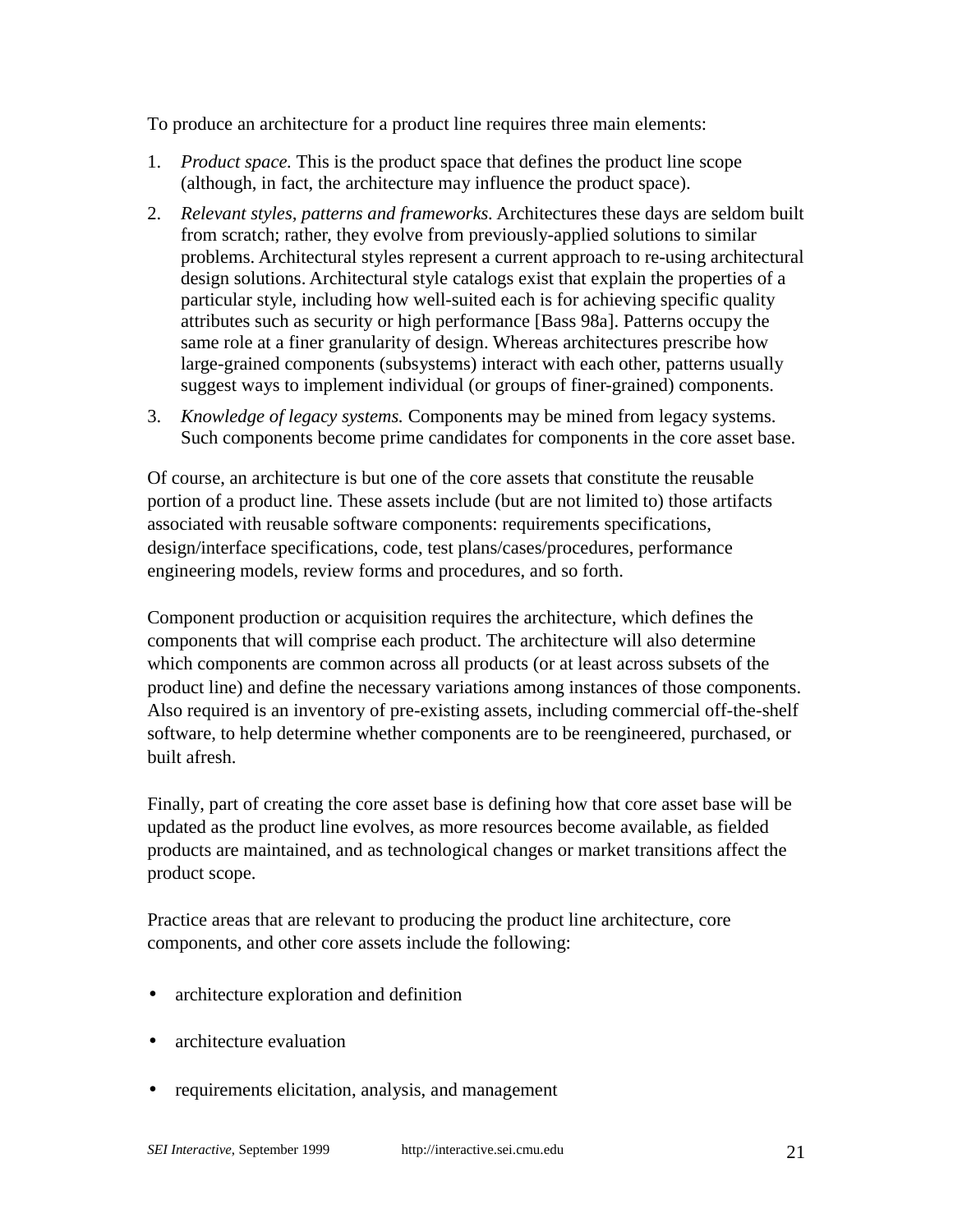- COTS utilization
- make/buy/mine/outsource analysis
- mining existing assets
- process modeling and implementation
- software systems integration
- technical risk management
- component development
- testing
- tool support
- developing and implementing an acquisition strategy

#### **Developing the Production Plan**

Successful product line practice depends on a well-understood, effective set of practices and procedures for building products, as well as for building and evolving the architecture, the other core assets, and the individual products. The overall integrity of the product line construction and maintenance steps is critical. Some organizations maintain a common set of development tools or environments. The production plan takes these and other considerations into account. The production plan has to determine whether the product line will be built from the top down (starting with a set of core assets and spinning off products from those) or bottom up (starting with a set of products and generalizing their components to produce the product line assets). Moreover, each of the core assets will likely have an attached process that prescribes its tailorability and use in product development. The production plan is the overarching scheme that links these individual processes.

Another part of the production plan is the definition of metrics to measure organizational improvement as a result of the product line (or other process improvement) practices, and plan for collecting the data to feed those metrics.

Finally, a major part of the production plan is the Product Line Concept of Operations, which defines the product line organization and its responsibilities and processes.

For the production plan to be put in place, the following information is necessary: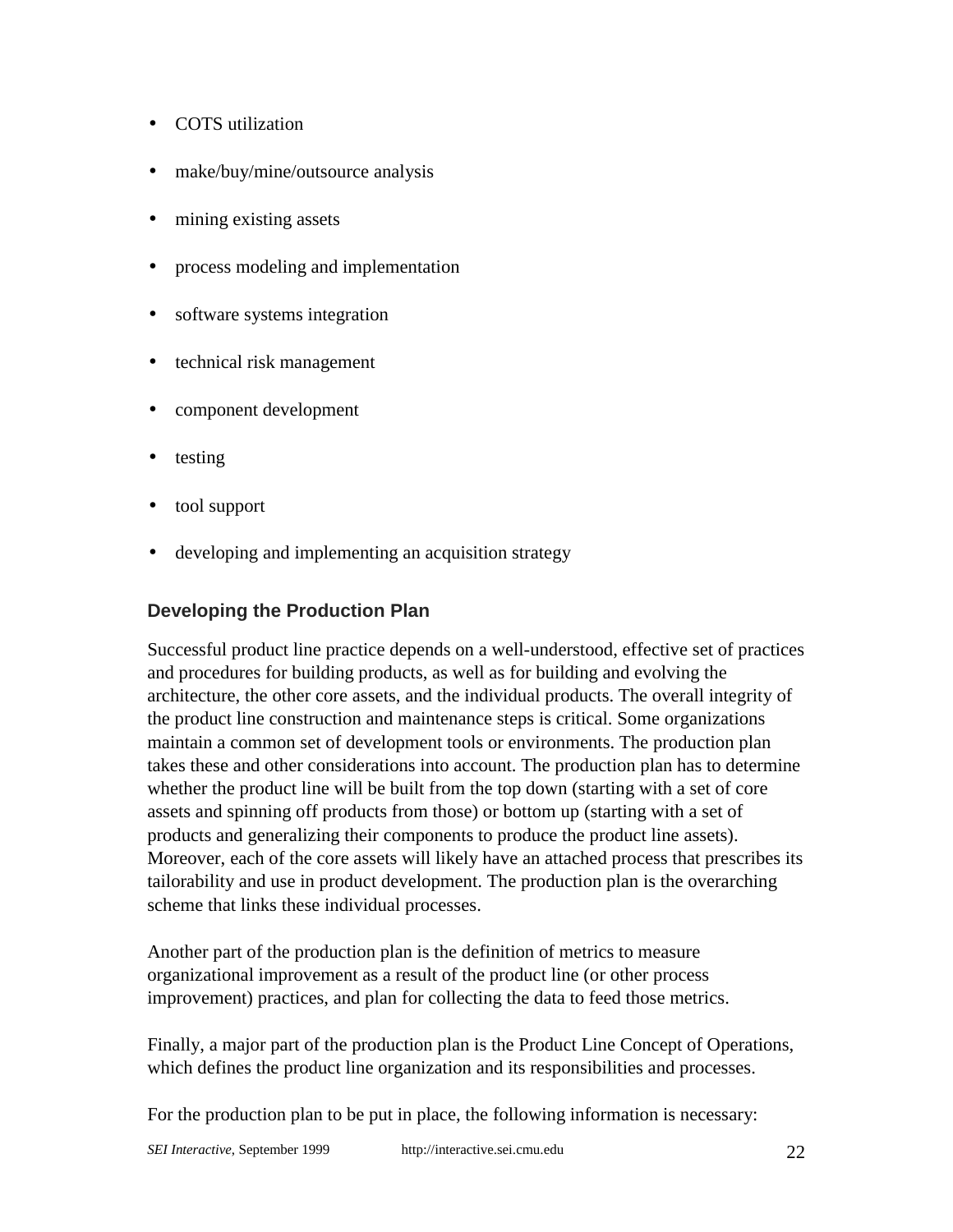- The organization's business goals for moving to a product line approach must be understood. Organizational goals must first be known so that appropriate measures can be determined, taken, and tracked to learn whether the goals are being achieved.
- Production constraints must be identified. What commercial-, military-, or company-specific standards apply to the products in the product line? What are the time-to-market or time-to-initial-operating-capability requirements for each? What off-the-shelf components should be used? What legacy components could or should be reused? Production constraints catalog the requirements for producing products in the product line. They include the use of enterprise standards, in-house software development environments, and requirements for how expensive it is (in terms of resources used or time it takes) to produce a product in the product line.

Practice areas relevant to producing the production plan include the following:

- data collection, metrics, and tracking
- process modeling and implementation
- planning and tracking
- configuration management
- operations
- technical risk management
- developing and implementing an acquisition strategy
- tool support
- software system integration

#### **Product Development or Acquisition**

*SEI Interactive*, September 1999 http://interactive.sei.cmu.edu 23 The activity of turning out products is the ultimate product line goal; core asset development is only one means toward that end. The product development/acquisition activity depends on the three outputs described above—the product space, the core asset list, and the production plan—plus the requirements for individual products. The following figure illustrates these relationships. Once more, the arrows are doubleheaded to indicate intricate relationships, and the circular arrow chain represents iteration. For example, the existence and availability of a particular product may well affect the requirements for a subsequent product. As another example, building a product that has previously unrecognized commonality with another product already in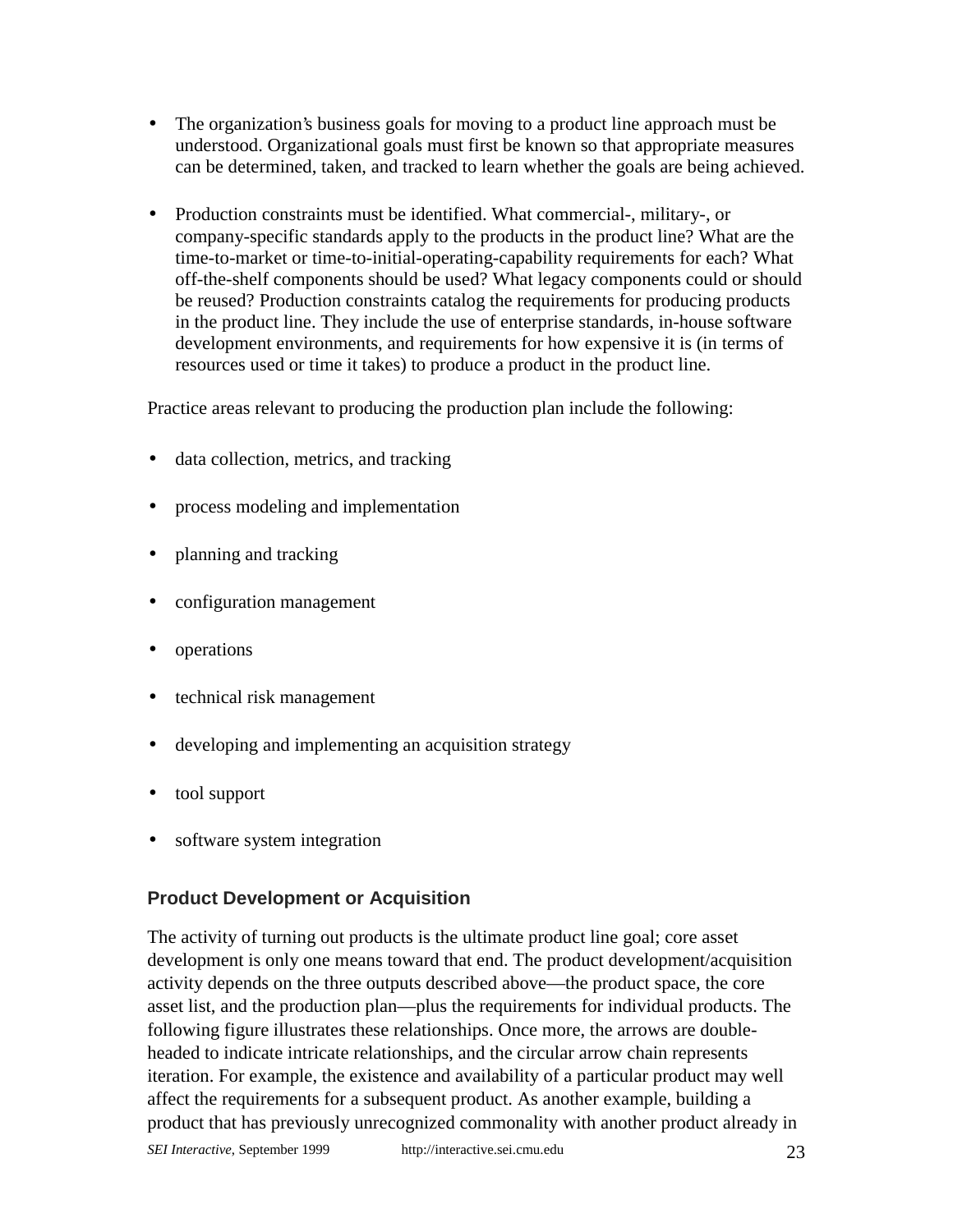the product line will create pressure to update the core assets and provide a basis to exploit that commonality for future products.



Figure 4: Product Developments/Acquisition

A product line is, fundamentally, a set of related products. Each product is produced by a group we call the *product group*. There may be one product group for several products or one product group per product. If separate, they may fall under the same organizational structure or be distributed widely across an enterprise. Sometimes a product line is commissioned—that is, one organization pays another organization to develop the core assets and one or more resulting products. The commissioning organization may or may not develop products itself once the core assets are in place. If it does, and the core asset organization also develops products, then the product groups may be distributed across entirely separate enterprises.

*SEI Interactive*, September 1999 http://interactive.sei.cmu.edu 24 The creation of products may have a strong effect on the product space, core assets, production plan, and even the requirements for specific products. The ability to quickly turn out a particular member of the product line, perhaps one that was not originally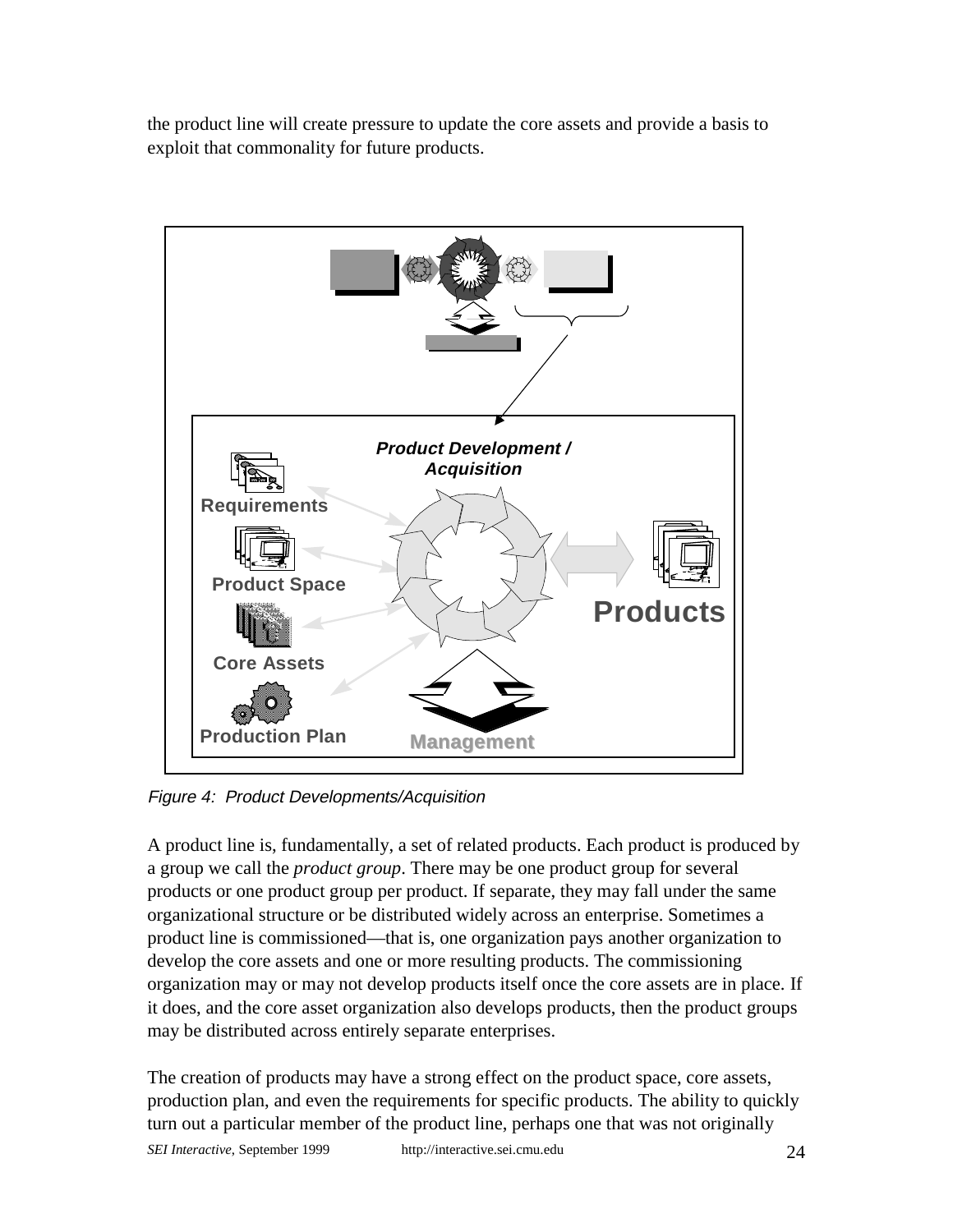envisioned by the people responsible for defining the scope, will affect the product space. Each new product may have similarities with other products that can be exploited by creating new core assets. As more products enter the field, efficiencies of production may dictate new system generation procedures, causing the production plan to be updated. And, in one of the most telling effects of a product line on its client base, a customer may change his requirements to bring them in line with the product line scope to take advantage of the quick time-to-market, reliability, and lower cost available with products in the product line.

Inputs for product production include the following:

- the requirements for any particular product, often expressed as a delta or variation from some generic product description contained in the product space. (Such a generic description is itself a core asset.)
- the core assets
- the production plan

Relevant practice areas include the following:

- requirements elicitation, analysis, and management
- architecture evaluation
- developing and implementing an acquisition strategy
- configuration management
- data collection, metrics, and tracking
- software system integration
- technical risk management
- testing
- tool support

#### **Management**

Management plays a critical role in the successful fielding of a product line. Activities must be provided with resources, coordinated, and supervised. Organizational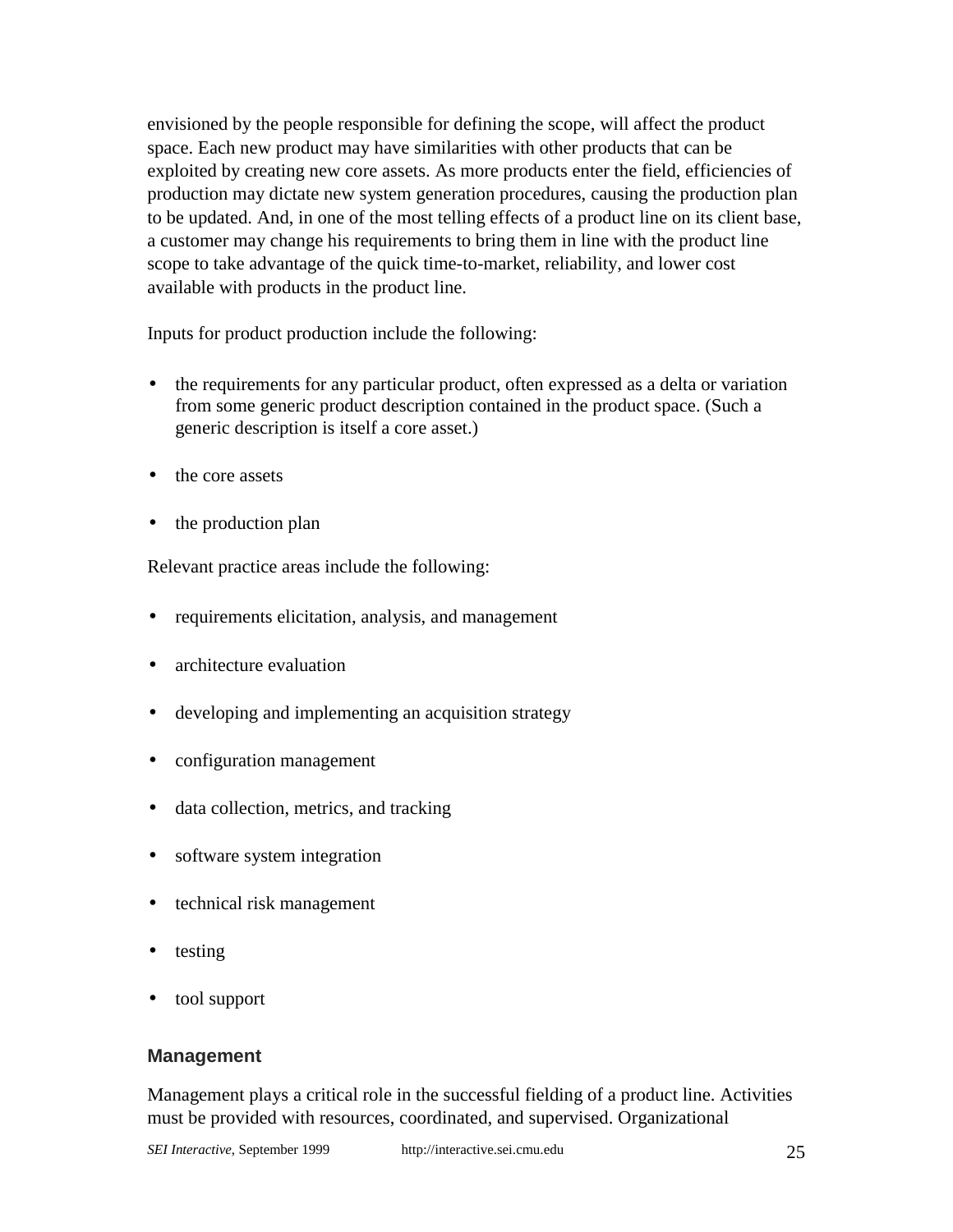management must set in place the right organizational structure that makes sense for the enterprise, and must make sure that the organizational units receive the proper resources (e.g., well-trained personnel) in sufficient amounts. Organizational management is the authority that is responsible for the ultimate success or failure of the product line effort.

Organizational management also contributes to the core asset list, by making available for reuse those management artifacts (especially schedules and budgets) for producing products in the product line.

If the product line is being commissioned, then the acquiring organization must also have an organizational management function that holds the responsibility for the success or failure of the product line acquisition effort. This management function must bear the responsibility for meeting or failing to meet the enterprise goals of the product line itself. The responsibility of organizational management in an acquiring organization is to oversee the contractor (the developing organization), and to ensure that the delivered assets and products are suitable and of high quality. If the acquiring organization actually takes over the core assets from the developing organization, and/or it produces products from those assets, then the acquiring organization also must have an architecture, core assets, and product groups.

Another kind of management that is required for product lines is the management of the organization's external interfaces. Product lines tend to engender different relationships with an organization's customers and suppliers, and these new relationships must be introduced, nurtured, and strengthened.

One of the most important things that management must do is create an adoption plan that describes the desired state of the organization (i.e., routinely producing products in the product lines), and a strategy for achieving that state. The adoption plan should lay out phase-in activities for various organizational units, prescribe training and skill development that will be necessary, launch a measurement program to gauge progress and success, and describe the eventual organizational structure that will be adopted.

Finally, management must either act as or find and empower a product line champion. This person is a strong, visionary leader who keeps the organization squarely pointed toward the product line goals, especially when the going gets rough in the transition stages. Every successful product line we have observed has an identifiable champion; most (but not all) failed product lines that we have seen lacked one.

In the area of management, relevant practice areas include the following:

• planning and tracking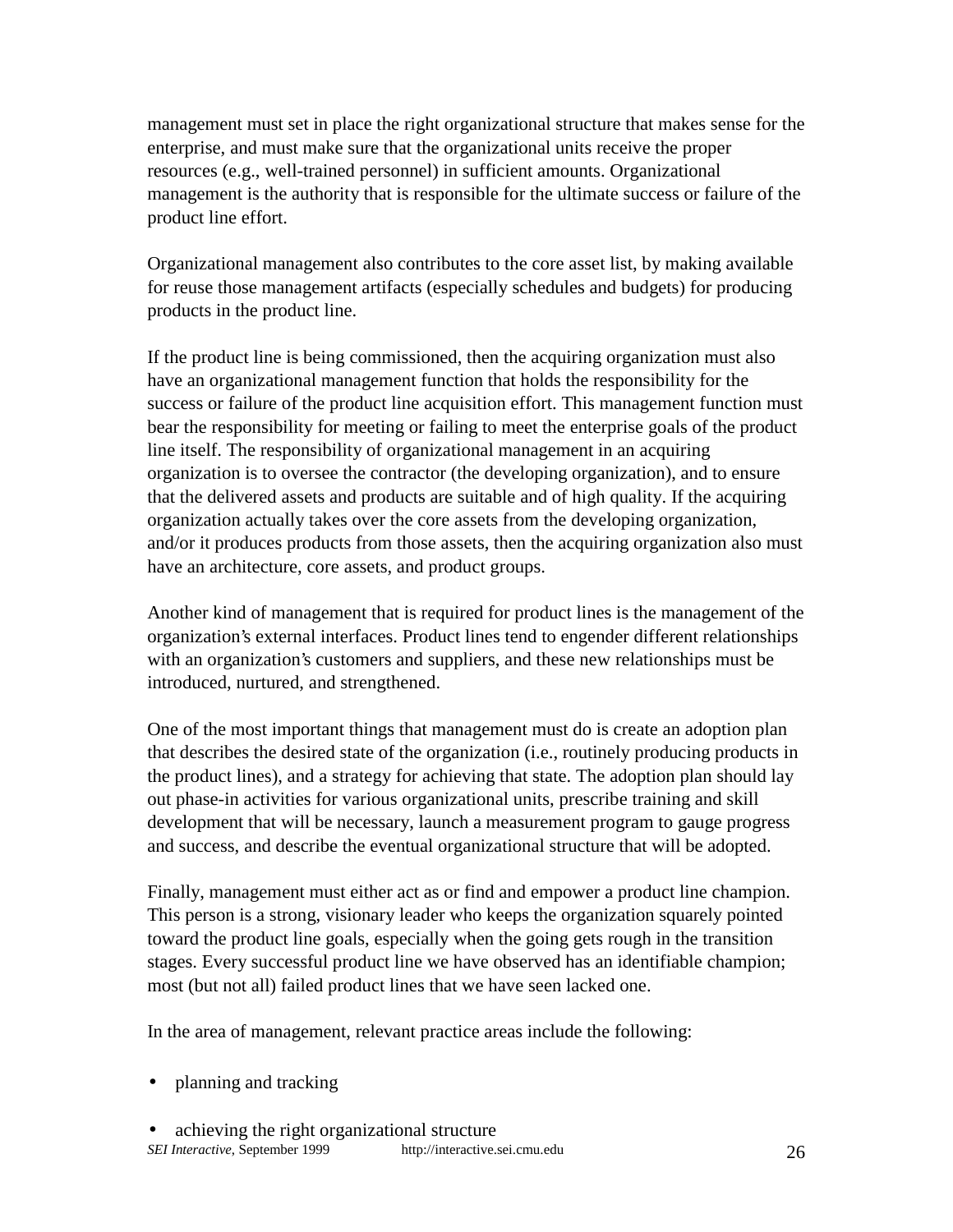- funding
- building and communicating a business case
- training
- organizational risk management
- operations
- developing and implementing an acquisition strategy
- customer and supplier interface management
- launching and institutionalizing a product line
- technology forecasting

#### **References**

[Bass 98a] Bass, L.; Clements, P.; Kazman, R.; Software Architecture in Practice. Reading, Massachusetts.: Addison-Wesley Longman, Inc., 1998.

#### **About the Authors**

Paul Clements is a senior member of the technical staff at the Software Engineering Institute. A graduate of the University of North Carolina and the University of Texas, he is a project leader in the SEI's Product Line Systems Program. His work includes collaborating with organizations that are launching product line efforts. He is a cocreator of the Software Architecture Analysis Method (SAAM), which allows organizations to evaluate architectures for fitness of purpose. He and others are working on an extension to SAAM, which will allow analysis of quality attribute trade-offs at the architectural level. He is co-author of *Software Architecture in Practice* (Addison-Wesley-Longman, 1998) and more than three dozen papers and articles about software engineering.

Linda Northrop has more than 25 years experience in the software development field as practitioner, manager, consultant, and educator. Her primary interests and contributions in the last decade have been in product line engineering, software architecture, object technology, and software engineering education. She has been with the SEI for the past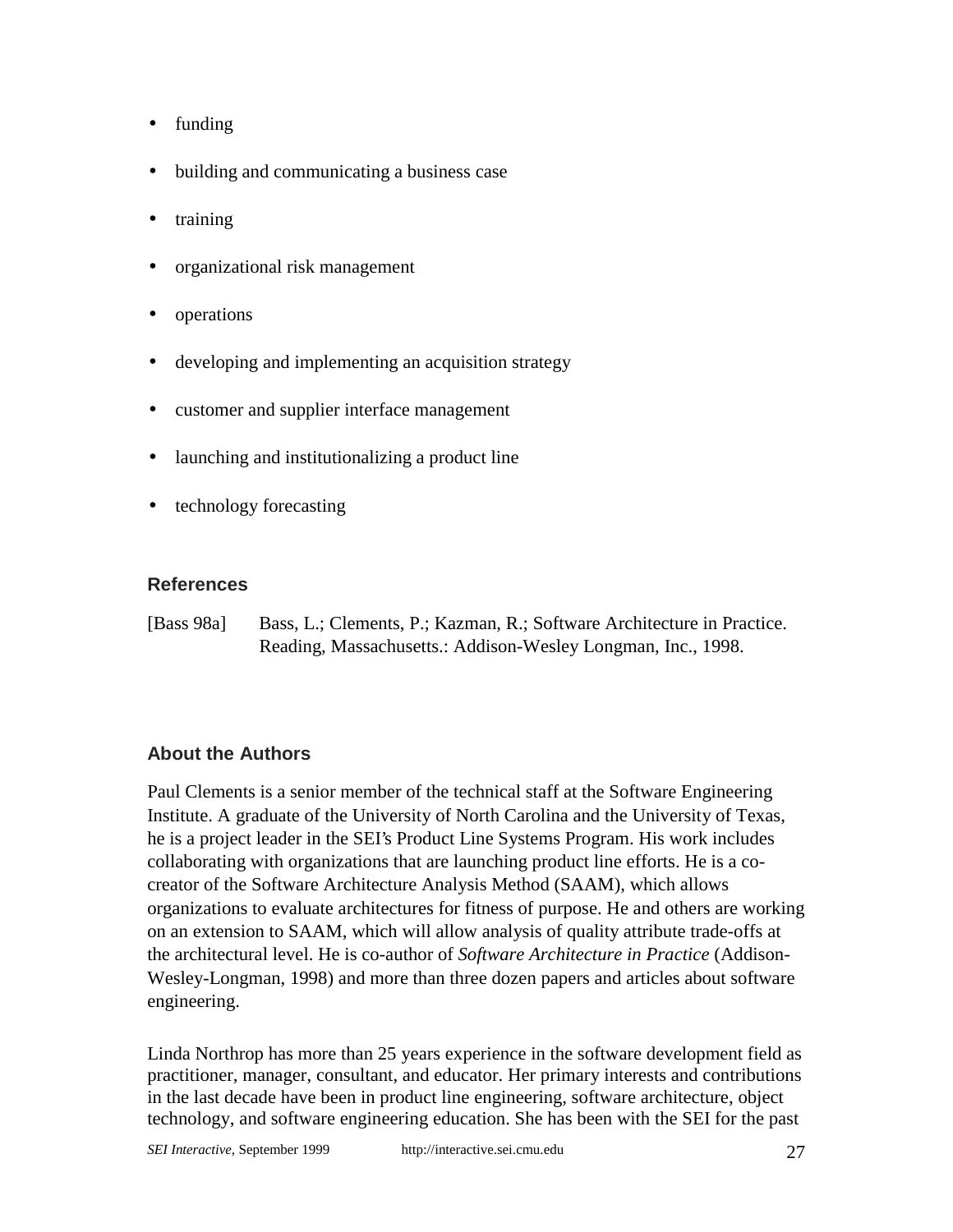five years. Prior to assuming the management of the Product Line Systems Program, she was lead for the Software Architecture Project, manager of the Education Process Project, and Chair of the SEI Education and Training Review Board. Linda is codeveloper of the SEI Improvement Planning Workshop, and has taught software engineering at Carnegie Mellon University.

Before joining the SEI, she was associated with both the United States Air Force Academy and the State University of New York as professor of computer science, and with both the Eastman Kodak Company and IBM as software engineer. As a private consultant, Linda also worked for an assortment of companies on software development projects, assessed and recommended software process. She has developed and delivered a wide variety of software engineering and object-oriented training programs and seminars.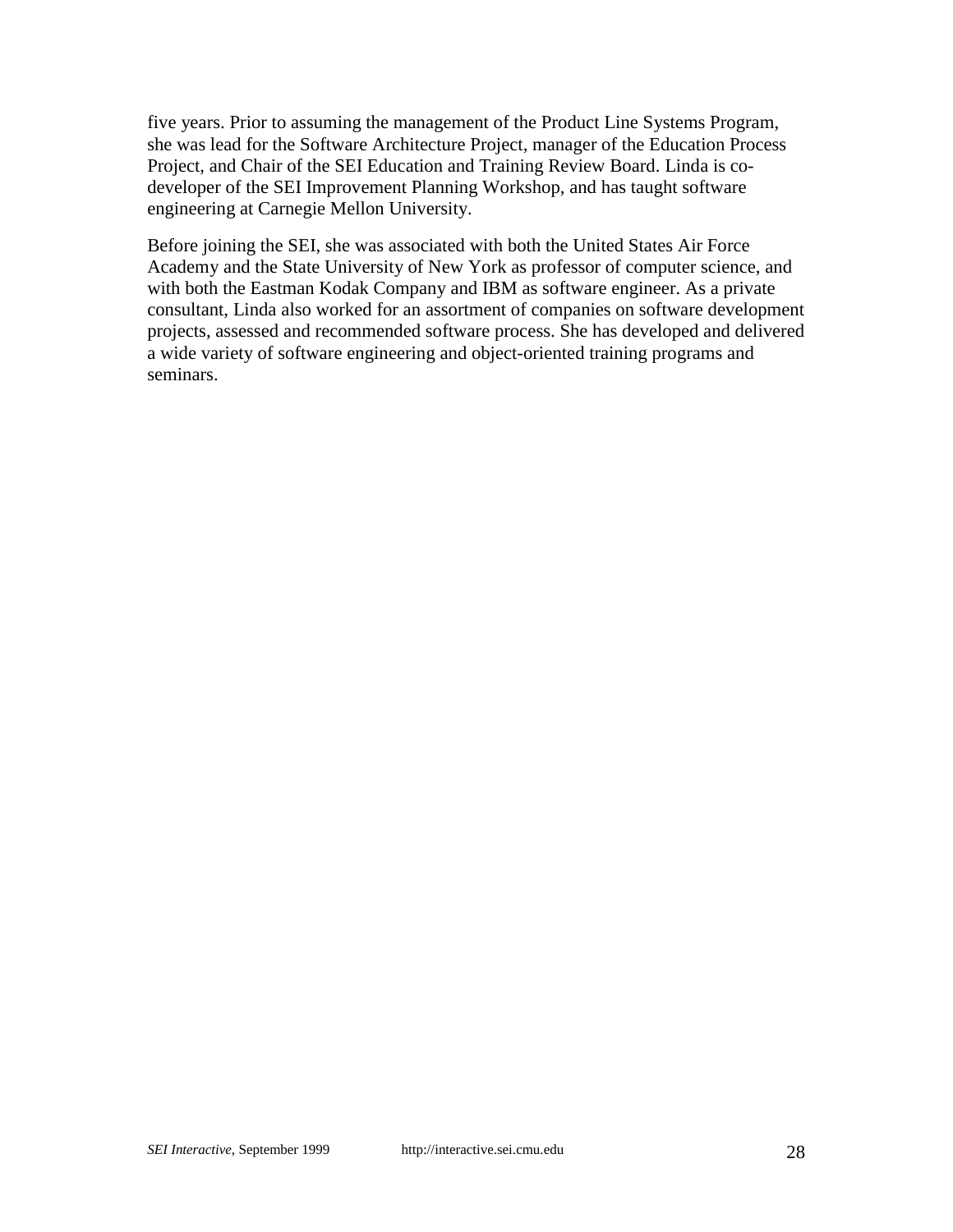## <span id="page-29-0"></span>**Spotlight 1 Software Product Lines: A New Paradigm for the New Century** Paul Clements

Software developed as a product line promises to be a dominant development paradigm for the new century, one that the Department of Defense (DoD) can leverage when acquiring software-intensive systems. This article discusses the advantages of product lines, uncovers some of their pitfalls, and shows by example the kinds of successes that the organizations can enjoy.

Imagine turning out a 1.5 million-line Ada command and control system for a Navy frigate warship. The system is hard real-time, fault-tolerant, and highly distributed, running on 70 separate processors on 30 different local area network nodes scattered all over the ship. It must interface with radar and other sensors, missile and torpedo launchers, and other complicated devices. The human–computer interface is complex and highly demanding. In this application, quality is everything: The system must be robust, be reliable, and avoid a host of performance, distribution, communication, and other errors.

Now suppose that you have not one of these systems to build but several. Your marketing department has succeeded beyond your wildest dreams. Navies from all over the world have ordered your command and control system. Now, your software must run on almost a dozen different ship classes including a submarine, and the systems are drastically separate in numerous ways:

- The end users speak different languages, and therefore the human–computer interface requirements are extremely different.
- The ships are laid out differently, have different numbers of processors and nodes, and different fault tolerance requirements.
- The ships employ different weapons systems and sensors.
- The ships utilize different computers and operating systems.

For all their differences, however, quality remains crucial in every system.

Suppose you are the manager for this megaproject. Do you panic? Do you resign? Run to a third-world country? What if you could produce each one of the systems for a fraction of the cost and in a fraction of the time that one would normally expect? And what if you could do it so that quality was improved and reliability and customer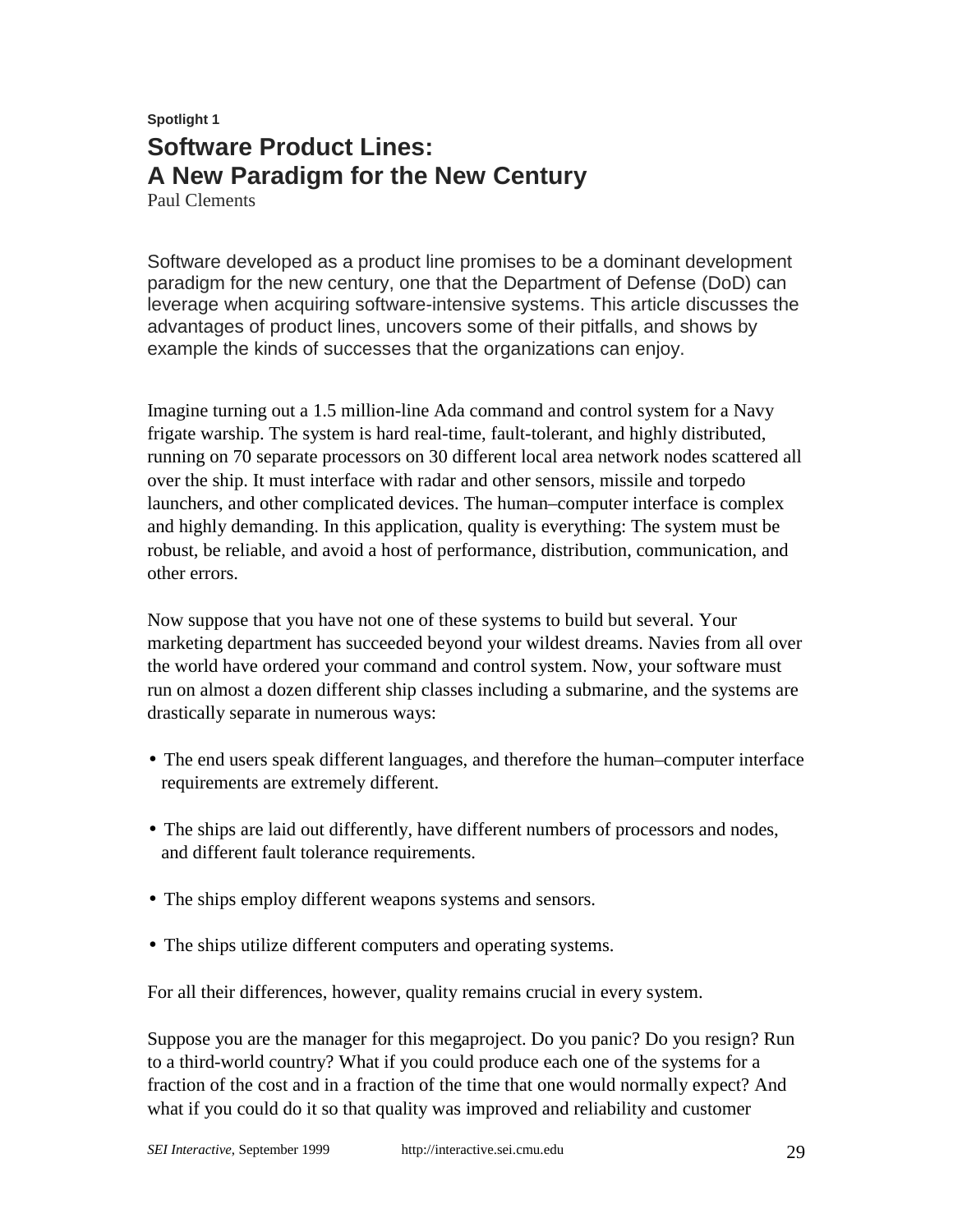satisfaction increased with each new system? What if creating a new ship system were merely a matter of combining large, easily tailorable components under the auspices of a software architecture that was generic across the entire domain (in this case, of shipboard command and control systems)?

Is this a fantasy? No, it is not. It is the story of CelsiusTech Systems AB, a long-time European defense contractor. In the 1980s, CelsiusTech was confronted with the dilemma outlined above. It had to build two large command and control systems, each larger than anything that the company had attempted before, and it had barely enough resources to build one. Because necessity stimulates invention (and determination implements it), CelsiusTech realized that its only hope was to build both systems at once using the same assets and resources. And in a visionary stroke, CelsiusTech knew that its future lay in exploiting these assets for not only the first two systems but also for a whole family of products that the company hoped and expected would follow.

#### **Software Product Lines**

In short, CelsiusTech launched a software product line. A product line is a set of products that together correspond to a particular market segment or fulfill a particular mission. Product lines promise to become the dominating production-software paradigm of the new century. Product flexibility is the new anthem of the marketplace, and product lines fulfill the promise of tailor-made systems built specifically for the needs of particular customers or customer groups. What makes product lines succeed from the vendor's (and developer's) point of view is that the commonalities shared by the products can be exploited to achieve economies of production.

Product lines are nothing new in manufacturing. Boeing builds one, so does Ford, IBM, and even McDonald's. Each of these companies exploits commonality in different ways. Boeing, for example, developed the 757 and 767 transports in tandem, and the parts lists of these two decidedly different aircraft overlap by about 60 percent.

But software product lines based on interproduct commonality are a relatively new concept, and the community is discovering that this path to success contains more than its share of pitfalls.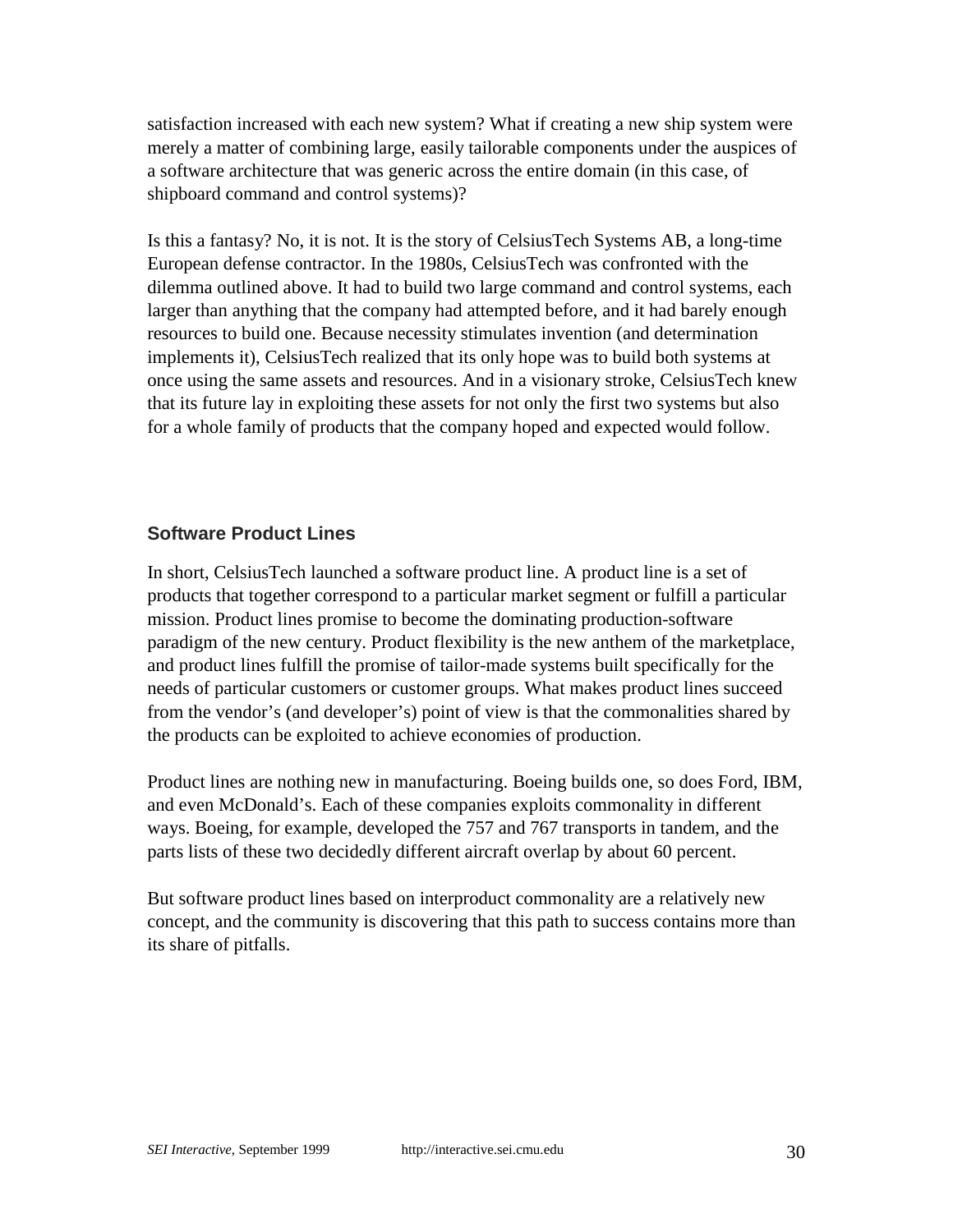The Software Engineering Institute has a technical program to identify and promulgate the best practices for product line production and help organizations negotiate the hurdles of adopting a product line approach. The Product Line Systems Program focuses on the following essential technology areas for product line production:

- **domain engineering;** reveals the commonalities and variations among a set of products
- **architecture**; the foundation for a product line, it provides the framework into which tailorable components plug
- **architecture-based development**; the disciplined derivation or generation of product components (and once the components are ready, whole products) from the architectural skeleton
- **reengineering**; helps mine reusable assets from legacy assets

The result is a technology infrastructure that can produce large custom systems quickly and reliably by checking out components from the asset repository, tailoring those components for their particular application (CelsiusTech uses compile-time parameters to instantiate different versions of a component), and beginning the integrate-and-test cycle as in normal system development.

#### **Product Line Benefits**

Once the product line repository is established, consider what is saved each time a product is ordered:

- **Requirements.** Most of the requirements are common with earlier systems and therefore can be used. Requirements analysis is saved; feasibility is assured.
- **Architectural design.** An architecture for a software system represents a large investment in time from the organization's most talented engineers. The quality goals for a system—performance, reliability, modifiability, etc.—are largely allowed or precluded once the architecture is in place. If the architecture is wrong, the system cannot be saved. For a new product, however, this most important design step is already done and need not be repeated.
- **Components.** The detailed (internal) designs for the architectural components are reused from system to system, as is the documentation of those designs. Data structures and algorithms are saved and need not be reinvented.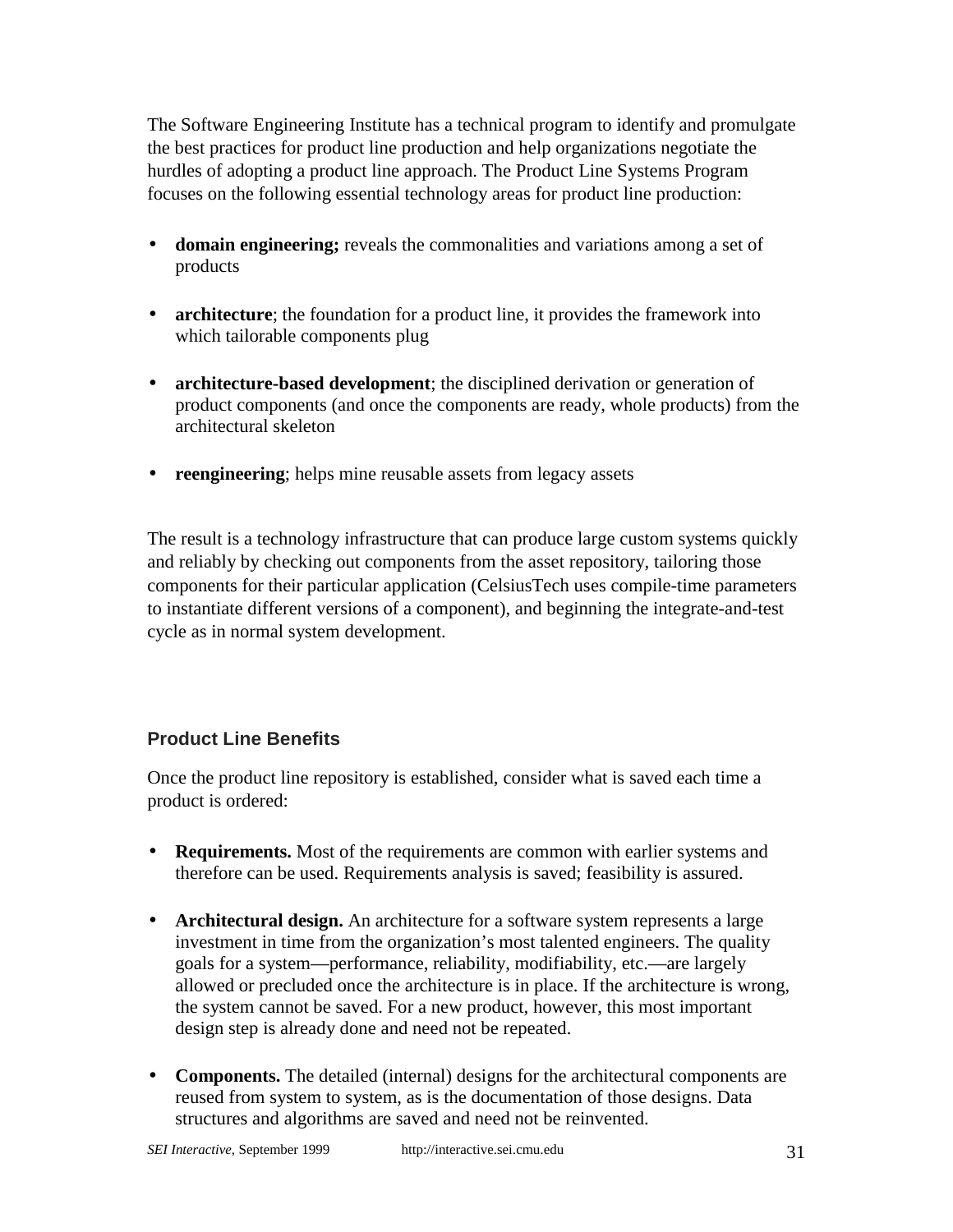- **Modeling and analysis.** CelsiusTech reports that the real-time distributed headache associated with the kinds of systems that it builds (real-time distributed) has all but vanished. When the company fields a new product in its product line, it has extremely high confidence that the timing problems have been worked out, and the challenges associated with distributed computing—synchronization, network loading, and absence of deadlock—have been eliminated.
- **Testing.** Test plans, test processes, test cases, test data, test harnesses, and the communication paths required to report and fix problems are already available.
- **Planning.** Budgets and schedules can be reused from previous projects, and they are much more reliable.
- **Processes.** Configuration control boards, configuration management tools and procedures, management processes, and the overall software development process are in place, have been used before, and are robust, reliable, and responsive to the organization's special needs.
- **People.** Because of the commonality of the applications, personnel can be fluidly transferred among projects as required. Their expertise is applicable across the entire line.

Product lines enhance quality. Each new system takes advantage of all of the defect elimination in its forebearers; both developer and customer confidence rise with each new instantiation. The more complicated the system, the higher the payoff for solving the vexing performance, distribution, reliability, and other engineering issues only once for the entire family.

Clearly, product lines benefit the developing organization, but they also benefit acquirers of systems as well. Acquiring a family of related systems using a product line acquisition approach (as opposed to acquiring each system separately and independently) clearly falls within the realm of Department of Defense (DoD) reuse initiatives and policies, and it promises to accrue significant benefits for the DoD, including

- streamlined acquisition processes
- higher product quality
- lower acquisition costs
- simplified training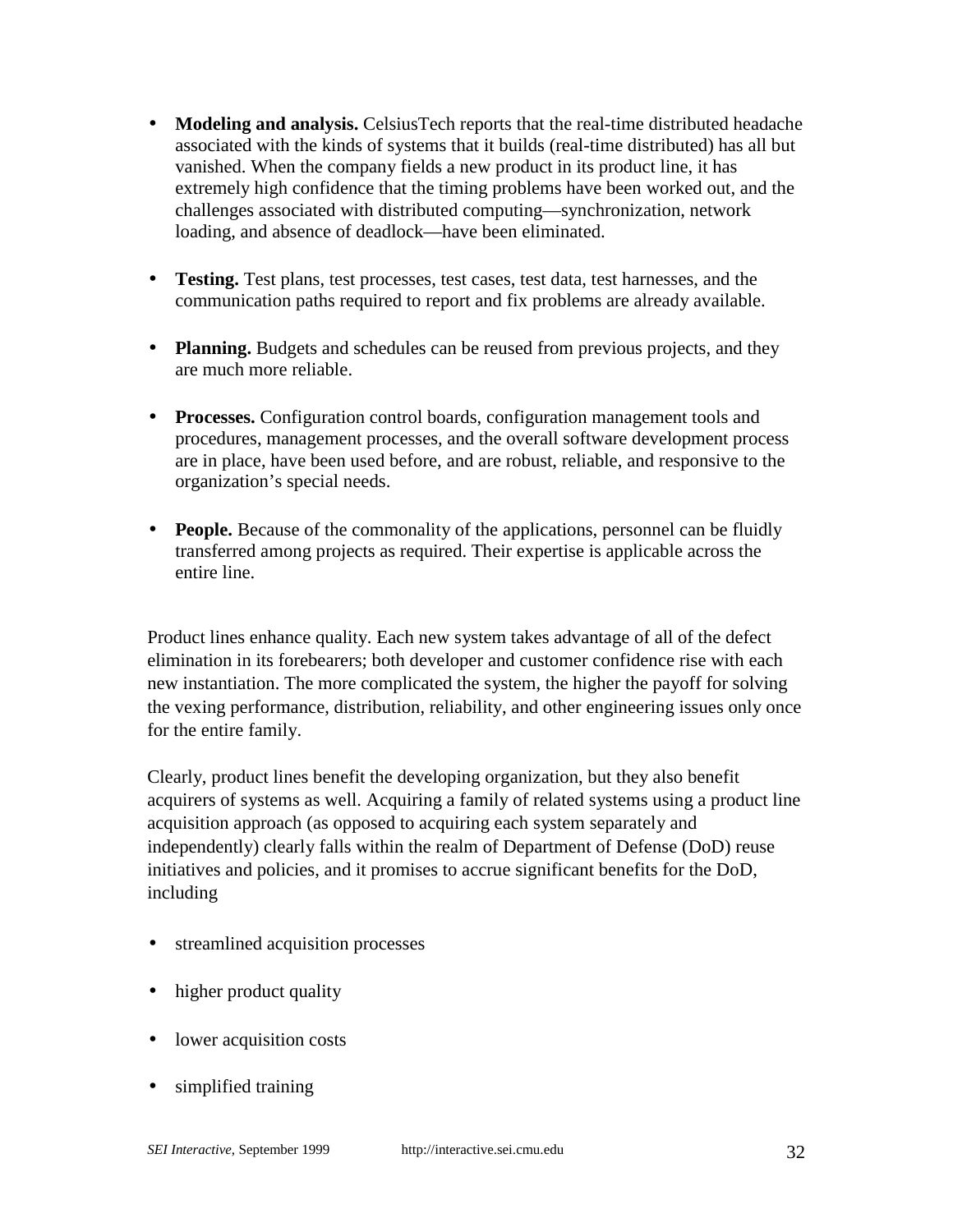• reduced maintenance costs

#### **Organizational Maturity Needs**

It takes a certain maturity in the developing organization to successfully field a product line. Technology is not the only barrier to successful product line adoption. Experiences observed by the Product Line Systems Program show that it is equally vital to master organization, process, and business issues.

For instance, traditional organizational structures that have one business unit per product are generally not appropriate for product lines. Who will build and maintain the core reusable assets—the architecture, the reusable components, and so forth? If these assets are under the control of a business unit associated with one product or one large customer, the assets may evolve to serve that business unit, that product, and that customer to the exclusion of the others. On the other hand, to establish a separate business unit to work on the core assets but be divorced from working on individual products carries the danger that this unit will produce assets that emphasize beauty and elegance over practicality and utility. In either case, producing and managing the reusable assets means establishing processes to make the assets satisfy the needs of all of the business units that use them. This is a crucial role that requires staff skilled in abstraction, design, negotiation, and creative problem solving. The question of funding the core asset development is crucial.

#### **Customer Management**

Customer management becomes an important product line function. Customers interact with a product line organization in a different way. Marketers can no longer agree to anything customers want but must instead nudge customers to set their requirements so that they can be fulfilled by a version of the product line within the planned scope of variation.

Contrary to intuition, this often makes the customer much happier than before. Under the new paradigm, the marketer can point to specific requirements that would put the customer's new system outside the scope of the product line, which would increase the cost and delivery time, lower the system's reliability, and keep that customer out of a community of customers to which the vendor pays a lot of attention. Thus, the customer could clearly (and probably for the first time) see the real cost of those "special" requirements and make an informed decision about their real value. If the customer decides that a variant of the "standard" or product line system will suffice, so much the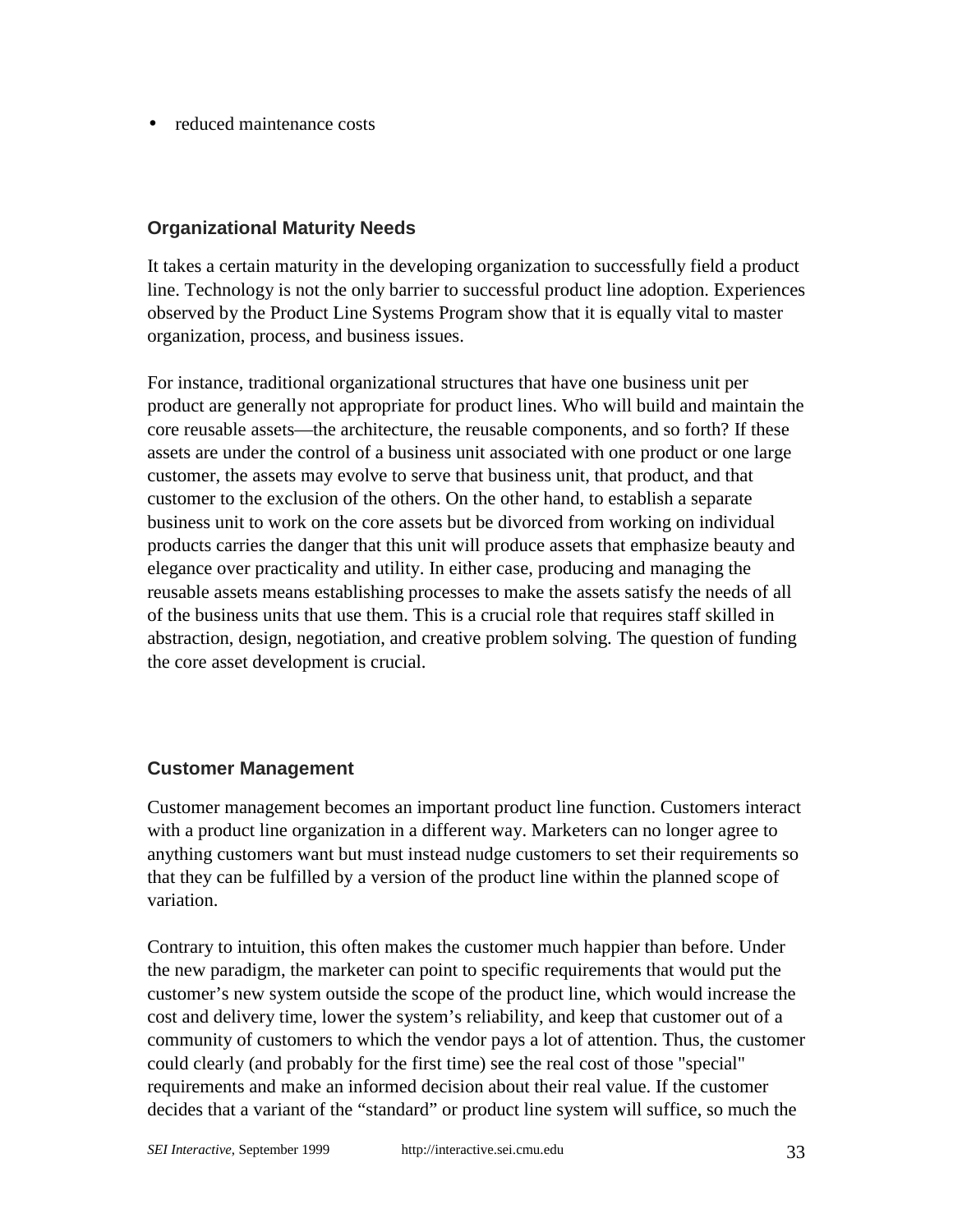better. If not, the customer can still order a system to satisfy particular requirements but with a better idea of where the risks may be hiding.

The customer community should not be underestimated. In CelsiusTech's case, the naval customers around the world banded together to form a users' group. They did this in their self-interest—to provide a forum in which they could jointly derive new requirements for their evolving systems and drive CelsiusTech to supply new systems more economically than it otherwise might. But it does not take much to realize how beneficial this is to CelsiusTech as well: Its customer base is jointly defining the next generation of products and is effectively buying in to CelsiusTech's approach, thus guaranteeing the vitality of the product line for years to come.

The users' group provides a clear lesson for DoD acquisitions: It pays to collaborate (or at least communicate) when it comes to commissioning or purchasing similar systems.

### **Conclusion**

The successful transition to product line technology requires a careful blend of technology, process, organization, and business factors improvement. The Product Line Systems Program is attempting to codify these practices and understand how they vary with the type of organization involved and the kind of systems being built. Through a series of workshops, case studies, and collaborative engagements, the SEI is helping to build a community of organizations interested in moving to a product line approach for their software products.

We believe that product lines will be the predominant software paradigm at the beginning of the new century. The history of programming can be viewed as an upward spiral in which the abstractions manifested by components have grown larger and more application meaningful, with resulting increases in the reuse and applicability of those components. From subroutines in the 1960s to modules in the 1970s to objects in the 1980s to component-based systems in the 1990s, software product lines will perpetuate the upward spiral by accomplishing previously unheard-of levels of reuse from system to system.

If the pitfalls are successfully negotiated, the result is an enviable capacity to deliver extremely large systems on time and within budget.

For more information about the Product Line Systems Program and its technology initiatives, as well as other product line information, see

http://www.sei.cmu.edu/programs/pls/pl\_program.html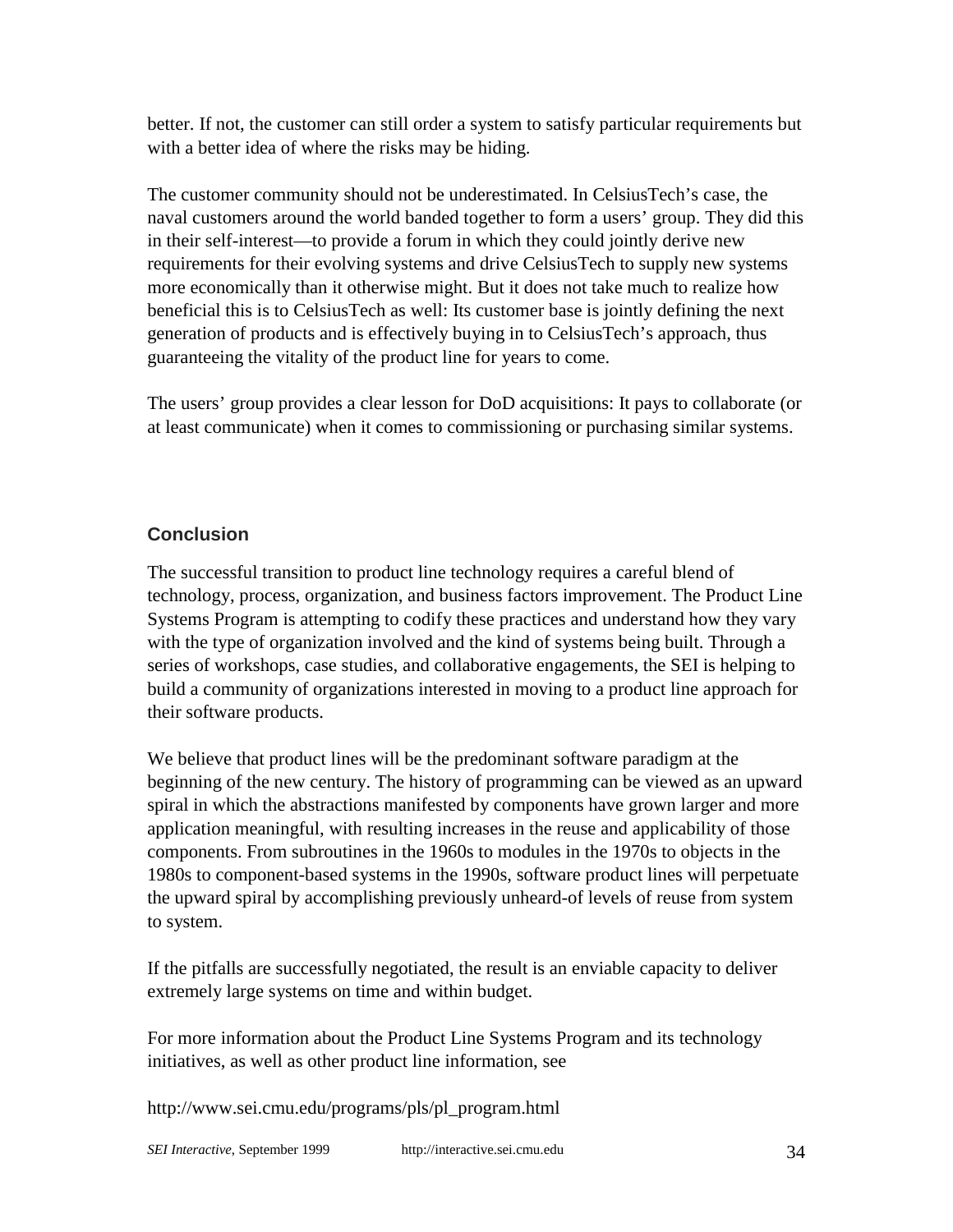You can download the full report that details the CelsiusTech product line case study, which includes data about the company's dramatic results in time-to-market, levels of reuse, and required staffing, at

http://www.sei.cmu.edu/publications/documents/96.reports/96tr016/96tr016chap01.htm

#### **About the Author**

Paul Clements is a senior member of the technical staff at the Software Engineering Institute. A graduate of the University of North Carolina and the University of Texas, he is a project leader in the SEI's Product Line Systems Program. His work includes collaborating with organizations that are launching product line efforts. He is a cocreator of the Software Architecture Analysis Method (SAAM), which allows organizations to evaluate architectures for fitness of purpose. He and others are working on an extension to SAAM, which will allow analysis of quality attribute tradeoffs at the architectural level. He is co-author of *Software Architecture in Practice* (Addison-Wesley-Longman, 1998) and more than three dozen papers and articles about software engineering.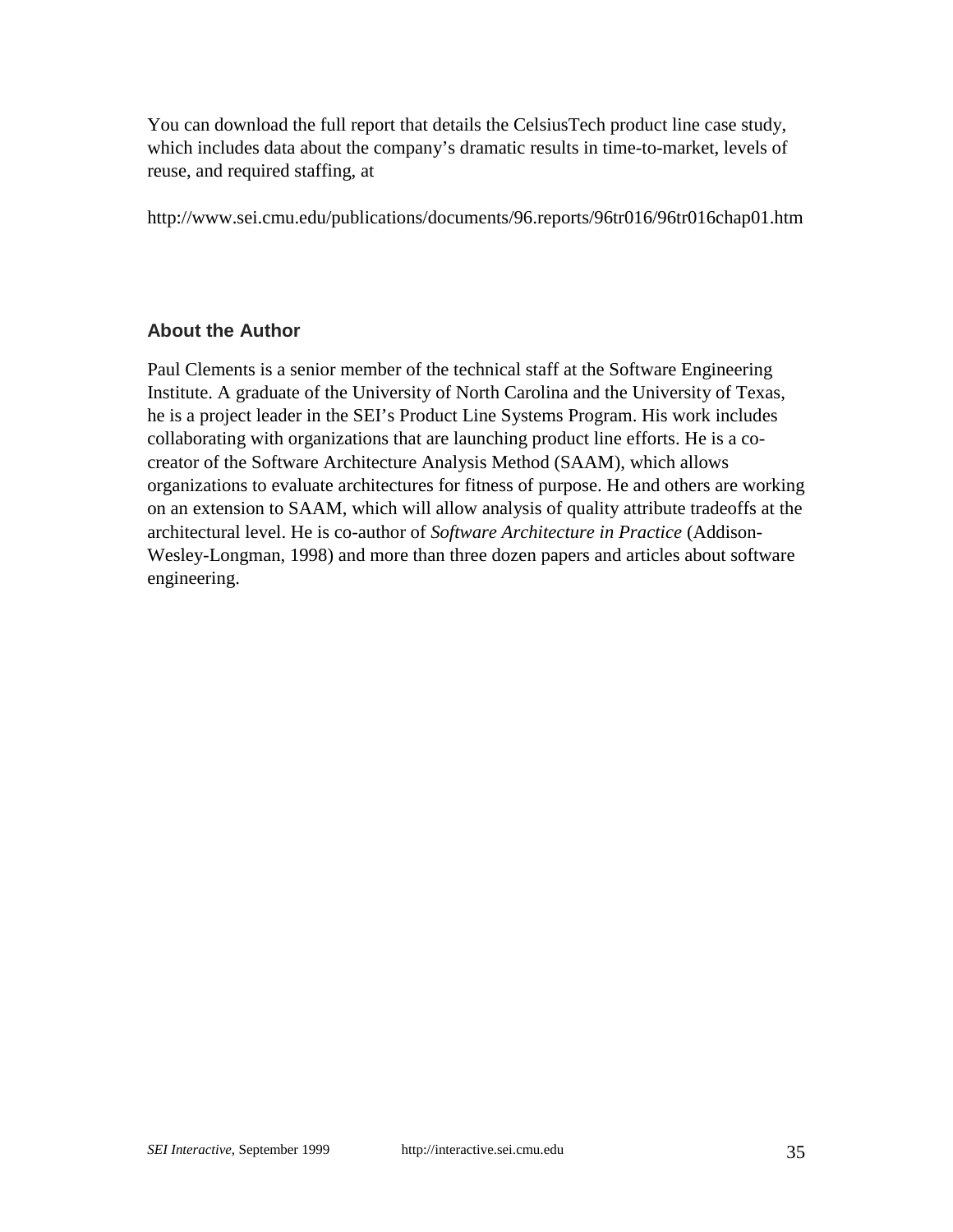# **Spotlight 2 Product Lines in Practice at Three Major Corporations** Bill Thomas

Cummins Engine, Raytheon, and Hewlett-Packard all knew that they had a lot to gain from product line practice, and they were right: The companies have enjoyed substantial reductions in time-to-market, cost, and risk, and significant gains in efficiency and quality. But significant technical and cultural changes are also required, and all three companies have learned some valuable lessons from their product line programs.

### **Cummins Slashes Development Time, Costs**

Cummins Engine Company launched a product line program for software in 1994, beginning with one legacy system for a diesel engine and modifying the software to extend it over several other engines.

Using product line practices presented difficult challenges on several fronts, says Joseph Gahimer, director of the Core Controls Group, which develops all core assets for embedded controls software and hands them off to application teams that apply the core assets to specific products.

First there is the complexity of Cummins's mix of engines, which range from light-duty engines (less than 200 horsepower) to high-horsepower engines (6,000 horsepower) used in a variety of applications, such as pickup trucks, large trucks, mining, rail, construction, power generation, and the military. Cummins, which has annual sales of more than \$6 billion, sells to a variety of original-equipment manufacturers who all require varying degrees of customization to meet particular specifications. In addition, Cummins engines must conform to varying emissions regulations throughout its worldwide markets.

Prior to 1994, one team would develop each engine, including all the software for that engine. At that time, Cummins managers looked at the company's projections for new engine products and new features and calculated that it would need far too many engineers to develop enough new products to satisfy the expected demand. "The company realized that it would need to do something to get a lot of reuse" from one product to the next, Gahimer says.

Cummins wanted not only to develop many new engines; it also wanted to improve its time to market with those engines. A common reuse base would help that, too. Finally,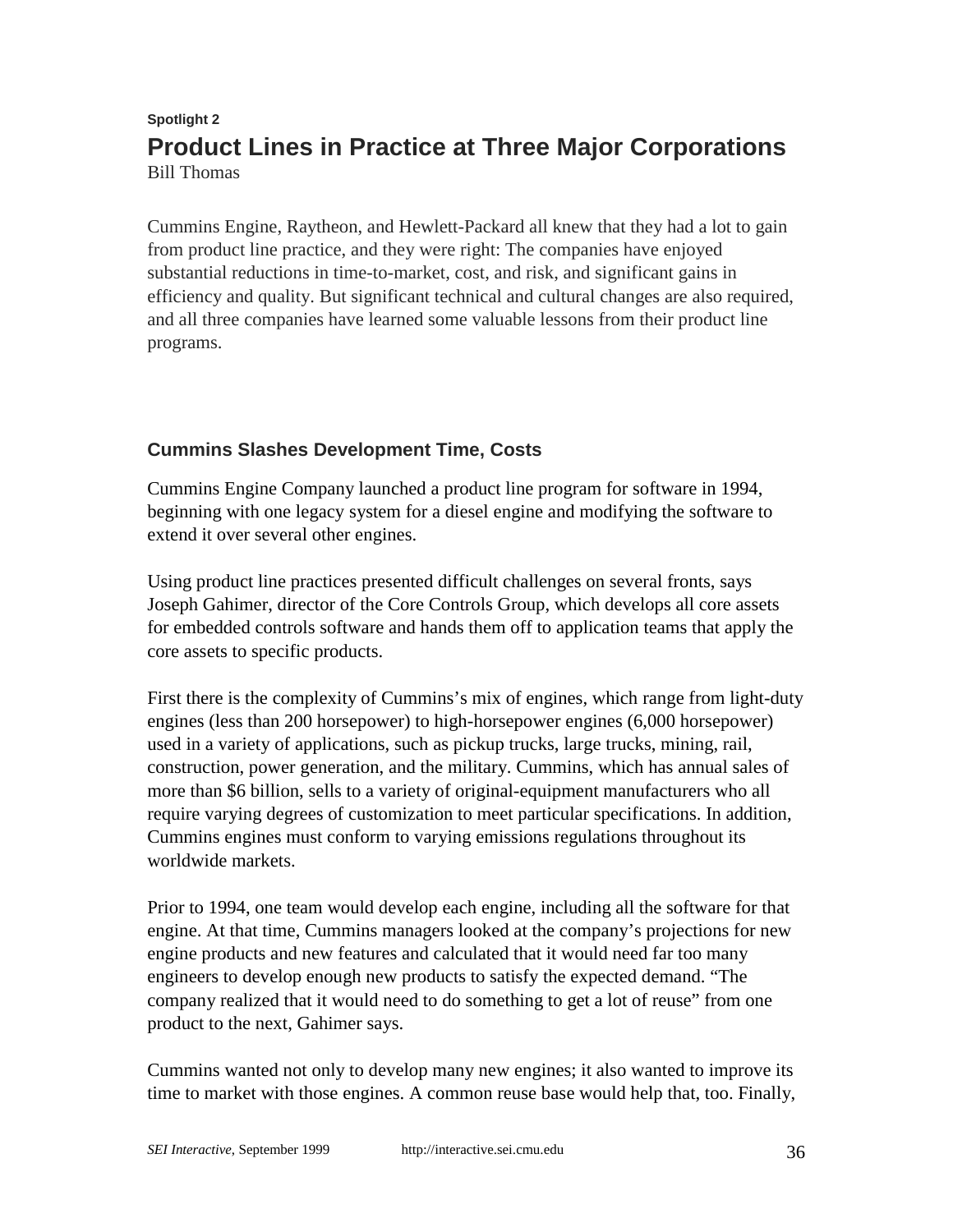customers were asking for more uniformity in the look and feel of Cummins's engines, while still demanding customization for different products.

Five years later, Cummins has declared its original product line program a huge success. Before using product lines, it took Cummins 150-250 person-months of effort to develop software for the electronic control module (ECM) just to run an engine.

"It's an embedded system, and we had to reinvent everything. Using core software assets, a lot of building blocks are available, and it's a matter of assembling the building blocks and modifying them." Cummins can now develop new ECM software to run an engine in less than 10 person-months. "In one instance, where we were applying the same fuel system across engines, we were able to build the software to run the new engine in just three days," Gahimer says.

"Seventy-five percent of our product software originated from the core assets," he adds. "That's an incredible amount of reuse and it has saved a lot of cost across the company. Also, the reliability and quality are very good."

Now that product line practices have proven so successful for software, Cummins is embarking on a second-generation effort, and is extending the product line concept to other areas of the company. "The company has seen the benefit and is saying, 'Hey, where else can we apply this?'" Gahimer says.

### **Government Project Leads to Commercial System at Raytheon**

Managers in Raytheon Company's Space Systems Division examined the company's satellite command and control systems and saw that there was a high degree of overlap in software capabilities. Although the company did not have a product lines program in place at the time, Raytheon believed it could significantly reduce cycle time, cost, and risk by developing software only once and using it across its government and commercial markets.

Raytheon's first product line effort, begun in August 1997, was a joint initiative with a U.S. government agency and was named the Control Channel Toolkit (CCT) program. The goal was to develop a reference architecture, extendible components, and reuse documentation that would cover most software requirements for satellite command and control on government satellite ground-system programs. In fall 1997, the CCT program brought in technical staff from the Software Engineering Institute's Product Line Practice Initiative to serve as consultants on the program.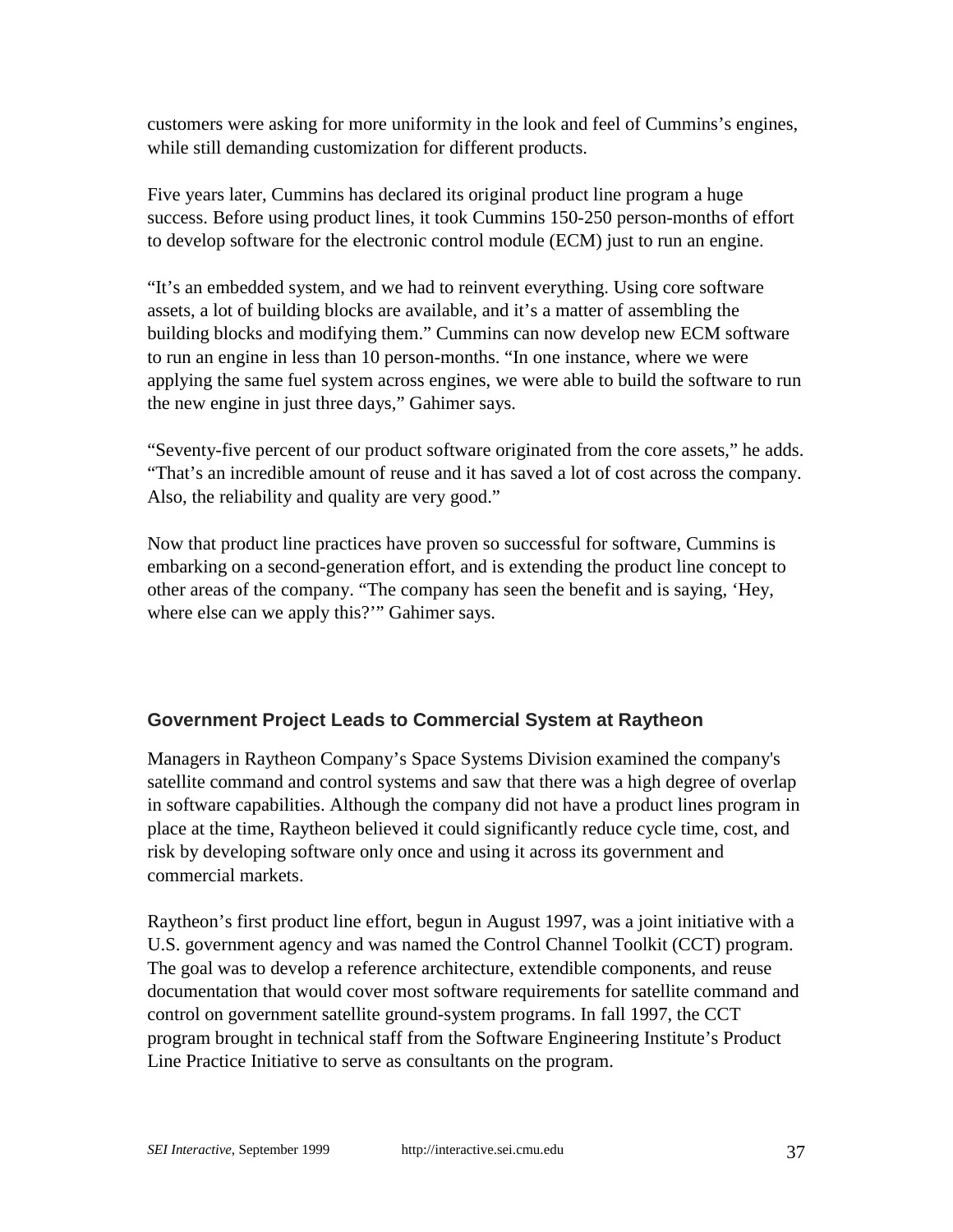The effort was proven successful on the first reuse of the CCT product. Compared with its original bid, which called for largely creating the new system from traditional "code cloning" reuse, Raytheon reduced by 80 percent the lines of code engineers had to write. "That was a reaffirmation that by coming up with a common core set of capabilities—if we do the domain engineering right—a large majority of the capability should be there," says Jeffrey Shaw, who served as program manager for CCT.

Shaw says thorough domain analysis is critical—not just for identifying common capabilities but also the hotspots where things tend to always vary among spacecraft and missions. Knowing about the variability helps Raytheon engineers develop wellengineered "variation points" that can be easily adapted to new applications, which helps to further reduce costs and cycle time.

Shaw points out that in reusing CCT, Raytheon engineers spend significantly more time on software architecture and design work, but afterward the implementation work proceeds relatively quickly. Based on that experience, Raytheon is beginning to adjust its cost and bidding models.

From the beginning, Raytheon planned to extend the experience it gained with CCT by applying that experience later to commercial products.

Shaw has since moved on from the CCT project to become product line manager of Eclipse, which, as Raytheon intended, will be a commercial application of the principles learned with CCT. The existing Eclipse software architecture, which is object-oriented and modular, will be migrated to a true product line architecture.

Unlike CCT, which is a toolkit with a reference architecture, Eclipse is an end-to-end system. Raytheon's transition plans call for moving components from the existing system, one at a time, into a product line architecture. "One key in any product line plan is to get the common baseline under control, and to then have a well-planned strategy for migration."

### **Evolving Platforms at Hewlett-Packard**

Hewlett-Packard Company has long developed hardware products on common platforms, but platform development for software is relatively new—within the past 10 years for many applications, says Emil Jandourek, the Practice Area Section Manager within HP's Product Generation Solutions (PGS) group. PGS partners with HP's product divisions to help them evolve their product-generation capabilities and competencies.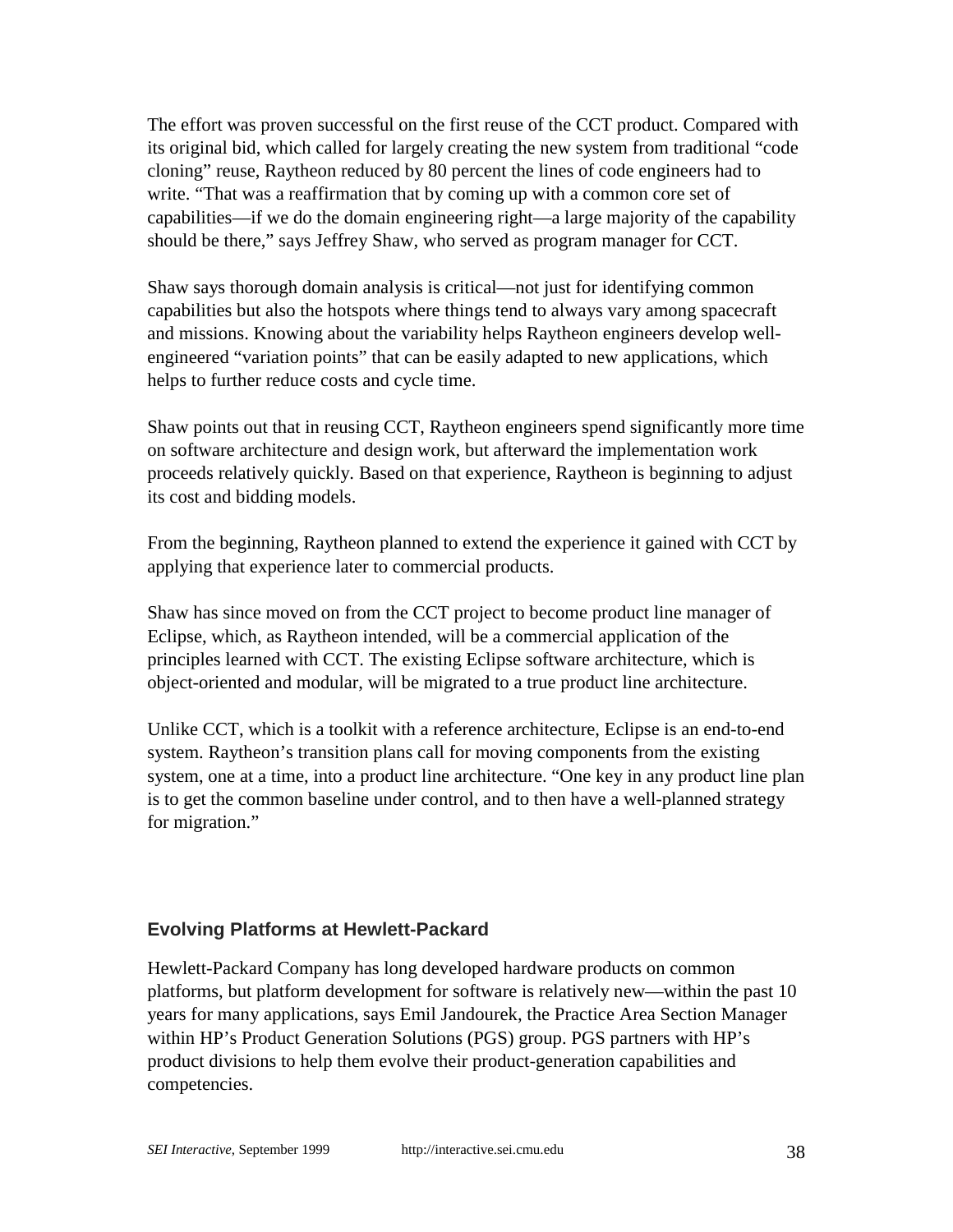The company's product line approach for software involves whole products, such as families of printers, and tends to be very effective when it drives products that have multiple simultaneous releases and involves rapid time-to-market schedules.

As of 1997, core assets made up 89 percent of the software in one line of HP printers. The other 11 percent consisted mostly of adaptations that matched the software to a particular printer in the line.

A common Hewlett-Packard strategy is to evolve new features into an existing platform. For example, duplexing (printing on both sides) was originally enabled on only one printer, but is now available to all printers, though not all printers use it because they lack the necessary hardware.

"We're doing things on the hardware side, coupled with the software," Jandourek says. "An overall platform approach is emerging in both disciplines: one that leverages what you have and extends it forward. In multiple simultaneous releases, you can reduce effort between products and have a shorter time to market."

The next step in HP's product line approach involves "an overall shift from a more monolithic, integrated, and tightly coupled asset base to a modular component-based architecture with corresponding assets," Jandourek says. This component-based approach is more efficient and gives developers more flexibility. The challenge is to correctly establish the boundaries for the components.

### **No Universal Prescription**

Jandourek points out that the product line approach "is not a universal prescription." For example, there would be too many unknowns with a startup product for a new customer base. It would be a poor strategy to delay that product in order to develop a product line platform because the product could fail—and perhaps take the entire organization down with it. "But when it's a product category that is well established, even if it's new, you could design it to be platform-based."

For Cummins, the greatest challenge has been to conduct good domain analysis—a process that only comes with experience. "With product-line engineering, until you do it for the first time, you don't have a feel for what it takes to do it," Gahimer says. "Our domain experts conducted domain analysis based on their experience, but we identified many improvements later. So the lesson is that you need thorough domain analysis to help you anticipate future needs. Still, you can't forecast or project all the different uses for the product line until you go through it."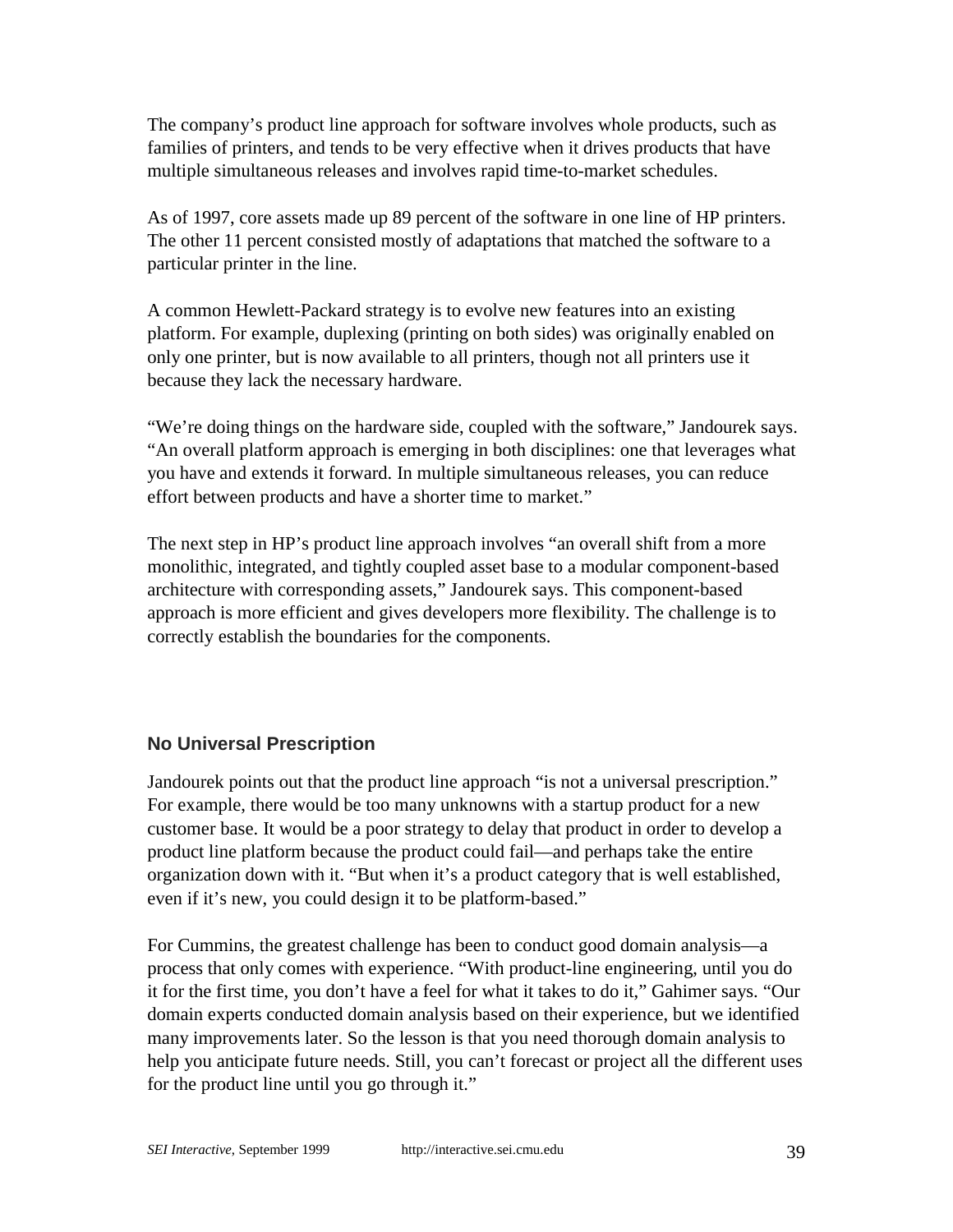Cummins also learned that it is important to get the workflows and rules established, and the necessary tools and training in place for the product line effort, which Gahimer says make up the infrastructure that keeps the effort moving over the long term.

The product line effort also requires discipline. "There are a lot of conflicting pressures during development," Gahimer says. There could be a desire to quickly get software written for a specific application, and some members of the organization might not want to take the extra time to make that software available for common use. But unless the software is available for common use, the next group will also have to start from scratch.

Finally, Gahimer says, the architecture for software product lines has to be portable and able to move between different products and technologies because the lead time to create a new architecture is often longer than the company's ability to predict the market's needs.

Raytheon's Shaw also emphasizes the importance of the product line's software architecture. "The whole key is architecture," Shaw says. "We've gone through object modeling, object orientation, component-based reuse—but those were baby steps. It's not until you have a reusable architecture that provides a context for all those enabling technologies that you can reap the benefits that everyone's been trying to get for 20 years." With that architecture now in place, Shaw says, "we're excited. We're seeing the bottom-line business numbers."

#### **Management Champions and Cultural Change**

Gahimer also points out that Cummins's program might have failed without a champion in senior management, which for Cummins was the vice president of electronics. "He had the vision, the authority, and the persistence to establish the first generation concept and keep it flowing."

Raytheon has also learned that the organization and its culture have to change to support product line practices. Shaw explains that with Eclipse, Raytheon is marrying two architectures: a high-end system architecture and an underlying product architecture. On one hand, the product line organization is looking for core assets to be used across products, but on the other hand, individual programs are used to developing "stove-piped" systems, with a single end use in mind. "The biggest question is: How do we integrate processes and have cultural change to get the overall efficiencies that we need from product line practice?" Shaw says.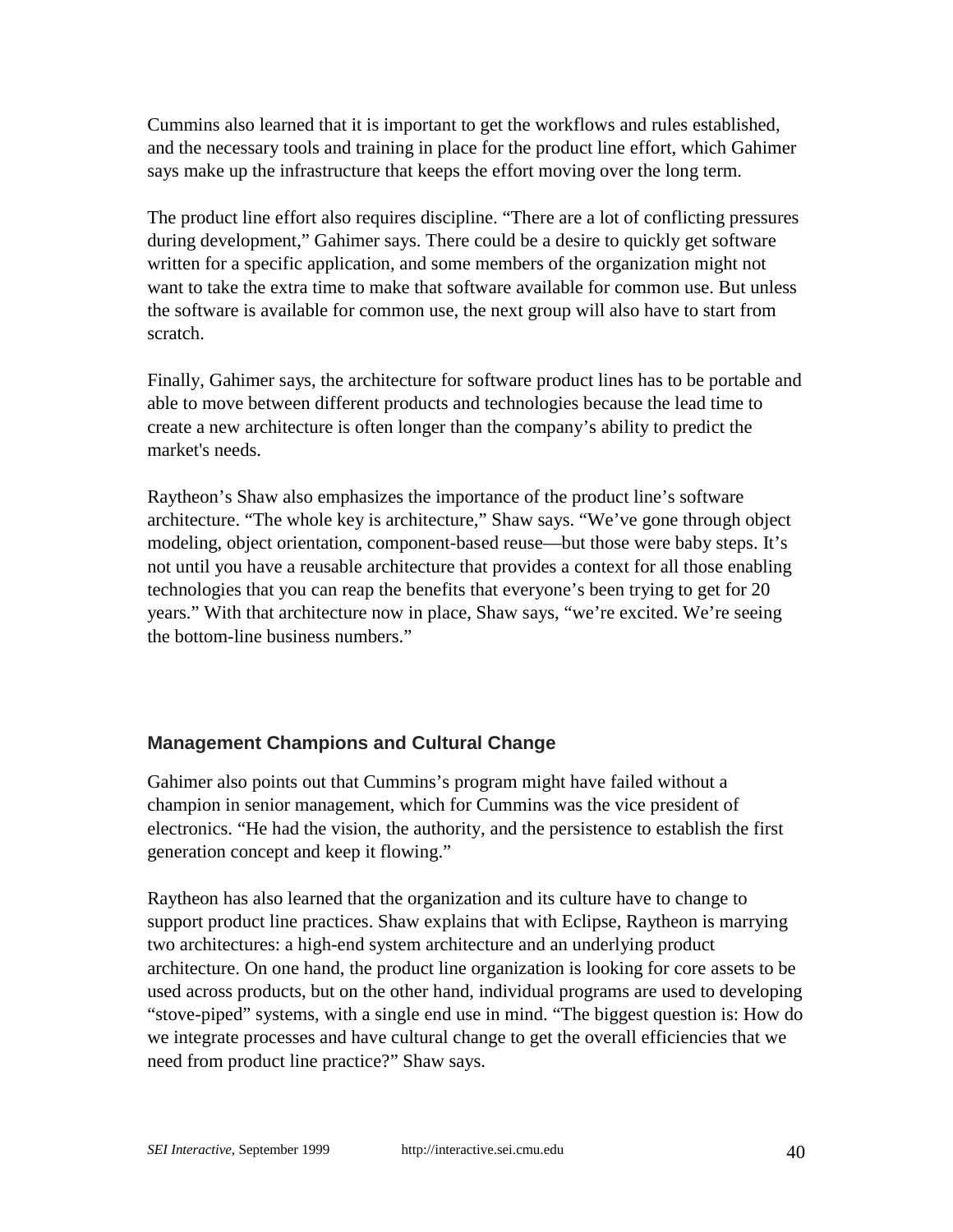Such efforts can expose underlying concerns, even at the best companies. "Stove pipes typically involve someone's sphere of control," Shaw says. "Despite everyone's desire to be good company people, there is a lot vested in the current organization." Shaw says the solution is to have alignment at the senior-management level. "It flows down from there. Everyone has to see that there are incentives to adopting the new culture. If they think they will end up as losers, they'll fight it."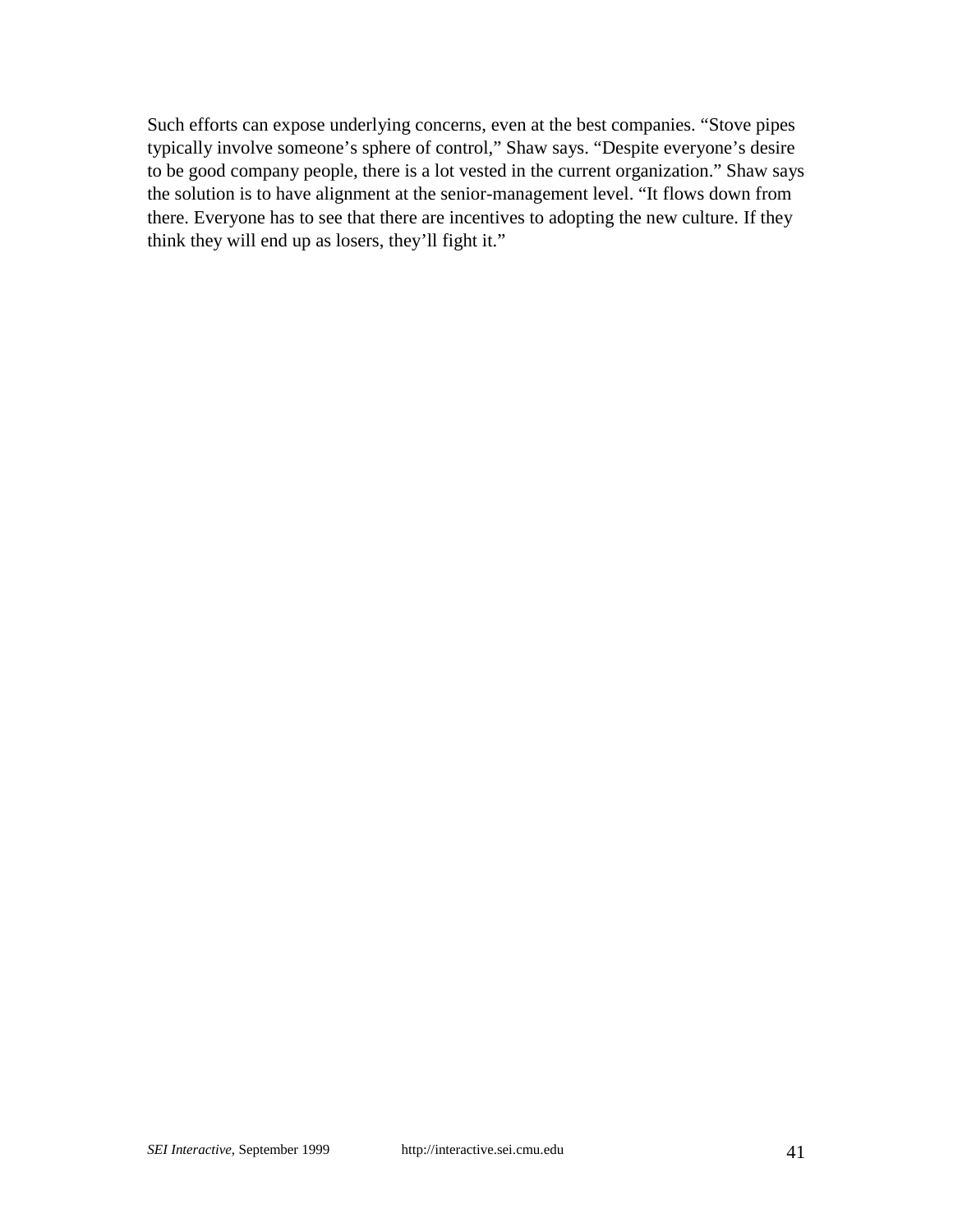**Roundtable**

# **A Scenario for Using the Product Line Practice Framework**

The following discussion was part of a panel presentation on the SEI Product Line Practice Framework, Version 2 (please see this issue's Background article) at the 1999 Software Engineering Symposium, Aug. 30-Sept. 2, in Pittsburgh. The participants, all senior members of the SEI technical staff in the Product Line Systems Program, were:

- Linda Northrop, Product Line Systems Program director
- **Larry Jones,**
- Sholom Cohen
- Dennis Smith
- Paul Clements

The topics discussed in this Roundtable include:

- launching a product line
- scoping a product line
- the use of commercial off-the-shelf (COTS) software in a product line
- product line architecture

Northrop. The SEI's Product Line Practice Framework is a static body of knowledge. It is impossible to provide a univeral prescription as to how all organizations should apply this knowledge, since each organization's context and starting point are different. So we decided to help you get an idea of how you might use the framework in your organization, and give you a dynamic -- and dramatic -- look at the framework. We're actually going to provide you with a scenario that suggests how to use the framework in your product line activities. In order to add this dynamism, we're going to do some interactive discussion. I won't go so far as to say that this is drama. There's a real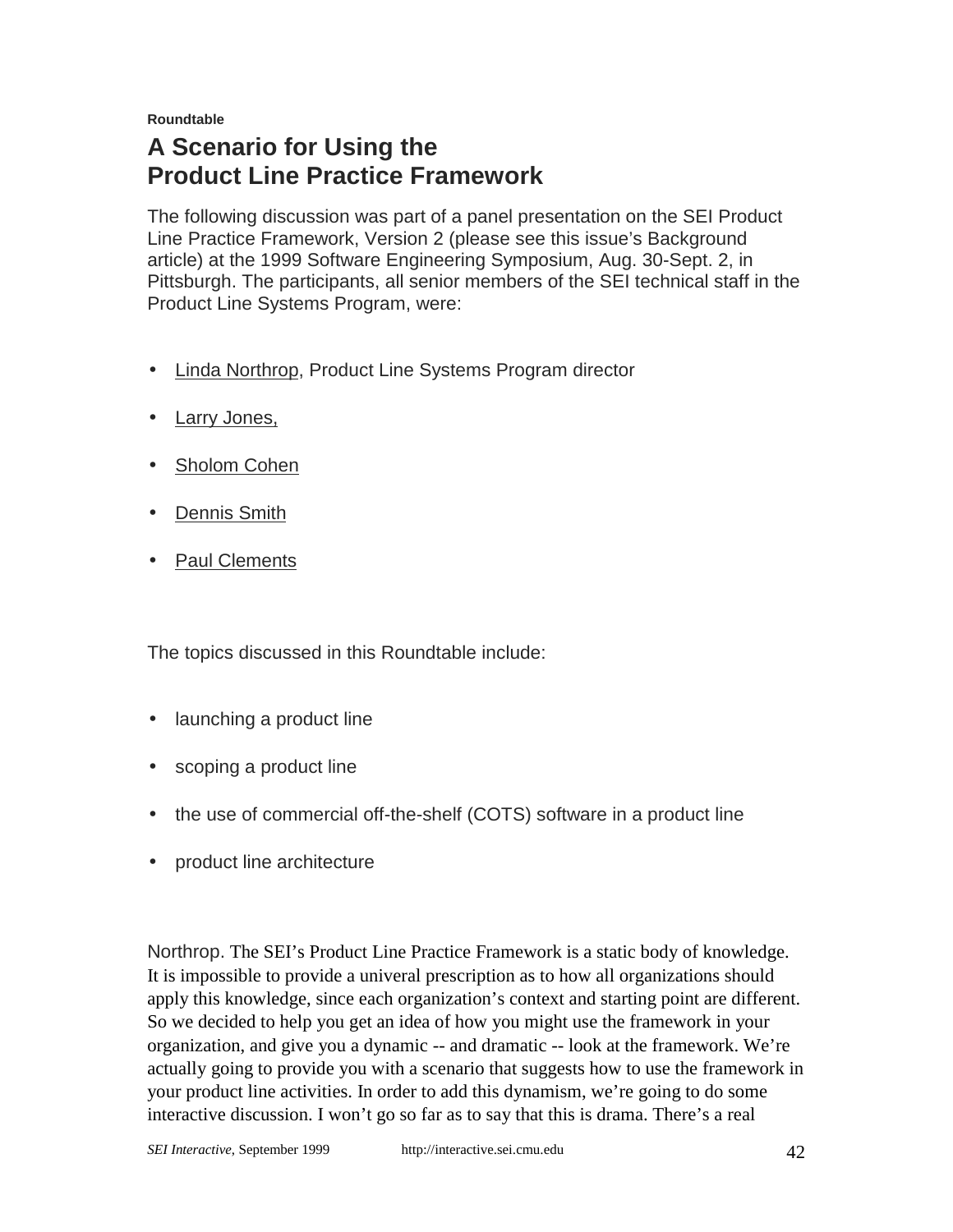reason why we have day jobs. Our dramatic skills are not nearly as good as our technical skills, I might add.

My name is Ms. P.L. Wannabe and I'm a program manager. I have business goals; I know what my business needs to do, but I'm having difficulty addressing those goals with the technologies and processes that we employ. Now, I've seen this SEI Product Line Practice Framework that looks promising, but I'm clueless as to how to use it. I consulted my favorite book on how to manage and I still didn't come up with the answers on how I'm actually supposed to solve this product line problem. So, I decided to hire some consultants. These consultants are going to help me sort through this product line practice framework and see how I might be able to apply it. In a word, I want to start using software product lines. I have four experts with me who will talk about launching a product line, scoping, architecture, and COTS [commercial off-theshelf software].

My company is a consumer electronics company. Basically, I have some business goals. I want to improve my time to market and I want to increase productivity. We have an excellent reputation. We are world renowned for the quality of our products and we have greatly satisfied customers. I don't want to do anything to mess with a good situation to improve time to market. But if I don't improve time to market, I'm going to be out of business. My problem is that I've got a lot of software in my products and I never used to have a lot of software in my products. And software in my products seems to be more complex. These software costs are killing me. So, you know, I thought about adding more people, but the fact is if I add more of these software people they're expensive, it eats my profits. And secondly, there aren't enough of them out there. So, even if I -did- have the money to hire them, I can't seem to be able to hire them. I've currently got about 250 people in my organization and that's what I'm going to have to work with. I've been thinking about what we could do with reuse because it seems we build a lot of similar systems. We've tried libraries of code, but they just didn't work. We didn't get any significant reuse and we didn't get any payoff from the reuse we did get. So, I read this SEI stuff about product lines and I got this framework document, but I don't know how to sort through it. So, I'm asking you if you would help me start a product line.

Cohen. I think my colleagues would agree with me, we need to know more about the company and the kind of products you produce. So give us some more background information about the company.

Northrop. I'd be glad to do that. We build audio systems -- all kinds of audio systems - - personal, home, automotive.

Jones. How are you structured in order to build these products?

*SEI Interactive*, September 1999 http://interactive.sei.cmu.edu 43 Northrop. My organization is divided into projects and each project builds a product.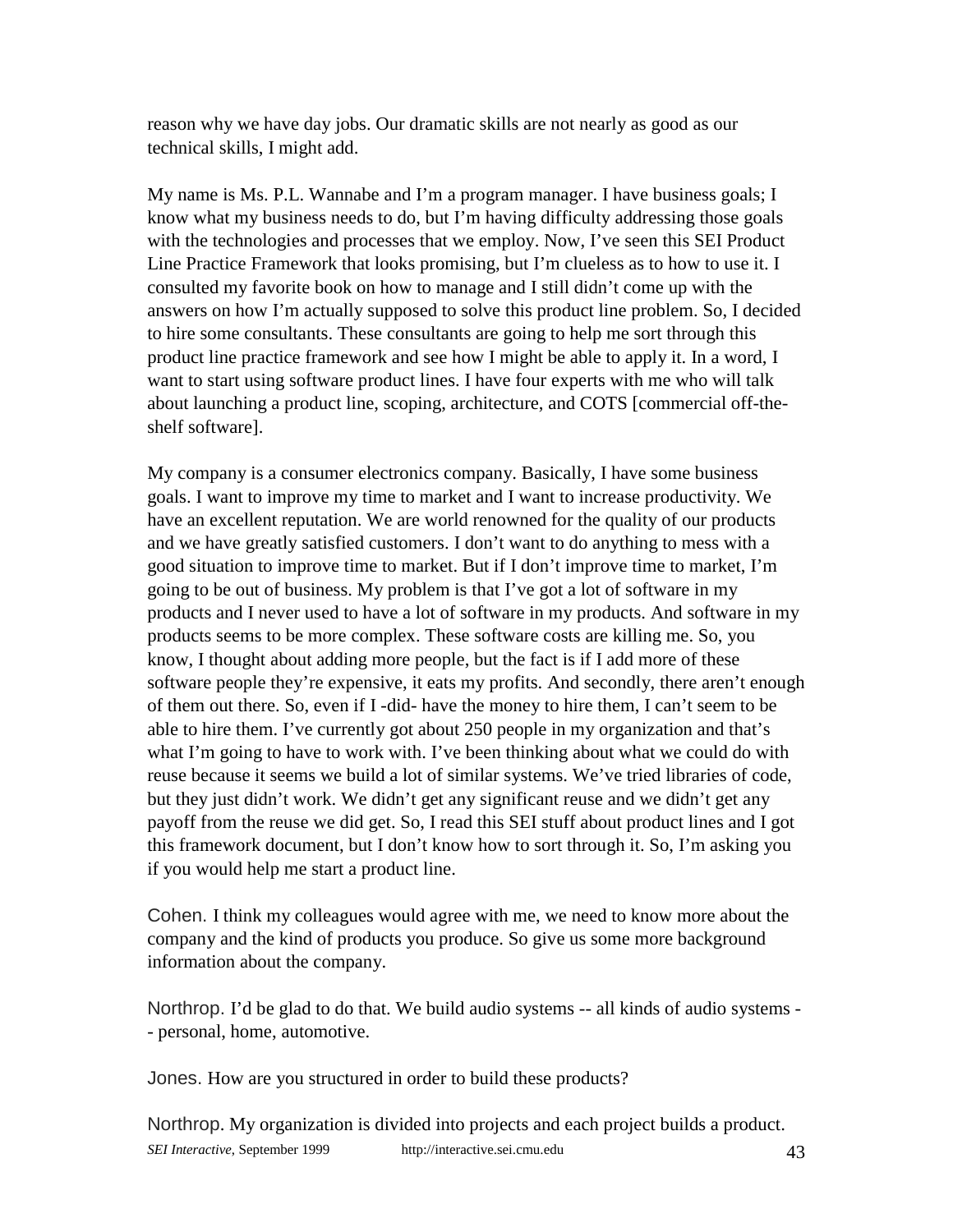Clements. You're suspecting that there's commonality among these products. Is there currently any reuse?

Northrop: I know there's commonality. Actually, any reuse is opportunistic. It's up to the project managers and if they want to do reuse they do it; if they don't, I guess they don't. And mostly they don't.

Smith. Have you heard of the software CMM?

Northrop. Who hasn't?

Smith. Have you been assessed or have you assessed yourself?

Northrop. Well, we actually haven't been officially assessed, but we did a selfassessment and I think we're about Level 2.

Smith. Let me test my understanding of what you've been telling us. Your company builds consumer electronics. You have a great reputation and you've got about 250 people who work for you in the software area. You've read what the SEI and others say about product lines and you see opportunities for achieving economies of scale and increasing quality through product lines. You have three main audio products, for the home, for cars, and personal products. Your projects now are all organized around individual products so I imagine that very little sharing of information goes on between those products.

Northrop. Yes, probably not.

Smith. Your reuse is opportunistic, at the discretion of the individual project manager. And you have been self-assessed at CMM Level 2.

Northrop. You have the picture. Now, how do I start a new product line?

Jones. First of all, you need to understand that launching a product line effort requires many of the practice areas that you're going to find throughout the framework.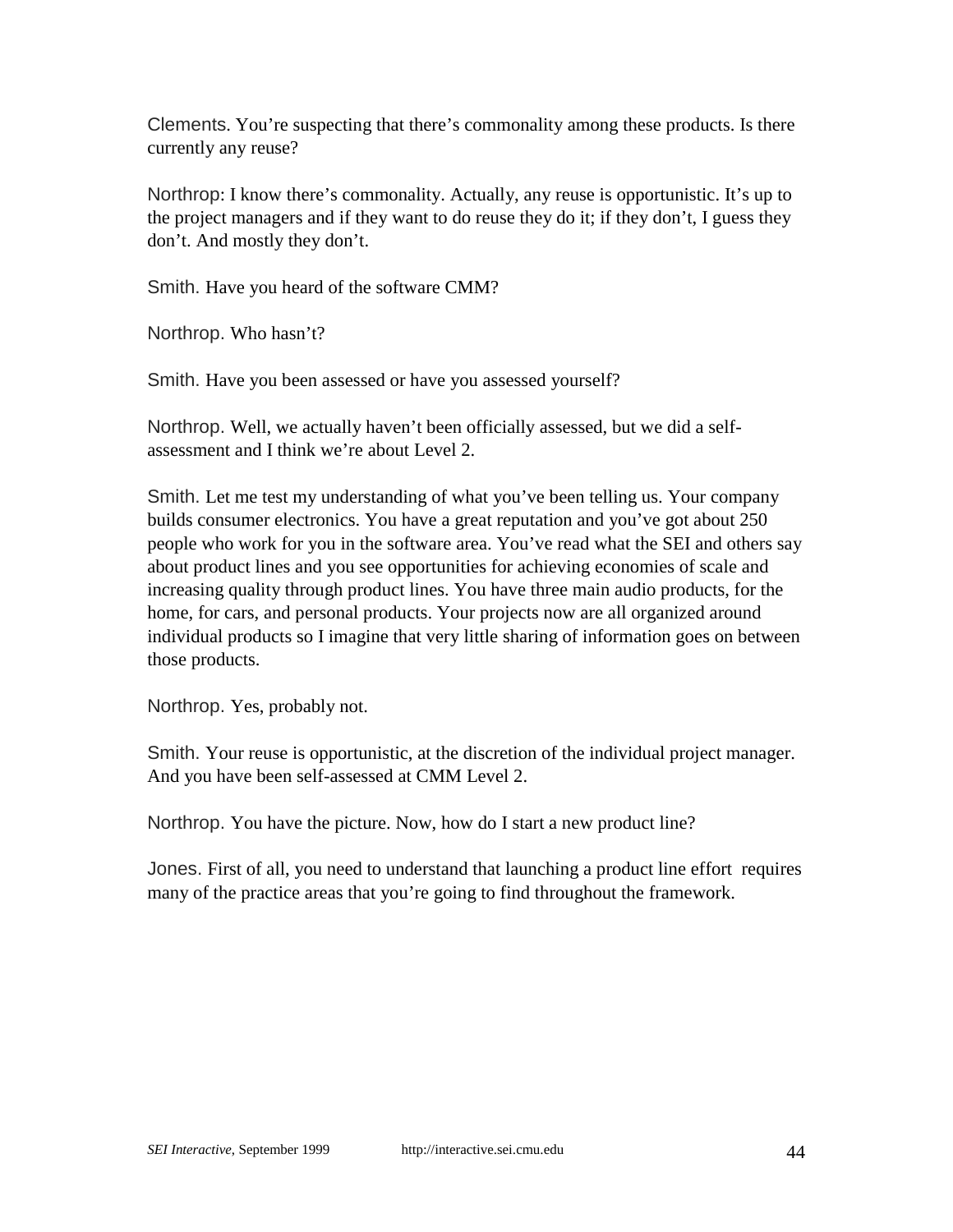### Software Engineering Practice Areas:

- Domain Analysis
- Mining Existing Assets
- Architecture Exploration and Definition
- Architecture Evaluation
- Component Development
- Testing
- Requirements Elicitation, Analysis, and Tracking
- COTS Utilization
- Software System Integration

### Technical Management Practice Areas

- Data Collection, Metrics and Tracking
- Product Line Scoping
- Configuration Management
- Process Modeling and Implementation
- Planning and Tracking
- Make, Buy, Mine, Outsource Analysis
- Technical Risk Management
- Tool Support

### Organizational Management Practice Areas

- Achieving the Right Organizational Structure
- Building and Communicating a Business Case
- Funding
- Market Analysis
- Developing and Implementing an Acquisition Strategy
- Operations
- Training
- Customer and Supplier Interface Management
- Technology Forecasting
- Launching and Institutionalizing a Product Line
- Organizational Risk Management

Northrop. I have to use all of those practice areas?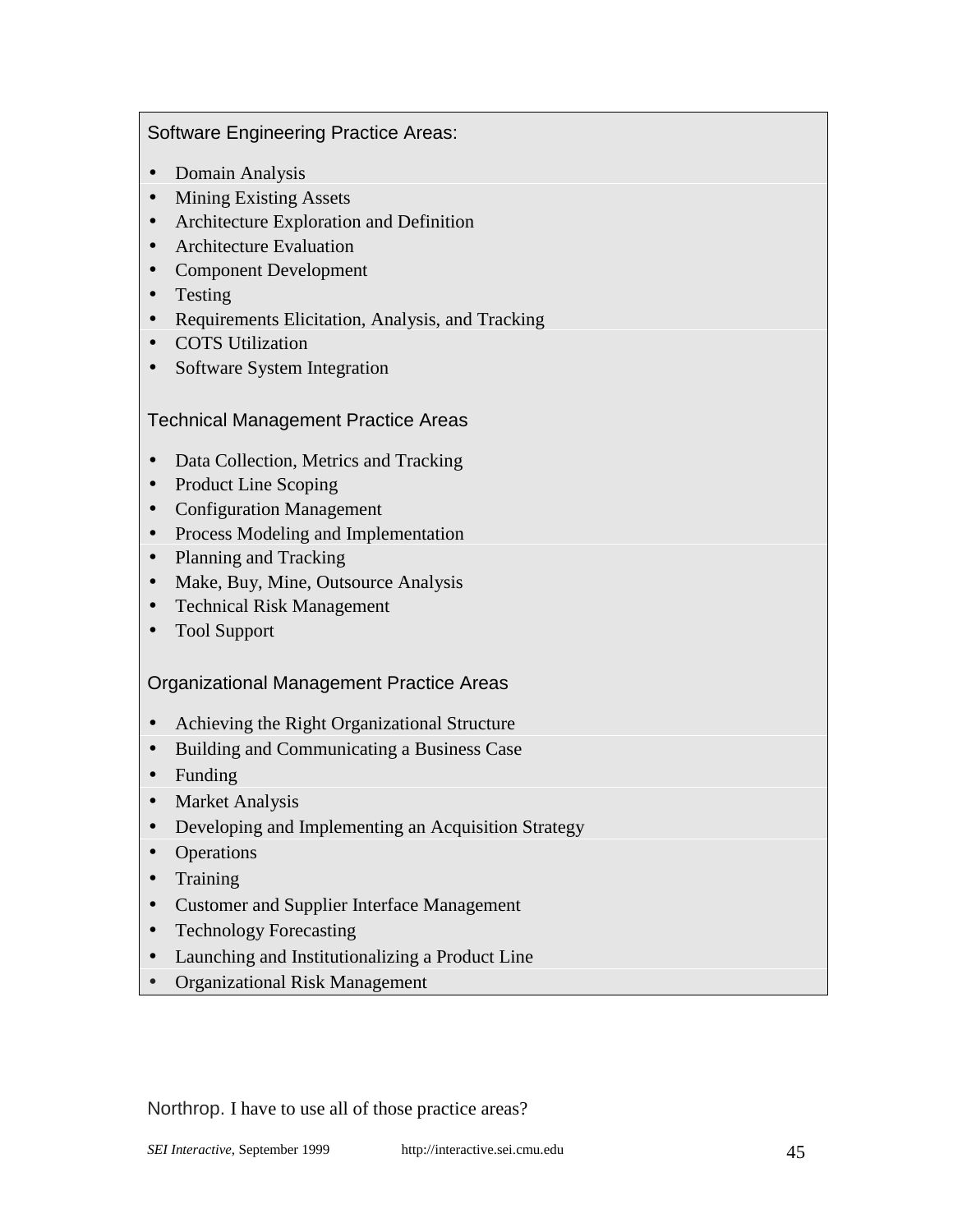Jones. Well, many of them. But the depth and degree to which you have to go into each of these is going to depend on the scope of your effort.

#### Northrop. What exactly does that mean?

Jones: Well, you ought to really try to treat launching your product line as a special type of technology change effort. You'll see that you're not alone in the approach to this. There's been a lot of work that's been done on technology change. Our colleagues in the adjoining sessions working on process improvement have done this for years. So I want to encourage you to, first of all, draw upon this existing body of knowledge. Among this is the fact that you need to account for the human aspects of change. It's not all going to be technological. You've got to treat technology change, itself, as a project. Lastly, I'd like to suggest that you follow some sort of iterative technology change model.

### Northrop. Could you suggest such a model?

Jones: Yes, there has been some pretty good work done by the Software Engineering Institute in Pittsburgh. They've come up with a model that has had a great deal of success in process improvement. It's called the IDEAL model. With a little bit of artistic license, it's very easily adaptable to any type of change project. So let me very briefly run you through the kinds of steps that are involved. First of all, recognize that it is iterative and that you will do each of these steps -- perhaps to some degree -- more robustly than others, depending on where you've started on this technology change. The Initiating phase of this model requires you and your organization to recognize that you have the need to change and to establish appropriate infrastructures to deal with this and allocate resources. In Diagnosing, we take a look at where we stand at a particular point in time and what we might be able to do by way of possible improvement. In the Establishing phase, we plan, based on the priorities determined in our diagnosis. In the Acting phase, we execute those plans. Lastly, we want to learn lessons in the Learning phase, and apply them to future IDEAL cycles.

Northrop. This all sounds wonderful, but how am I going to do this in my organization?

Jones: Let me try to give you some specifics. First of all, I suggest that you try a limited cycle of the IDEAL model, and devote it to concept exploration.

Northrop. How would that go?

*SEI Interactive*, September 1999 http://interactive.sei.cmu.edu 46 Jones: This should be an inexpensive try at this. First of all, you want to commit some limited resources to explore the applicability of the product line approach. You might designate a person to go out there and gather data and run this concept exploration. Next, a diagnosis would be somewhat simple. You might do a sort of back-of-the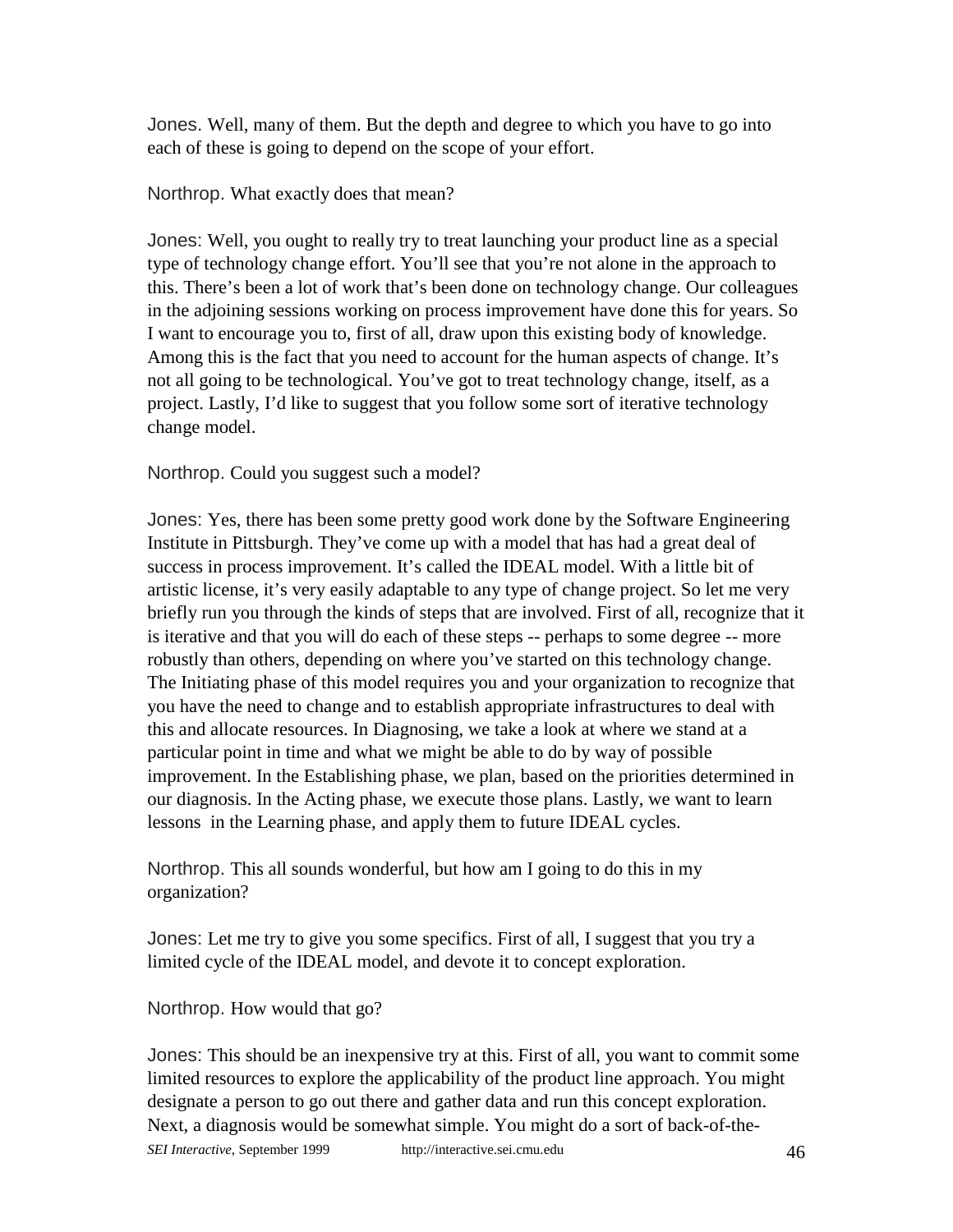envelope sketch of what product line technologies are available and how that might relate to your organization in particular. In our establishing phase, we're going to take the interesting case, which is to assume that you've made a "go" decision, and plan for the next round since we'll assume you've decided that further exploration is warranted. Typically at this stage, the acting and learning phases are truncated or are rolled into the next IDEAL cycle.

Northrop. So, what do I do after this Exploration stage? Clearly this doesn't launch the product line.

Jones: No. But we could try another round with IDEAL, which we might call concept refinement and initial implementation. In this case, we start to beef up the steps that go in each phase. In the Initiating phase there would be more awareness-building and advocacy-building. This should be broader than just the few people who were involved during the Concept Exploration cycle. You would have to commit more resources and you might want to establish more structure in order to tackle this. Your Diagnosis would be more elaborate too, in which you review your existing organizational environment, your assets and culture and the things that you might want to take stock of. In your Establishing phase, you're going to start off with putting your toes in the water, and developing visions, goals, strategies, and objectives for the product line. You want to take a look at some of the commonalities, scope the product line, and develop the preliminary operating concept, in which you describe how this is going to play out. This can be a significantly useful activity for risk mitigation. You will also then worry about preliminary architecture definitions, preliminary mining of your existing assets, which you say are out there, and you will work on developing a business case that's going to establish why you would do this. Our Acting phase is then to execute that plan. And then in Learning you will select lessons learned from what you've done in that first cycle, refine your approach, and take another look at whether you proceed.

Northrop. How do I make sense of this Learning phase? How do I go ahead with it after that?

Jones. Let's say we're going to proceed with this, that a product line approach has some viability in your organizational context. I won't belabor yet another cycle of IDEAL, but you can consider that to be superimposed over this. You might beef up some structures and possibly do some rediagnosis, based on the first cycle of learning. But we want to refine our approach to create what I call a product line adoption or implementation plan.

Northrop. What might be in a product line adoption or implementation plan?

*SEI Interactive*, September 1999 http://interactive.sei.cmu.edu 47 Jones. You're going to have refinement of your initial architecture definition and you've learned some lessons about that, based on the first cycle. You want to have some further mining of your legacy assets. You can refine your concept of operations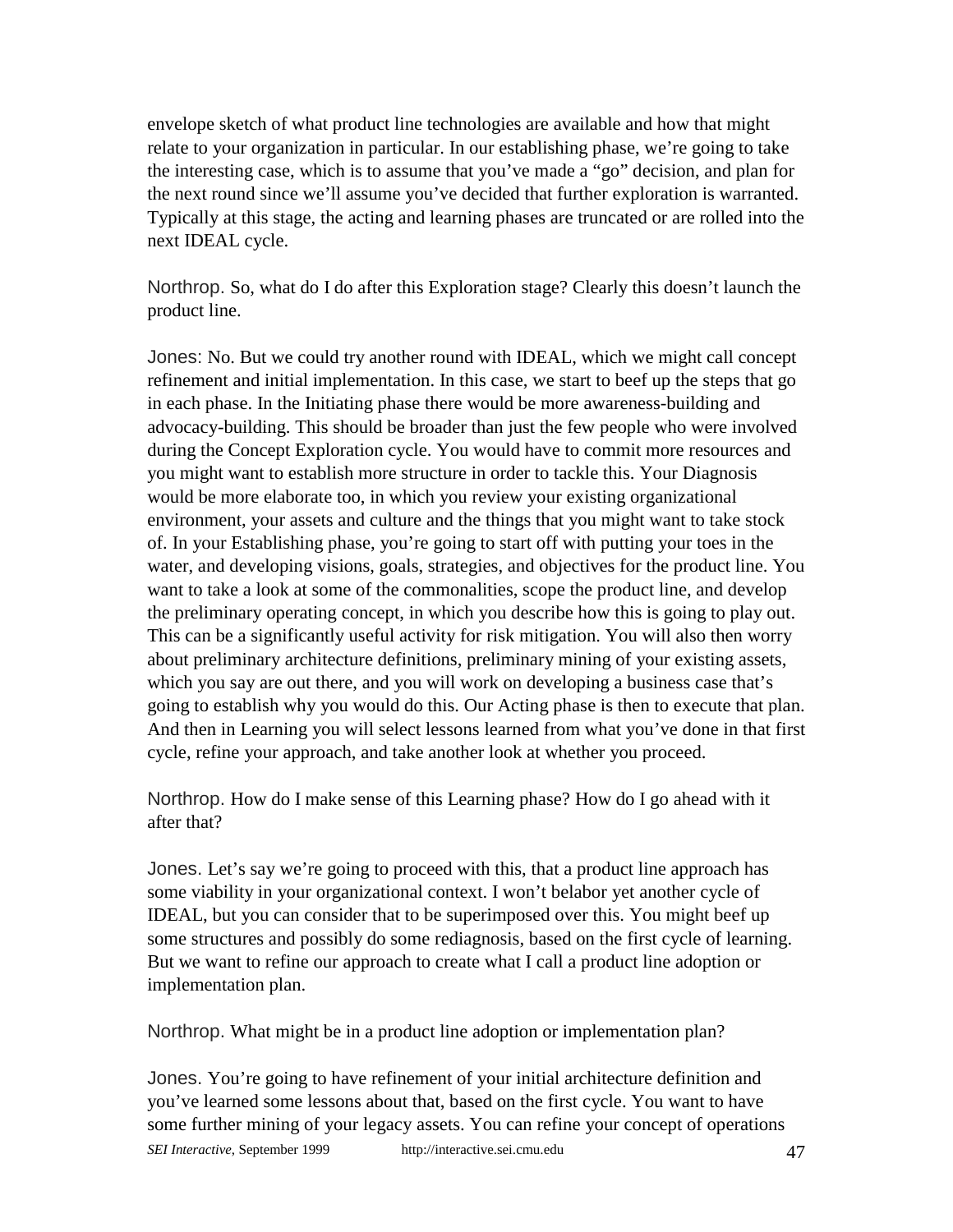and get more details on how you'll actually tackle that. The details of how to migrate then from the current organizational state to the future state is what's really going to be described in this concept of operations.

Northrop. I just don't like the whole word "migration." It sounds like a tremendous amount of upheaval. Can't I use this product line approach without upheaval in my organization?

Jones. I'm afraid not. Execution of this plan is going to really rely upon you and your leadership skills. Let me give you some practical advice on how you might tackle some of these things that might otherwise be overwhelming. You're going to have to show leadership in establishing the goals, communicating, and being an advocate and cheerleader for these things. You're going to have to allocate more resources. You're going to have to set up proper organizational structures and modify the reward system to support the effort. You're going to have to pay a great deal of attention to those initiating phase activities, particularly if they've been somewhat short- circuited while you tried to feel your way around the first couple of cycles.

Northrop. Are you suggesting that I have to personally become actively involved?

Jones. Yes, you most certainly do.

Northrop. I'm overwhelmed.

Jones. Let me see if I can take some of the pressure off by giving you this whale sandwich a few bites at a time. You've already said that you're a pretty good planner because you're Level 2 CMM. So, if we actively manage this change as a project and don't just let it happen, you'll be a lot happier with it. Part of that is based on your excellent reputation in the hardware industry; you might be able to manage your risks pretty well. A way to keep the scope down, and to learn your lessons in a small way before making big mistakes, is to use pilot projects actively as part of your risk mitigation strategy. Initially, don't go too hard and fast on some of your processes and organizational structures. Some organizations find a great deal of success using what you might call "lightweight" processes and organizational structures to tackle this initially. Keep things flexible and less formal to learn what works in your organization before you put a great deal of turmoil on yourself and your organization.

Northrop. That makes me feel a little better. I'm actually thinking that I know how we can come up with a goal, a vision and a strategy because we have a total-quality environment and I have people who I can enlist to help me. But I'm really perplexed. One of the things you said to plan, which I didn't understand at all, is "commonality analysis and scoping." Early on, you also said that the whole impact of the effort is really going to be dictated by the scope of the product line. I have a problem. What's the scoop with this scope business?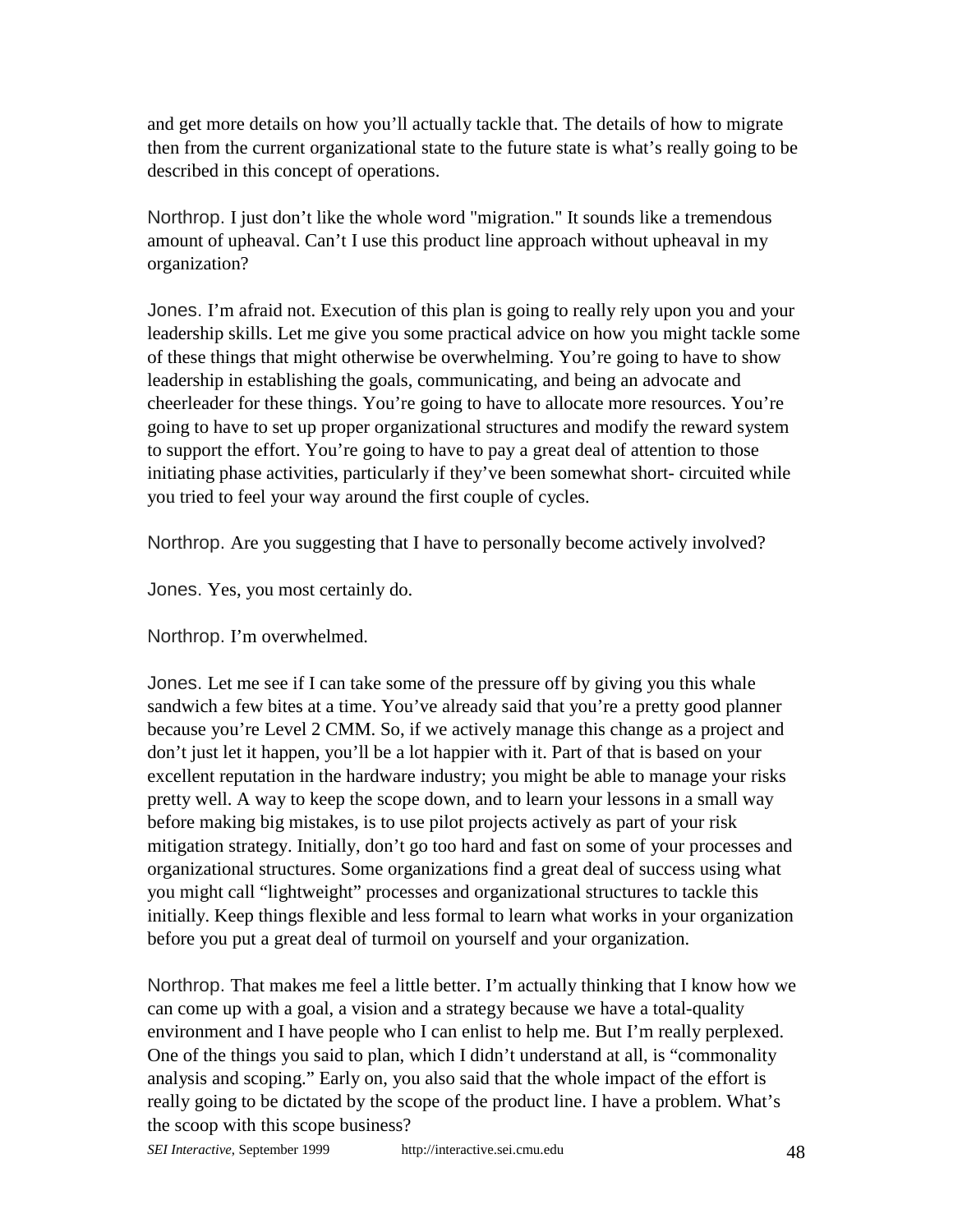Cohen. Let me help you learn a little bit about scoping and some things you might want to consider. You mentioned that you know what it means to establish a vision and set goals. With product lines, you have to go back and do the same thing: What's your vision for the product line? What do you want your company to achieve? What are the goals that you've set for yourself? So, if you've set the vision, you probably want to consider the things you want from the product line: What should it accomplish in business or technical terms? You mentioned up front that you need to reduce costs and control your growing workforce. These are pretty good goals that a company would want to achieve by taking on this product line work.

You also need to know what steps you want to follow to make those things happen. Again, with launching a product line, you need a strategy, a concept of operations. What steps are you going to take up front in order to make this play out and work successfully from day one? At that point you know where you're headed, you know what your vision is long-term, and you know what things to do to get started. At this point it's appropriate to start defining the product line, or possibly product lines.

Northrop. OK, I get this. Is this scoping?

Cohen. Well, scoping is actually about determining boundaries. What's inside the product line and what's outside. How do the products differ based on personal, car, or home use? You need to know who your end users are. What service is the product going to provide to users? Looking at some of the products, some have built-in radios, some have playback and also record.

Northrop. So essentially, I have to look at the variations.

Cohen. What you really want to look at in terms of the scope is: What issues or decisions will drive the architecture? You're going to make a product line architecture for some products and not others. So what are some of the issues that come up here? For example, something that a person could carry is not going to be as integrated as something that is used in the home. Those are things that are going to affect the architecture of the system. You have things that are going to be able to pick up a broadcast at home or in the car. Or you may be talking about an interface to pick up live broadcasts over the Web, or the capability to download Web source material and play that back. You may be able to download that off the Web and take it with you. What are the external entities to support that and what are the interfaces?

Another problem to consider during scoping is: Who is going to distribute these products? For the auto version, is it going to be the original equipment manufacturers -- GM, Ford, or Daimler-Benz? Will you work with after-sales organizations? Then you want to look at future plans. We've been looking under the microscope at these products, but you also need to take a longer vision, and see where in the future these products might go. The Web might be one thing that affects that.

*SEI Interactive*, September 1999 http://interactive.sei.cmu.edu 49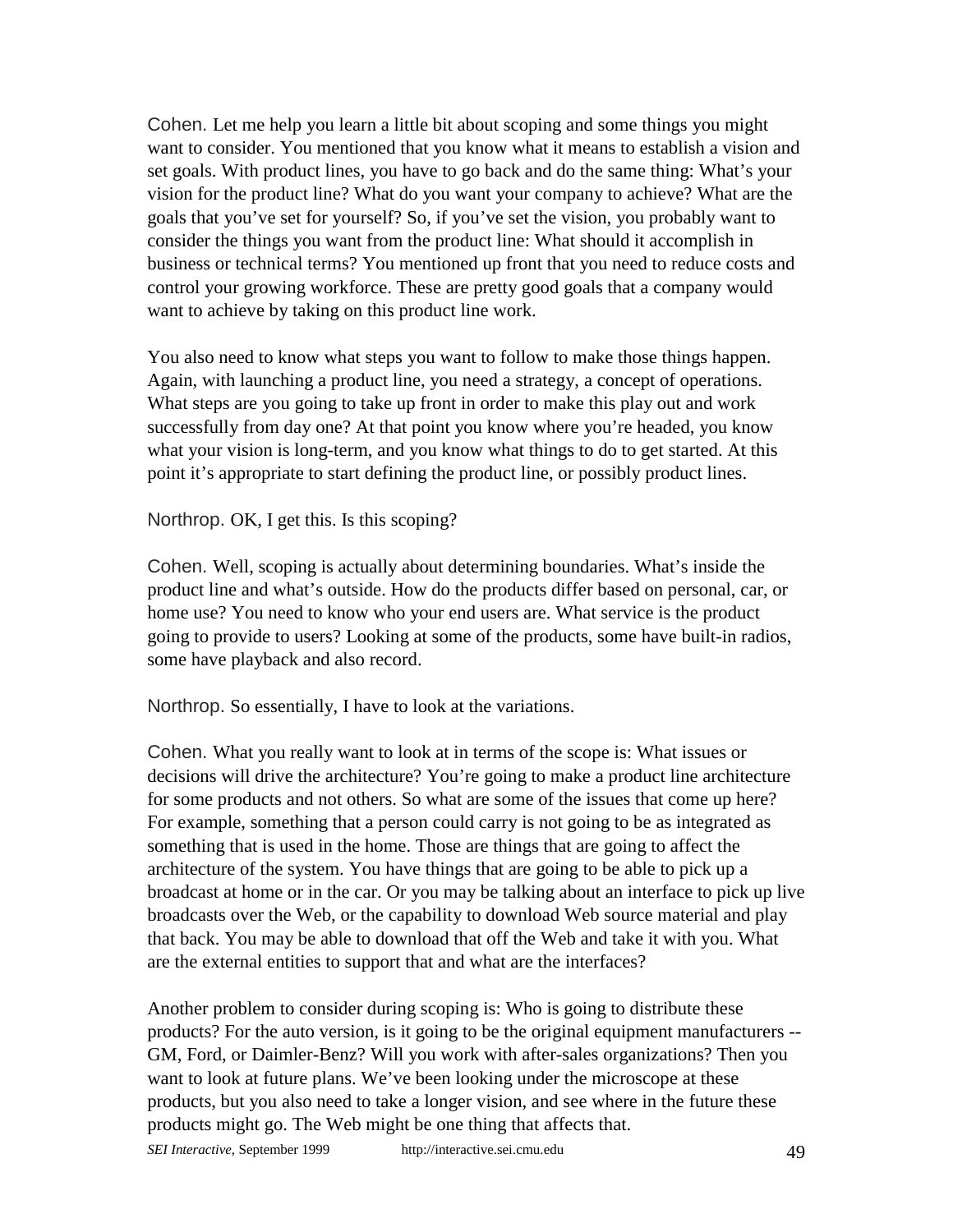Northrop. You brought up an excellent point. How wide is this scope?

Cohen. When you do product line scoping, you really want to look at scoping the products we've already mentioned. Then try to pin down exactly what the product line or lines are going to be. You might have one product line of entertainment products and develop an architecture that covers all the products in that product line. That accomplishes one goal. You might be able to use one kind of user interface across all of those. We call that "economies of scope" because one architecture encompasses a broad scope. The tuners and playback devices may be able to be reused. On the other hand, there's probably a longer upfront development effort. You're going to have to do scoping or architecture work and look at a broad range of products before you'll be able to implement your first one.

On the other hand, you may want to look at a separate product line for each market, so that would mean different product lines for home entertainment systems, car systems, and personal products. There may be easier adoption, or earlier upfront kinds of implementation. This approach may lead to possible fragmentation, so you may lose some of the economies of scope we mentioned earlier. There could be other segmentations. You could develop a tuner product line or amplifier product line, and so on. You may want to consider outsourcing some of the development.

Northrop. All of those things are internal. Should I look outside my company?

Cohen. Yes, I suggest you consider some of the things that are going on out in the field so you don't lose sight of what other people are doing. Market studies are appropriate to see what the competition is doing. Your competitors may be doing some things you want to look at. You may want to look at opportunities for shared development, collaborations, opportunities to combine Web-based products with things you're doing right now. COTS [commercial off-the-shelf software] is another piece of information you may want to look at: how to incorporate off-the-shelf capabilities into your products. And then there are other interactions. How do you do upgrades? Is it possible to download new software for a system or for the vendor to send a new disk or CD? Media types may include digital CD, DVD, or other compact-disk formats. Those are the kind of considerations you want to make.

Northrop. Hmm. So after I do all this scoping, what's the result?

*SEI Interactive*, September 1999 http://interactive.sei.cmu.edu 50 Cohen. We hope that you've identified what product line you want to invest in, or product lines. You should have an understanding of the kinds of services that you'll provide to users and what kind of product integration you're going to be able to accomplish. And you really want to bound your variability. You want to be able to say, "These are the products we're going to do and these are the variations that we might be able to accommodate." You might want to say, in the future, that you know that products will be integrated with the Web. You may not be able to do that today. So you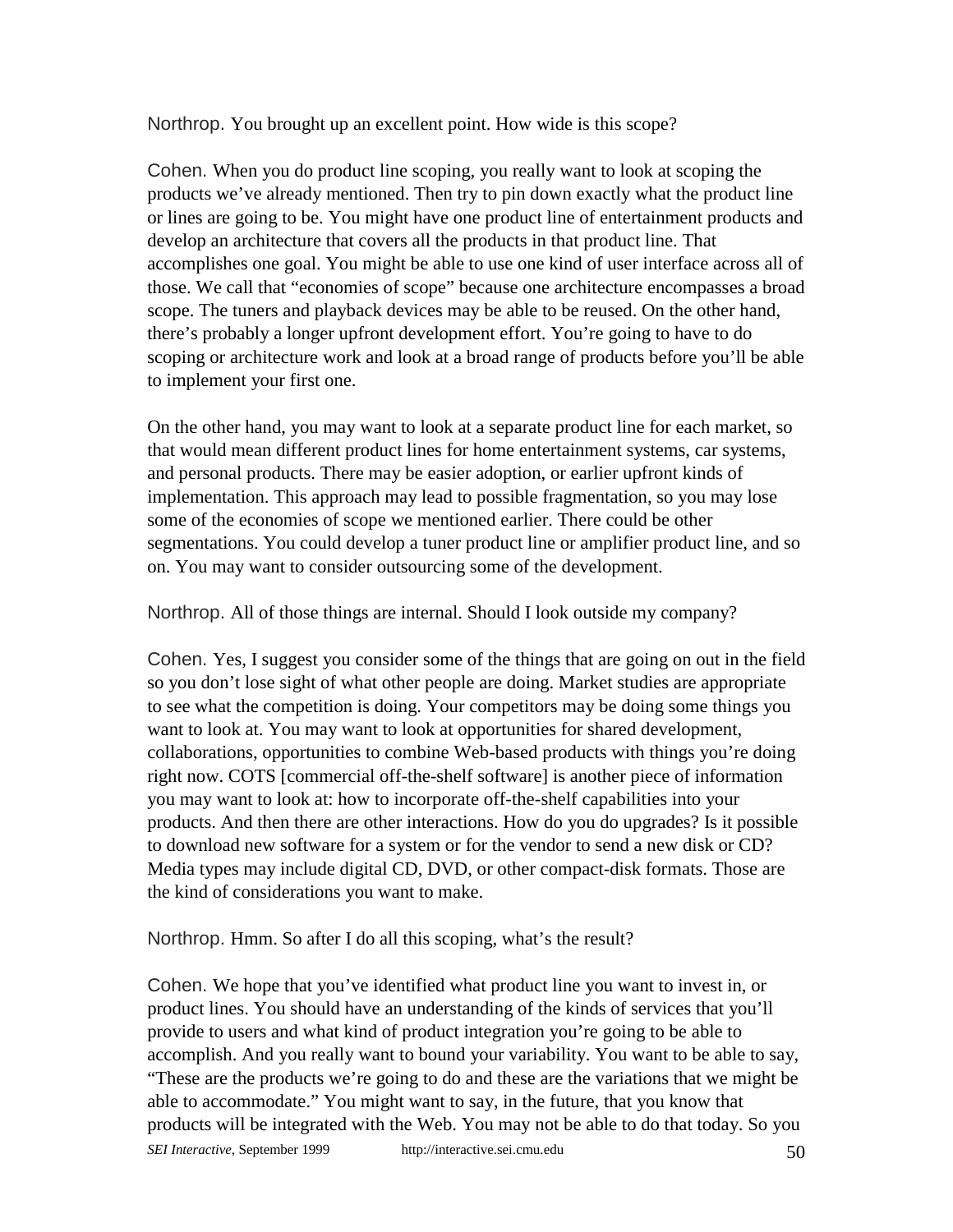may want to leave that as an opportunity for future growth, and you want to set a plan for product line development, common features, variations, architecture drivers, and so on. The SEI has produced guidelines for developing a product line concept of operations that should help you get started. [Please see Guidelines for Developing a Product Line Concept of Operations.]

Northrop. This is beginning to take shape in my mind, but something you said back when you were talking about market studies is bothering me. You said something about COTS. Now I'm confused. Why and how would I want to use COTS in my product line?

Smith. You've already seen that product lines offer tremendous examples of economies of scale. For example, organizations such as Hewlett-Packard and Motorola have achieved economies of scale and they have shortened their time to market to give themselves an edge in today's fast paced world.

Let's now add COTS to the equation. COTS gives you a good news/bad news scenario. First for the good news. I can go down to a computer store and buy a COTS product that costs me \$89.95. If your organization were to build the same product from scratch, it would probably take about two years and cost about \$3 million. COTS lets you multiply the leverage that you gain by moving to a product line approach.

Northrop. While it makes sense, and dollar savings really appeal to me, isn't it kind of risky?

Smith. Absolutely. That's the bad-news part. You really don't know what's inside the box of a COTS product, and you certainly have no control over what's inside of it. You can see what the vendor says on the outside and there may or may not be a manual to expose what's in there and, especially, to let you know what the interfaces really do. So, it's a black box and you're certainly taking risks. In addition to that, you don't have control over the evolution of where the product is headed. Also, in general, when you're dealing with COTS products in a product line, you need to develop your own requirements very flexibly. Your architecture needs to be flexible so that you can handle a wide variety of interfaces.

Northrop. That's way too general. How exactly do I do this?

*SEI Interactive*, September 1999 http://interactive.sei.cmu.edu 51 Smith. Well, if you want to use COTS successfully, first of all, you need to really understand your own architecture, especially the points of variability and flexibility. You need to consider the policies and procedures that your organization uses for acquiring software. So, for example, you may be able to go down and simply buy a product from a computer store, or it may take you six months to be able to do that, depending on your organization. You need to also have a set of documented approaches for scanning the marketplace. There may be dozens of competing products that have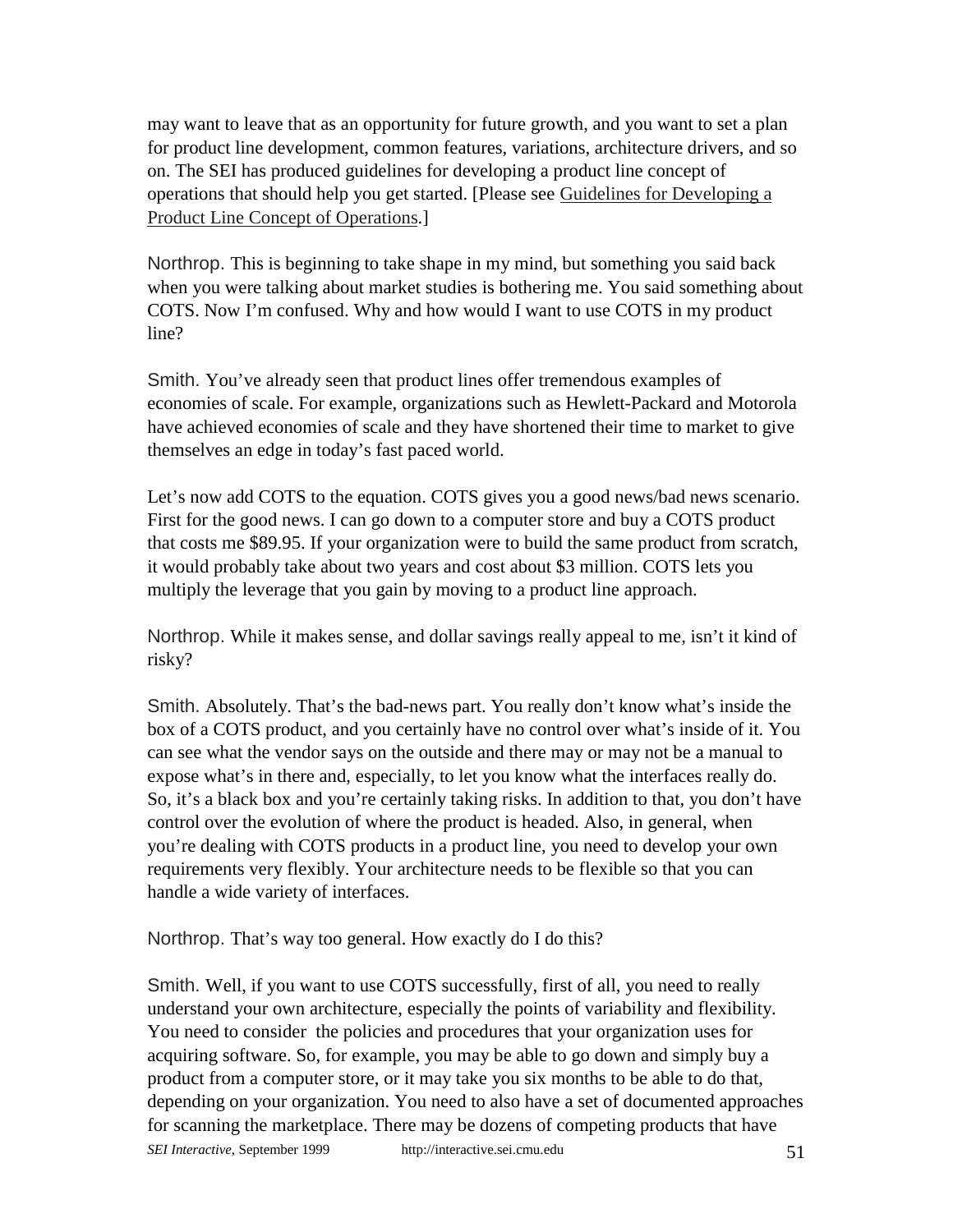some potential to work as components for you. These products will most likely all be imperfect fits, and they may or may not get better. You need to have a very good way to evaluate these products and not just take the blurb that's on the back of the box, or what a vendor happens to be telling you. Once you acquire a product, you also need to perform very extensive integration testing.

Northrop. Are there more things I need to consider?

Smith. There sure are. If you want to really use COTS successfully in a product line, once you've qualified the potential components you're going to need to do a fair amount of adaptation. Despite what your favorite vendor may say, these will not simply plug and play into your product line. You may need to adapt them to work within your architecture through wrappers, software, middleware, or other glue code. In addition, once you've done that, you need to assemble these components. You need to account for interactions between the COTS components and other components of yours, including your middleware. In addition to that, the COTS people are going to make periodic updates. You may want to move to a later release or you may not. That's going to depend on the goals of your product line, as well as where the COTS products are headed. It's also going to depend on your assessment of this vendor. They may not be in business in five years, or their evolution strategy may be in direct conflict to your product line approach.

Northrop. I'm confused. This seems like a lot of information about COTS, but how does this all relate to my product line?

Smith. Specifically, a bunch of potential COTS products could become core assets in your product line. For example, COTS databases, graphical user interfaces, or middleware all represent potential candidates for core assets. I was recently working on a project on which we found a graphics component available on the Web that cost \$50. We were integrating a set of legacy modeling components into the architecture. Most of these components had their own graphics packages, resulting in inconsistent and confusing representations of the outputs. By investing \$50 -- and with quite a few adaptations, I might add -- we were able to have a common set of graphics that went across all of these components.

Other issues when dealing with core assets include things like stability and maturity of the particular product and vendor. You want to know how long a product has been around, and what its reliability is. You also want to understand how it interoperates with the other components that are in your architecture and how its interfaces and protocols compare to your own standards and protocols.

Northrop. So, what you're telling me is that I can use some of these COTS pieces as core assets, but I need to pick out my own architecture and dictate how it all fits together. Is that true?

*SEI Interactive*, September 1999 http://interactive.sei.cmu.edu 52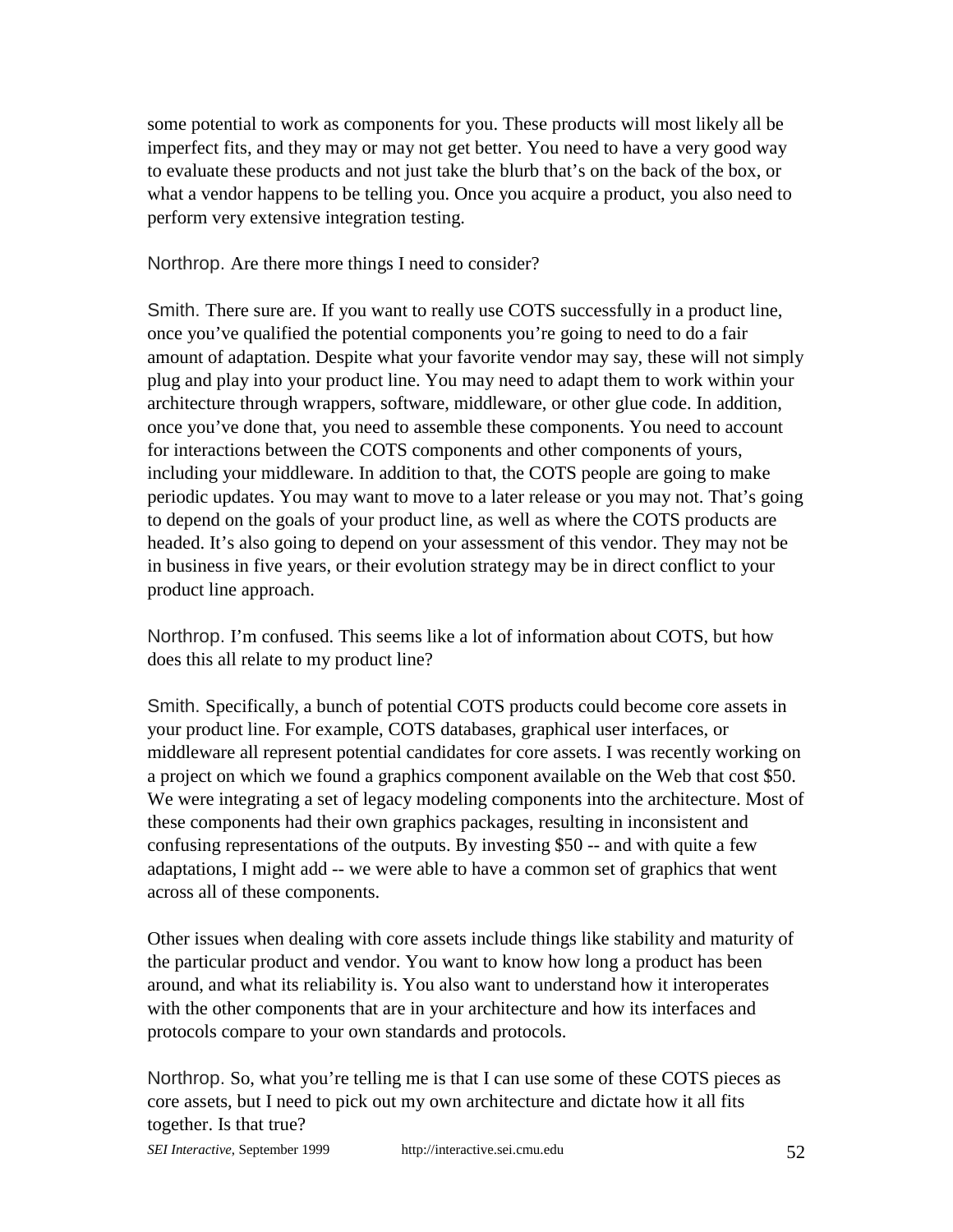Smith. Yes it is.

Northrop. But now I want to build products. How do I apply COTS when I'm building products?

Smith. COTS products could very well become components for your products. But, there is a whole set of questions that you need to examine. Certainly one issue is that of functionality. What does the COTS product actually do? Not only what does the vendor say it does but what does it actually do, how does this meet your needs, and how does it compare to other products in meeting your needs? There's the issue of looking at quality attributes, such as availability, performance, security, or modifiability. You need to be able to articulate the most important quality attributes for your system, and see how well these potential components enable you to meet these requirements.

Another issue is cost. There's certainly a strong cost avoidance up front, but you need to look at the whole set of lifecycle issues. A package may fit 80% of your actual needs, but how important are those other 20%? So, you may be giving up something with COTS also. When you look at a COTS product, you need to also consider the flexibility of fitting the product into your architecture or updating it. Many vendors will tell you that their product is plug and play, but that's not necessarily the case. You need to know specific mechanisms for how it interacts with your system.

Northrop. That's a big risk. Are there other risks?

Smith. There sure are. COTS components will have unknown interactions with other COTS products and with your software. So, you certainly need to worry about how well behaved that piece of software is. The updates of different COTS components are not synchronized -- they're going to be coming at very different times and they will be doing very different things. You need to consider that. When you replace a COTS product, you're not going to replace the components on a one-for-one basis because the components are built for very different purposes and they do very different things. You're not going to have exact matches when you do your updates. As we all know, configuration management is critical for product line approaches, and certainly when using COTS within product lines. As I said before, COTS products also need to be adapted to fit into your architecture.

Northrop. Everybody's talking about architecture. What is it and why is it so important?

*SEI Interactive*, September 1999 http://interactive.sei.cmu.edu 53 Clements. Software architecture is, in my view, one of the most important—if not *the* most important—core assets that you're going to build when prosecuting a product line. We like to say that software architecture is the structure or structures of the system. These structures comprise software components, the external divisible properties of those components, and the relationships among them. Remember that the product line's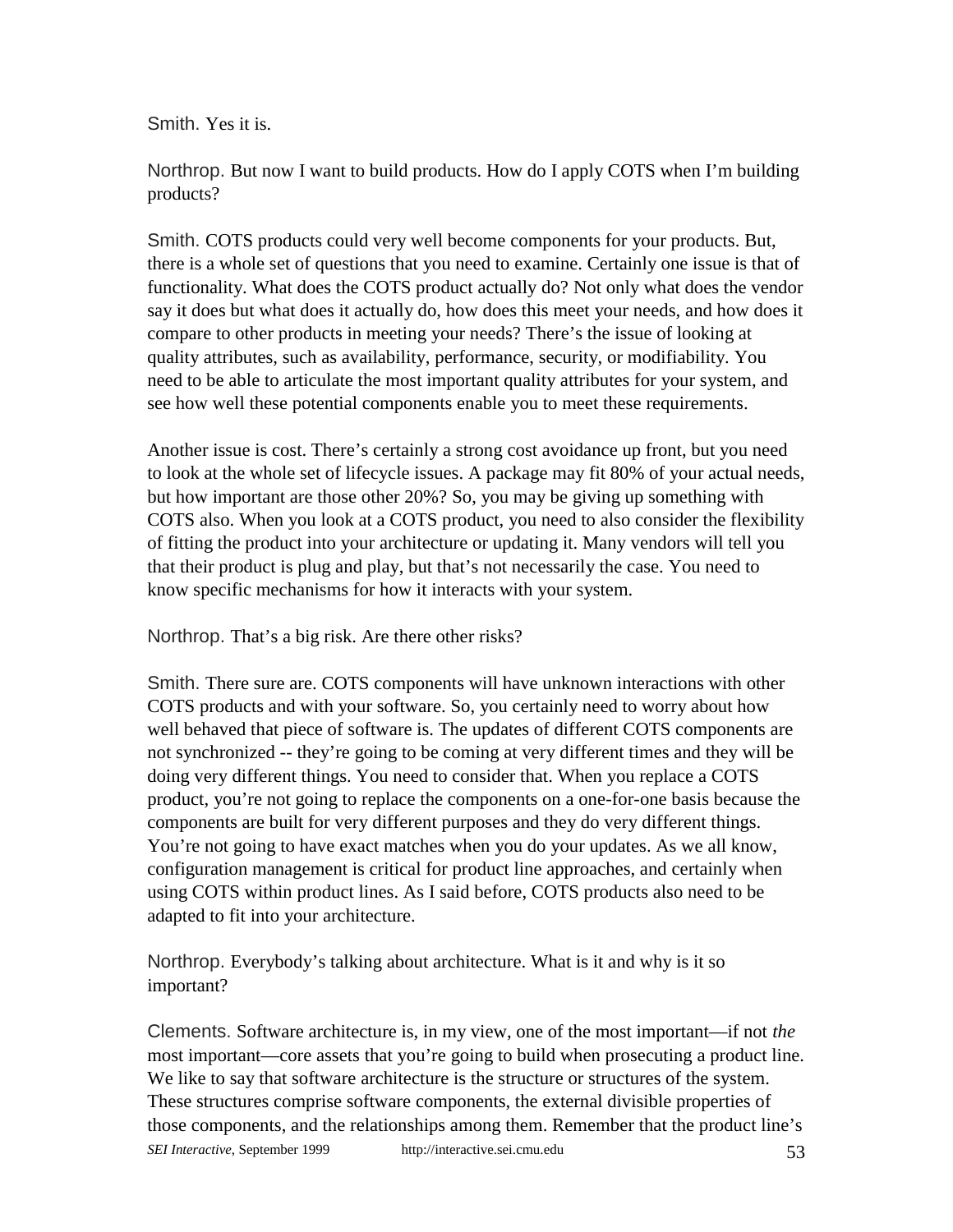scope defines the commonality that all the products will share and the variability that the different products will feature. Architecture goes hand-in-hand with that scope. It is the carrier of the commonality. We build so that all the products in the product line will share the same architecture, the variation mechanisms that we've built into the architecture. We build products by using the variability mechanisms of the standard architecture to achieve instance architectures for the individual products.

Architecture is the carrier of the quality attributes in a system. By "quality attributes" I mean things like performance, security, and modifiability. So, every product in the system must meet the basic quality requirements, but the scope may identify different products that have different quality requirements. You might have a high-security product, a low-security product, a high-performance product, a low-performance product, all within the same family. You need an architecture that's flexible enough to permit all of those things.

Architecture is the basis for flexible assignment of personnel among your projects. You have 250 people right now working on individual assignments, and their expertise is probably limited in large part to the product that they're working on right now. Wouldn't it be nice if you could swap those people back and forth flexibly? A common architecture will let you do that because when people learn and are fluent with the common architecture, then they're automatically fluent with the different products that use it. So architecture is, again, the embodiment of the product line's commonality. The right architecture is going to help you achieve success in this product line. The wrong architecture is a recipe for disaster.

Northrop. The thought of being able to leverage my people in a better way is really appealing. As I told you, I just can't hire any more people, so I've got to make use of my 250 people in a much more productive way. It occurs to me that I've got to have some really special people to do architecture. What kind of people and how many people do I pick to build this architecture?

Clements. You want to work inside of your organization if you can. We find that one of the essential qualities for product line success is long, deep, domain experience, and you probably have that in your organization. Bringing people in from the outside is probably not the thing to do. Ideally, you will have senior designers in your organization who have domain experience. You should choose from among them. And, ideally, you'd like to identify a single, gifted individual or a small, cohesive, integrated design team to turn out the architecture for the product line. We tend to be suspicious of architecture by committee as a modus operandi, though I guess there are some successful examples of that. Conceptual integrity is one of the most important qualities of the products in the system. You'd like that to flow from the mind of a single architect, or a small group of architects with a clear leader.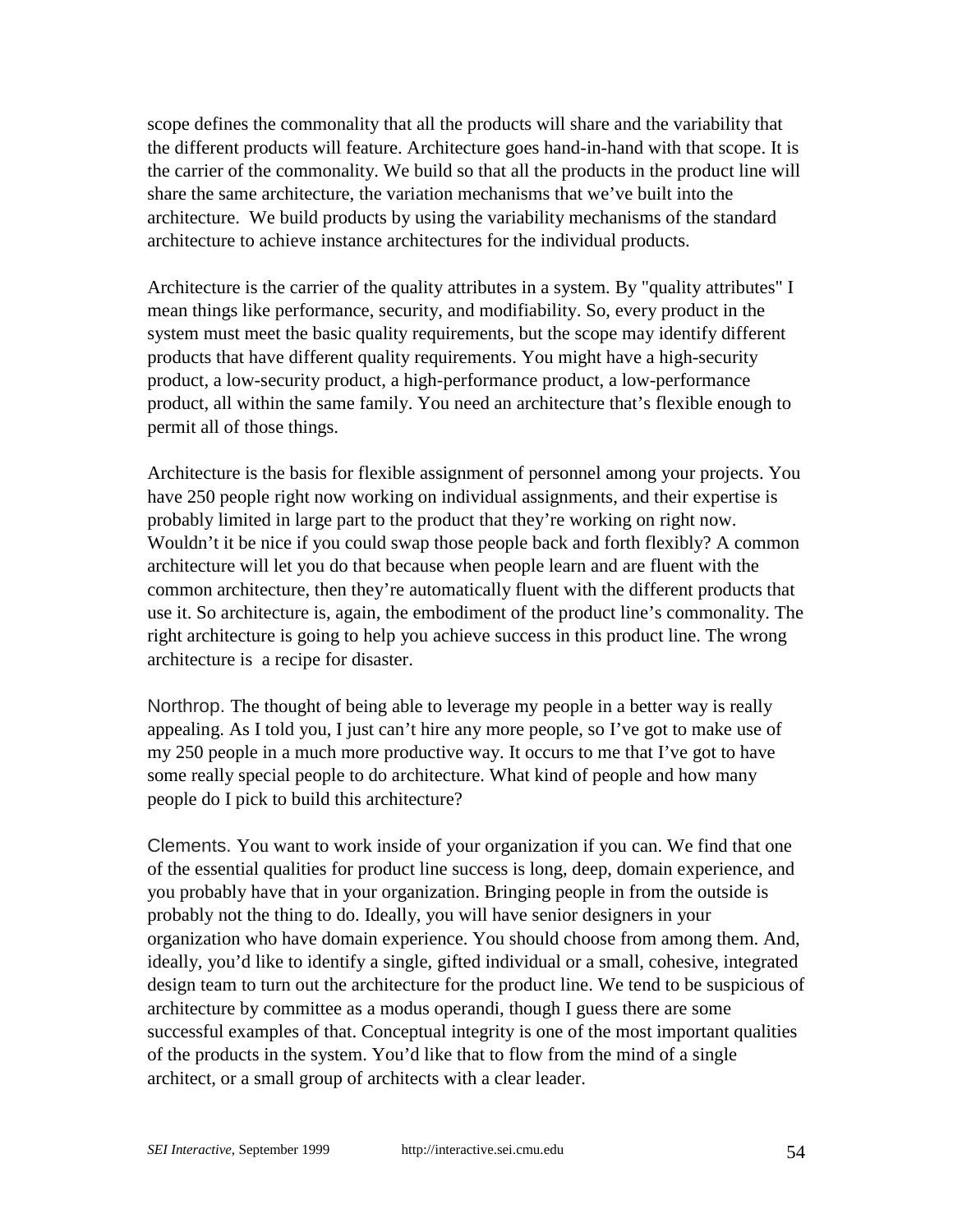So, you should look for people in your organization who are gifted in this area. They need special skills. First of all, they have to be technically savvy. You want them to be able to understand the latest technology. This will let you survive and move into new markets as the technology changes. They have to have really good communication skills—both input and output. For input, they have to listen to competing requirements and desires on the part of all the product manufacturers. They have to understand what is needed and expected of the architecture. They have to gather all the inputs necessary to make that architectural decision. On the output side, they have to be able to clearly communicate the vision to people and to make them understand why the architecture is going to solve the problem at hand. Thirdly, the architects all have to have people skills. Architecture is the medium through which tradeoffs and conflicts are negotiated. One person is going to want really high security, but another won't want to pay for that because he or she doesn't need it and instead wants more performance. Those conflicting needs have to be negotiated, so the architect is often at the center of the whirlwind of controversies. The architects have to remain calm and communicative.

Northrop. I'm picturing an individual in my organization who could be the architect. I would need to give her more information about a product line architecture. So, given that she has the right set of skills, what extra would she have to know about a product line architecture to be able to do the job?

Clements. Well, product line architectures are not so unlike ordinary system architectures in that there are requirements that they must meet. They must allow their systems to meet behavioral and quality requirements. For a product line architecture, there's a plurality of products for which that must be true. So, each architecture must allow the systems to meet their behavioral requirements: They must allow you to play music, tell what time it is, get songs off the Web -- whatever functionality is required. The architecture must also let the systems meet their quality requirements: performance, security, and modifiability in particular. The architecture must meet the developing organization's ambitions. The model that we all learned in software engineering class -- where somebody writes down the requirements for a system and then tosses that document over the transom where it lands with a thud on the architect's desk, and that's where the architecture comes from -- that model's wrong; it's a lie. The developing organization has a lot of subtle influence on an architecture that will decide whether it's successful or not. You might have a group of underutilized people that you'd really like to put to work. The architect may need to take that into account. You may have a tool environment that you've already built. It would be a bad architecture that wasn't compatible with that tool environment. In particular, your ambition is to have a product line, so the architecture needs to be able to encompass the commonality and account for the variability across all the products to satisfy that organizational ambition. Finally and critically, and I think obviously, the architecture must be buildable. The most elegant architecture isn't much use if it takes 300 people and six years to turn out a product line.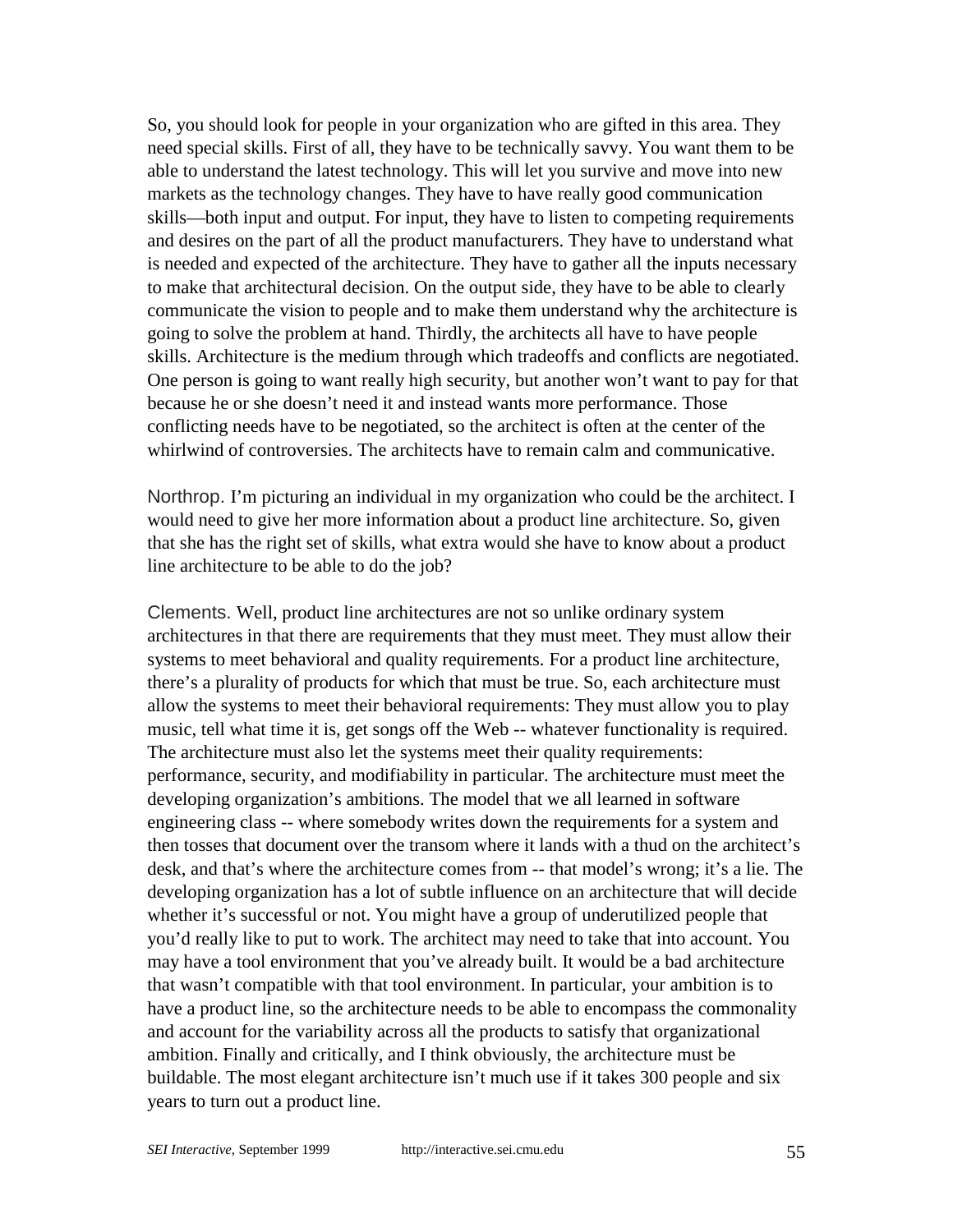Northrop. This may sound like a really naive question, but do architects inherently know how to do this?

Clements. What I think you're asking is this: "Do they have to do this anew each time?" The answer to that is almost certainly no. One of the reasons that architects are senior people is that they have experience over the years designing similar systems. The architecture of a product line is probably not going to be created from scratch; that would be highly risky. Architecture typically comes out of the architect's prior experience. We see architects who have had great experiences with certain design approaches, and those things can be used again. We also see architects who have had bad experiences with design approaches, and you're not going to see them repeat that for a while, even if they might be the right answer for the next system. The architect should also be familiar with other similar systems in the domain, which is one reason you would pick that person: her long, deep experience in the domain. She will bring that experience, and those observations to bear on solving this problem.

The community is now actually coming to the rescue with architectural patterns and architectural styles. The subject of attribute-based architectural styles is something the SEI is working on. These give architects the beginnings of a kitbag that they can bring to bear to solve a particular problem. The architecture is also going to be heavily influenced by whether or not we want to bring in components that we have mined from legacy systems.

In addition, there's one other factor that the architecture needs to have. We often talk about architecture in a descriptive fashion -- it describes the system. But architectures need to be prescriptive as well.

Northrop. What exactly do you mean by prescriptive?

Clements. The product line is only going to work if the people building the products use the architecture that's been laid out for them. In that sense, the architecture is prescriptive -- it's before the fact. It's not just what was done and how the products were built, it's the marching orders for the product organization. The people working on the product line have to be comfortable with architecture-based or architecturedriven development. They have to understand how to take the specifications and write code that conforms to it, because that's how commonality comes to be exploited.

Northrop. Documentation must be really important.

*SEI Interactive*, September 1999 http://interactive.sei.cmu.edu 56 Clements. Documentation is critical, especially in a product line architecture. Architecture in any system is a vehicle for communication. It lets the stakeholders communicate with each other. That only happens in a disciplined manner if the architecture is well documented. In a single system, you could imagine that an architect could take his or her vision to the product builders and sit with them and coach them,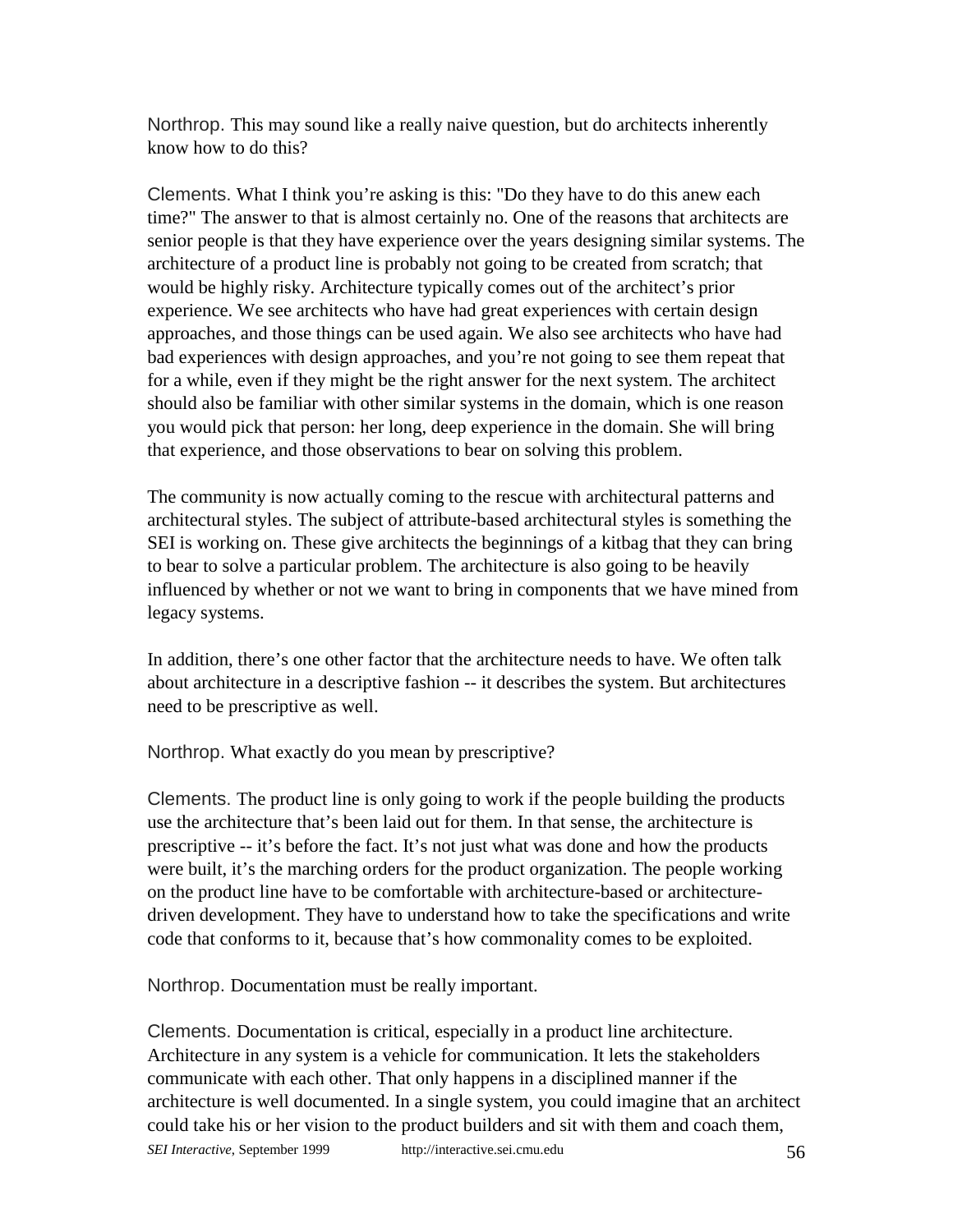talk to them, and make sure that all of their questions were answered. A lot of architects spend their time doing that. In a product line, there are going to be 8, 10, 12, 15 projects all using the architecture. It's just not viable for the architect to be like a butterfly pollenating all the flowers. So in this case, the documentation is especially crucial. It's going to have to be clear and unambiguous, and it's going to let the product builders know enough to be able to do their jobs.

An architecture is also the vehicle for analysis. A system has to meet its quality attributes, but in a product line all the systems have to meet all their quality attributes. So architecture becomes very important as the basis for analysis of a product line.

Northrop. I do have a lot to think about, but I certainly have a much better understanding than I had before.

#### **About the Panelists**

Linda Northrop has 30 years of experience in the software development field as a practitioner, manager, consultant, and educator. She is currently director of the Product Line Systems Program at the Software Engineering Institute (SEI). The Product Line Systems Program works in the areas of software architecture, reengineering, and product line engineering. Northrop is the former chair of the SEI Education and Training Review Board and co-developer of the SEI Improvement Planning Workshop, and has taught software engineering at Carnegie Mellon University. She is a frequently invited speaker at technical conferences and most recently was featured in a television special on object technology aired by the British Broadcasting Company.

Before joining the SEI, Northrop was associated with both the United States Air Force Academy and the State University of New York as a professor of computer science, and with both Eastman Kodak and IBM as a software engineer. As a private consultant, Northrop also worked for an assortment of companies covering a wide range of software systems. She has developed and delivered countless software engineering and object-oriented traning programs and seminars. She is a member of the ACM and the IEEE Computer Society, the Computer Sciences Accreditation Commission, the ACM/IEEE Joint Committee on Software Engineering, and the OOPSLA Organizing Committee, and is the OOPLSA '99 Technical Program Chair.

Lawrence G. Jones is a senior member of the technical staff in the Product Line Systems Program of the SEI. In addition to his product line duties, Jones is also a member of the Capability Maturity Model Integration (CMMI) team. Before joining the SEI, Jones served as principal scientist at the SHAPE Technical Centre in The Hague, Netherlands. He is also the former chair of the Computer Science Department at the U.S. Air Force Academy.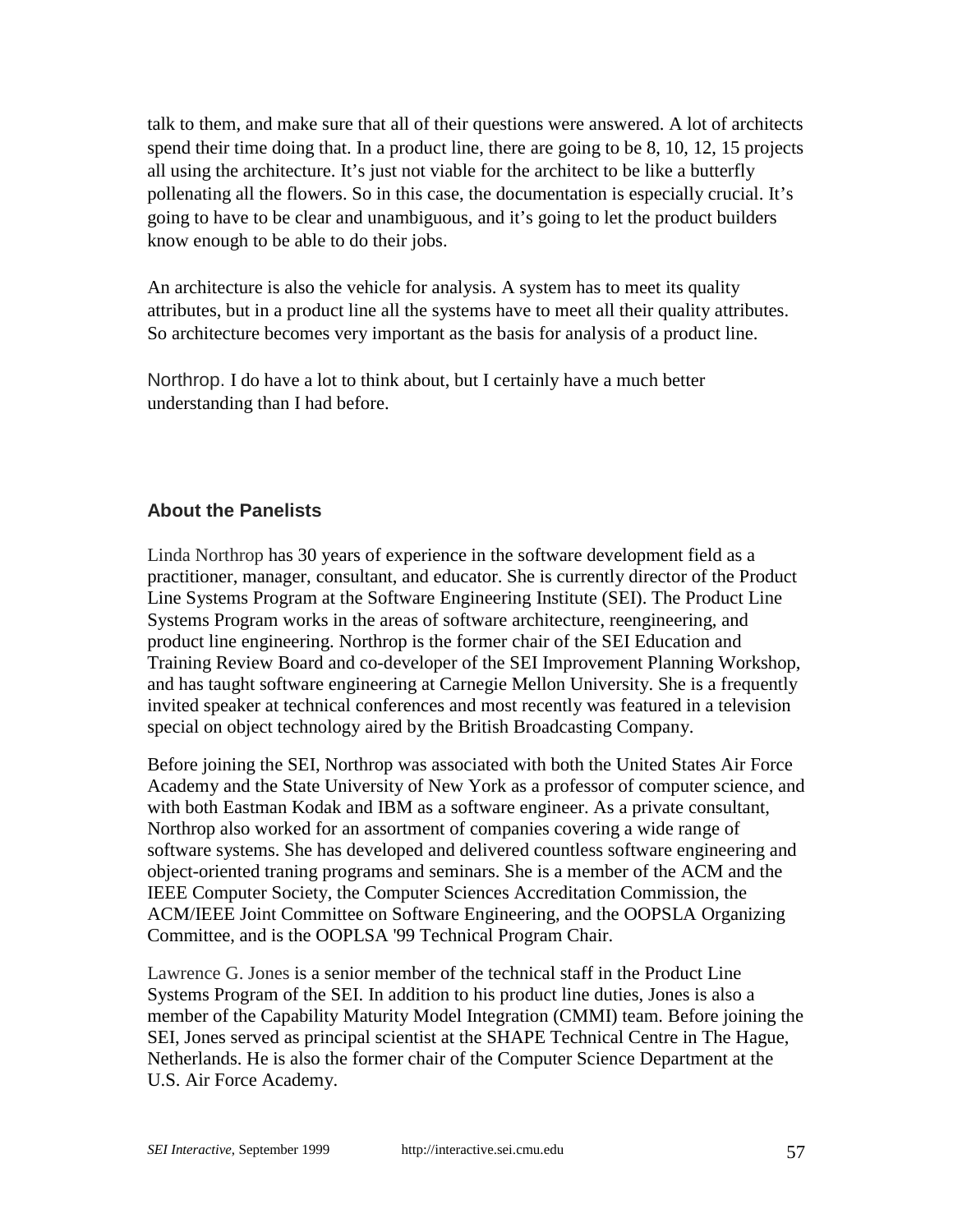Jones is active in the computing profession and has membership on the ACM Accreditation Committee, IEEE, the Executive Committee of the Computing Sciences Accreditation Commission, and the Colorado SPIN Steering Committee. He holds a PhD in Computer Science from Vanderbilt University and master's and bachelor's degrees in industrial engineering from the University of Arkansas.

Sholom Cohen is a senior member of the technical staff at the SEI and has been at the SEI for more than 10 years. Cohen is a member of the Product Line Systems Program and has authored major technical reports, conference papers on domain analysis and domain engineering methods, and an annotated bibliography of domain analysis. He is a contributor to the Product Line Framework and is also the author of reports on Product Line Concept of Operations for the Air Force Electronic Systems Center, the National Reconnaissance Office, and DoD test and training ranges. Besides domain engineering, Cohen's current research activities include object technology, software product line practices, and product line introduction.

Prior to joining the staff of the SEI, Cohen was a member of the software engineering technology branch of the McDonnell Douglas Astronautics Company. In that position, he was a key developer of the Common Ada Missile Packages components and tools. Cohen received his BS from the Massachusetts Institute of Technology, an MA in Library and Information Science from the University of Michigan, and an MS in computer science from Columbia University.

Dennis Smith is a senior member of the technical staff in the Product Line Systems Program at the SEI. He is the technical lead for the work in reengineering and mining of core assets for product line systems. This work has developed a framework for program understanding, integrated trends toward the use of distributed object technology and Web-based program understanding, and developed an enterprise framework for analyzing reengineering problems.

Before taking on this role, Smith was project leader for the CASE environments project. This project examined the underlying issues of CASE integration, process support for environments, and the adoption of technology. Smith has conducted studies of "lessons learned" from previous efforts at developing large environments and adopting CASE tools. His work includes the development of a CASE adoption strategy and process, a framework for selection of tools and environments, and an analysis of the state of the practice of environment integration.

Smith is a co-author of the book *Principles of CASE Tool Integration*, Oxford University Press, 1994. In addition he has published a number of articles and technical reports, and has presented papers at a number of professional conferences. He is coeditor of the IEEE recommended practice on CASE adoption. Smith is active in both ACM and IEEE and is currently general chair for STEP '99 and for IWPC '99. Smith has an MA and PhD from Princeton University, and a BA from Columbia University.

Paul Clements is a senior member of the technical staff at the Software Engineering Institute. A graduate of the University of North Carolina and the University of Texas, he is a project leader in the SEI's Product Line Systems Program. His work includes collaborating with organizations that are launching product line efforts. He is a co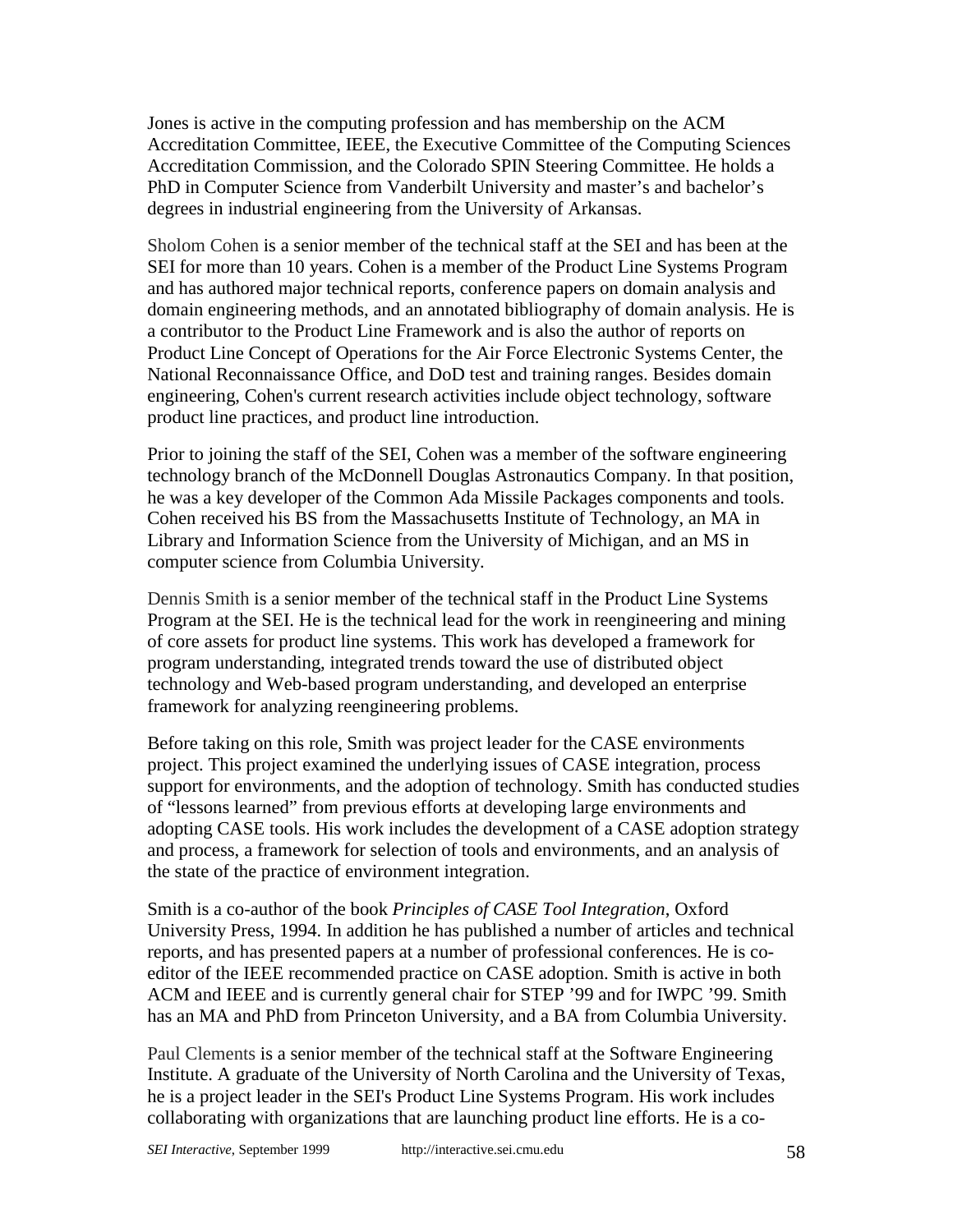creator of the Software Architecture Analysis Method (SAAM), which allows organizations to evaluate architectures for fitness of purpose. He and others are working on an extension to SAAM, which will allow analysis of quality attribute trade-offs at the architectural level. He is co-author of *Software Architecture in Practice* (Addison-Wesley-Longman, 1998) and more than three dozen papers and articles about software engineering.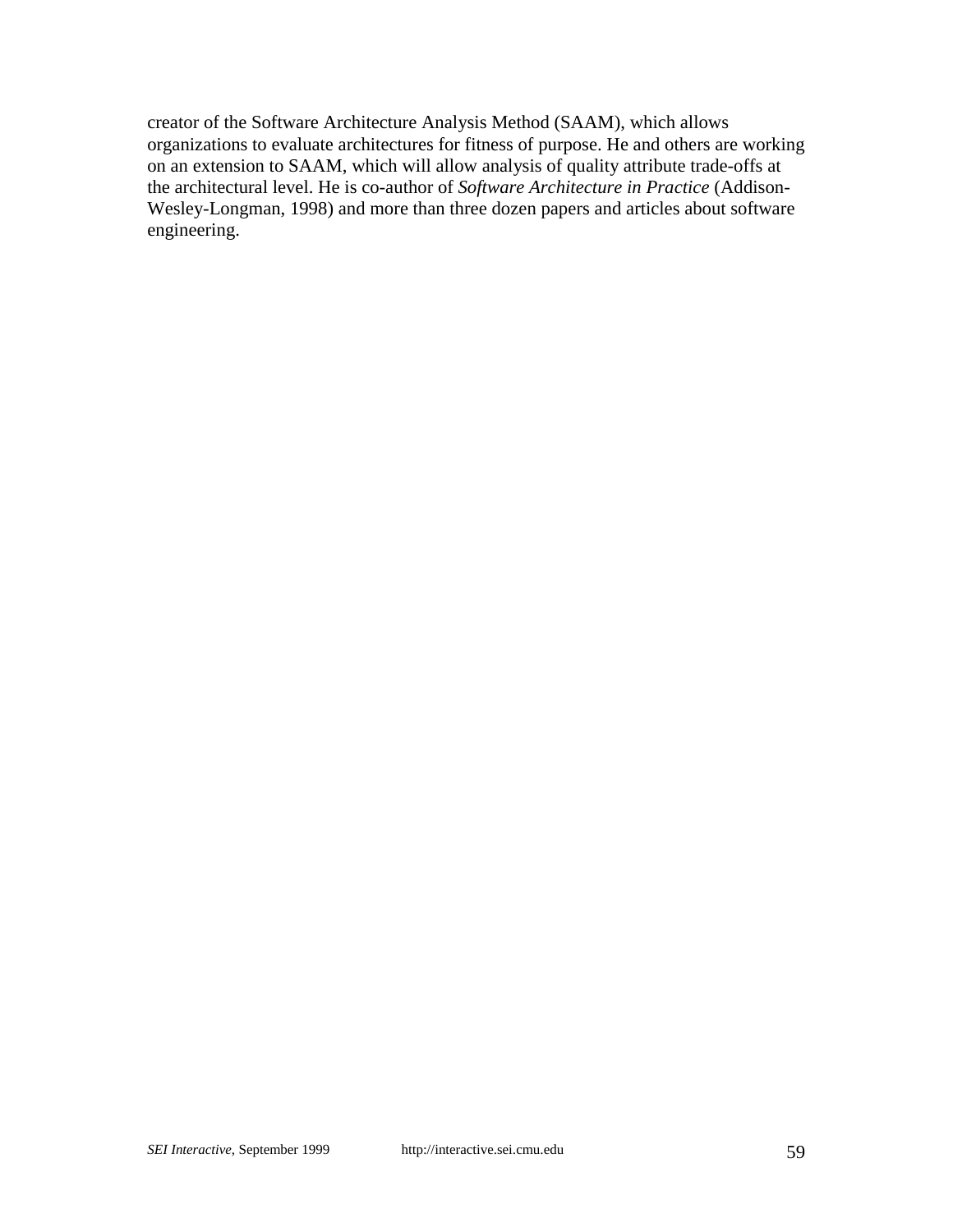**Links**

# **Links to Product Line Resources References to Product Line Related Readings**

The links and bibliography entries below provide information about Product Line Systems research efforts, publications, and general resources.

## **Links**

### **Product Line Practice Workshop Report**

http://www.sei.cmu.edu/publications/documents/ 97.reports/97tr003/ 97tr003abstract.html

#### **Product Line Case Studies** http://www.sei.cmu.edu/plp/plp\_case\_studies.html

### **A Case Study in Successful Product Line Development**

http://www.sei.cmu.edu/publications/documents/ 96.reports/96.tr.016.html

### **Report of the Reuse and Product Lines Working Group of WISR8**

http://www.sei.cmu.edu/publications/documents/ 97.reports/97sr010/97sr010abstract.html

### **Software Product Lines: The New Paradigm for the New Millennium**

http://www.utexas.edu/coe/sqi

### **Concept of Operations for the ESC Product Line Approach**

http://www.sei.cmu.edu/publications/documents/96.reports/96.tr.018.html

### **Developing Architecture through Reuse**

http://www.sigs.com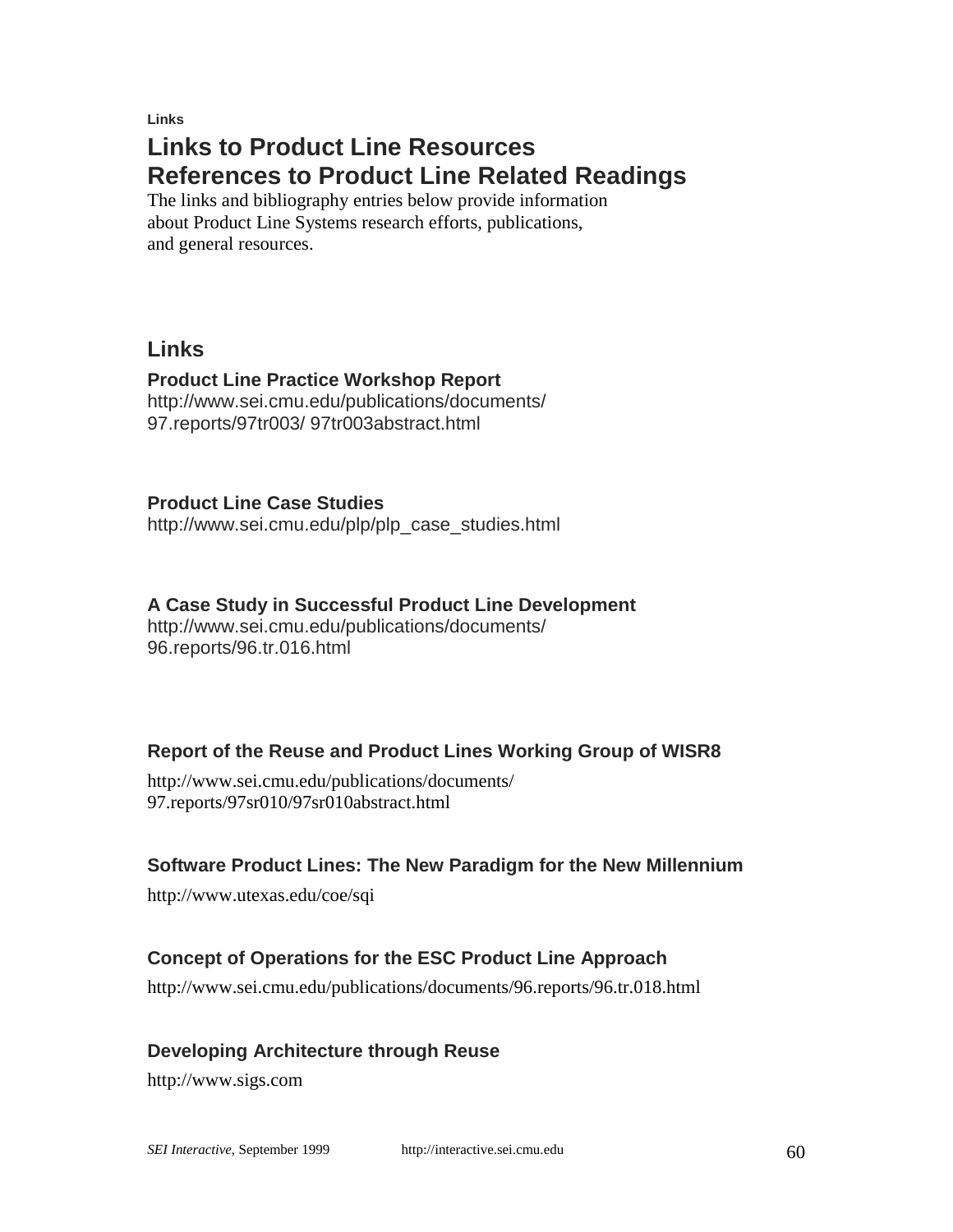### **A Model for Platform Development**

http://www.hp.com

### **The Economics of Product Line Development**

http://www.owego.com/~poulinj

### **Software Architectures, Product Lines, and DSSAs: Choosing the Appropriate Level of Abstraction**

http://www.owego.com/~poulinj

### **Investment Analysis of Software Assets for Product Lines**

http://www.sei.cmu.edu/publications/documents/96.reports/96.tr.010.html

# **Related Readings**

**Process Centered Environments for Software Product Lines: Requirements and Proposal for Cooperation Support** Alloui, Ilhquendo, Flavio

(*Proceedings, 10th International Software Process Workshop*, Dijon France, 17-19 June 1996)

Annotation: This four-page position paper for the workshop emphasizes the interactions among participants in large-scale reuse-based projects and the means to facilitate those interactions. The s are with (separate) universities in France.

### **Supporting Product Line Development**

Balzer, Robert

(*Proceedings, 10th International Software Process Workshop*, Dijon France, 17-19 June 1996)

*SEI Interactive*, September 1999 http://interactive.sei.cmu.edu 61 Annotation: This is a short position paper for the workshop that is oriented towards program (application) generators as a key enabling technology for product line development. The is with the Information Sciences Institute.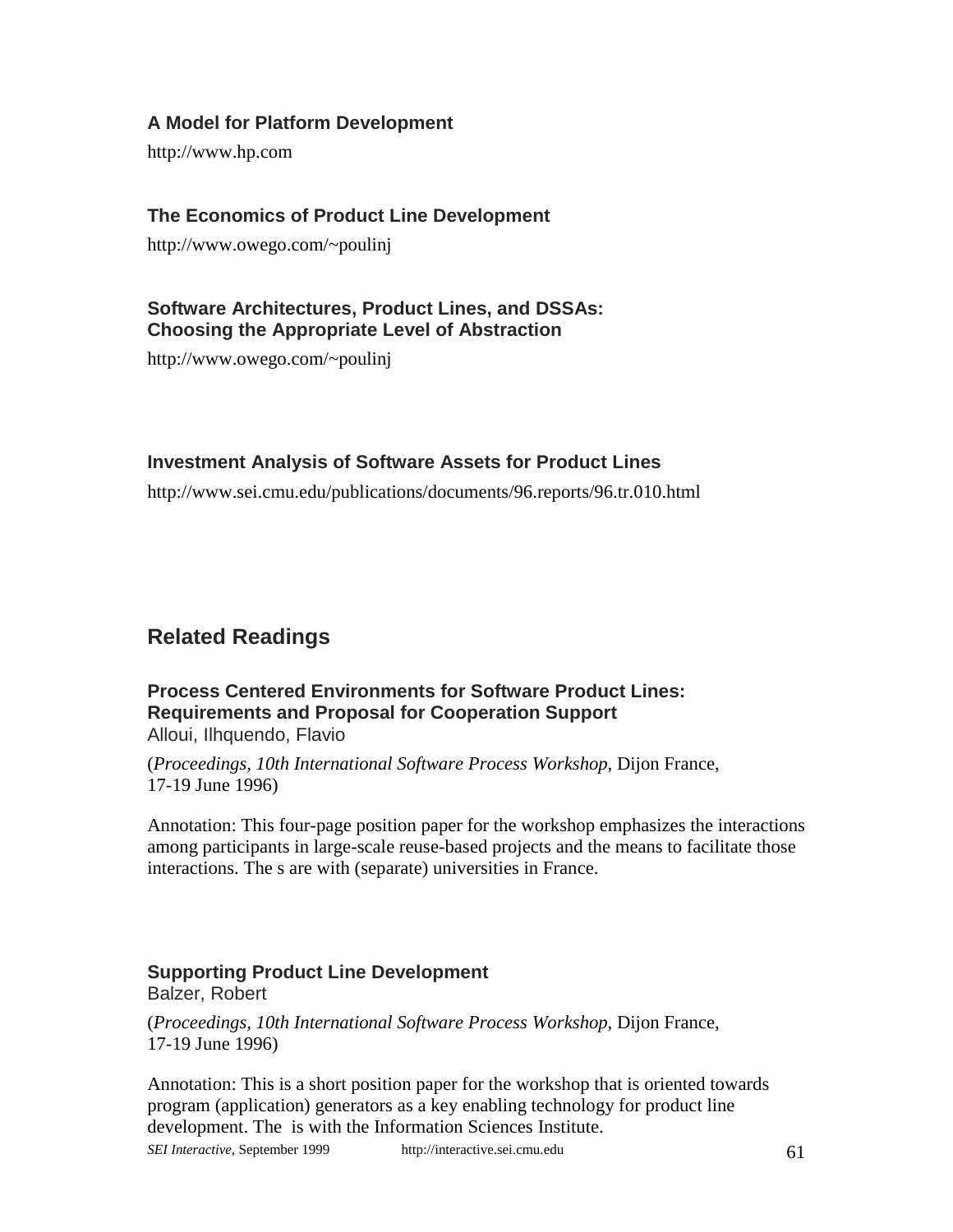### **Exploiting the Synergism Between Product-Line Focus and Software Maturity**

Besselman, Joe; Rifkin, Stan

(*Proceedings, 1995 Acquisition Research Symposium*, sponsored by the Deputy Under Secretary of Defense for Acquisition Reform; co-hosted by the Defense Systems Mgt. College and the National Contract Management Association [Washington, D.C. chapter])

Abstract: Using emerging evidence of the benefits of software process improvement, we present a theory for why the software development community is witnessing differential results from its software process improvement efforts. Our theory predicts that firms organized around product lines are more likely to possess higher levels of maturity. Using the results of 51 software evaluations and assessments, a statistical test fails to reject the theory. Our findings lead us to recommend that the government should offer incentives for software process improvement in software intensive procurements, embrace, where appropriate, a product-line approach procurement, and refrain from placing software quality requirements in contracts.

### **Dividing the Software Pie**

Cleaveland, J. Craig; Fertig, Janet A.; Newsome, George W.

(*AT&T Technical Journal*, March/April 1996)

Abstract: Systematic software reuse, or multi-use, is a key to increasing the productivity and quality of software development. In the past 20 years, reuse has experienced many failures and a few successes. Many technological, organizational, and cultural obstacles have been placed in its path. A critical step to increasing software reuse is to recognize that a new division of labor is required, one in which component developers create reusable components and product developers compose products from these components. Changing organizational structure and software development processes to nurture these roles is challenging. Once these roles are recognized and established, however, standard abstraction techniques and other software reuse technologies can help separate the concerns of component developers and product developers. This paper illustrates the separation of concerns by examining its application to interfaces, a particularly difficult area in which these concerns are traditionally intertwined.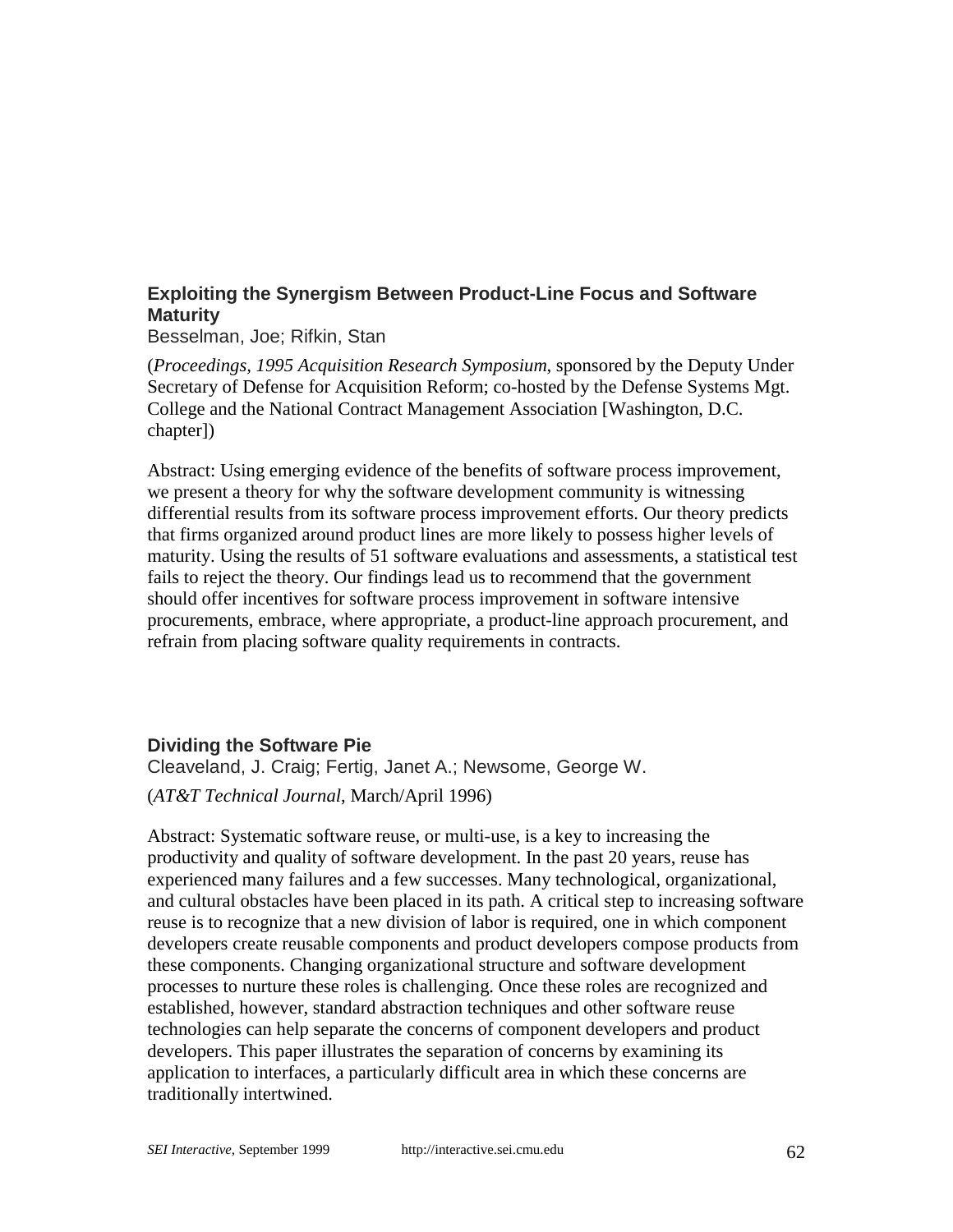### **Successful Product Line Engineering Requires More Than Code Reuse**

Clements, Paul

#### (*Proceedings, 1997 International Workshop on Software Reuse [WISR8],* Columbus Ohio)

Annotation: This five-page paper is a re-telling of the CelsiusTech experience, and emphasizes that organizational, managerial, process, and cultural issues are all as (if not more) important than technical approaches to reuse in order to successfully deploy a software product line.

#### **Program Families: Some Requirements Issues for Process Languages** Cugola, Gianpaolo; Ghezzi, Carlo

(*Proceedings, 10th International Software Process Workshop*, Ermitage Frere Joseph, Ed., Ventron, France June 17-19, 1996)

Abstract: In this position paper, we address the workshop theme by discussing issues concerning process support for product families. In particular, we discuss how the particular problem of supporting product family developments affects the notation used for process representation and enactment. Based on our current understanding of the problem, our conclusion is that the development of program families does not introduce new requirements, but stress some of the requirements that are intrinsic to most software processes to their extreme. That is, they do not demand new language mechanisms, but require specific processes to be put into place.

### **Product lines: What are the Issues?**

Di Nitto, Elizabeth; Fuggetta, Alfonso

(*Proceedings, 10th International Software Process Workshop*, Ermitage Frere Joseph, Ed., Ventron, France, June 17-19, 1996)

Annotation: This is a short position paper from the referenced conference. The authors point out that information in the literature is quite sketchy about this field. They offer the following two definitions: (1) A product family is "a set of software products, each of them offering the same basic functionality with some significant variations." Example: FrameMaker for different computing platforms. (2) A product line is "a set of software products, each of them offering complementary features, and that are conceived, designed, and implemented to jointly operate in supporting user's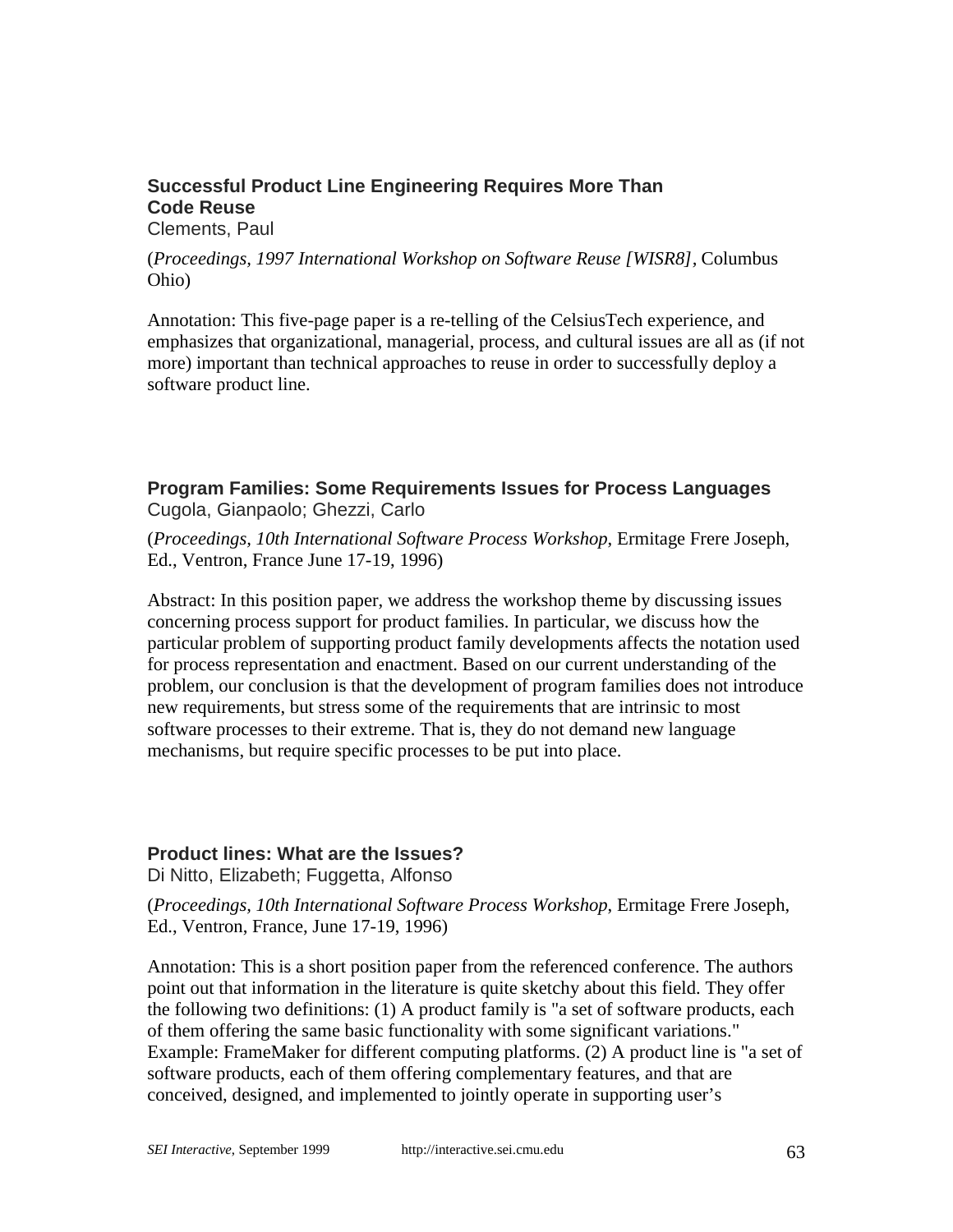activities." Example: Microsoft Office. All told, this is a nice little paper that lays out some of the conceptual ground and technical areas of interest related to product lines.

### **Applying Software Product-Line Architecture**

Dikel, David; Kane, David; Ornburn, Steve; Loftus, William; Wilson, Jim

(*Computer*, August 1997, pp. 49-55)

Abstract: Software product-line architecture is a powerful way to control the risks and take advantage of the opportunities of complex customer requirements, business constraints, and technology, but its success depends on more than technical excellence.

**Applying Domain Analysis and Modeling: An Industrial Experience** France, Robert B.; Horton, Thomas B.

(*Proceedings, Symposium on Software Reuse*, Seattle WA, 1995, pp. 205-214)

Abstract: In this paper we describe our experience in applying domain analysis within a company that develops personal electronic devices. We describe how we tailored the DSSA method to suit our needs and then present the process and representations that we found most useful for this situation. The conclusions and lessons learned are useful because few studies published at this time provide details about applications of domain engineering in commercial development environments.

Notable quote: "An organization that view experience as an organizational asset, rather than as an attribute of an individual, is better able to learn from its collective experiences, and thus is in a better position to improve its process and products." The project described is Motorola's Paging Products Group (PPG). While this article is mostly about domain analysis and thus not squarely within the scope of a product line bibliography, it does describe building a generic requirements document, clearly an essential task in PL development.

### **A Meta-Process for the Discovery and Evolution of Software-Reuse Processes**

Garg, Pankaj; Jazayeri, Mehdi

(*Proceedings, 10th International Software Process Workshop*, Dijon France, 17-19 1996)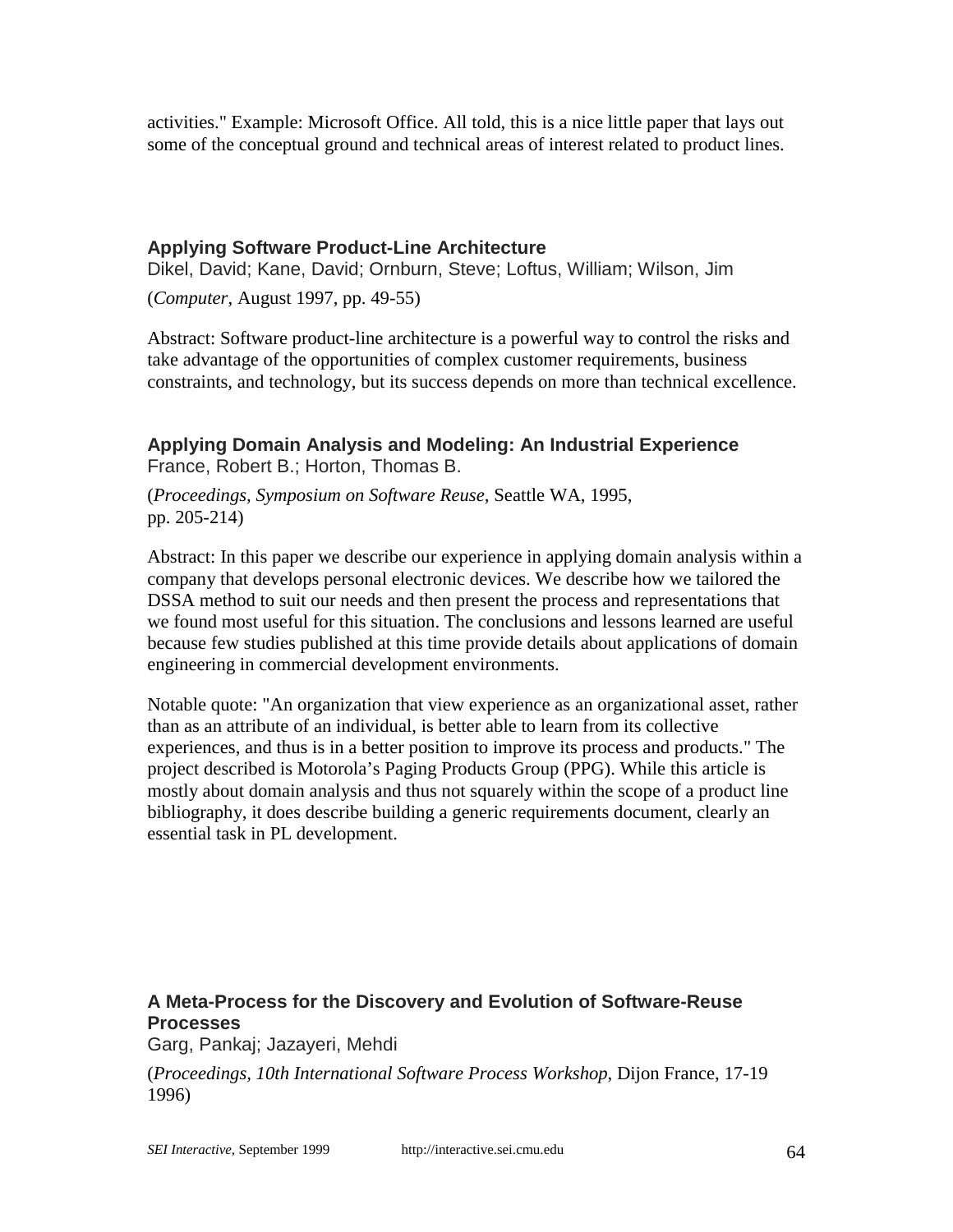Abstract: New reuse-oriented approaches to software development require software processes different from traditional ones. Our goal is to develop process models for domain-specific kit-based software production and consumption so that an appropriate process model can be packaged as one of the components of the kit. Discovery of process models, especially for nontraditional development methods, is a challenging task. We have explored approaches for: (1) empirically discovering and validating software processes; and (2) monitoring and optimizing (evolving) such a process. In this paper we present an iterative meta-process that represents a first step in this direction. We also report on some early usage of the meta-process for an experimental domain- specific kit production process.

### **Inside A Hollowed-out Mountain, Software Fiascoes—And A Signal Success**

Gibbs, W. Wayt

(News and Analysis, *Scientific American*, August 1997, pp. 33-34)

Abstract: This is a very short, light-weight article about the Cheyenne Mountain Upgrade program. Notable quote: "Perhaps the most important difference between ATAMS and conventional systems is that it will be updated every year, rather than replaced once a decade. And it was designed to be just the first in a product line of related systems. Like a line of car models, its relatives will look and perform differently, but share an underlying design and many of the same innards."

#### **Software Product Lines and their Support by Process Clusters** Gruhn, Volker

(*Proceedings, 10th International Software Process Workshop*, Ermitage Frere Joseph, Ed., Ventron, France, June 17-19, 1996)

Abstract: This position paper discusses software process support for product lines. The underlying assumption is that software products are not developed as isolated entities, but that software products tend to be related. Versions and variants as well as customized subproducts are related to a product kernel. The development of product lines can be supported by clusters of related software processes.

### **Software Reuse: Architecture, Process and Organization for Business Success**

Jacobson, Ivar; Griss, Martin; Jonsson, Patrik

(Addison Wesley Longman; New York, New York, 1997)

*SEI Interactive*, September 1999 http://interactive.sei.cmu.edu 65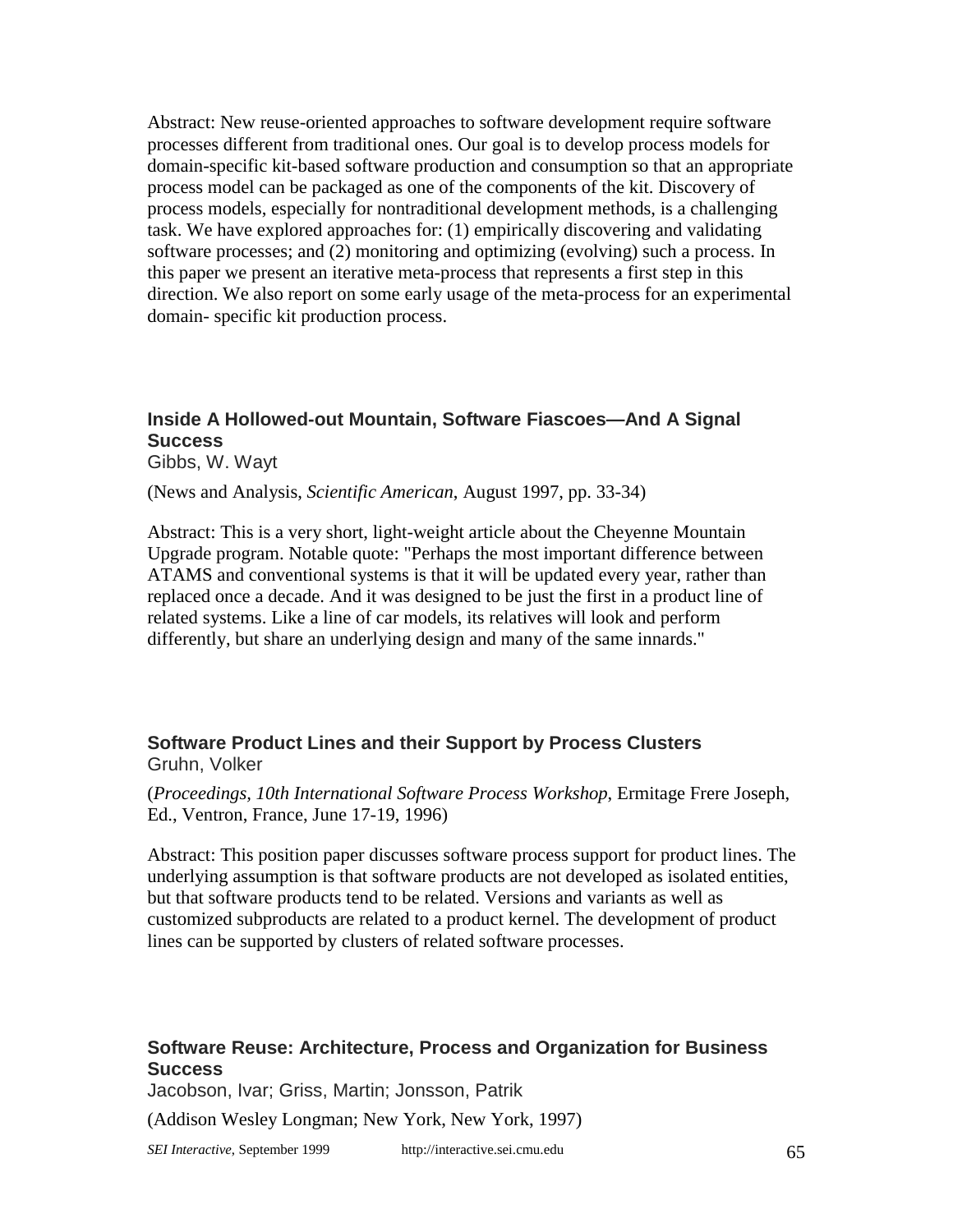### **Configuring Designs for Reuse**

Karhinen, Anssi; Ran, Alexander; Tallgren, Tapio

(*Proceedings 1997 Symposium on Software Reusability*, in *Software Engineering Notes*, vol. 22, no. 3, pp. 199-208)

Abstract: The main problem in developing software product families is how to share effort and reuse parts of design and implementation while providing variation of features and capabilities in the products. We discuss the mechanisms that are commonly used to achieve reuse and sharing in product families, and the kind of variance each is best suited for. Our analysis motivates a need for a new mechanisms to deal with ad hoc variation of features found in different members of a family. We argue that higher level abstraction and parameterization techniques are not well suited for this task. We propose an alternative approach that enables sufficiently detailed designs for every variant and at the same time achieves a level of design reuse without making designs unnecessarily complex or implementations inefficient.

### **Integrating and Applying Processes and Methods for Product Line Management**

Klingler, Carol Diane; Creps, Richard

(*Proceedings, 10th International Software Process Workshop*, Dijon France, 17-19 June 1996)

Annotation: This short position paper details an "integrated set of concepts, processes, methods, and tools, called ReuseWorks, which supports the product line approach...and has been validated through usage on the Army START Demonstration Project."

#### **Creating Reusable Architectures: Initial Experience Report** Lam, W.

(*Software Engineering Notes*, vol. 22, no. 4, July 1997, pp. 39-43)

Abstract: Achieving systematic reuse of software designs requires the creation of a reusable software architecture. This paper describes initial experience of creating reusable architectures in the avionics domain. A case-study is presented which illustrates the RACE (Reusable Architecture Creation and Employment) process. In RACE, a variability analysis is used to identify possible variations in a family of systems, which then guides the creation of a generic architecture and a set of architectural "plug-ins." This paper concludes with a set of RACE guidelines which summarizes our initial experience.

# **Managing Domain-Specific Product-Line Development**

Macala, Randall R.; Stuckey, Lynn D.; Gross, David C.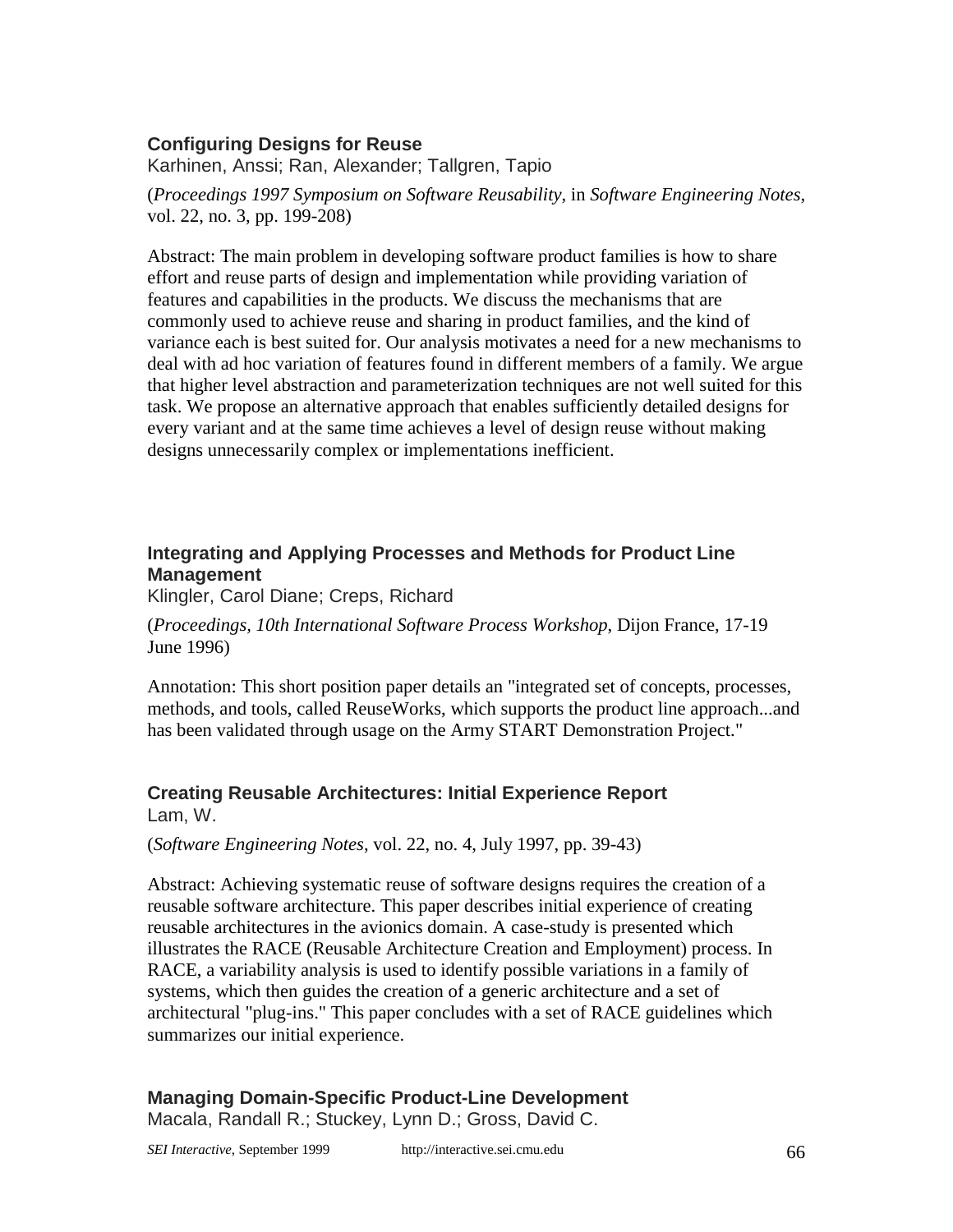(*IEEE Software*, May 1996, pp. 57-67)

Abstract: A \$14 million demonstration project revealed that product-line development requires a mature process and a sophisticated support environment. The results indicate that it will demonstrate a return on investment for lines of three or more systems.

### **The Product Family and the Dynamics of Core Capability**

Meyer, Marc H.; Utterback, James M.

(*Sloan Management Review* 34, [Spring 1993]: 29-47)

Abstract: Individual products are the offspring of product platforms that are enhanced over time. Product families and their successive platforms are themselves the applied result of a firm's underlying core capabilities. In well-managed firms, such core capabilities tend to be of much longer duration and broader scope than single product families or individual products. The authors recommend a longer run focus on enhancing core capabilities, which includes identifying what they are and how they are applied and synthesized in new products.

**The Design and Development of Information Products** Meyer, Mark H.; Zack, Michael H.

(*Sloan Management Review*, Spring 1996, pp. 43-58)

Abstract: Companies that produce information in printed or electronic form can learn much from research on physical products, including the development of product and process platforms to enhance design and development. The authors provide a framework for the architecture of information products and apply it to two companies that are creating competitive advantage by refining information through product and process technologies. The authors also consider ways that companies can design information products in the future to focus on customers' implied needs and to take advantage of new interactive technologies.

Notable quote: "Every product has an architecture. That architecture has the potential to become a platform... Rather than product architecture constraining product variety, Black & Decker's common subsystems enabled variety, allowing engineers to focus on the other features of their power tools, such as new types of bits, sanding surfaces, or blades. Product variety increased over time. The company's cost advantage drove dozens of competitors out of business..."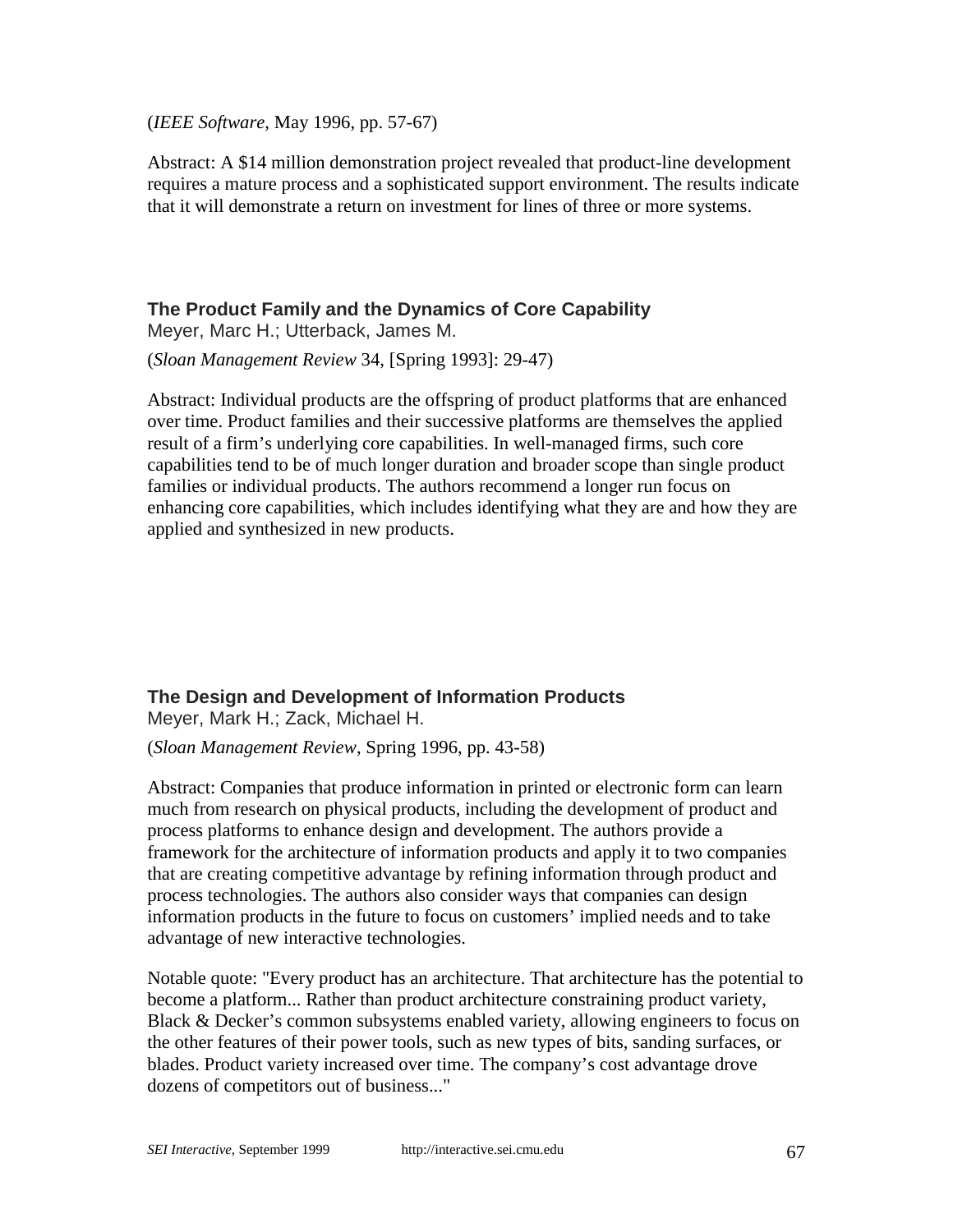### **Metrics for Managing Research and Development in the Context of the Product Family**

Meyer, Mark H.

(*Management Science*, 1997)

Abstract: The paper proposes methods to measure the research and development in new product development. We frame these measures in the context of evolving product families in the technology-based firm. Our goal is to more clearly understand the dynamics of platform renewal and derivative product generation and their consequences for long term success. We explore the utility of the proposed methods with data gathered from a large measurement systems manufacturer. We find that the methods and measures can help management assess the technological and market leverage achieved from the firm's present and past product platforms. This provides a foundation for transforming single product, single period planning processes into a multi-product, multi-period form that embraces the product family and the renewal of product architecture. The research also shows the need to integrate data from engineering, manufacturing, and sales organizations to product information for managing the growth of the firm's product families.

Annotation: A thorough and scholarly treatment of product family metrics at the organizational level. Manuscript is approximately 40 pages. Notable quote: "When should a firm renew the underlying technologies and designs of its products? How much will these efforts cost and how long may they be expected to take? What types of engineering and commercial benefits can the firm expect to gain from product redesign? How can a firm improve its approaches and strategies for product development?"

#### **On the Design and Development of Program Families** Parnas, D. L.

#### (*IEEE Transactions on Software Engineering*, SE-2, 1, pp.1-8, 1976)

Annotation: This is a foundation work of the field, and one of Parnas's more important papers. In it, he shows how program development is essentially a path down a decision tree, with each node corresponding to a design decision. Decisions towards the top of the tree are the hardest to change (because they require more back-tracking), whereas decisions near the leaves of the tree are much easier to change. The leaves of the tree form a program family, which Parnas defines as a set of programs for which it is useful to consider as a group rather than individually. The moral of the paper is that it pays handsomely to pay careful attention to the order in which design decisions are made, deferring the ones most likely to change until the end.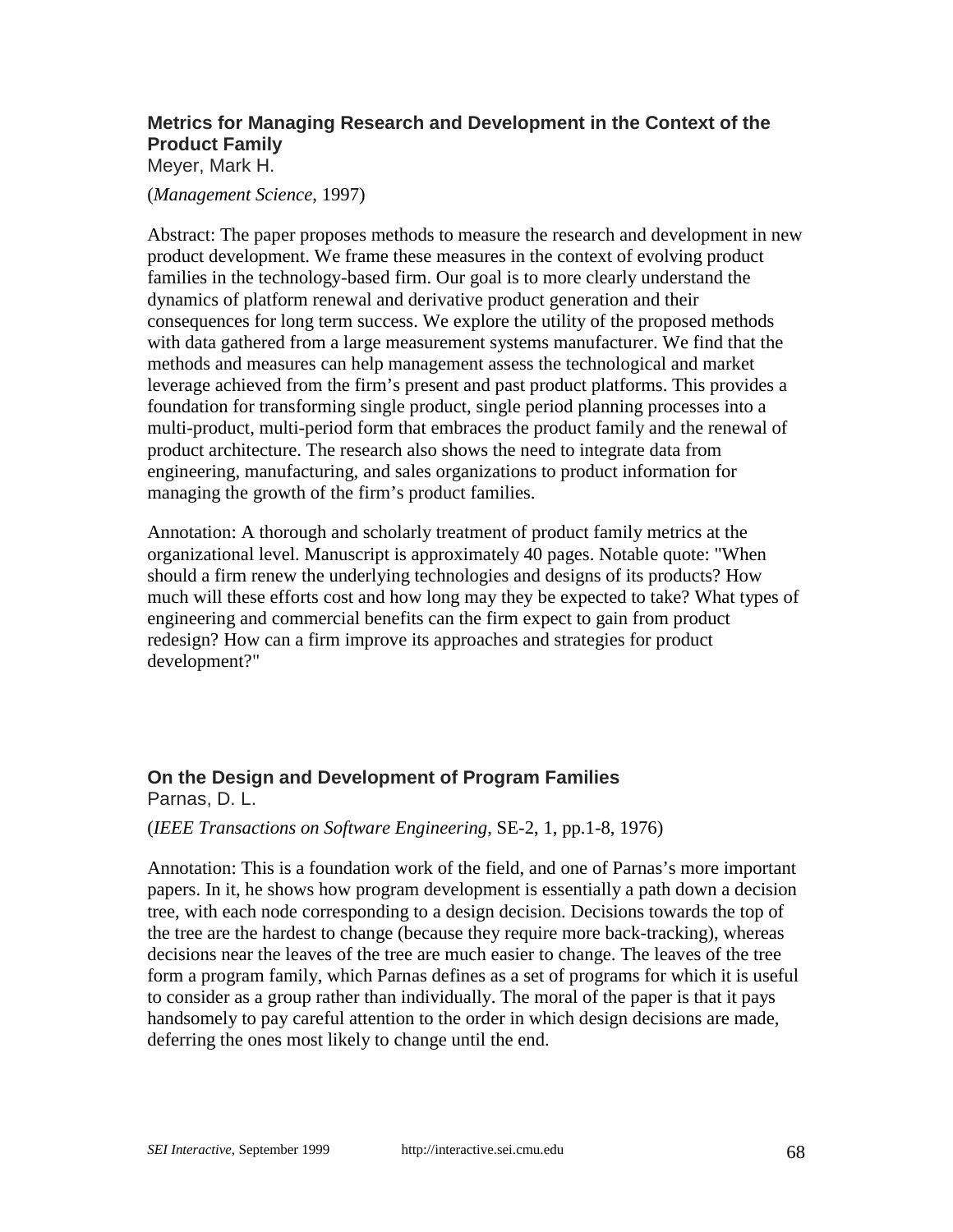### **Experiences Developing and Maintaining Software in a Multi-Platform Environment**

Pearse, T. Troy; Oman, Paul W.

(*Proceedings, International Conference on Software Maintenance*, Bari Italy September/October 1997)

Abstract: The computer market demands that companies develop families of software products that can be scale to meet the functional and performance needs of the personal and business computer markets. To support a family of LaserJet printer products, Hewlett-Packard defined the multi-platform parallel development model for software development. This model allows HP to simultaneously develop a family of LaserJet printers that have different features and run on different processors, while shortening the development. In this paper we discuss our experiences using a technique called conditional compilation, within the multi-platform parallel development model, to create portable, scaleable software systems. We describe and share a new tool that was developed to help understand code containing conditional compilation. Examples of using the tool on industrial source code, and lessons learned while managing conditional compilation complexity, are provided.

### **Product-Line Reuse Delivers a System for One-Fifth the Cost in One-Half the Time**

Randall, Richard L.; Bristow, David; Foster, Jesse; Kaip, Dennis

(*Crosstalk: The Journal of Defense Software Engineering,* August 1996, pp. 25-26)

Abstract: This article summarizes the Automated Tracking and Monitoring System (ATAMS) project and technologies the team integrated to make the project a resounding success; it tells why the Space and Warning Systems Center believes the resulting product-line approach is a promising metaphor to produce and maintain its family of software-intensive systems.

### **Reuse-Driven Software Processes Guidebook**

Software Productivity Consortium

(Software Productivity Consortium report, SPC-92019-CMC, Version 02.00.03, 1993. Available through the Software Productivity Consortium, Herndon, Virginia)

**Reuse Contracts: Managing the Evolution of Reusable Assets** Steyaert, Patrick; Lucas, Carine; Mens, Kim; D'Hondt, Theo

*SEI Interactive*, September 1999 http://interactive.sei.cmu.edu 69 (*Proceedings, OOPSLA 1996*)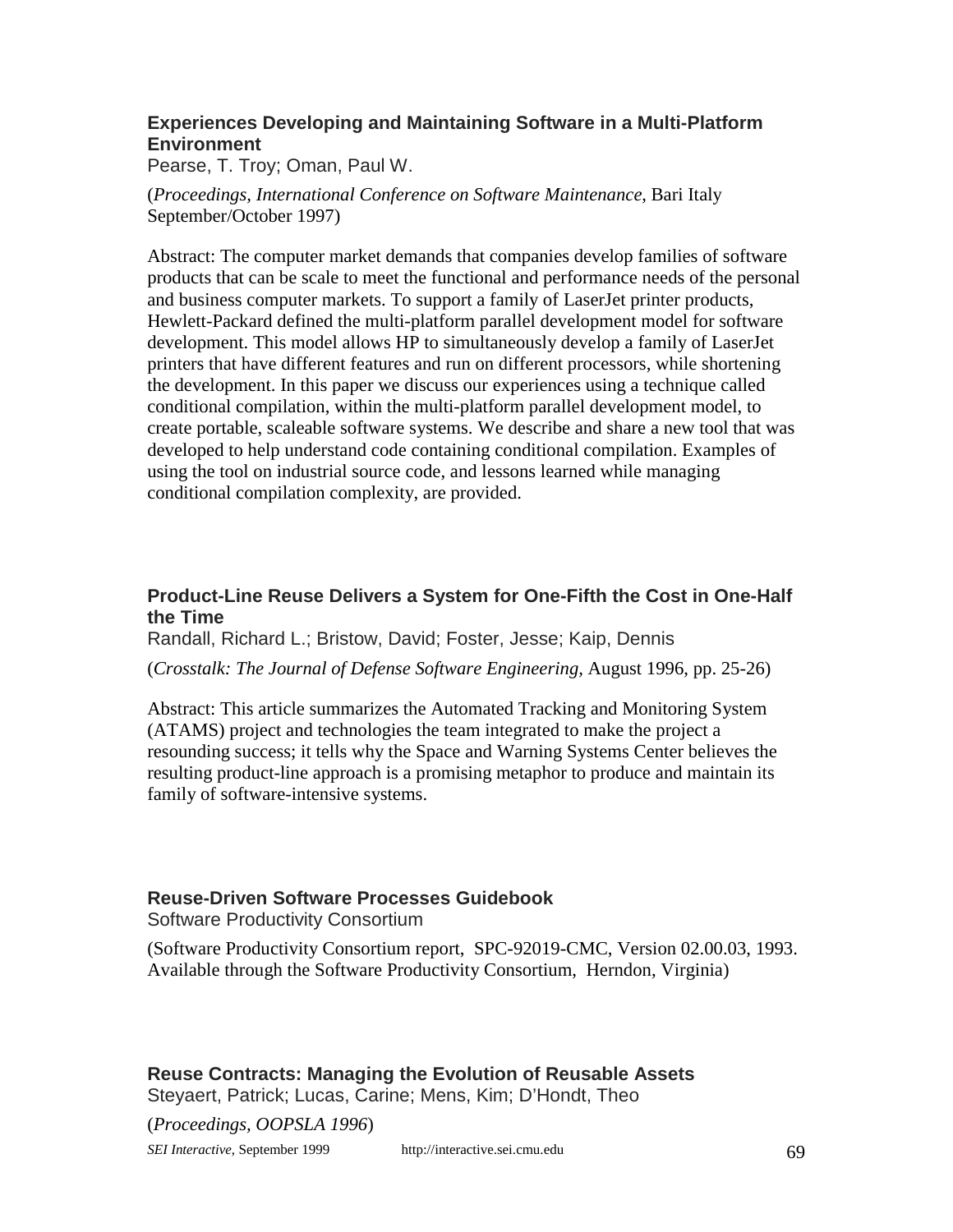Abstract: A critical concern in the reuse of software is the propagation of changes made to reusable artifacts. Without techniques to manage these changes, multiple versions of these artifacts will propagate through different systems and reusers will not be able to benefit from improvements to the original artifact. We propose to codify the management of change in a software system by means of reuse contracts that record the protocol between managers and users of a reusable asset. Just as real world contracts can be extended, amended, and customized, reuse contracts are subject to parallel changes encoded by formal reuse operators: extension, refinement, and concretization. Reuse contracts and their operators serve as structured documentation and facilitate the propagation of changes to reusable assets by indicating how much work is needed to update previously built applications, where and how to test and how to adjust these applications.

#### **Software Asset Management and Domain Engineering**

Subramanian, Satish

#### (*Proceedings, 21st. Annual International Computer Software and Applications Conference [COMPSAC],* 1997.)

Annotation: This is a short (two-page) position paper for a panel presentation. The opening text follows: "Promoting reusability by managing software assets can greatly benefit companies that develop a family of similar products, where products are evolving from another. One of the main goals of domain engineering is to identify and document the commonalities across the various products in a particular domain... Guidant corporation has been involved in the development of medical devices... These devices and related products are constantly evolving as technology and market needs change. The systems being developed... at thus a family of products and share many functionalities among them."

#### **Product Families and Process Families**

Sutton, Stanley M. Jr.; Osterweil, Leon J.

(*Proceedings, 10th International Software Process Workshop*, Dijon France, 17-19 1996)

Notable quote: "Our work in software processes has led us to conclude that software processes also can be usefully viewed in terms of families."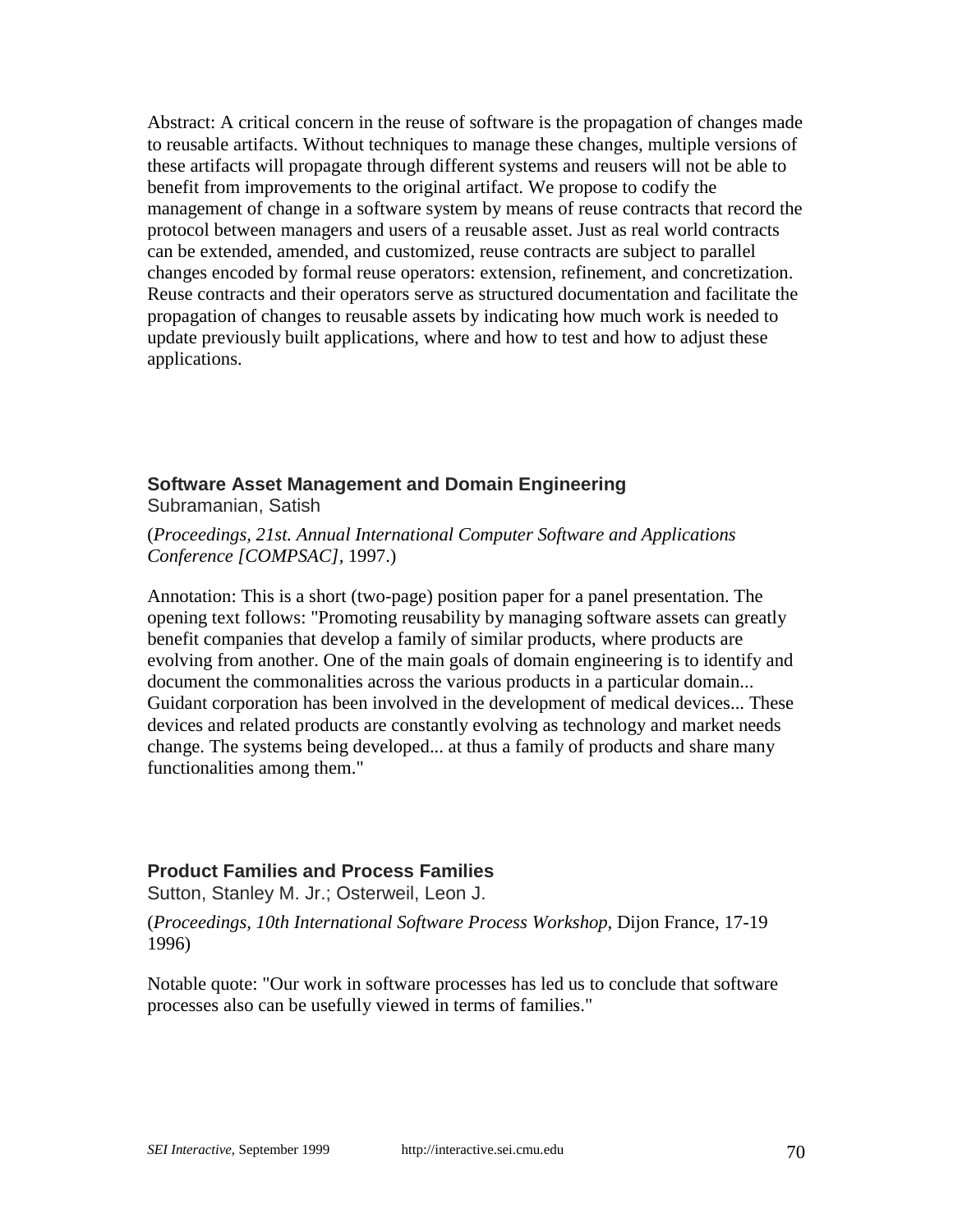# **The Architect The Perils and Joys of Reconstructing Architectures**

Steven G. Woods, S. Jeromy Carrière, Rick Kazman



A documented, analyzed software architecture is a key ingredient in achieving quality in large software-intensive systems. But the system that is implemented must conform to its architecture for the qualities of

the design to carry over into the implementation. To ensure that systems conform to their architectures, and remain in conformance throughout their lifetimes, we need to reconstruct architecture from source artifacts. To do this properly, a wide variety of tools that provide both static and dynamic information are needed. Thus, we advocate a workbench approach to architecture reconstruction tools.

### **Why Reconstruct Software Architectures?**

Evaluation of an architecture's properties is critical to successful system development [1]. However, reasoning about a system's *intended* architecture must be recognized as distinct from reasoning about its *realized* architecture. As design and eventually implementation of an architecture proceed, faithfulness to the principles of the intended architecture is not always easy to achieve. This is particularly true in cases where the intended architecture is not completely specified, documented or disseminated to all of the project members. In our experience this is the rule, and well-specified, documented, disseminated, and controlled architectures are the exception.

This problem is exacerbated during maintenance and evolutionary development, as architectural drift and erosion occur. However, if we wish to transfer our reasoning about the properties of a system's intended architecture to the properties of the implemented system, we must understand to what degree the realized architecture *conforms* to the intended architecture.

Architectural conformance may only be measured if we have available two architectures to compare: the intended architecture and the architecture as it is realized in the implemented system. The former should be documented early in a system's lifetime and maintained throughout. The latter, however, typically exists only in artifacts such as source code and makefiles and, occasionally, designs that are directly realized as code (through, for example, the use of an architecture description language). In addition, it is infrequent that an implementation language provides explicit mechanisms for the representation of architectural constructs. Therefore, facilities for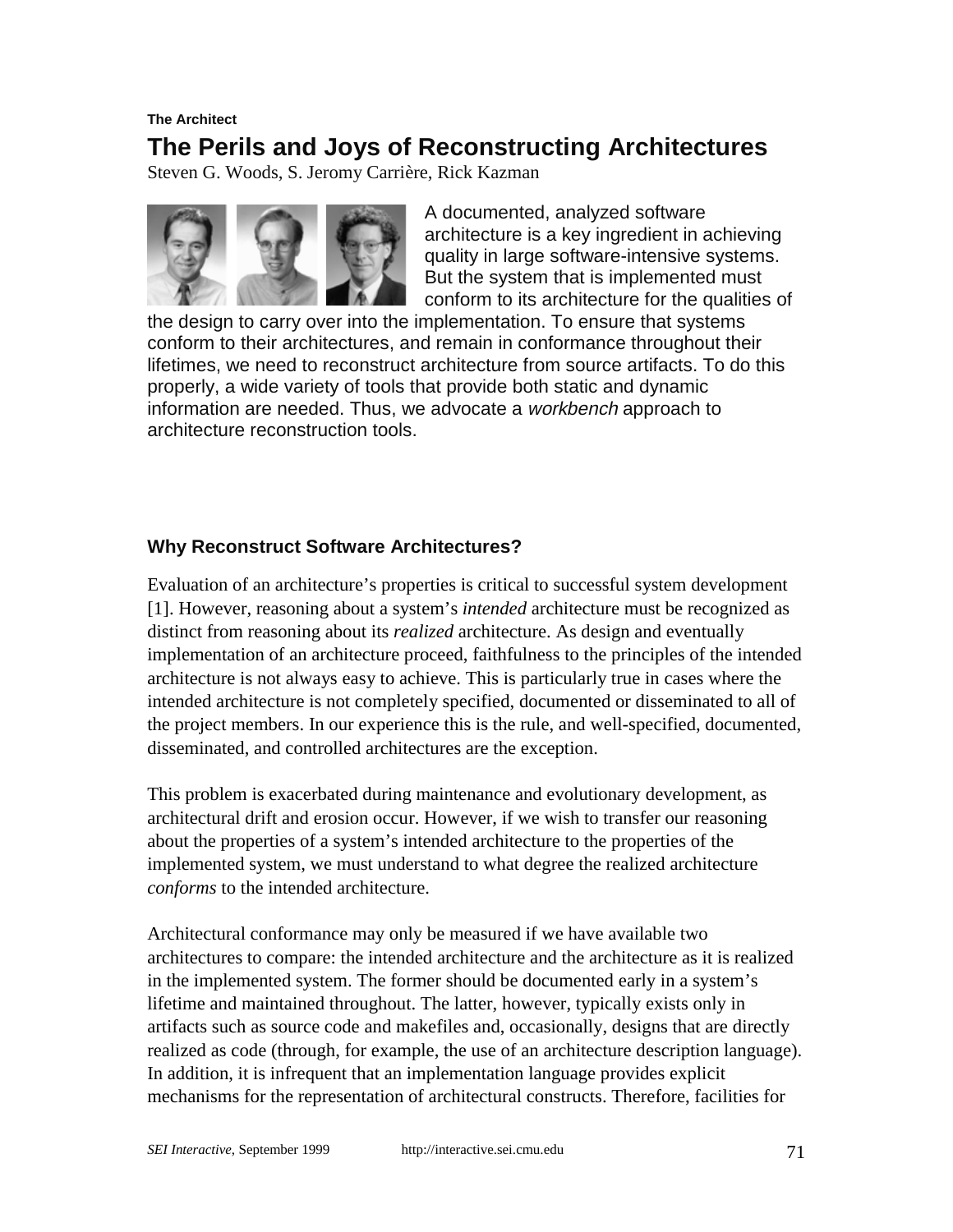the *reconstruction* of a software architecture from these artifacts are critical in measuring architectural conformance.

Beyond its importance for measuring architectural conformance, software architecture reconstruction also provides important leverage for the effective reuse of software assets. The ability to identify the architecture of an existing system that has successfully met its quality goals fosters reuse of the architecture in systems with similar goals; hence architectural reuse is the cornerstone practice of product line development.

In the remainder of this paper we will discuss several issues relevant to the successful reconstruction of software architectures. These issues include the following:

- the need to expand our horizons beyond the use of purely static information during reconstruction
- the need to support the reconstruction of software architectures based on a paucity of information, such as non-compilable code, obsolete artifacts, or the absence of architectural information
- the need to leverage existing commercial and research tools within a comprehensive reconstruction framework

### **Static Information Is Insufficient**

A significant quantity of information may be extracted from the static artifacts of software systems, such as source code, makefiles, and design models, using techniques that include parsing and lexical analysis. Unfortunately, system models extracted using these techniques provide a minimum of information to describe the run-time nature of the system. The primary factor contributing to this deficiency is the widespread use of programming language features, operating system primitives, and middleware functionality that allow the specification of many aspects of the system's topology to be deferred until run-time. All but the simplest systems use some subset of

- language features such as polymorphism and first-class functions (including approximations such as those provided by  $C$  and  $C_{++}$ )
- operating system features such as proprietary socket-based communication and message passing
- middleware layers such as CORBA

These mechanisms permit systems to be designed with low coupling and a high degree of flexibility. While these are laudable goals, they obscure the architecture reconstruction process.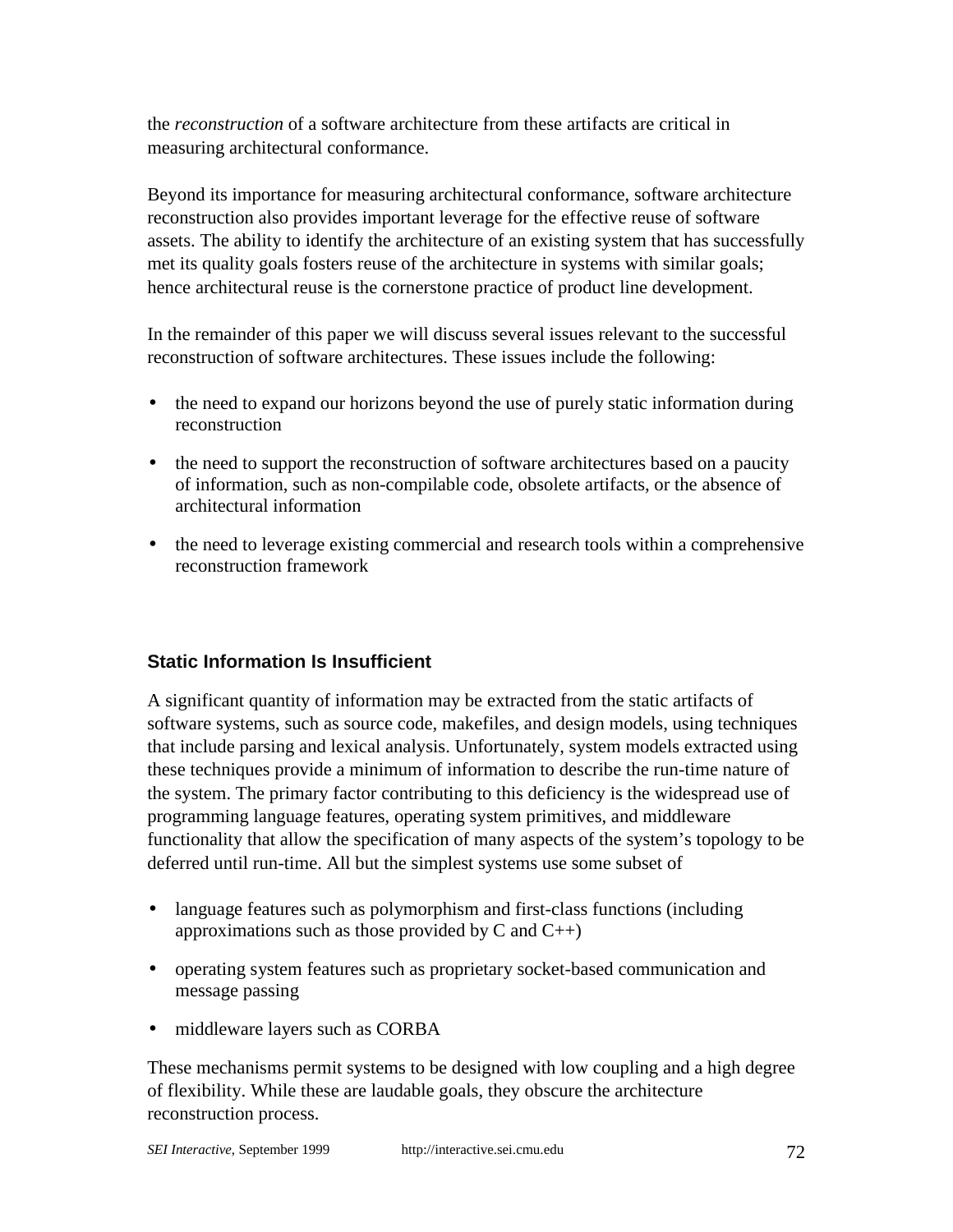In particular static extraction techniques can provide only limited insight into the runtime nature of systems constructed using such techniques, because many of the details that determine actual communication and control relationships simply do not exist until run-time, and hence cannot be recognized until run-time. For example, relationships among communicating processes might be determined via an initialization file, or even dynamically, based upon the availability of processing resources. However, most existing architecture reconstruction tools depend almost exclusively on abstract syntax trees (ASTs) extracted using parsing-based (i.e., compile time) approaches, and so they cannot gather such information.

To achieve a better understanding of the run-time nature of systems that leverage mechanisms such as those described above, we must consider how we may go about extracting dynamic information from a running system. Some techniques to accomplish this include profiling and user-defined instrumentation. Profiling is a technique that is traditionally used for system performance analysis. When profiling, one typically compiles a system with a special flag that instructs the compiler to instrument the code such that it records information pertaining to function invocation during execution. The system is then exercised and the recorded information is analyzed. We may use this technique to determine actual function invocations, augmenting our statically extracted models with improved information concerning polymorphic functions and functions executed through function pointers (e.g., in C or  $C_{++}$ ).

In a similar fashion, user-defined instrumentation is a technique for adding specialpurpose tracing functionality to a system to allow monitoring of its operation. For example, instrumentation can be added to application code responsible for interprocess communication to determine the system's run-time communication topology. In addition, it is sometimes possible to instrument libraries or even the operating system. This allows the possibility of instrumentation of systems without modifying any application code and requires less application-specific knowledge.

#### **Non-Compilable Code**

Throughout our experience with software architecture reconstruction, we have frequently been faced with systems that cannot be compiled. Often we are provided with a complete body of application code, but we are missing the header files and/or some of the libraries that are needed to compile it. In other cases, the application code is written in a peculiar dialect of a standard language (e.g., Objective C or an obscure dialect of Fortran), or implemented on an uncommon hardware platform, and thus may only be compiled with specialized tools that are not available to us. Off-the-shelf parsers and analyzers simply do not apply in these cases. There are cases when this lack of information makes a tool-facilitated reconstruction of the architecture nearly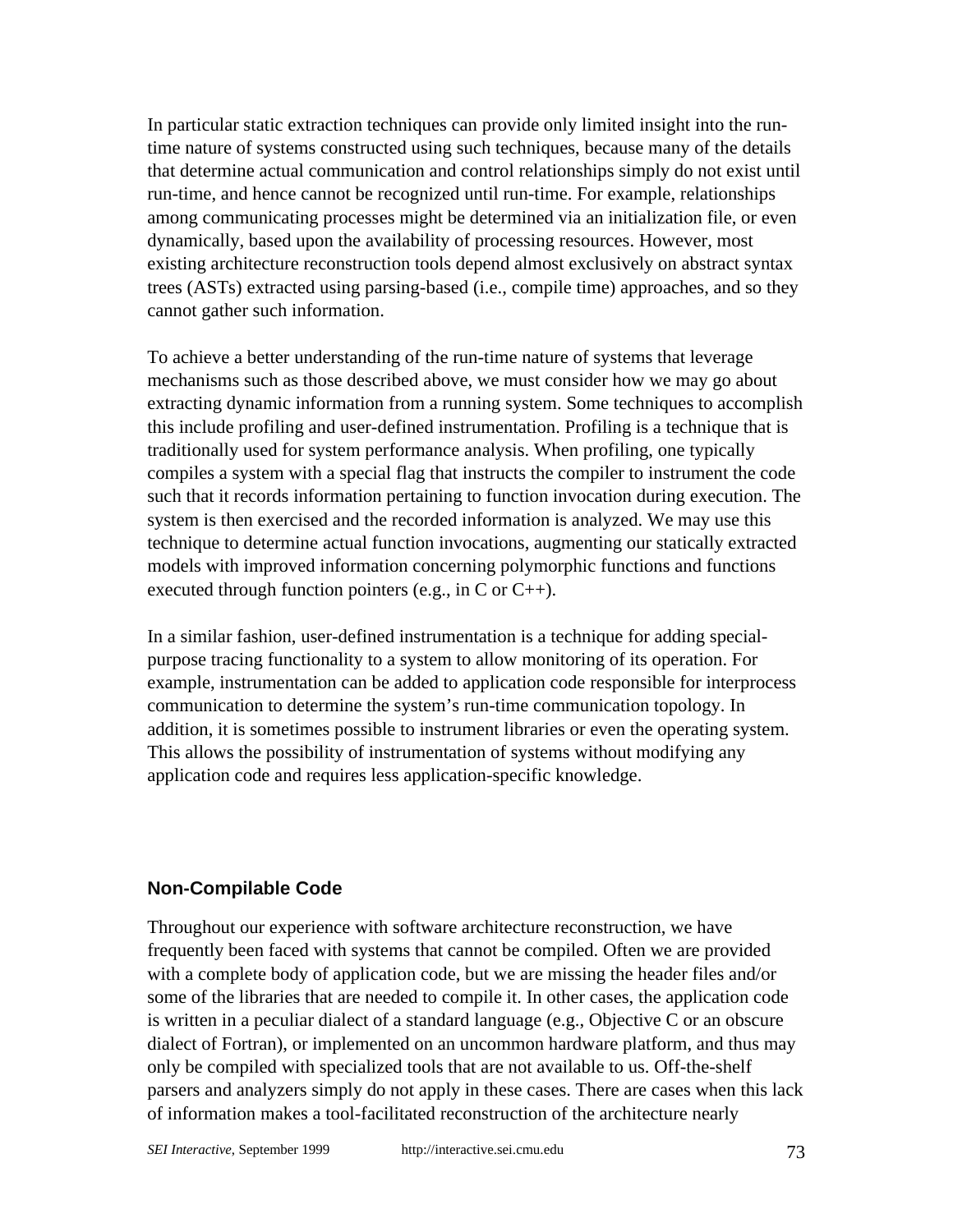impossible. For example, when dynamic binding of function calls or dynamic relationships between processes are used extensively in a system, we may need to compile and run the system to determine the true relationships between the components.

Fortunately, we can often reconstruct software architectures even under these difficult circumstances. To accommodate non-compilable code whenever possible, we can avoid complete reliance on parsing-based techniques and can resort to lexical analysis for information extraction. While this is not an ideal situation (you often don't have as much information to work with in these circumstances, and lexical techniques are frequently unreliable [2]), it is reality.

#### **Reconstructing Architecture in a Vacuum**

Unfortunately, it is frequently the case that our efforts to reconstruct the software architectures of systems must contend with a complete lack of pre-existing architectural information. This often occurs when the system being analyzed is particularly old (and thus there are no longer any designers or developers who can relate architectural information) or when the system's intended architecture was never documented. Furthermore, these are typically the situations in which we are most interested in recovering a system's architecture. In particular, it is common for such systems to be involved in ongoing maintenance or even undergoing a more global re-engineering effort (e.g., modernization or porting).

Successful architecture reconstruction revolves around the acquisition of architectural constraints and patterns that capture the fundamental elements of the architecture. Regardless of the mode of development of a system, its evolutionary state, or its age, such constraints and patterns are always present. However, they are rarely (even when a truly architecture-based development process is followed) captured explicitly. Thus, the primary task of the reconstruction analyst is acquisition of this information by means other than investigation of documentation.

One mechanism for acquiring architectural patterns is exploration of the information extracted from the system artifacts. Such exploration will often uncover frequently-used idioms of control flow, data flow, interface usage or interaction among the architectural components of the system. An alternative to this type of ad hoc exploration is the application of an architecture analysis method, such as the Architecture Tradeoff Analysis Method (ATAM) [3], as an elicitation device. Although ATAM was developed as a method for analyzing the tradeoffs inherent in architectural design, it may also serve as a structured way to elicit architectural information. ATAM is scenario-based: Scenarios are used to capture uses of and changes to the system being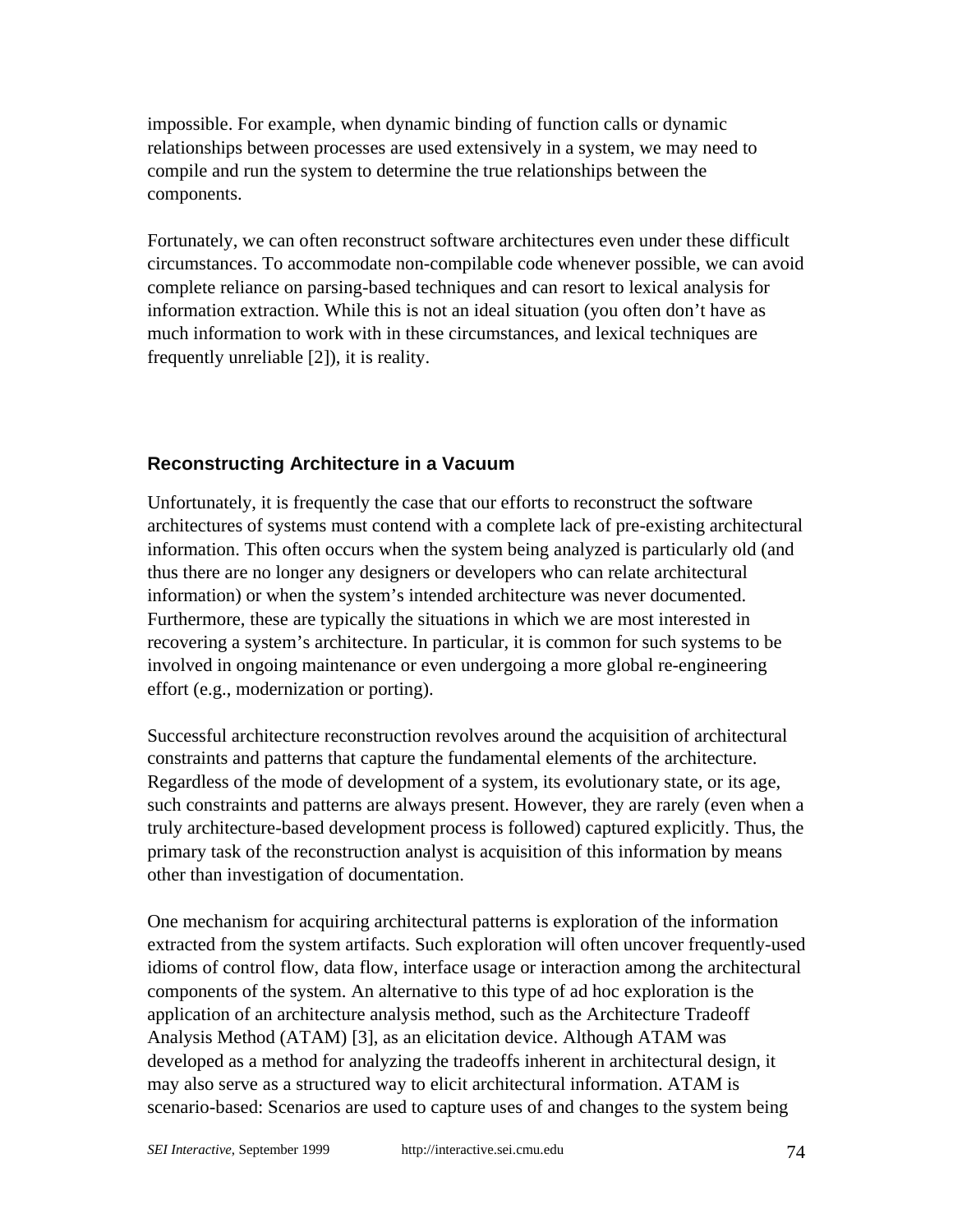analyzed. It is the "scenario mapping" step of the method that is useful for architectural elicitation; in this step, the scenarios are traced through the architecture. For uses of the system, the participating components and their communication patterns are identified. For changes to the system, the architecture-level impacts are identified. In this way, we have a structured exercise for exploration of the architecture of the system. If the system being analyzed is indeed undergoing some level of maintenance, there will always be one or more developers who have some knowledge of the system's operation and can participate in such an exercise.

#### **An Architecture Reconstruction Workbench**

Based upon the above observations, in developing tool support for software architecture reconstruction, our realization was that no particular static set of tools (extractors, visualization tools, analysis tools, etc.) would suffice for every task. At the very least, we wanted to support many implementation languages, many target execution platforms, and many techniques for architecture analysis. Thus, we wanted a *workbench*: an *open* and *lightweight* environment that provides an infrastructure for the opportunistic integration of a wide variety of tools and techniques. The workbench must be open to allow easy integration of additional tools. The workbench must be lightweight to ensure that no unnecessary dependencies exist among already integrated tools and data.

We realized the workbench concept in Dali, a support environment for software architecture reconstruction [4]. Dali's current implementation uses an SQL repository for data storage and manipulation. SQL provides the medium for the primary activities of the Dali user: architectural pattern definition, view creation, view fusion, and pattern recognition.

View fusion is a technique for combining extracted information—views—from different sources (such as code artifacts, directory structures, naming conventions, execution information) to improve the quality of the overall model of the system [5]. Architectural patterns are the medium for a Dali user to express an understanding of a system's architecture as structural and attribute-based relationships among its components. The patterns are most commonly expressed via SQL, but may, in principle, be expressed via any of the tools that Dali integrates.

Rigi [6], which provides flexible graph editing functionality and effective end-user programmability, supplies Dali's user interaction and also acts as a vehicle for tool integration.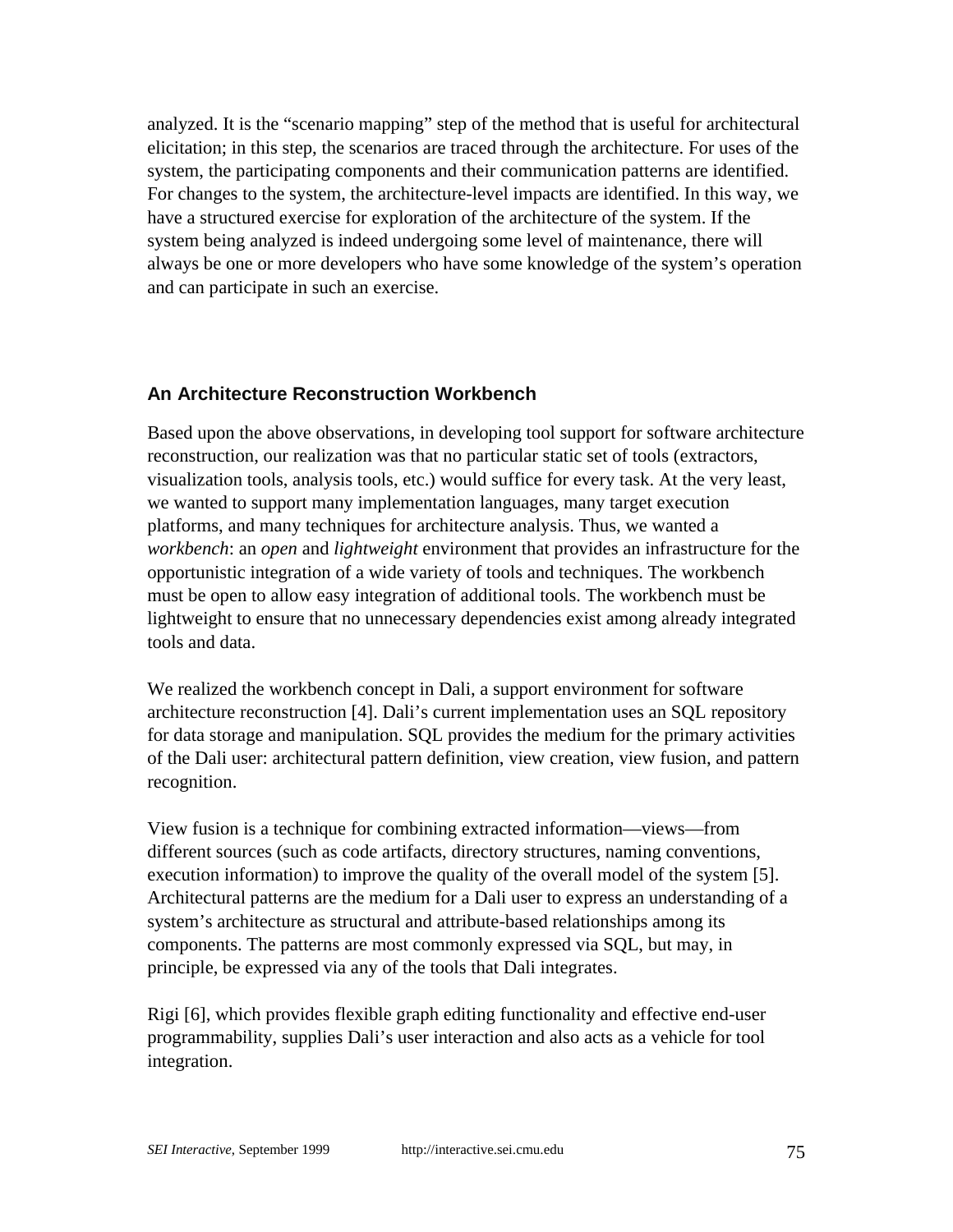Dali, as represented in Figure 1, currently integrates several commercial and research tools for the following:

- extraction of information—rigiparse for C, Imagix [7] for C and  $C_{++}$ , SNiFF+ [8] for C++ and Fortran, LSME [2] for C++
- visualization—dot for graph layout
- architectural analysis—IAPR [9] for architectural complexity analysis, RMTool [10] for automatic conformance measurement

The use of commercial tools has provided a great deal of leverage during the development of Dali: These tools are typically robust, well documented, and well tested.

Dali offers an iterative, interpretive, user-driven approach to architectural reconstruction. Our view is that no system has "an" architecture. It has many views of a complex body of interrelated information and the choice of which views to extract and reconstruct is driven by the user's information needs. It is, however, interesting to consider the implications of the user-driven nature of Dali with respect to the issues raised above.



### **Figure 1: The Dali Workbench**

Consider the case of non-compilable code: Because of the iterative nature of Dali, we can use the information gleaned from purely lexical extractors to guide the user's investigations. For example, in this case the user could extract some portion of the architectural information— knowing that it was incomplete—and then reconstruct just part of the architecture. This would then lead to new questions being asked and new lexical extractors written, and the process repeats with increasing fidelity.

In a similar fashion, when we extract views from dynamic information, these views are incomplete, since dynamic information, like run-time testing, only reflects the parts of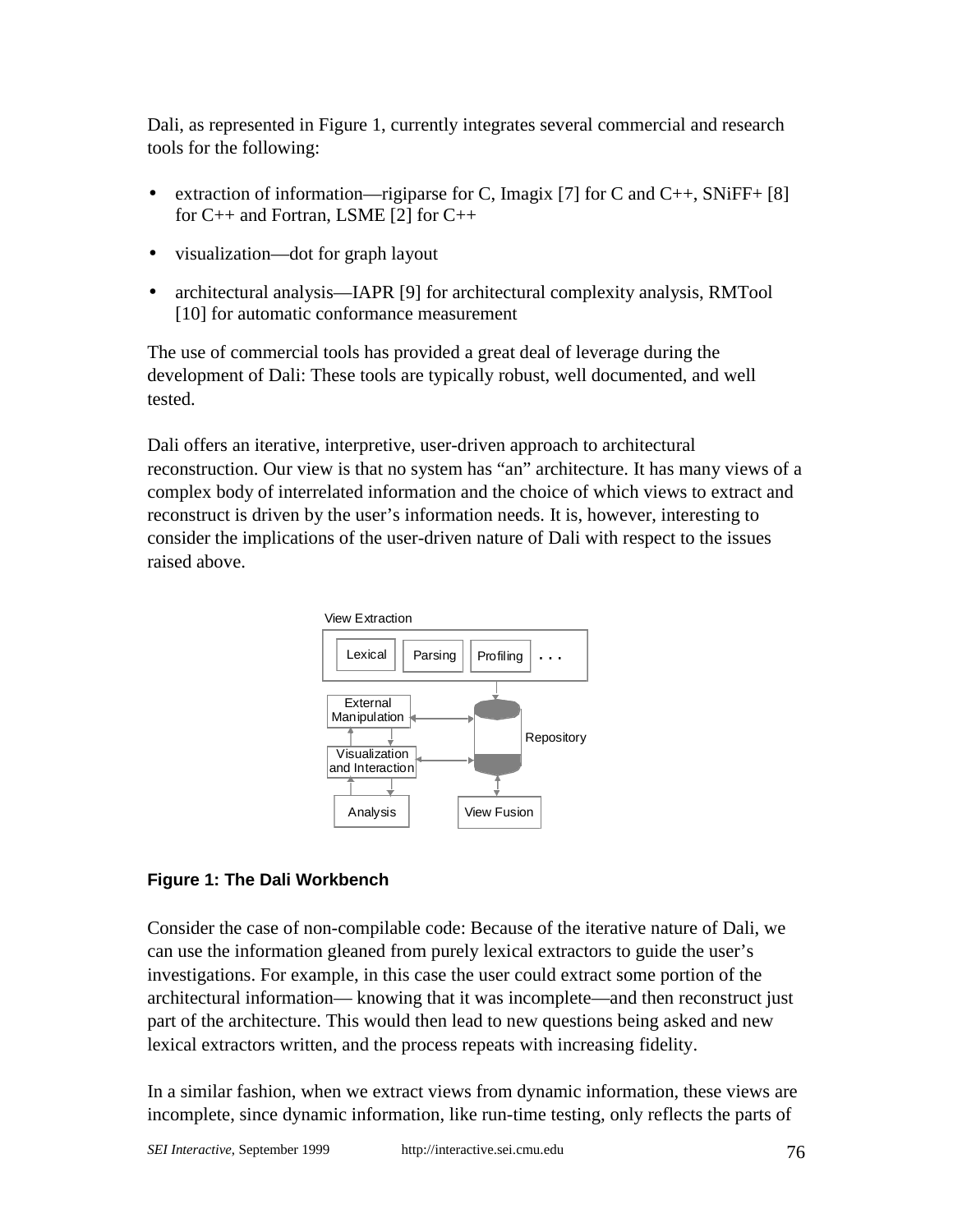the system exercised during the execution. To gain a complete picture of the system, run-time views need to be fused with other (possibly static) views to improve the overall quality of the reconstruction.

Lastly, it is again Dali's iterative and interactive nature that makes it appropriate for supporting a process of reconstructing architecture in the absence of significant architectural information. Lightweight view extraction and flexible visualization provide an environment that fosters opportunistic exploration of the available information. These features also provide the necessary support for the scenariomapping task that is central to the application of the ATAM method in this context.

It is the combination of Dali's openness and its interactivity that helps us overcome the inherent limitations of any single extraction and reconstruction technique. Dali does not offer a monolithic solution, but rather a set of tools, some of which are heuristic. As a result, we have been able to apply Dali to a wide range of systems, written in many different languages and dialects, written for different hardware platforms and operating systems, and created with vastly different levels of architectural expertise.

#### **Architecture Reconstruction in Practice**

As part of a large-scale product-line migration effort, the Software Engineering Institute is assisting a major U.S. industrial organization ("BigTruck Inc.") in the identification of key architectural elements and their relationships in an existing realtime embedded control system called "X1." The existing legacy system supports many product instantiations. X1 is being migrated to a product line, "X2." The set of X1 components will be identified as an "X1 baseline," to identify the current operating architecture of the in-place software. It is expected that this baseline model will provide the starting point for trading off a variety of to-be-determined architectural requirements derived from existing X1 customers and BigTruck sources as well as new or changed requirements for the future X2 (and beyond) architectures. The key players in this effort are the SEI team members and the newly formed BigTruck Software Architecture Group (SAG) headed by a very competent architect, "Hugh Effert."

The SEI team and the BigTruck architect have worked together to define a reconstruction process to support the product line migration. This process was evolved in an effort to assist the SAG in gaining control over the many X1 components—control that was initially distributed among a number of orthogonal subprojects. Further, the process is intended to support the reality that migration to product lines must usually accommodate moving-target baseline systems. In the case of BigTruck, three individual business-critical deliveries of instantiations of the X1 architecture will occur prior to the release of X2.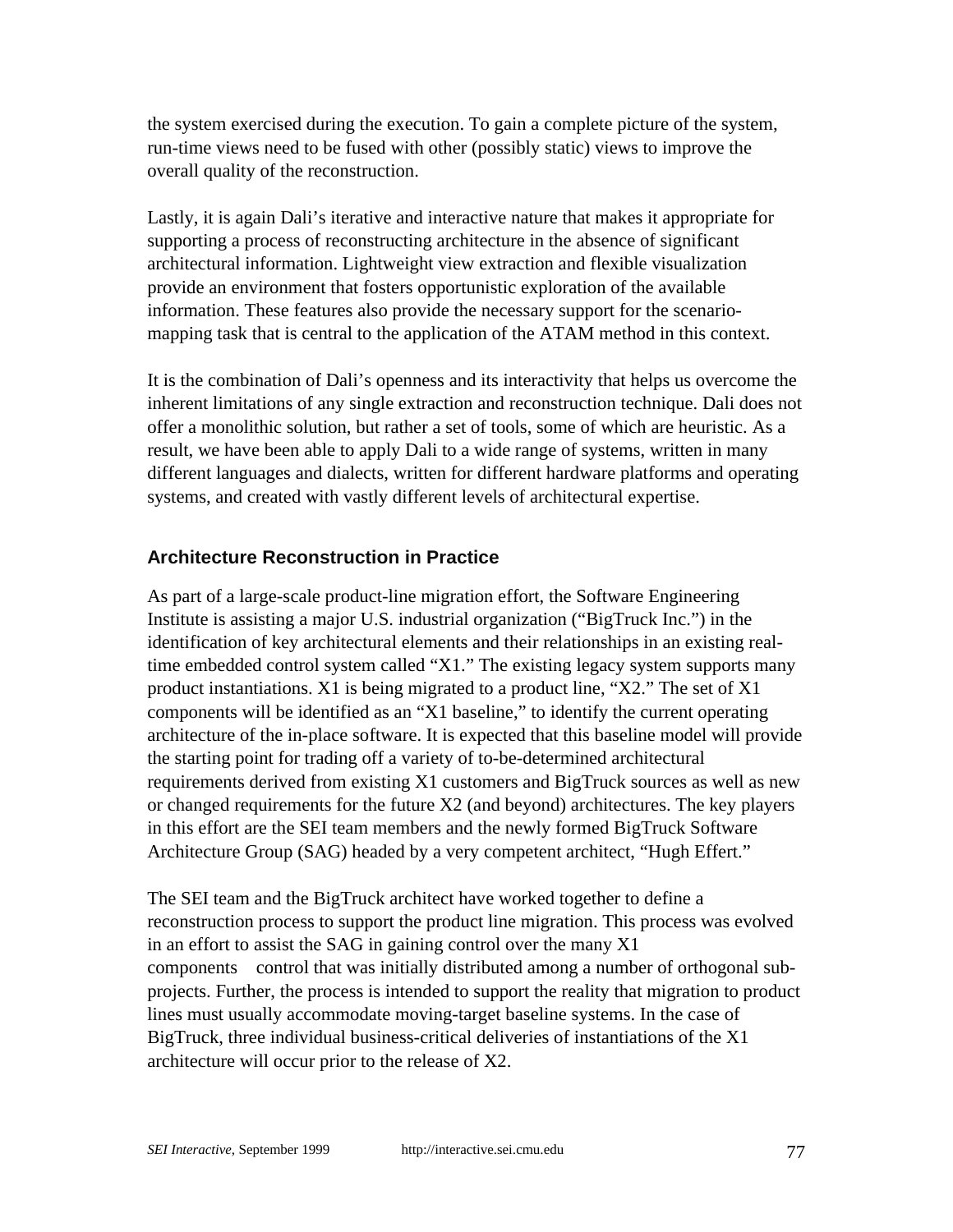The process of reconstructing the X1 architecture currently underway at BigTruck is summarized in the major steps outlined below.

#### Task A: Develop Component Information/Identification Form

In order to reconstruct an architectural representation it is first necessary to identify what the core set of components is in the particular implementation. This identification form should provide examples and guidance to system experts to identify "what makes a component a component" in the particular system or sub-system. The form will be used in Task C when SAG members formalize the properties of components initially identified by the SAG in Task B. The form is meant to provide guidance to SAG members as they attempt to carefully specify what attributes and relationships in the implementation signify membership in (or exclusion from) a particular component. Examples of identifying attributes include naming conventions for code elements such as functions or variables and code location in terms of directories. Examples of relationships may include certain control-passing styles among components or within a particular component, or potentially the types and names of data used within a particular component.

#### Task B: Identify Components and Layers

As a first step, the SAG will attempt to determine major responsibilities and architectural layout by naming the major architecture components and attempting to assign them to layers according to current beliefs (hopes?) about the layered structure of the existing X1 code base. Certainly it is currently believed that the X1/X2 (new) architecture is intended to reflect the layers represented as closely as is practicable. Following completion of this initial SAG effort, the individual components will be characterized according to properties laid out in Task C.

#### Task C: Populate Information Forms

Using the forms created in Task A, the SAG member responsible for each component will specify the defining characteristics of the component. This process of expert identification of architectural signatures is critical to the task of extracting the "asimplemented" architecture as this information is the primary source for the specification, in Task D, of rules for clustering software into architectural components. The process of populating the form with information developed in Task A may result in the modification of the form itself as unanticipated features characterizing architectural components are discovered by SAG members.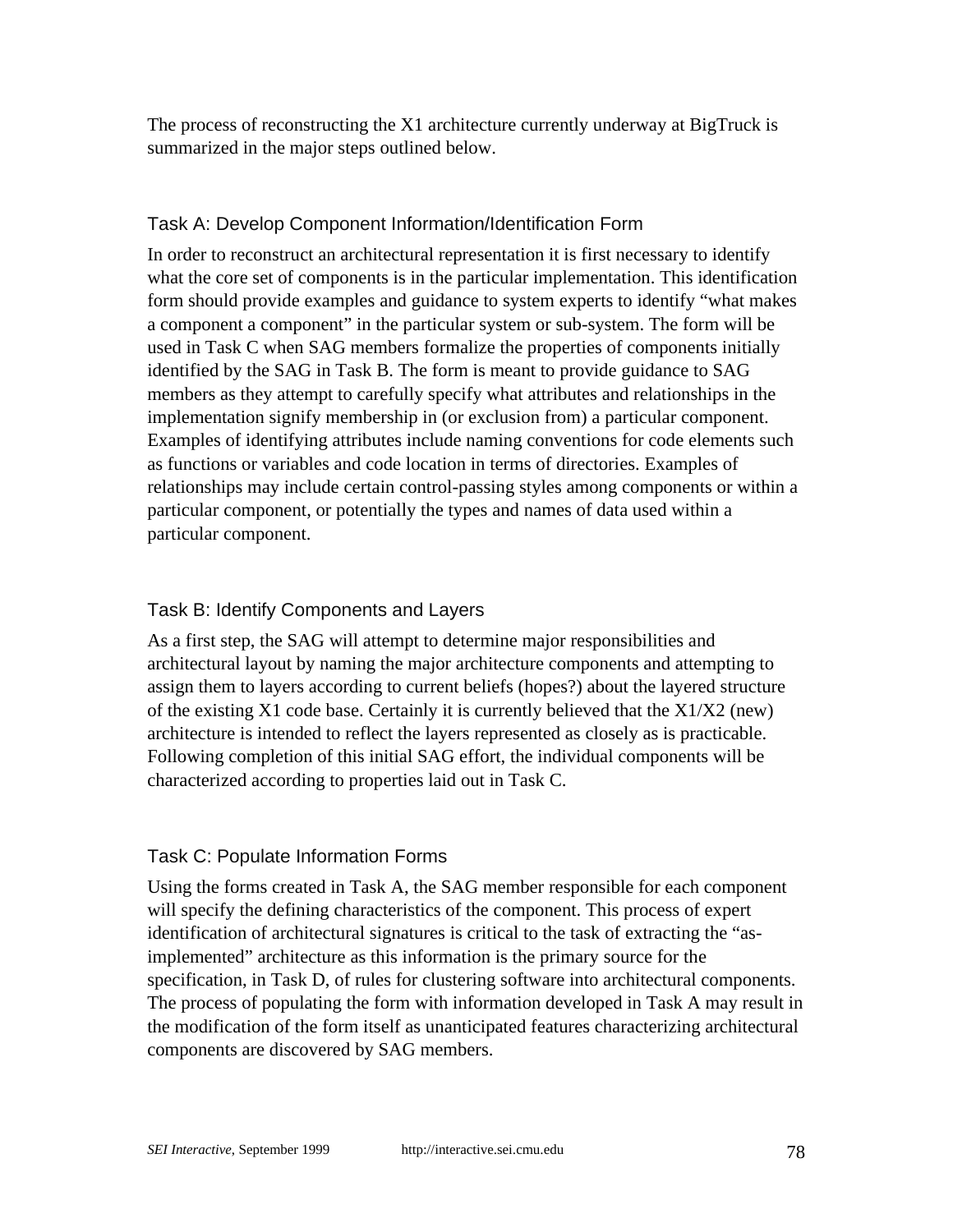#### Task D: Develop Architectural Rules

From the information forms filled in by the SAG group members, the SEI will work with Hugh to represent the information describing the architectural components in Dali SQL queries, which will be used to match (Task E) the components from the extracted system information database built in Task F. The SEI team can commence planning the rule descriptions as soon as the information forms begin arriving from the SAG team members.

### Task E: System Extraction to Database

The SEI will, once the BigTruck source code and associated makefiles have been received, parse the system into an intermediate representation stored in a Dali relational database. While there is a standard set of parsing tools the SEI typically uses in such extractions, the complexity of the identifying features used in component description in Task C and D determines the degree of detail required in the parse-and-represent process.

### Task F: Apply Rules to Database

Following the population of the system database and the development of the architectural rules (Tasks D and E), the SEI team will utilize Dali to match the rules against the extracted system. The resulting clusters can be visualized and further manipulated using Dali. This work will be done in conjunction with the SAG in order to facilitate the transfer of the skills required to BigTruck in a timely manner. The actual rule application (and possibly refinement) may determine new constraints that require additional (or repeated) extraction work, possibly with additional tools, and may also impact the rules defined and potentially even the nature of the information forms used to determine the component identity features.

### Task G: Map Models to Architectural Views

Using Dali's query, visualization, and manipulation tools, the extracted models of the X1 system will be mapped to a standard UML template (previously developed by the SAG). The architectural views will be constructed showing the "as-implemented" architecture given the component definitions and rules developed earlier. The mapping process will be undertaken jointly between the SEI and BigTruck's Hugh Effort.

### Task H: Evaluate Architectural Views

The views built during task G will be evaluated for use in the ongoing development of the X2 architecture. This evaluation will verify that the views are able to support the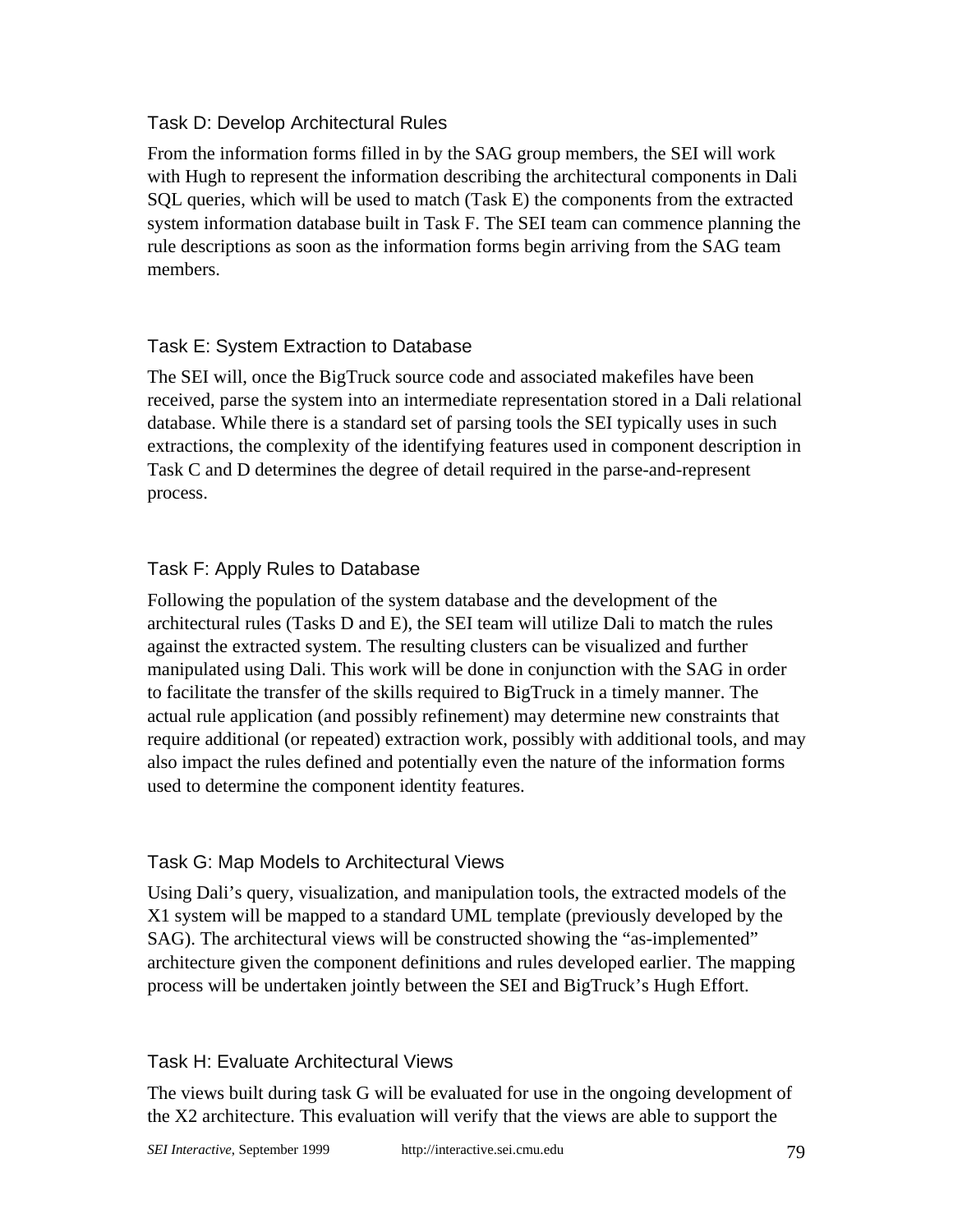types of design and analysis that the X2 architecture development process will require. The sub-processes contained from Tasks D, F, E, and G are presumed to be iterative as required.

### **The BigTruck Big Picture**

The BigTruck effort is a tremendous example of the role software architecture reconstruction can (and should) play in the context of a product-line migration. The migration itself depends upon reliable views of the existing software architecture in addition to a clear understanding of the new architecture. The SEI has assisted BigTruck in generating its new X2 architecture by mapping BigTruck's new requirements against its existing X1 architecture representation. Evaluation of the new architecture is being conducted through architectural reviews and the use of the SEI's Architecture Tradeoff Analysis Method [3]. Migration plans are being made in an incremental manner, allowing BigTruck to continue delivering X1 instantiations during the X2 evolution. Ultimately, the mapping at the code level to the X1 architectural representation will support a reliable source migration to the X2 architecture. Since BigTruck plans to generate performance models from its new X2 architecture and make performance tradeoff decisions based on these models, the accuracy of the X2-tosource mappings must be trustworthy.

#### **About the Authors**

Steven Woods is a Member of the Technical Staff at Carnegie Mellon University's Software Engineering Institute, where he is a member of both the Reengineering Center and the Architectural Tradeoff Analysis (ATA) Initiative. The Reengineering Center has a mandate to identify, enhance, and transition best practice in software reengineering in a disciplined manner, while the goals of the ATA Initiative are to refine the set of techniques for analyzing architectures with respect to various quality attributes, to develop a method for understanding how these attributes interact, and to offer the software development community mature architecture evaluation practices.

Steven's particular expertise lies with analyzing, applying, integrating and extending existing and emerging toolsets for software reengineering, understanding and architectural analysis. In particular, the SEI wishes to leverage these tools as an crucial part of the process of developing and evolving software systems into product-line assets.

S. Jeromy Carrière is a member of the technical staff at the SEI. Before joining the SEI, Carriere was a software engineer with Nortel (Northern Telecom). His primary interests are related to software architecture: recovery, re-engineering, representation, analysis,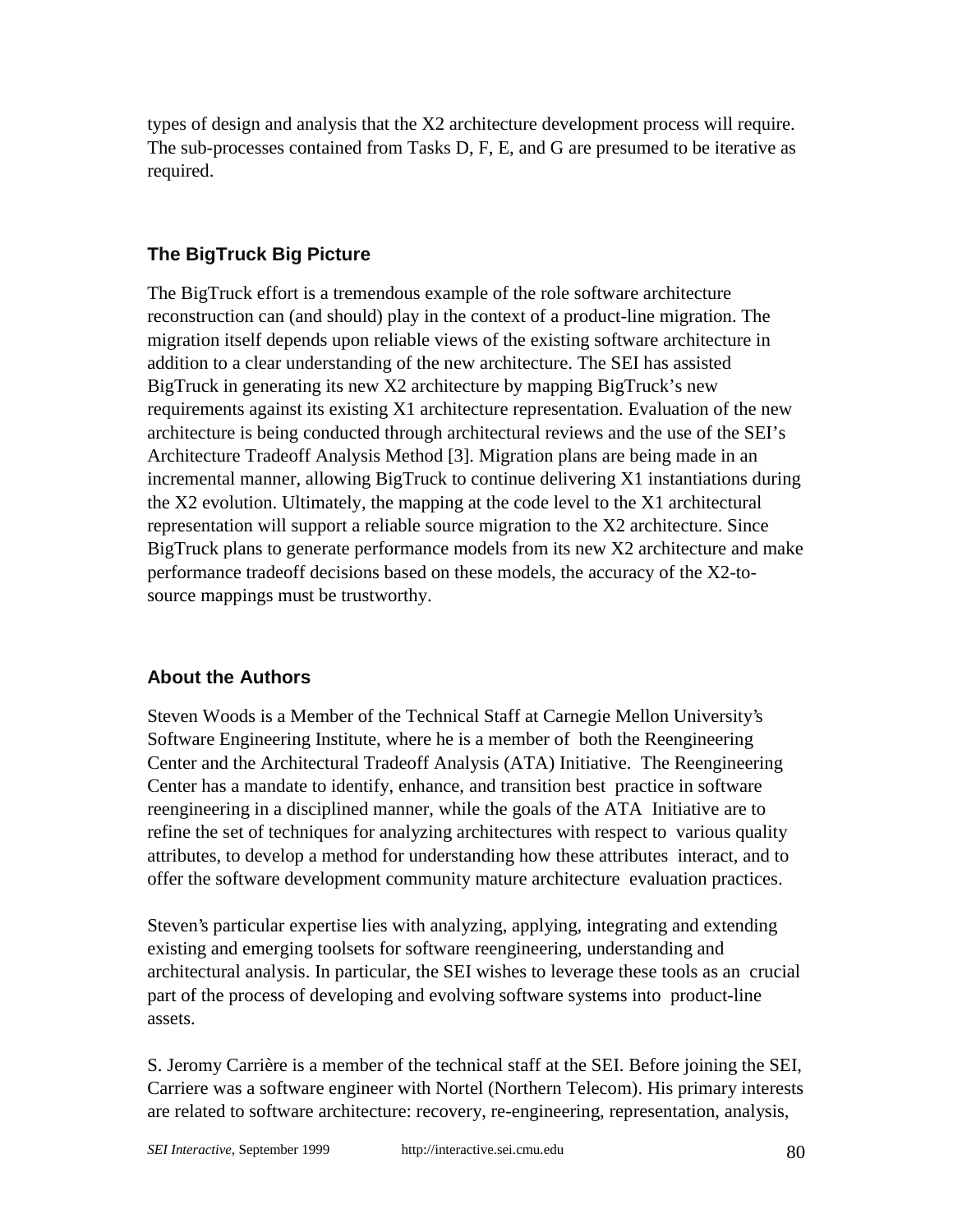and tool support. He is the author of several papers in software engineering, information visualization, and computer graphics. Carriere received a B. Math from the University of Waterloo and is a member of the Association for Computing Machinery.

Rick Kazman is a senior member of the technical staff at the SEI, where he is a technical lead in the Architecture Tradeoff Analysis Initiative. He is also an adjunct professor at the Universities of Waterloo and Toronto. His primary research interests within software engineering are software architecture, design tools, and software visualization. He is the author of more than 50 papers and co-author of several books, including a book recently published by Addison-Wesley entitled *Software Architecture in Practice*. Kazman received a BA and MMath from the University of Waterloo, an MA from York University, and a PhD from Carnegie Mellon University.

#### **References**

- [1] L. Bass, P. Clements, R. Kazman, *Software Architecture in Practice*, Addison-Wesley, 1997.
- [2] G. Murphy, D. Notkin, "Lightweight Lexical Source Model Extraction," *ACM Transactions on Software Engineering and Methodology*, 5(3) (July 1996), 262- 292.
- [3] R. Kazman, M. Klein, M. Barbacci, T. Longstaff, H. Lipson, S. J. Carrière, "The Architecture Tradeoff Analysis Method," *Proceedings of ICECCS,* (Monterey, CA, July 1998).
- [4] R. Kazman, S. J. Carrière, "Playing Detective: Reconstructing Software Architecture from Available Evidence," *Journal of Automated Software Engineering*, 6(2) (April 1999), 107-138.
- [5] R. Kazman, S. J. Carrière, "View Extraction and View Fusion in Architectural Understanding," *Proceedings of the 5th International Conference on Software Reuse* (Victoria, BC, Canada, June 1998), 290-299.
- [6] K. Wong, S. Tilley, H. Müller, M. Storey. "Programmable Reverse Engineering," *International Journal of Software Engineering and Knowledge Engineering*, 4(4) (December 1994), 501-520.
- [7] Imagix Corporation, http://www.imagix.com.
- [8] TakeFive Software, http://www.takefive.com.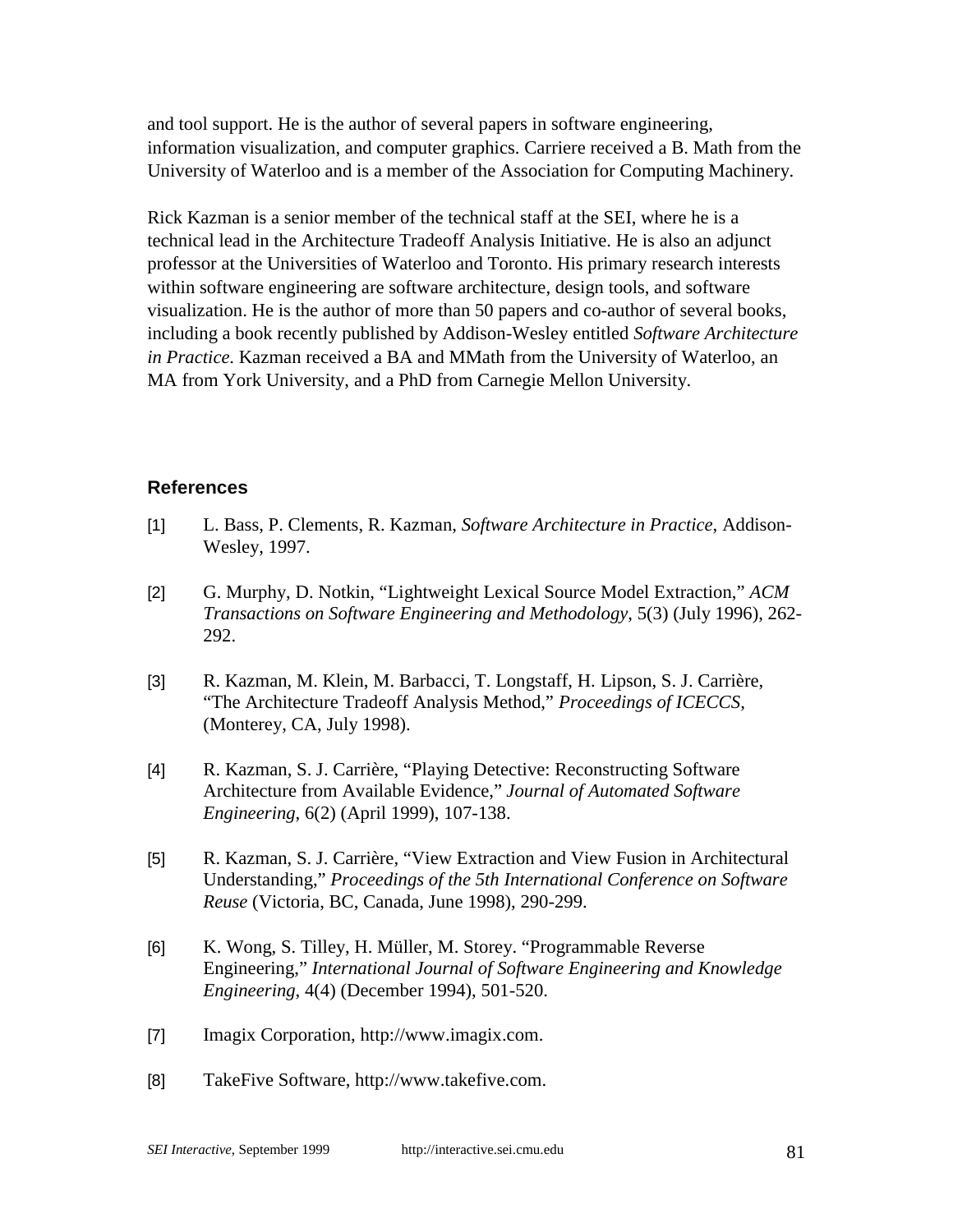- [9] R. Kazman, M. Burth, "Assessing Architectural Complexity," *Proceedings of 2nd Euromicro Working Conference on Software Maintenance and Reengineering*, (Florence, Italy, March 1998), 104-112.
- [10] G. Murphy, D. Notkin, K. Sullivan, "Software Reflexion Models: Bridging the Gap between Source and High-Level Models," *Proceedings of the Third ACM SIGSOFT Symposium on the Foundations of Software Engineering* (Washington, D.C., October 1995).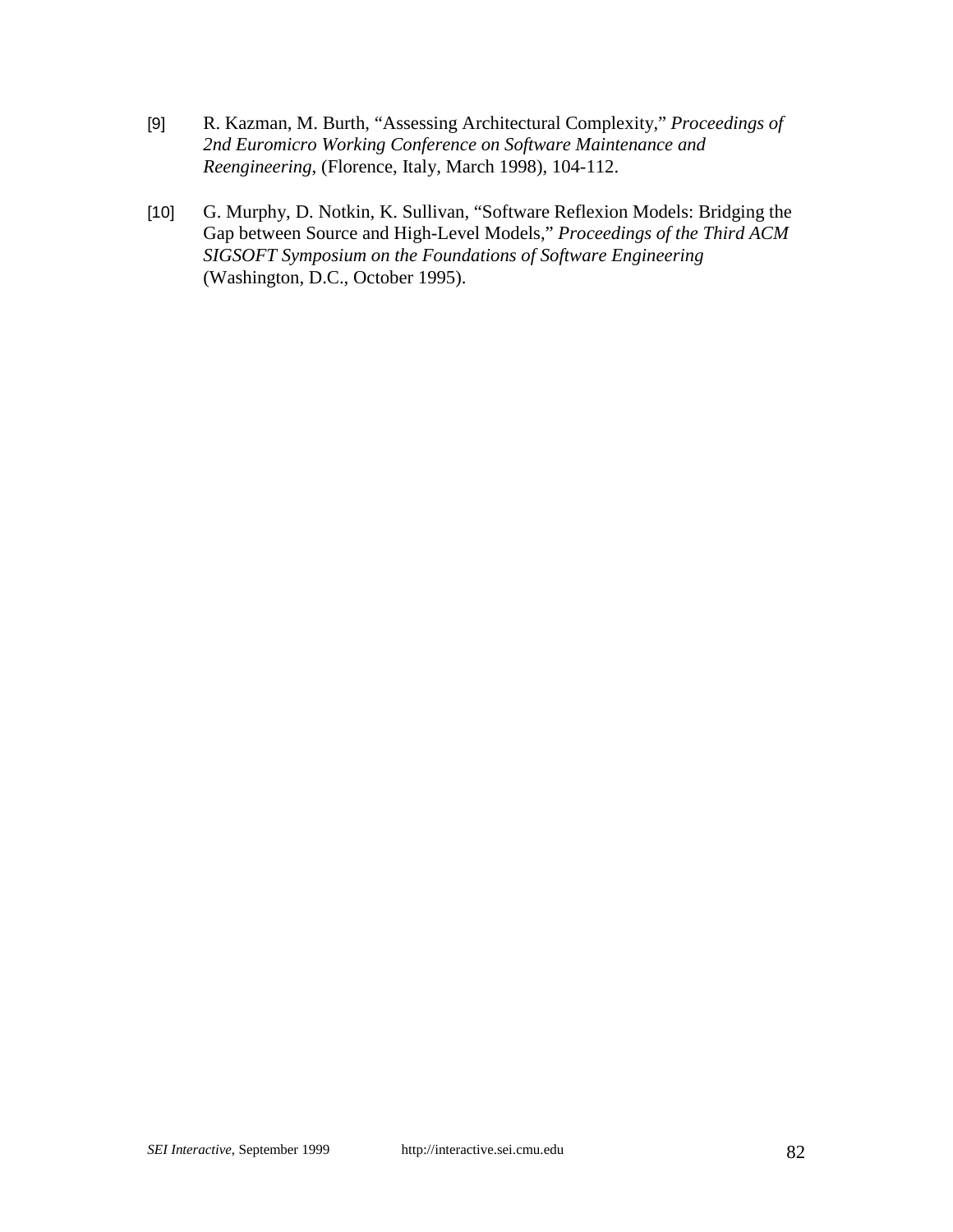# **The Business Edge Eight Key Factors for Successful Technology Collaboration**

Mike Mattison



Many companies today are involved in various forms of partnerships, alliances, and collaborations. "Technology collaborations" are formed specifically to improve the software development organization, in whatever capacity, whether it involves technical methods, processes, or practices. In all cases, these collaborations are difficult to manage, control, and track to

productive closure. To help guide the collaboration process, it is necessary to first develop your organization's software strategy. In this, the second of two columns on the subject, I will explore in detail the eight key factors that I consider essential to developing an effective software strategy as the basis for managing and guiding the technology collaboration activity.

#### **Which Attributes Are Vital?**

Companies and their markets have many variant business drivers and operating conditions, and a "universal strategy" cannot be expected to address software engineering issues across all conditions. But which attributes, or key factors, are vital to managing the technology collaboration process? How can we better understand which factors are the vital core to building an effective software strategy?

By using the following eight key factors as a baseline analysis, organizations can formulate an effective strategy in support of complex technology collaborations.

### **1. Technical Issues**

Organizations must define and understand their primary software technical issues. This assumes that software is an essential component of your ability to produce and deliver value to your customers. Generally, this requires your team to analyze all key factors that impact your technical capacity or abilities to develop software. Here are some questions to consider in capturing this in your strategy:

• What are at least three technical issues perceived as critical to improving or evolving your software engineering capabilities? Why are they critical?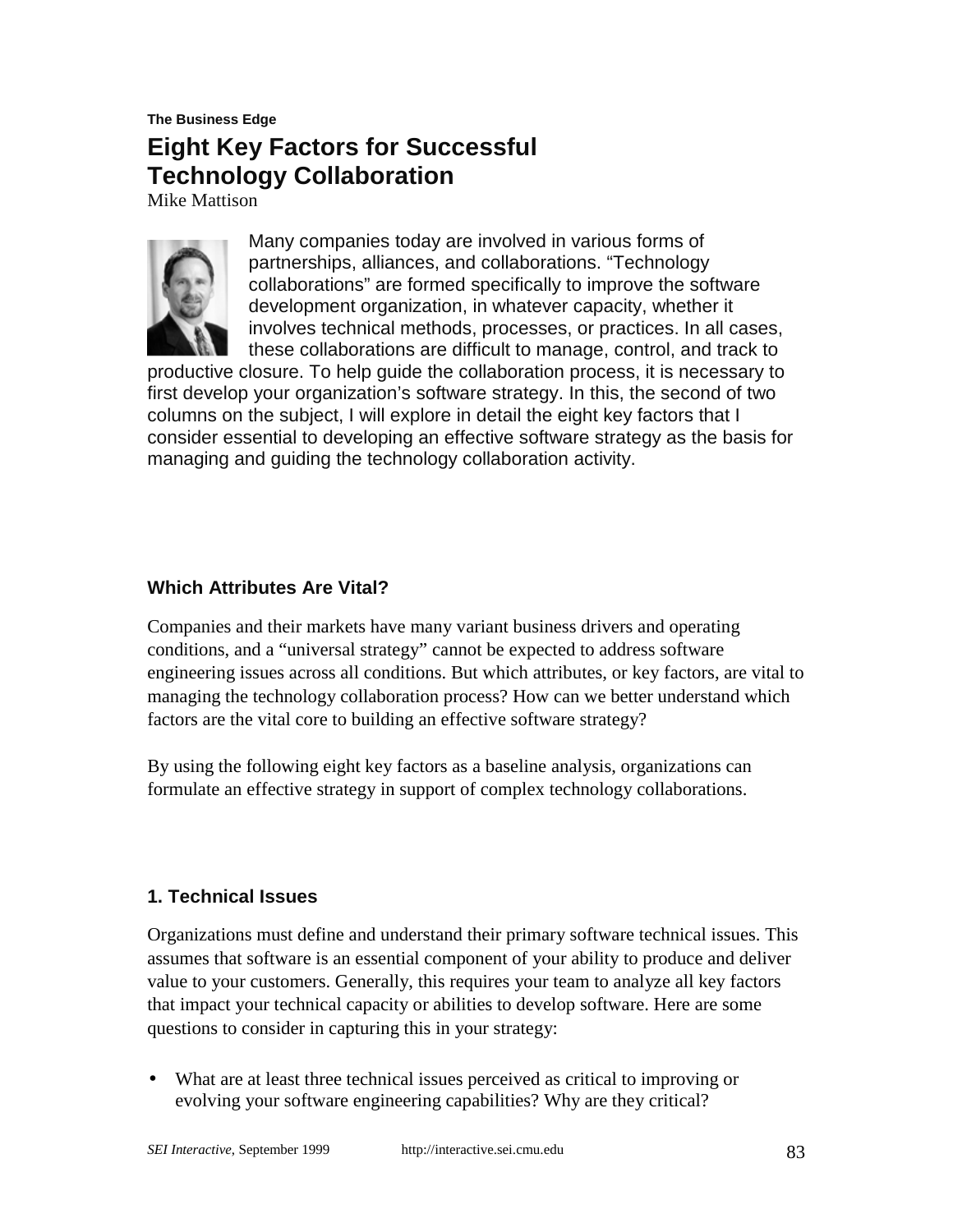- What types of analyses or diagnostic methods do you employ to evaluate your software development capabilities and improvement strategies?
- What types of measures apply to software development, and how is data captured, recorded, and used in decision analysis?
- How do you rank criticality of such factors as cost, schedule, performance, safety, reliability, or time to market in assessing your software performance or improvement analysis?
- What is the greatest barrier to improving how your firm deals with primary software technical issues (e.g., training budget, management support, etc.)?

# **2. Primary Business Drivers**

Your organization must understand the key factors that drive your business. Software is not developed in a vacuum; it is a major element of competitive advantage. The bestperforming firms have already closely aligned their software development capability to the core business of the firm. For instance, embedded software that is developed based on accurate market research can result in feature-rich products that customers value. Manufacturing systems don't just coordinate plant-floor mechanical production, but now also gather key data into management reports and analyze that data in ways that facilitate rapid decision making and course corrections.

Clearly, a software strategy that is disconnected from the core business drivers will fail. In the final analysis, the software strategy must consider the primary business drivers of the industry, and perhaps the customer markets. Often these drivers will have the greatest impact on your success, and perhaps on your customers' success. For instance, firms that rely on critical manufacturing cycles (e.g., automotive and office-equipment firms) may be driven by product schedule, and cycle time may be the business driver for the embedded software. Thus, a strategy of software process discipline becomes vital to developing schedule-release integrity. Another example is firms that rely on critical safety or reliability (e.g., firms in the airline or currency-trading industries) in which large-scale, mission-critical systems are subject to extreme quality and safety compliance as the business driver. In such cases, a strategy of architecture product configurations may improve technical control over software upgrades, technology insertion, and system-performance enhancements.

In the SEI's Strategy Workshop, we ask executives and managers to make a list of their primary business drivers. These might include factors such as manufacturing schedule, user quality requirements, government safety regulations, cost, or feature expansion. One commonly occurring problem is that management teams have different interpretations of business drivers, but also have divergent expectations for how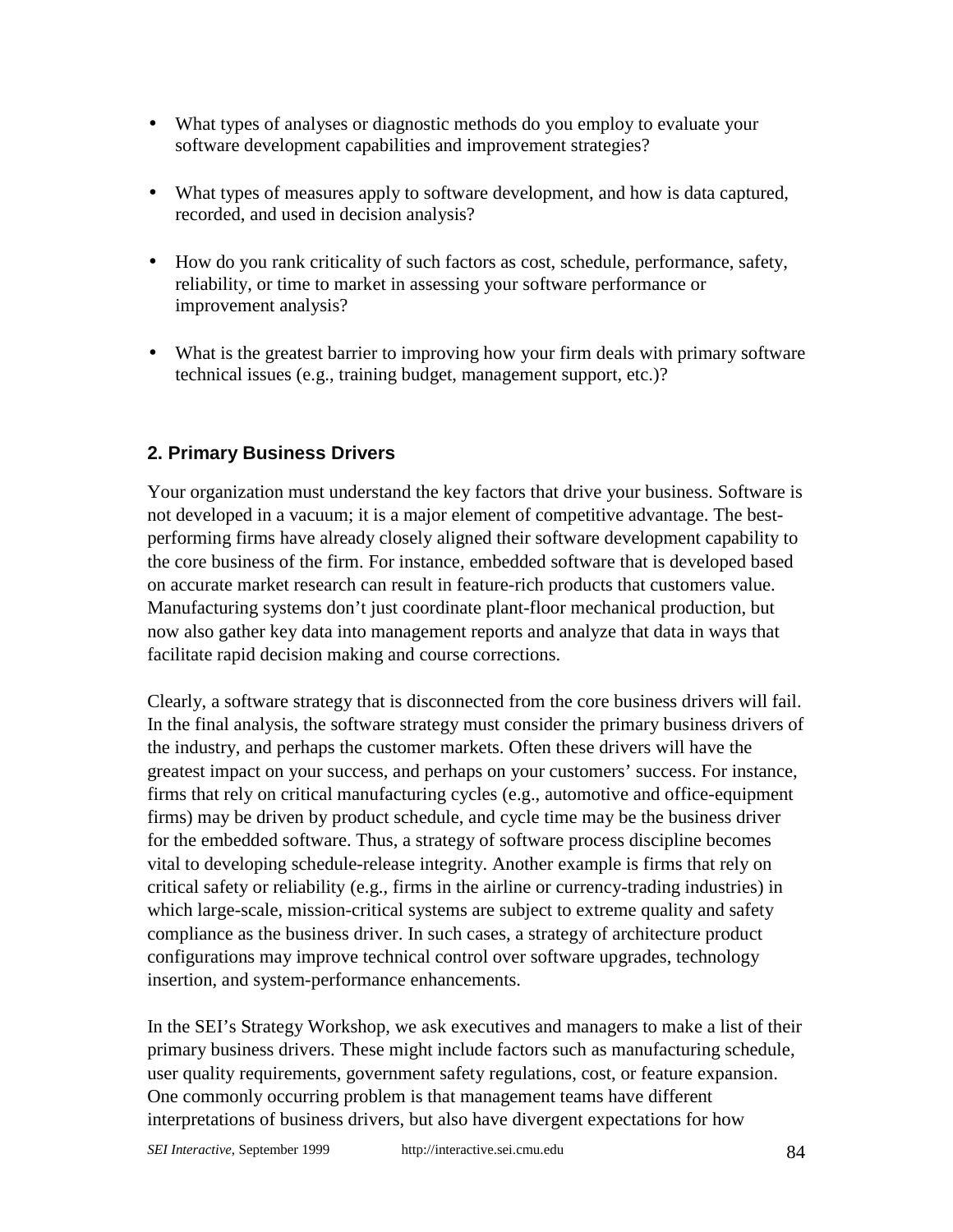software should contribute to their business goals. (For more information on the SEI's Strategy Workshops, please contact me at mvm@sei.cmu.edu or 412-268-3628.) Some questions to consider are:

- What is your core business, and why do customers buy your product or service? What is the "value proposition" that your product fulfills?
- What are the major business drivers of your industry, and how does software contribute to achieving these drivers for your firm? For example, a major driver in the automotive industry is safety, and embedded electronics software is improving component integrity and reliability on such components as anti-lock brakes, engine controls, and driver displays.
- How does technological change or process evolution impact your ability to deliver leading software performance, quality, and cost management to your customers?
- How much of your firm's marketing strategy is derived from features that are created by software? That is, how does software contribute to creating or enhancing the most valued attributes of your product or service?
- How much of the total cost of your product or service is from software, and what is that cost trend?
- What is the greatest barrier to improving how your firm relates software to the key business drivers?

### **3. Improvement History**

Nothing is as ineffective as launching an improvement program that already failed in the past. Too often, organizations do not evaluate their improvement history as part of their efforts to create successful change programs. Before you launch any form of software improvement effort, know your organization's history of improvement. Search for advice from a variety of professionals in your company, and learn what has been tried in the past, what worked, and what failed. Your software strategy should demonstrate an understanding of the firm's history of improvement, the culture of improvement decision making, and how resources are allocated in your organization for software improvements.

Understand how software improvements have been historically managed, and define the resulting impacts upon your software operations and business. Who defines new software technology programs or improvements, the technical organization or management? How well have change efforts been accepted across your organization, and then implemented? Do you track performance and outcomes of your improvement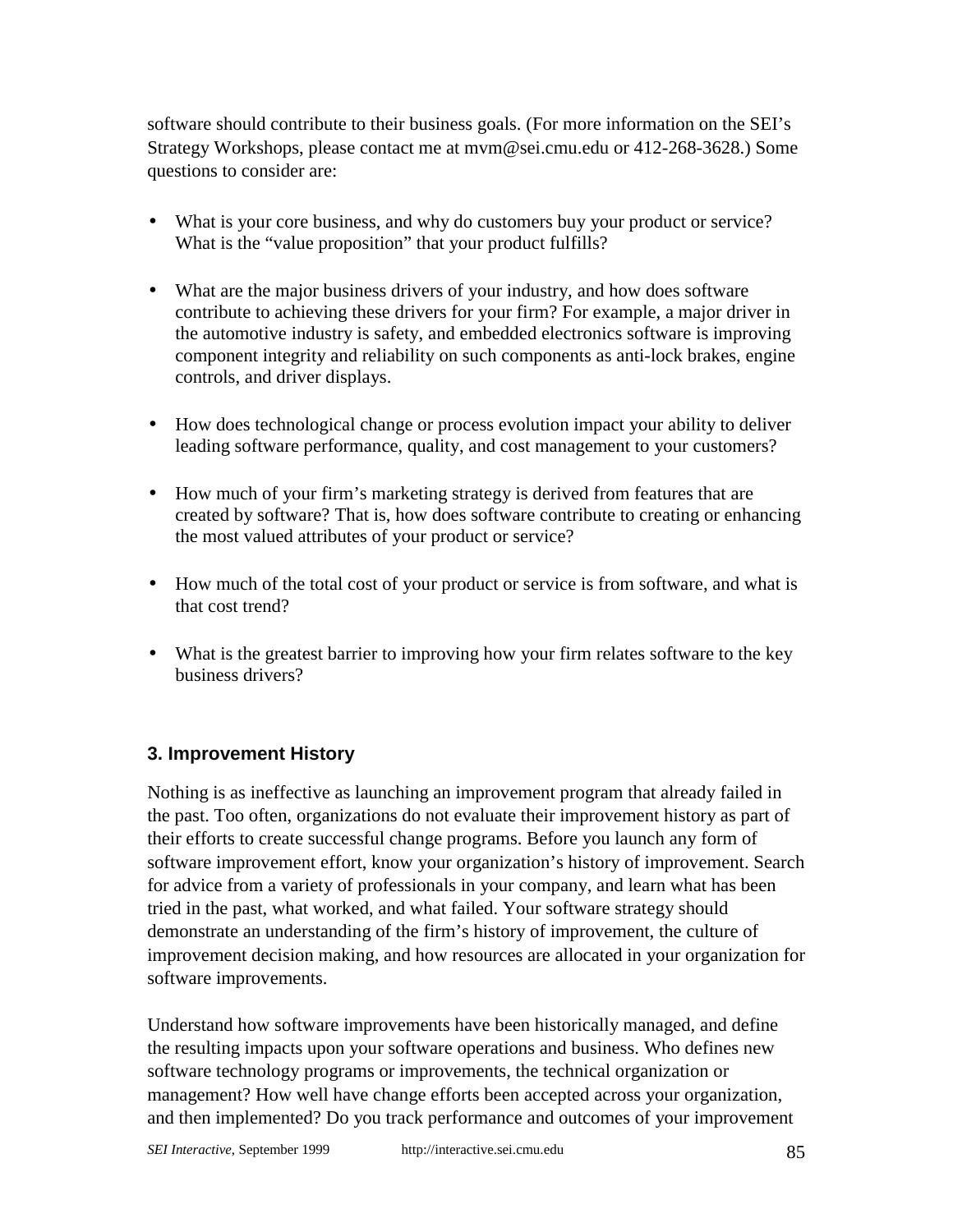programs? It helps to consider how your firm attends to related activities. These may include using incentives for change, managing data or information to support the need for change, developing executive buy-in before proceeding, and negotiating resource decisions to support new improvements. Some questions to consider in capturing this in your strategy are:

- What has been the most successful improvement effort for your software development organization? What has been the least successful?
- Who is responsible for software, and what is the relation of the responsible party to other business units—for example the design, production, marketing units?
- Have past efforts produced changes in the organization, structure, teams, process, or training?
- What is the history of Total Quality Management (TQM) in the software organization?
- Can you provide a brief explanation for how training supports continuous improvements or new programs for software engineering?
- What is the greatest barrier to creating positive changes in the design, development, and implementation of your software improvement programs?

### **4. Performance Goals**

How does your organization define, manage, and improve software performance? This area of software strategy is among the most difficult to manage, but may produce the greatest near-term gains for your organization. Certainly a strategy cannot be achieved if there is no consensus for performance goals and outcomes. For instance, a strategy to increase sales by 50 percent is not attainable if production performance is already at 96 percent capacity. Understanding performance goals is especially important for evaluating and designing technology collaborations that are intended to impact the software engineering operation.

*SEI Interactive*, September 1999 http://interactive.sei.cmu.edu 86 We have observed numerous firms that have invested in various new technologies without first achieving agreement about their software performance goals. If you presume that new technology will improve some aspect of your software capability, it is essential to define software performance in order to gauge the impact of any new technology. The matter of software performance nearly always produces some volatile exchanges among managers. The fact is, many organizations have not defined "performance" for their software organization. By contrast, manufacturing performance and marketing performance are typically defined by goals, dates, percentage deltas,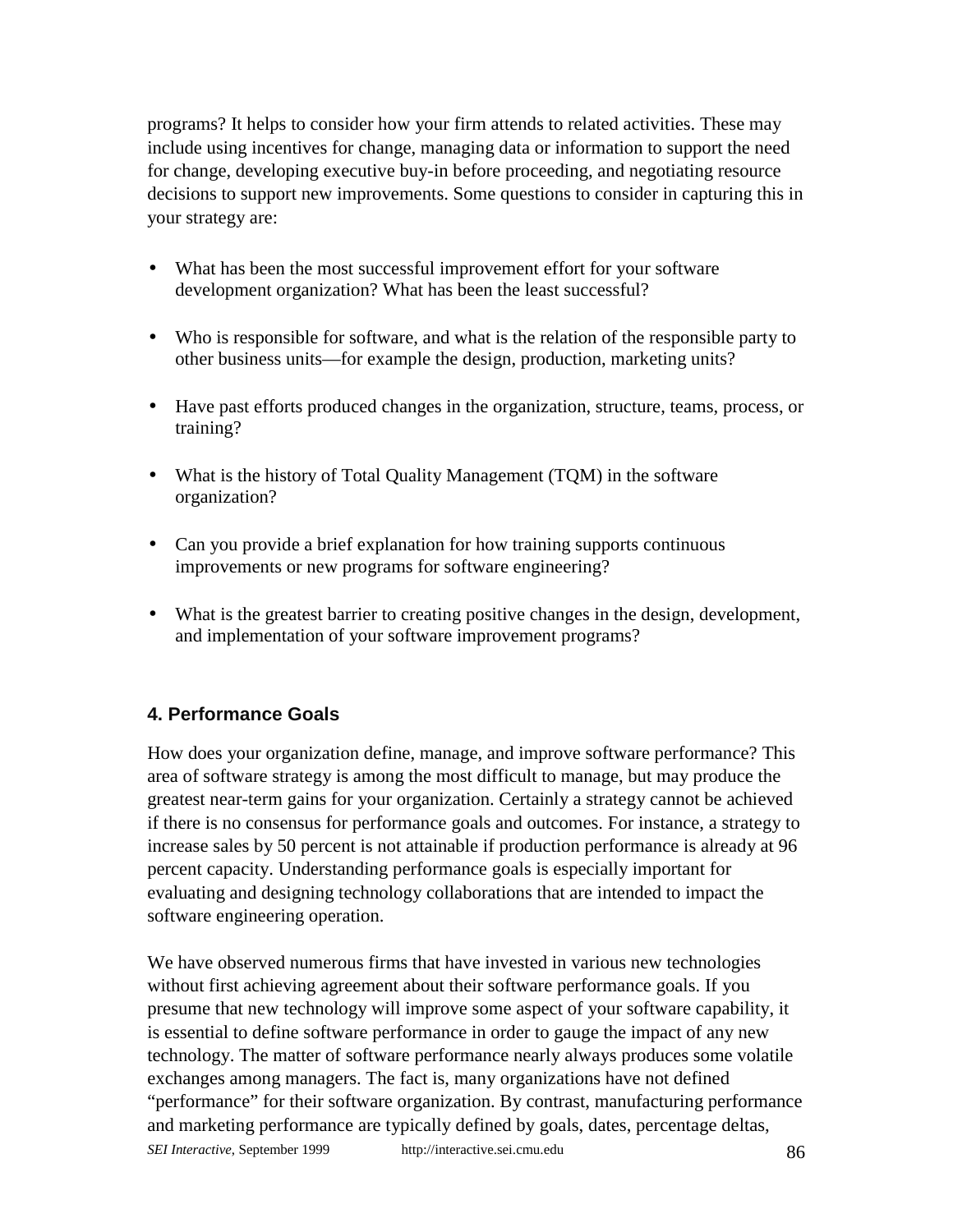volumes, and other reliable metrics which, when combined, yield some desired performance indication on a routine basis. A more difficult analysis is to define how your software performance relates to your business performance. For example, as automotive sub-assemblies (e.g., anti-lock brakes, engines, and interior electronics) become increasingly software-intensive, manufacturers will want to demonstrate how increased feature-performance (derived from software) relates to business metrics such as increased unit sales, new vehicle contracts, and improved customer satisfaction. Questions to consider include:

- How does your software team define software performance? What are the performance goals for software in your firm?
- How do your customers define software performance? How well does this definition (or expectation) align with your own definition?
- What measures are used to track software performance goals? What is the quantitative basis for tracking and managing this performance?
- How are software goals tied to business goals? Who owns the decision process?
- What level of executive sponsorship is required to support new, evolving goals?
- What role does software engineering play in the development of these goals?
- How does software performance fit into your strategy?

#### **5. Executive Owner**

In every company we know of, senior executives are concerned with efforts that will exceed one year in length, consume numerous company professionals, and require budgets in excess of \$50,000. Your software strategy must outline the role and involvement of key senior executives. These executives are required as "sponsors" for the technology collaboration. These executive sponsors often assume long-term roles that take time and effort to ensure high-level awareness, buy-in, understanding, and approvals for the ongoing collaboration. Some software groups operate with great autonomy, making technical and business decisions without significant executive oversight. Other firms require executive involvement and support to ensure successful outcomes to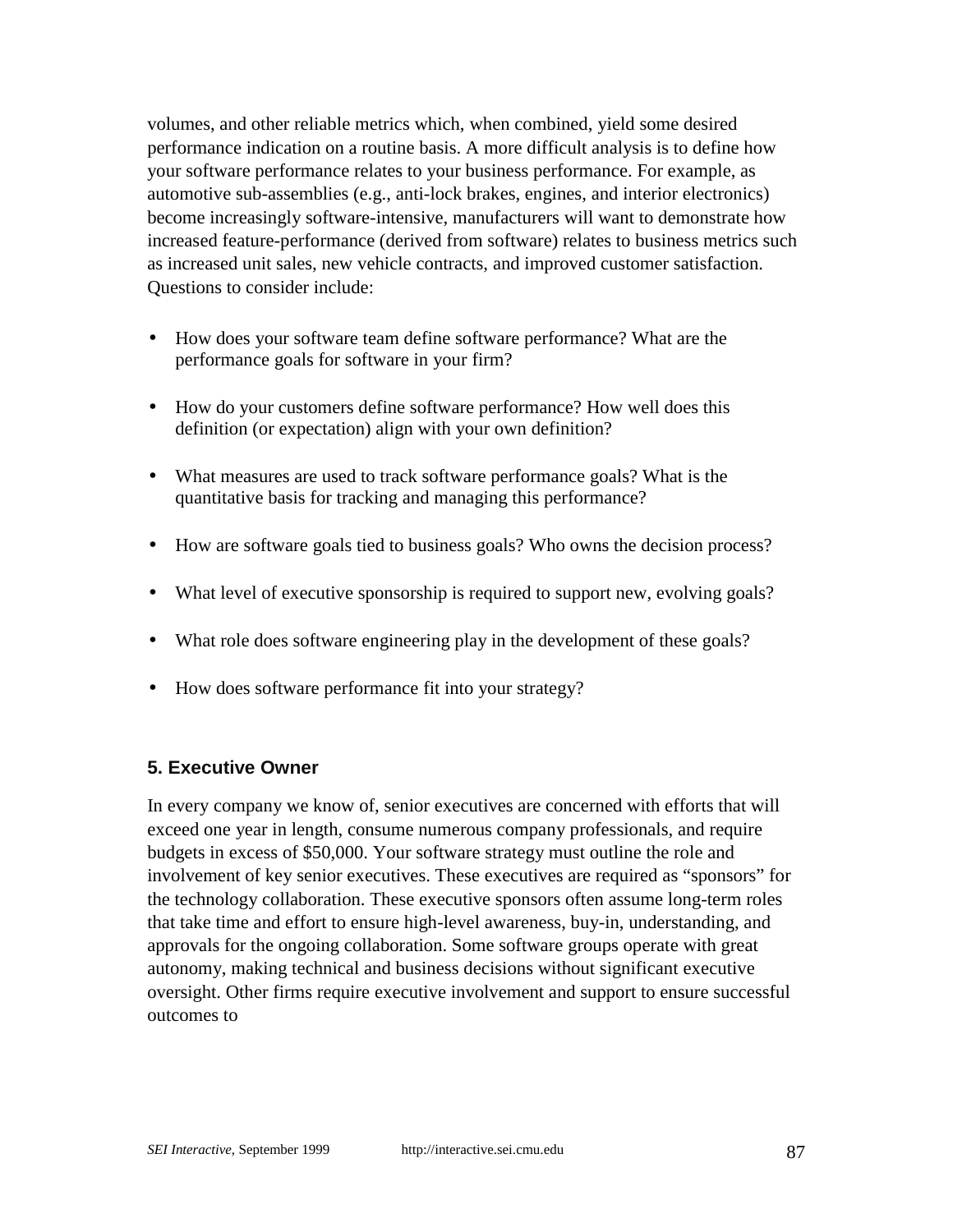changes in the software organization. In either case, your software strategy must define executive-level sponsorship for the collaboration. Some questions to consider are:

- Who manages the software engineering organization at your firm? Map out the management hierarchy and examine the various reporting relationships up to the executive team.
- What role does executive management have in relation to your software organization? Can your firm expect successful change without senior management's involvement?
- Who is responsible for software at your firm? What is that party's interaction with senior management?
- How has software performance influenced your products, services, and internal operations?
- Who is responsible for bridging software technology to business operations?

#### **6. Management Team**

How is management structured in relation to your firm's software development operations? In nearly all cases, successful collaborations are the result of widespread support across management teams. For example, the software strategy for the cell phone division of a telecommunications firm references managers from the marketing, product development, manufacturing, and packaging groups. As software becomes increasingly critical to the core business of the firm, it is important to involve key members of the management team in developing and endorsing the software strategy. This is especially useful when new collaboration opportunities emerge, as the collaboration may depend upon proactive support—and perhaps resources—from those managers who stand to benefit from improved software performance and features. Consider whether your software teams are centralized or distributed across your operations. Does your firm have a CIO who directs software strategy, or do you have several distinct areas that own their own software functions? In many cases, we have seen the value of mapping out how management controls the software assets of the firm. This helps the organization develop a strategy that includes key managers, and aids in the analysis of critical areas for change or improvement. Some questions to consider in capturing this in your strategy are:

• What would a map outline of all key managers involved with software look like? (Include all managers in development phases, product design, marketing, service, etc.)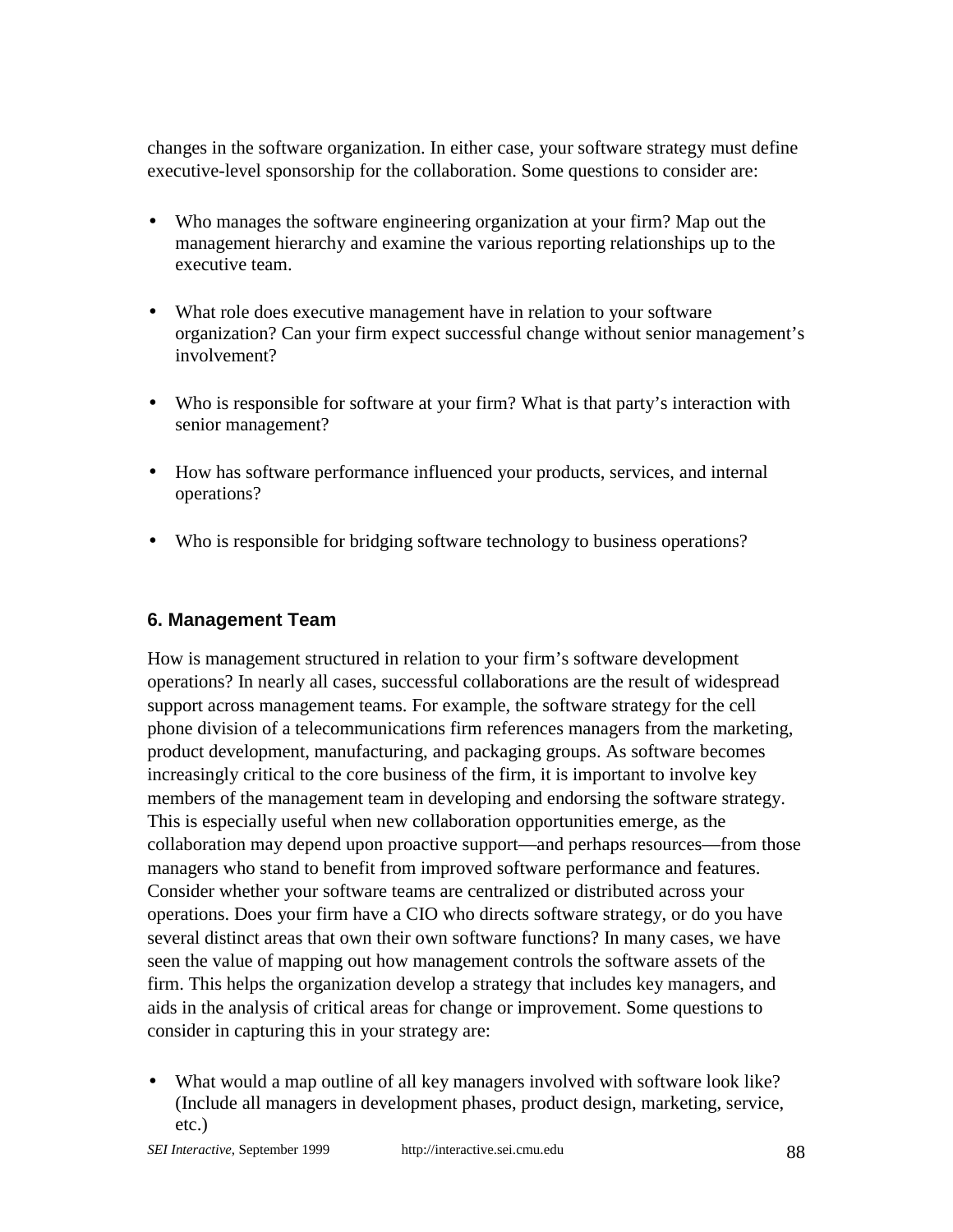- To what extent should you involve all managers in the software strategy? Why?
- How vital are software performance, quality, cost, and schedule to your management team? How are these items measured, and how are the people responsible for them rewarded?
- How does management measure software activities? How are projects tracked and managed?
- Are your customers involved in software program activities? Do your customers and users take interest in your software technology programs and innovations?
- What do managers do to gain buy-in and support from senior executives?
- Which managers are vital to the long-term support of new technology collaborations to improve software?

#### **7. Software Engineering**

What are your firm's software engineering capabilities, technical processes and methods, and overall engineering conditions, resources, platforms, and operations? The selection and design of effective technology collaborations requires a comprehensive analysis and understanding of your software engineering capabilities. We are often surprised by the lack of internal evaluation by corporate software groups of their engineering resources and capabilities. Internal evaluations are necessary to formulate defensible strategies and plans for technology improvements. Clearly, your capacity to engage new software technologies is a function of how well you understand your existing capabilities and competencies. This is precisely the purpose of the software strategy: to lay down a solid foundation of principles and actions, and to balance those attributes that are essential to advancing our ability to achieve the core goals of building great software. In evaluating your software engineering capabilities, also consider factors such as technical training, resource allocation, and measurement. These also may have an impact on your software engineering capabilities. Some questions to consider in capturing this in your strategy are:

- Can you produce a basic evaluation format for your software engineering environment, including tools, test beds, training, languages, design, metrics, and code development? What reasonable conclusions can you make?
- What are your greatest strengths in software engineering capability? What are your greatest weaknesses or risks?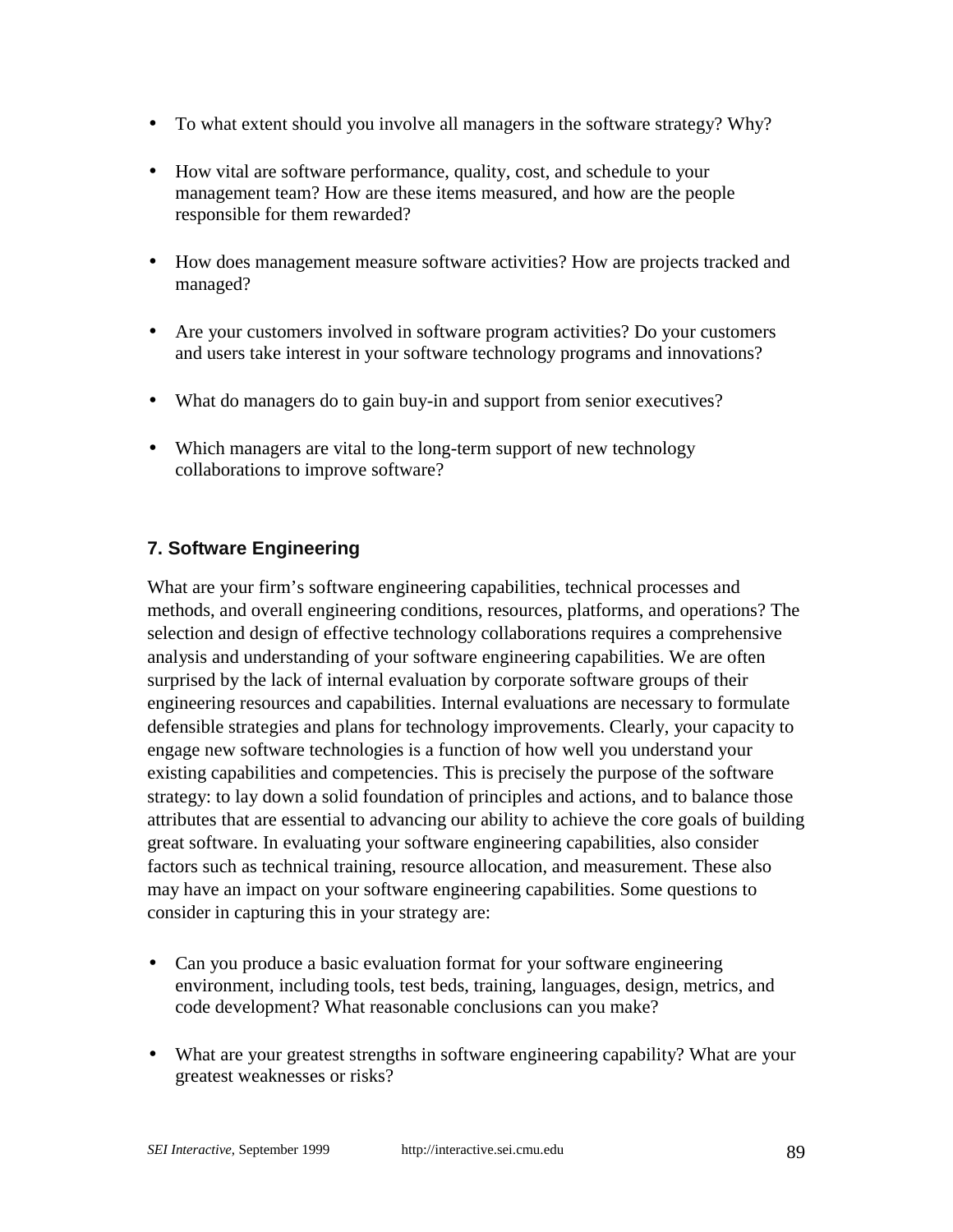- What controls or tracking methods are performed to recognize problems and mitigate risks?
- How are resources allocated for improvements in engineering functions?
- How stable are your processes for requirements collection, configuration management, and project control?
- How would you define the key factors that drive your designs and technical processes (e.g., the cost of customer recall, time to market, schedule, or cost)?
- What level of planning is used to ensure that software engineers have the appropriate technical training?

### **8. Customers**

In forming your software strategy, it is essential to capture the role of the customer in relation to the software development organization. We find that firms often focus resources upon the software technology, processes, and sciences of development without taking into consideration end users or customers. This is the failure of cultures that are highly technology intensive, and often leads to product or system functionality that fails to deliver the core values that customers require. Consider financial services firms, whose business is intangibles such as brokerage and banking services. We have coached customer-service teams to gather customer and user information about their monthly statements, and to use this market feedback in software strategy development. In other cases, we have worked with companies that have involved customers in product teams and co-development projects, to ensure that software development meets customers' growing or changing needs. This requires organizations to alter their internal software operations to accommodate greater involvement by customers. In short, great software often results where strategy is closely aligned to customers and end users. Some questions to consider in capturing this in your strategy are:

- How would you describe how your software organization keeps close to the customer? How do you keep abreast of customer preferences and values?
- How are your customers involved in ongoing software development efforts? Do you include customers and users in integrated product-development teams?
- To what degree does software create the product or service value that your customers demand?
- What is the greatest opportunity to increase customer satisfaction? How does this impact software?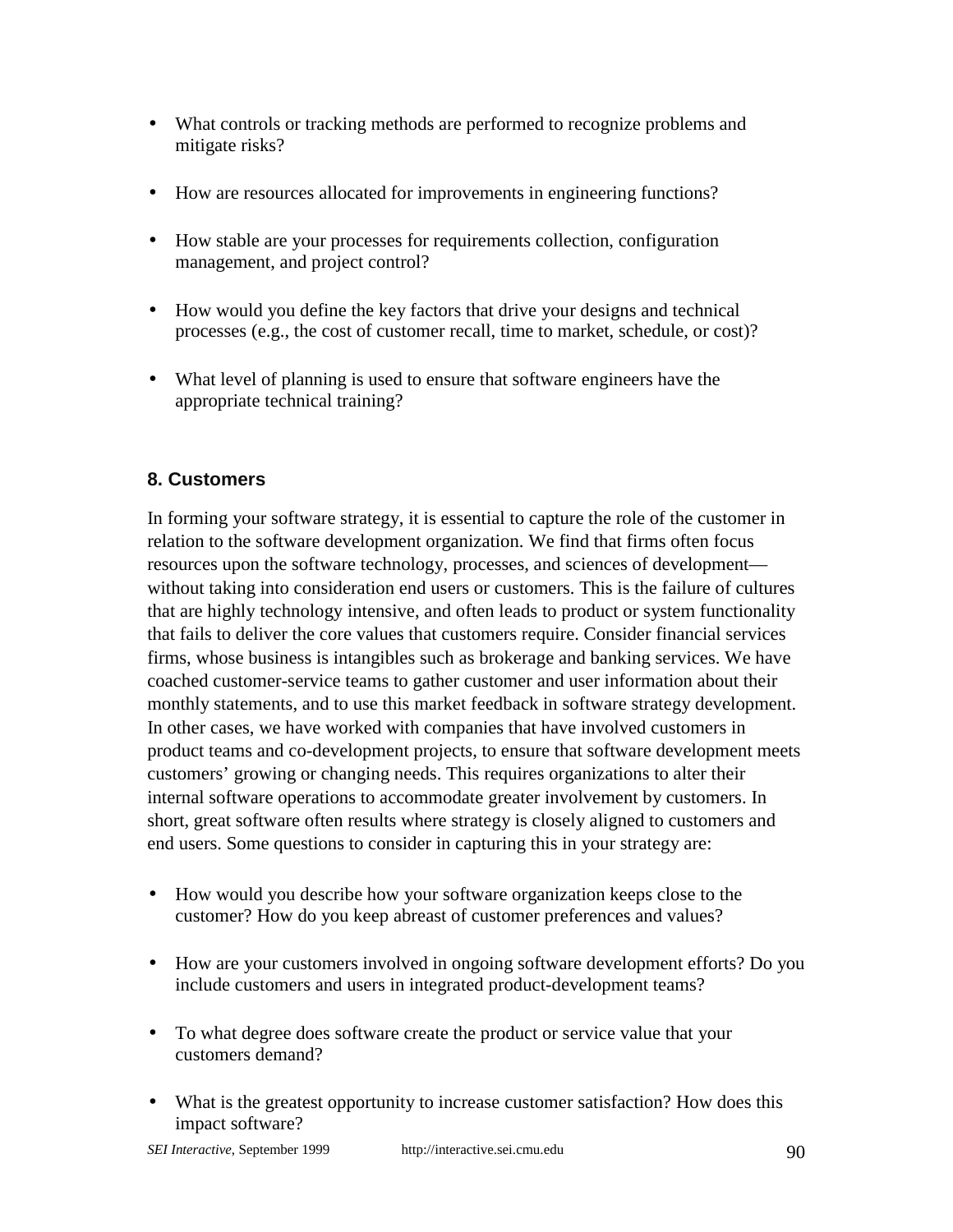- How would you briefly explain how technical improvements will deliver a better product or greater value to your customers?
- What is the most critical customer issue regarding your software (e.g., time, budget, quality, safety, function)?
- How would you describe the key problem of software from your customer's perspective?

# **Conclusion**

Technology collaborations are essential to sustaining competitive advantages in software engineering development, but technology transition and collaboration planning require the support of good strategy formulation and planning.

While every company's software strategy should address those factors unique to its own business, software, and technical requirements, the above eight factors have repeatedly proven absolutely essential to software strategies that drive successful technology collaborations.

### **About the Author**

Mike Mattison is a senior member of the technical staff at the Software Engineering Institute. Mike is currently managing a portfolio of technology collaborations with Fortune 500 client partners. The goal of his work is to accelerate the technical development and commercial transition of new software capabilities and methods into applied practice. He has directed a technology partnering strategy for SEI that has produced successful software collaborations with Fortune 300 corporations in the aerospace, automotive, banking, telecommunications, defense, and software industries. Mike is presently researching critical software performance in extreme high-reliability domains. His area of interest is the impact of software management performance on sustainable competitive advantage in commercial industries. You can reach Mike at mvm@sei.cmu.edu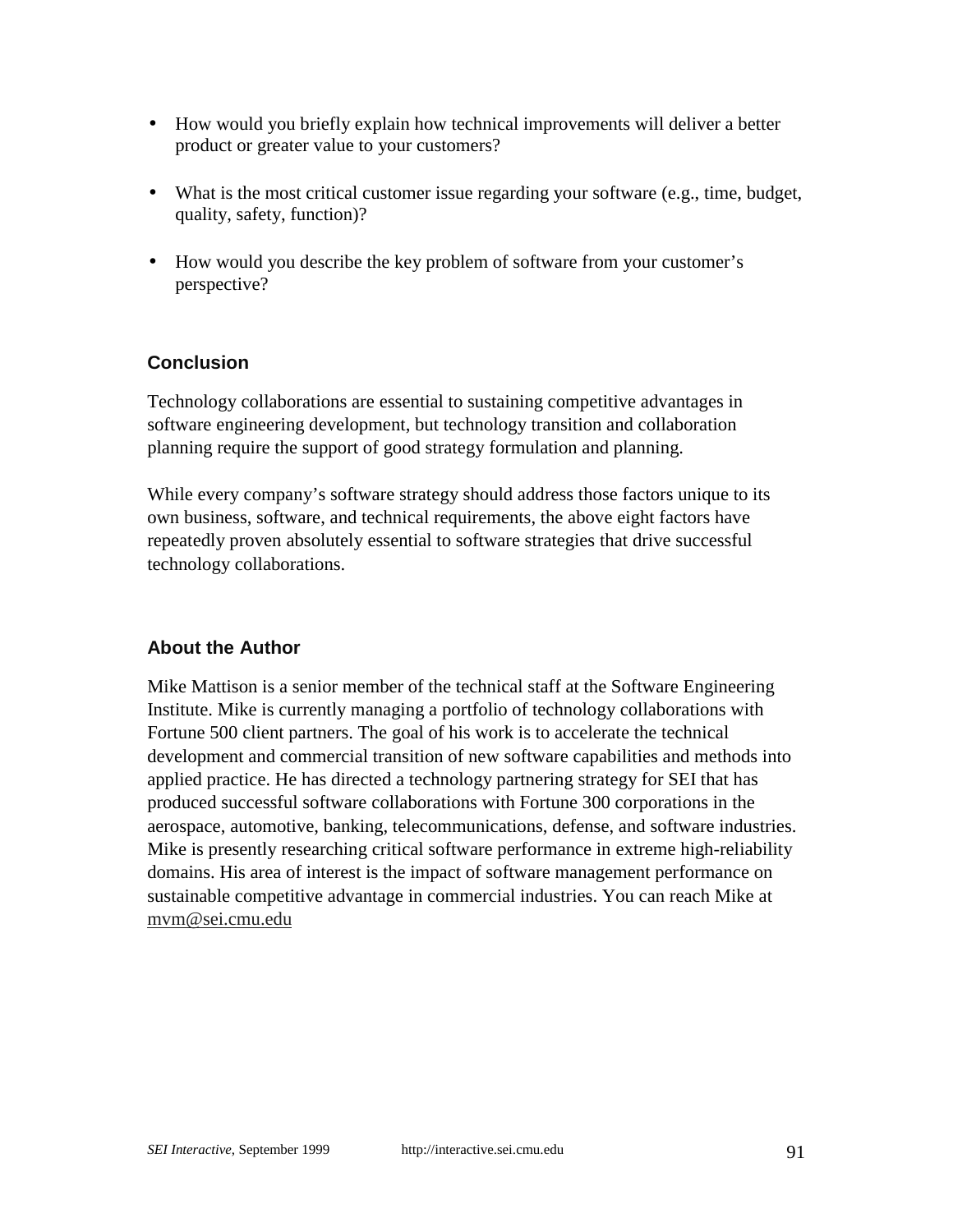# **The COTS Spot Who's in Charge Here?** David Carney



In my last column, I discussed the issue of requirements in the context of COTS-based systems, and described some of the changes that a commercial bias imposes on the way that systems are built (see "Requirements in COTS-Based Systems: A Thorny Question Indeed"). One of the major points of the article was that extensive use of COTS products brings

with it an unavoidable loss of control over a system's requirements. In this column I wish to explore that thesis a little more fully.

### **The Basic Idea**

My essential premise is that we who are involved with government systems must realize, as we shift our posture in software acquisition toward a preference for commercial products, that we necessarily lose a significant amount of control over our software systems.

First off, this sounds dangerous, since a phrase like "losing control" has a certain ominous semantic ring. But before we hit the panic button, it's important to recall that the government has willingly chosen to become a consumer; it should be no surprise that consumers generally have only partial control over the shape of the things they consume. To be sure, a consumer has some manner of control, in a very coarse-grained way, through his willingness to buy or to reject a given product. For instance, when Detroit puts out a car that few people like, marketplace rejection is certainly a form of control. But beyond that, it's very doubtful that any given consumer can be said to *control* the type of motor that the automobile is designed to use, or to *control* the automobile's shape, silhouette, or profile.

This is not altogether bad, since there are things that we really don't want or need control over. Stretching the automobile analogy a little further, there are certainly some things that we do explicitly care about. We probably care what color the car is, and we often worry (some of us, anyway) about fuel efficiency. In addition, a buyer typically has some laundry list of other desirable features as well. But few of us car buyers really care too much about the torque (presuming we even know what torque is), and probably no one, not even the die-hard specialist, cares about the firing order of the pistons. For these things, we are just as happy that Ford or GM make all of the decisions, and we are perfectly happy to purchase products whose specifications are at least partially out of our control. (Even now I can hear the wails from the auto enthusiasts about torque…)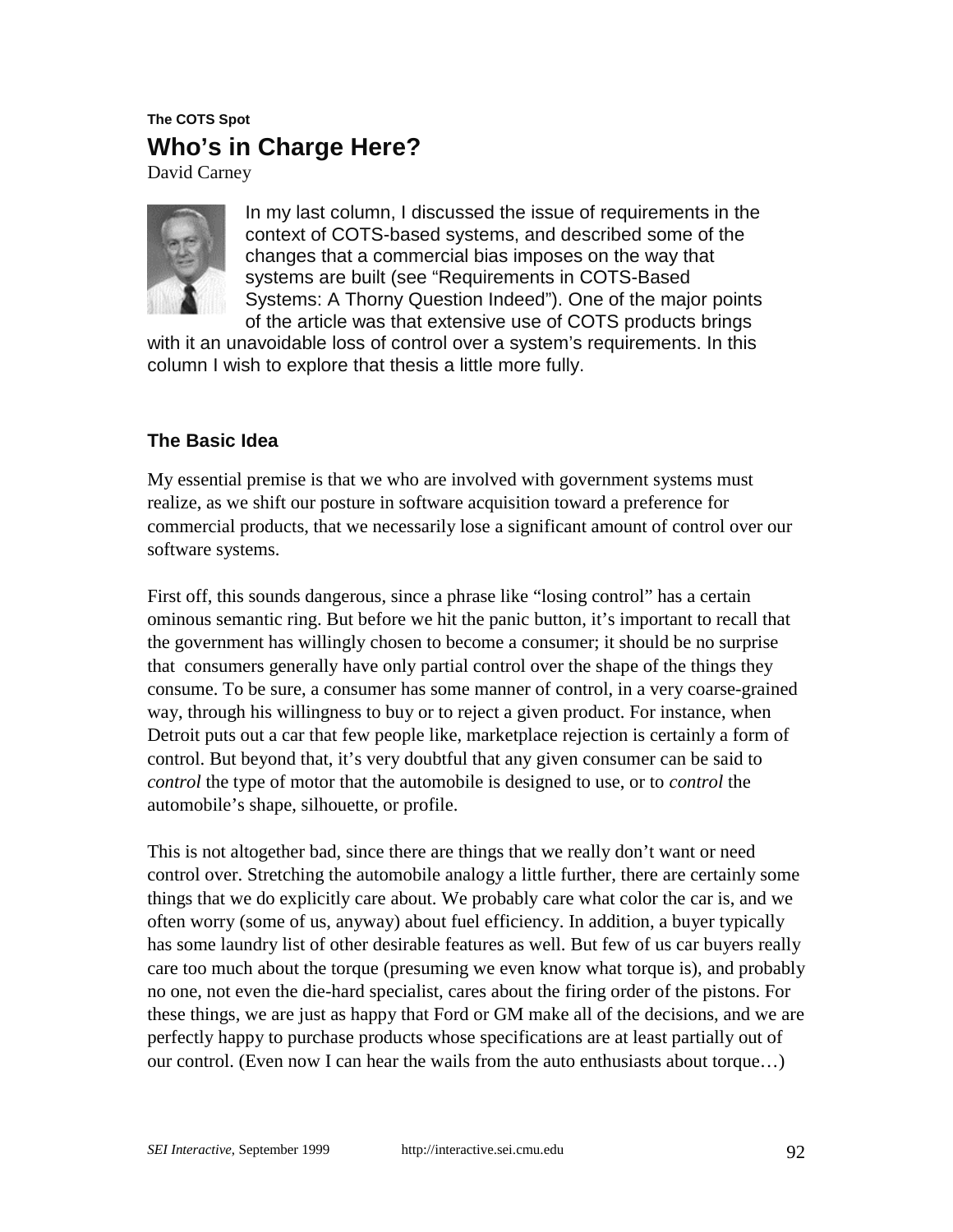#### **It's All a Matter of Balance**

Aside from whether we wish or don't wish to make every decision about a system, it is nonetheless true that a loss of control is a necessary corollary to the benefits that come from a COTS bias. Switching to a somewhat different metaphor, the loss of control stemming from the use of COTS products is proof that some of the basic laws of physics hold equally for system acquisition. Let's recall two essential laws of physics. For instance, Newton's Third Law:

*For every action there is an equal and opposite reaction.*

And the Law of Conservation of Matter and Energy:

*The total quantity of matter and energy available in the universe is a fixed amount and never any more or less (i.e., adding energy means reducing matter).*

What is common to both of these physical laws is the notion of balance: if something happens on one side of the ledger then something also happens on the other side; nothing in physics is absolutely independent.

I claim that this balancing act shows up just as naturally in system acquisition as well. For instance, there are many significant benefits and savings that come from shifting to a COTS-based acquisition strategy, at least for certain kinds of software. It is immediately obvious that we gain in speed of deployment. Forgetting for the moment the unfortunate delay of bureaucratic overhead, then buying a commercial product means we get it immediately, not after several years' development time. And it is no less beneficial that by using best-of-breed commercial software, we in the government have a fighting chance to avoid the kind of archaic and unmaintainable systems that still surround us on every side. By positioning our information systems to ride industry trends, we maintain the greatest potential for keeping our systems on an ongoing evolutionary path, and for keeping technological currency in this rapidly changing software world.

But these benefits, like those more tangible events that are subject to physical laws, do not occur in a vacuum. Like atomic fission, where the release of energy means a parallel reduction of matter, our gain (the newfound benefits mentioned above) is balanced by the cost; not just in terms of the purchase price, but also manifest in that we relinquish control over both our systems and the commercial components that comprise them. (Note: there's no claim here that using COTS is some sort of "zero-sum game." But there *is* a claim that when using COTS, you have to pay the piper.)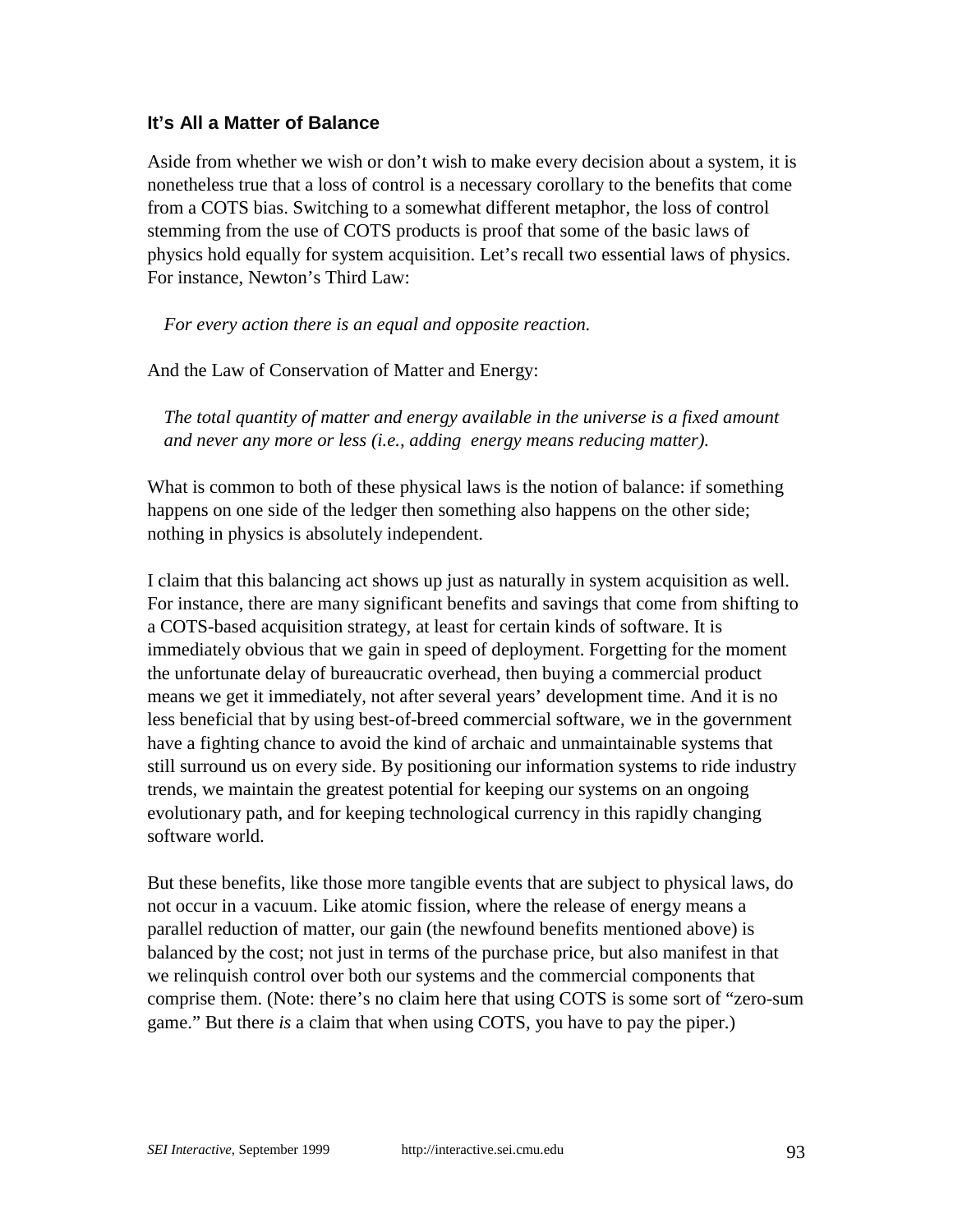### **A Brief Tangent: Outsourcing**

We need to be more precise in what this "loss of control" really implies. Since I like tangents, let me try wandering away for just a bit, to examine a term that is very often heard in the business world these days: outsourcing.

It is becoming common for an organization to take steps to avoid duplication of effort, particularly with those business functions that are not part of its core competency. Thus, an organization perceives that some ancillary product or service currently produced internally mirrors a product or service also available externally. Through outsourcing, the organization removes the unnecessary and costly duplication. For instance, imagine a large company whose employees travel frequently. That company might at one time have had an internal travel office to perform all travel-related services. Through outsourcing, the company makes use of an external travel agency to perform the same services. The cost of paying the external agency is more than offset by the savings in internal resources.

Note the key phrase here: *perform the same services*. The things done by the company's internal travel bureau and the external travel bureau are essentially the same service. The internal service might have been a little quicker perhaps, or it may have done a little better in finding optimal flight times. But the basic services provided are the same, which is why the company is willing to outsource the service.

Now, it is sometimes heard (by this listener, at least) that the widespread move toward using COTS products is just a form of outsourcing. From my point of view, this is a misunderstanding of what it really means to use COTS ("to the maximum extent practicable," as the mandate says). To be sure, there are certain parallels: both are partially motivated by a desire to cut cost, and both involve going outside an organizational boundary to procure something previously produced internally.

Probably the thing that most people mean when they claim that "using COTS is a form of outsourcing" is that they now purchase software rather than build it themselves inhouse. They have "outsourced" the creation of their software infrastructure. The basis of this view is the realization that many—perhaps very many—government systems have few genuine differences from those used in the industrial world. For systems in the domains of payroll, accounting, inventory, and so forth, the reality is that most of the perceived government-specific requirements are illusory, and use of commercial products to support these services is both feasible and warranted.

But there are vital distinctions as well. With few exceptions, the products available in the COTS software marketplace only partially match with government business processes. By making the conscious choice to use commercial software technology, the government commits itself to whatever changed business processes are needed. The changes might be relatively painless (as in the earlier example of a business outsourcing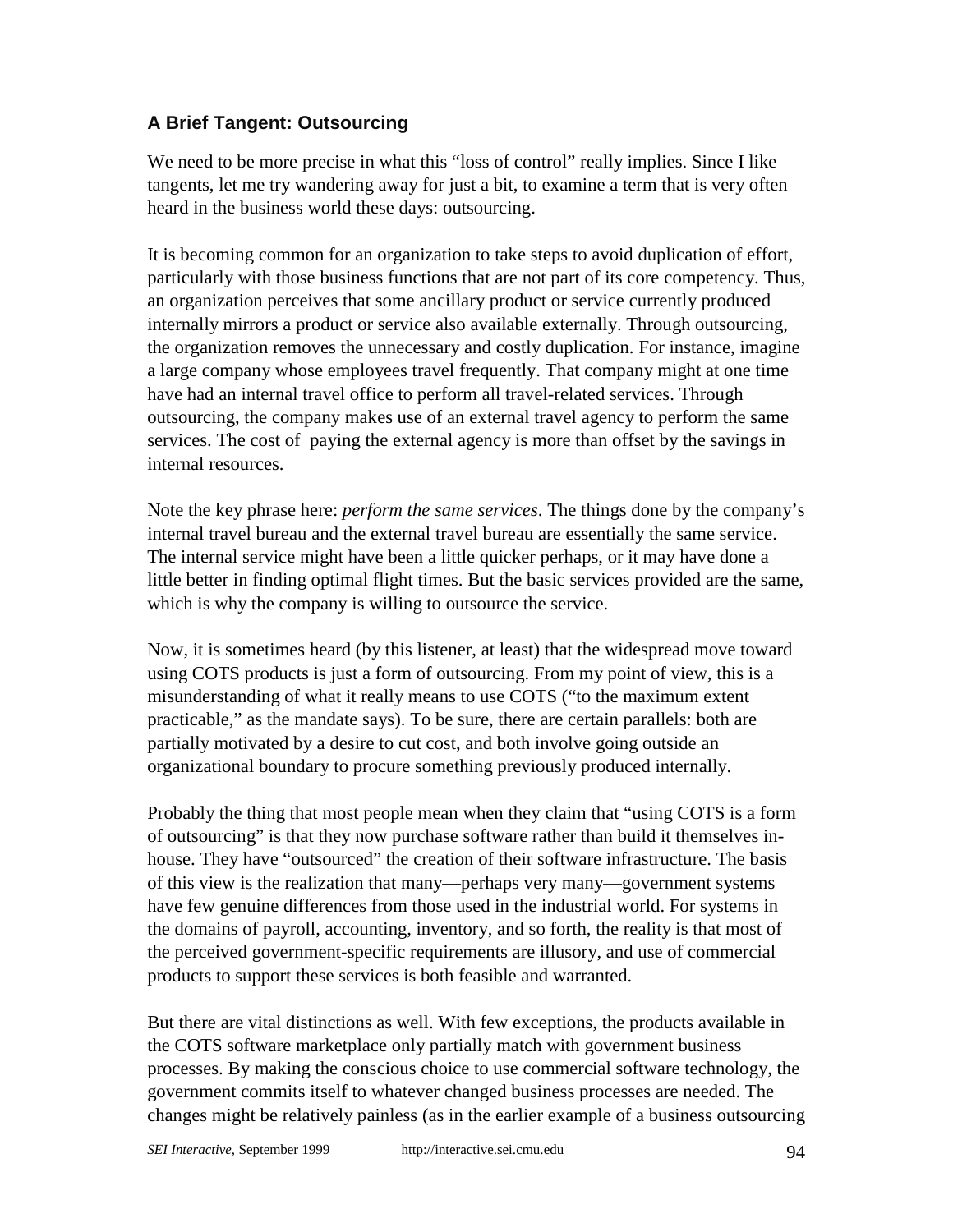a travel service), but it may well be far more substantial, requiring a governmental agency to make serious revision of its business processes. This becomes rather distant from the notion of "outsourcing." And, whatever the match between the COTS product and the government's business needs, using commercial products means that someone else controls the government's software infrastructure, which returns us to the main point.

#### **The Effect of Losing Control**

Assuming that we're willing to accept all this, what does it really mean in practice? In a nutshell, it would seem that the loss of control is especially obvious in requirements, in functionality, and in schedule.

We discussed the loss of control over requirements last month at length, so I will merely summarize here. My assertion was that requirements at one time sat alone in the driver's seat, and were foundational in determining how the system was built and how it worked. We all used, and rightly believed in, phrases like "get the requirements right." But in a COTS-based paradigm, this is less true: our requirements now have to share the driver's seat, and we may never get them quite right. To the extent that a given system incorporates commercial components, it incorporates pieces whose requirements were established independently of that system. Whether willingly or no, the builders of the system must permit its commercial components (and their implicit requirements) to have a say in the system's overall shape and functioning.

To be sure, "requirements" in the very widest sense still drive the creation of COTS software, since there is some set of technical objectives that govern how software—any software—is created. But those "requirements" are now the collection of features that a vendor believes will appeal to the widest set of potential customers; those requirements are the aggregate requirements of the whole marketplace, not of any one individual. This results in a kind of democracy of requirements: regardless of the feature you might care about, you're just one consumer among many, and quality is secondary to market share. One need go no further than everyday office software to see how profoundly this is true.

So the requirements that drive a commercial product, and hence, the functional workings of the product, are determined by its vendor. But that's not all; it doesn't stop there. The vendor is also the one who makes the ongoing decisions about which features stay and which are removed from future releases. The vendor makes the choices about long-term sustainment, and also makes the critical decision about whether the product continues to exist at all. The vendor has equal control over the product's release schedule, when upgrades are reissued, how often they occur, and what additional long-term license costs will appear. (This should not be a surprise: the vendor's goal is to make money. That's why he's in business, and *any* strategy we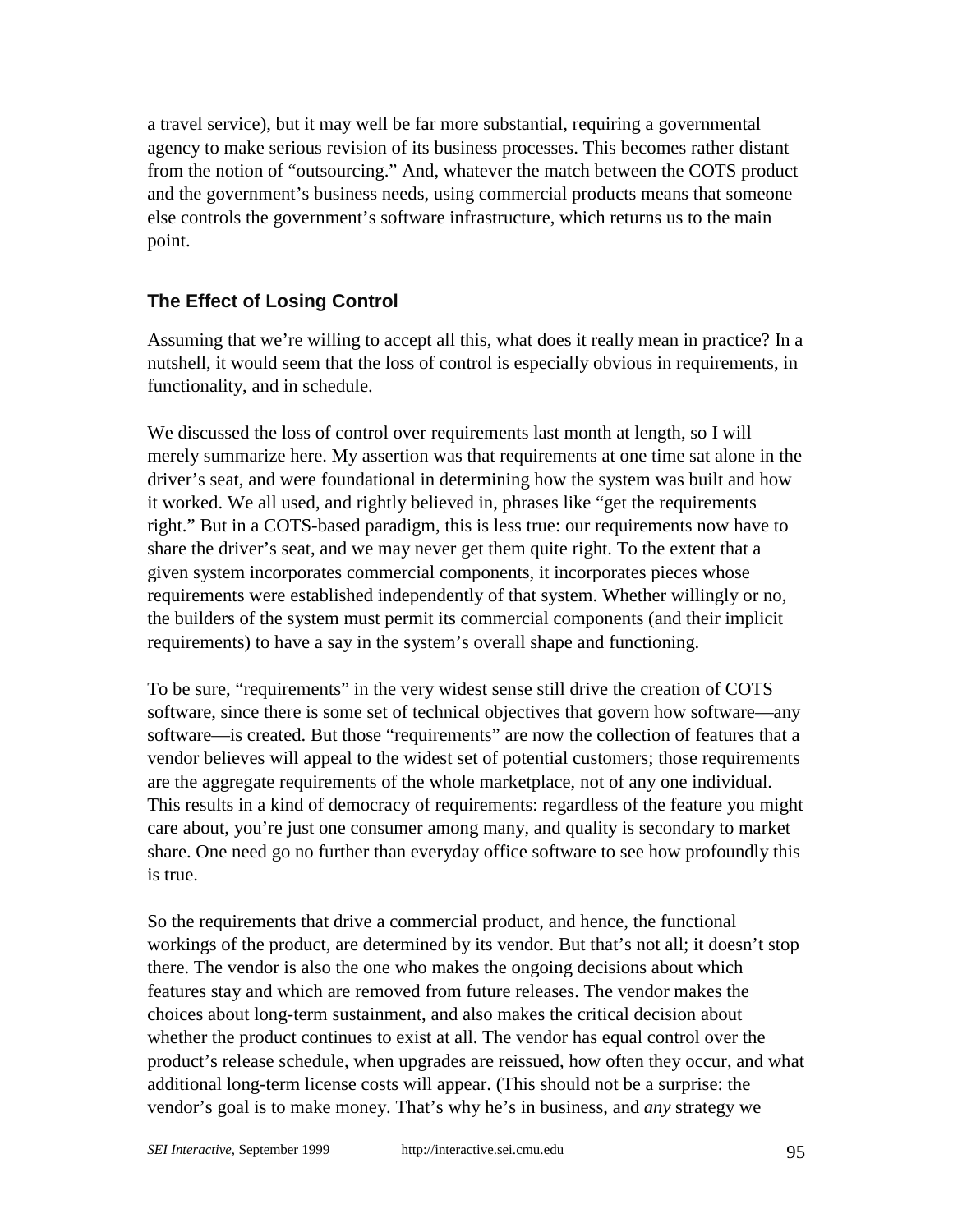adopt that involves commercial software components should always assume and be based on this fundamental truth.

### **But What if We Can't Afford to Lose Control?**

Supposing that we'll accept that the use of COTS leads to loss of control, whether of the things mentioned in the previous paragraph or any others. Isn't it also the case that there are some occasions when this condition is *not* acceptable? Aren't there circumstances when we really can't afford to lose control? And even more difficult: how can we recognize such circumstances?

Well, let's also go back to the Detroit analogy. Suppose we're not talking about automobiles, but about robotic vehicles that do something nifty with nuclear explosives. Do we seriously expect that the DoD should be willing to leave any decisions about how such a machine works (and especially its deep-down internals!) to a designer of commercial automobiles? Even more to the point: should we applaud if the DoD were to buy such vehicles as cheaply as possible?

It's fairly obvious that I've asked these questions rhetorically, and that I'm arguing against a COTS approach for such machines; they would probably not be good candidates for a COTS-based acquisition strategy. Conceivably, perhaps, some subcomponents of such a vehicle might use commercial products, but even that kind of decision would be based on a firm sense that the system requirements are still dominant and not negotiable, that the engineering decisions are made by the robotic vehicles' designers, not by anyone else, and that the system is not being built to leverage market trends but to fulfill a very specific and life-critical mission.

As we said at the top, normal consumers don't control Detroit's plans, nor should they expect to. Most consumers tend to accept what the marketplace offers, and derive the benefits that come from marketplace competition. But some consumers aren't normal, either in schedule or in requirements or in functionality. Some people really do need to worry about torque.

### **Last Thoughts**

We sometimes forget that the current drive toward using COTS is a means to an end, not the end itself. The real end is a complex mix of factors. Savings, sure; there's no room in the budget for the unnecessary duplication by the government of comparable capabilities in the industrial world. But there are lots of other factors as well. One is a realization by the government that it already has too many tasks, and overseeing largescale production of business software is an unwanted burden. Even more, guidelines for the use of COTS should be based on an awareness that the lightning-fast technological revolution we're caught up in is independent of any single force, even a force as big as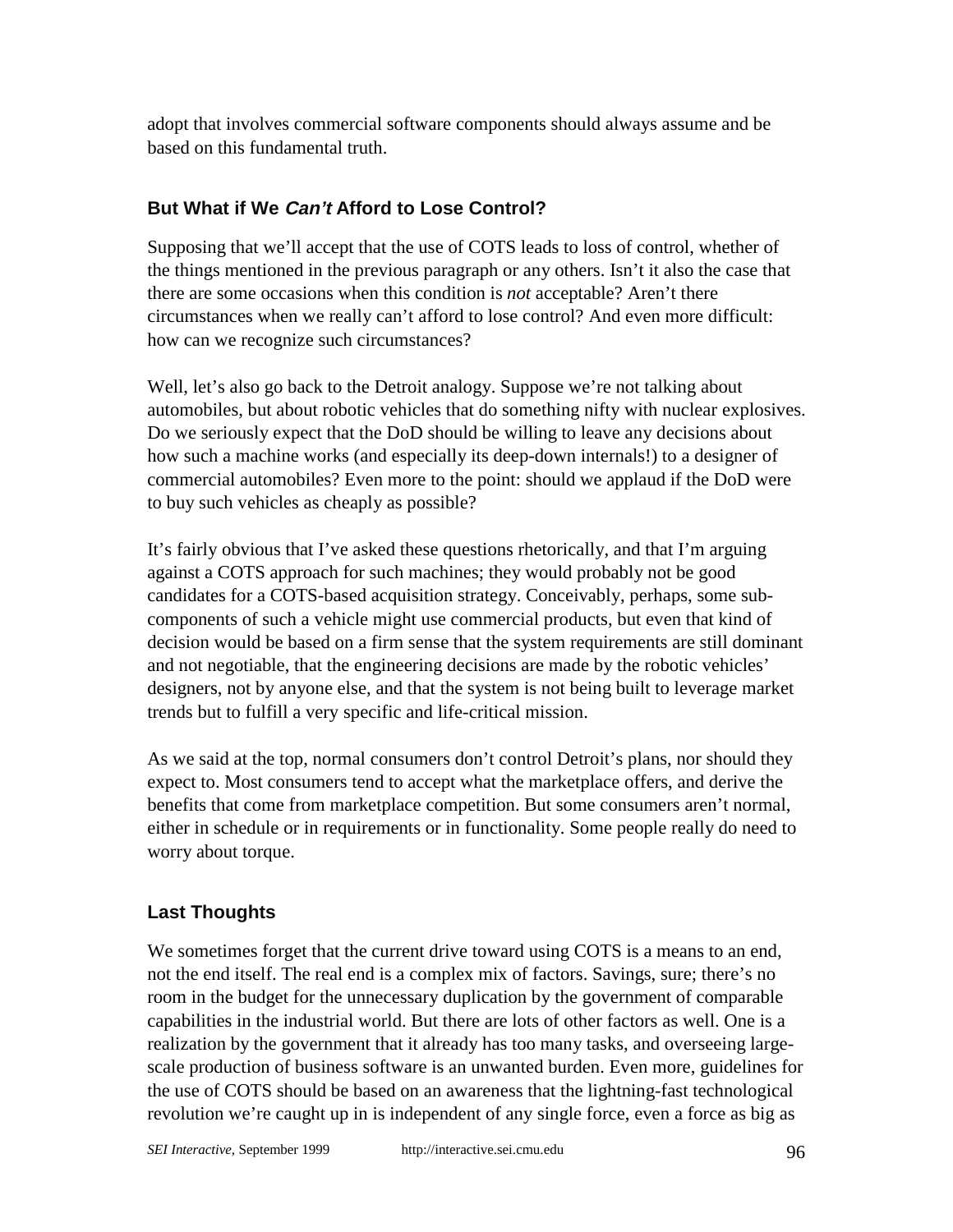Uncle Sam. He (and we) are far better off if we watch the trends as closely as possible, admit the reality of the marketplace, and hang on for dear life.

And hang on we must, given the frenzy of the commercial software marketplace. As Bette Davis, in the film *All About Eve*, predicted long ago: "Fasten your seat belts, everybody. It's going to be a bumpy ride!"

Next time, some thoughts about COTS and risk management. Stay tuned.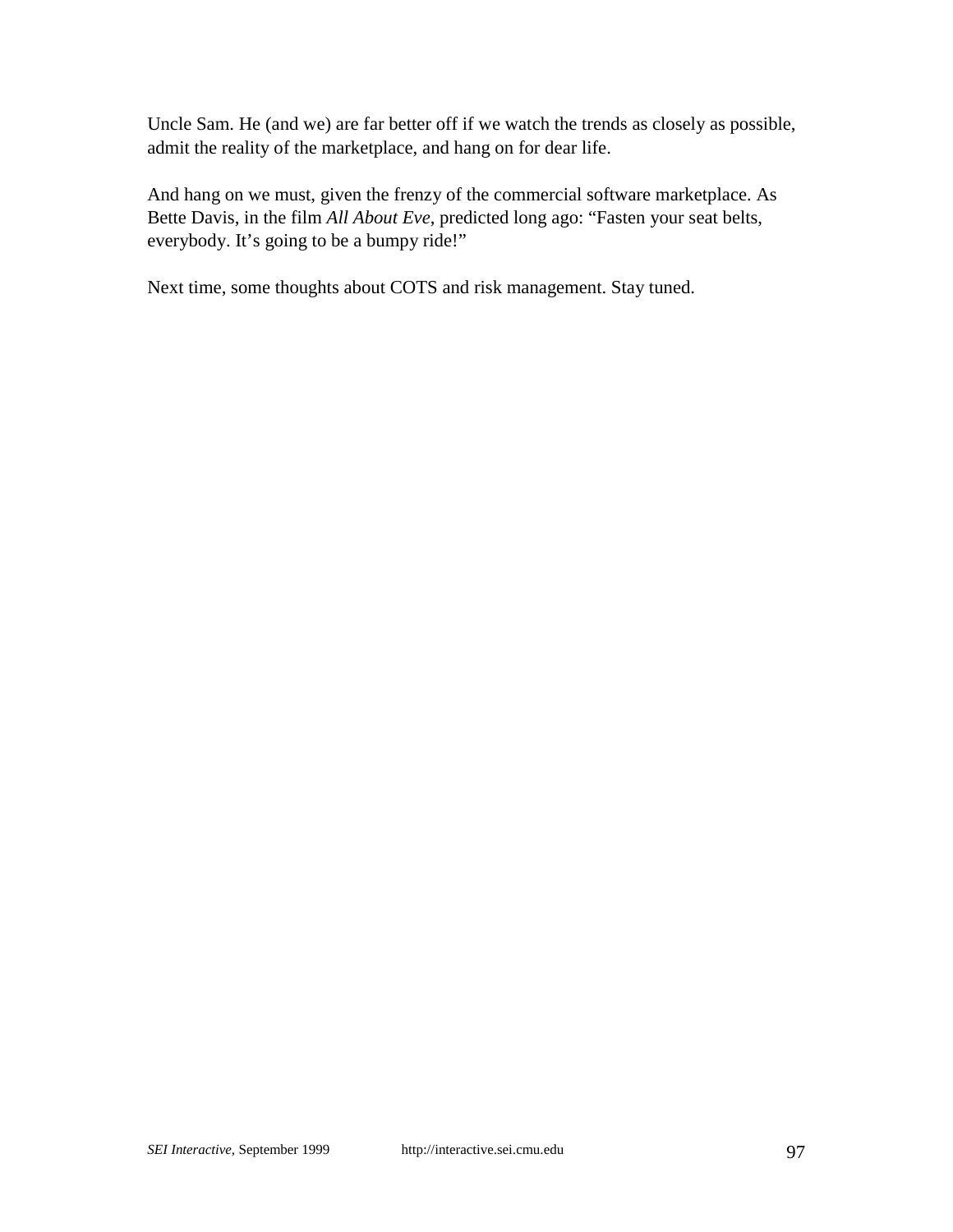# **Net Effects The Net Effects of Product Lines**

Scott Tilley



One of the most promising aspects of net-centric computing is its ability to aid the incremental migration from stove-piped legacy systems to product lines. Operational for many years, legacy systems are often viewed as liabilities, in part because of the difficulty involved in understanding their structures and upgrading their capabilities to meet new business requirements. Net-centric

computing can play an important role in converting liabilities into assets through a three-step process of decomposing the legacy system into separate functional units, developing these artifacts into components using distributed object technology, and deploying these components as core assets in the product line.

As described elsewhere in this edition of *SEI Interactive,* a product line is a group of products sharing a common, managed set of features that together address a particular market segment or fulfill a particular mission. Product lines offer several advantages over more traditional application-development approaches, not the least of which is the ability to reuse corporate assets across a number of separate but similar products. However, in order to adopt a product-line approach to software engineering, the existing base of legacy systems must be dealt with first.

# **Legacy Systems**

By definition, legacy systems are resistant to change. Although legacy systems vary in their individual features, they all share several characteristics. They are old (10–25 years) and large (100 KLOC–1 MLOC). Such age and size typically means the system is poorly structured, often due to traumatic maintenance over its lifetime. This contributes to a poor understanding of the system's essential functionality, a situation that is exacerbated by personnel turnover: each developer is forced to relearn aspects of the system that previous developers spent significant time and effort to recover. Nevertheless, legacy systems represent substantial corporate knowledge and cannot simply be discarded and rebuilt with a "green field" development effort.

Instead of viewing legacy systems as liabilities that are difficult to understand and hence difficult to evolve, a better approach is to turn them into valuable corporate assets. Product lines offer the ability to leverage existing assets to provide a significant return on investment over the long term. This can be accomplished by providing the infrastructure for the strategic reuse of corporate assets, such as mission-critical systems and associated business rules. This process is illustrated in the following figure.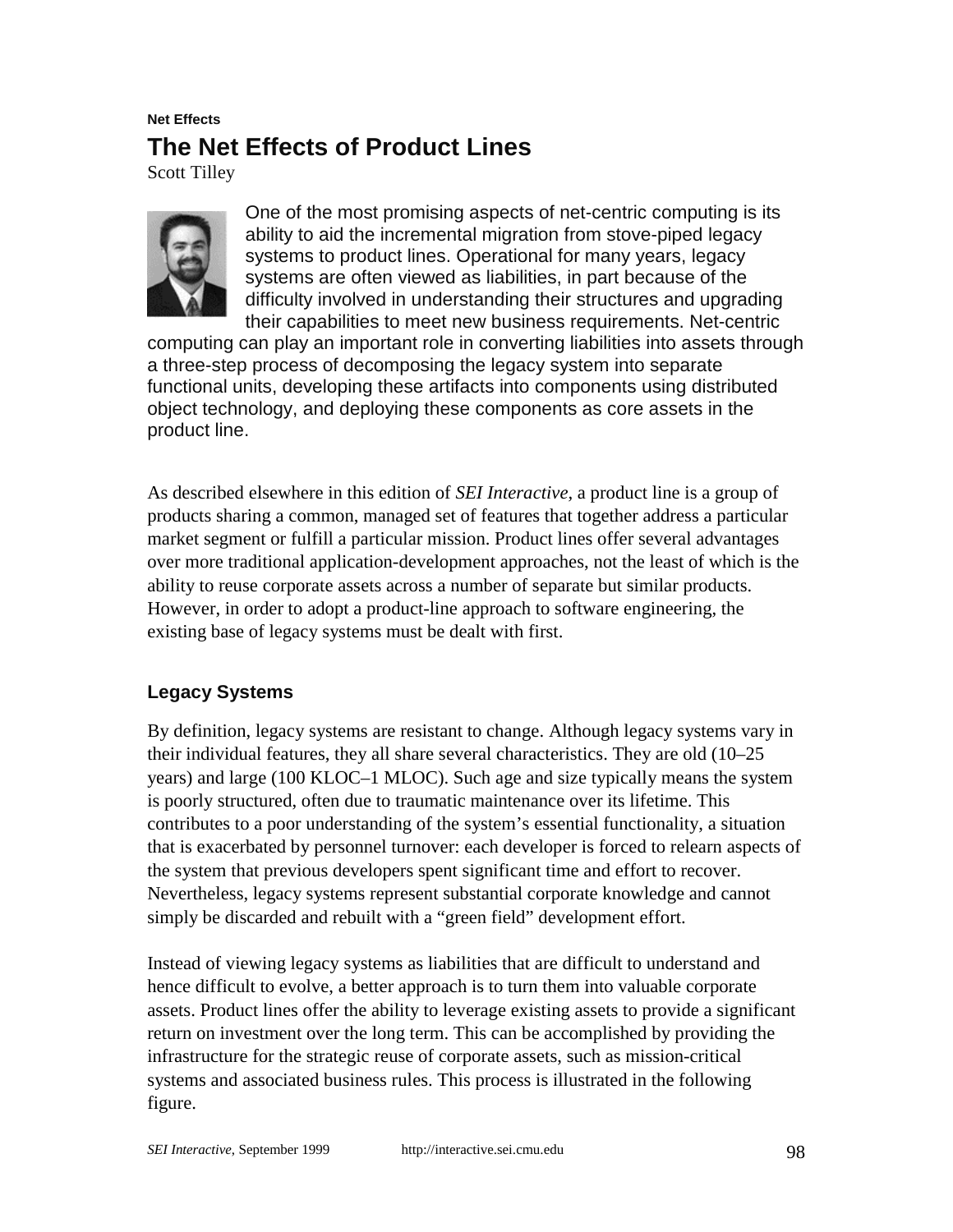| Ability to Leverage Existing Assets                                                                                   |                                                                                                                                                     |
|-----------------------------------------------------------------------------------------------------------------------|-----------------------------------------------------------------------------------------------------------------------------------------------------|
| Interface<br><b>Business</b><br>Mature<br>Source<br>Code<br>Software<br><b>Standards</b><br>Model<br><b>Practices</b> | Product<br>Pliable<br>Domain<br>Model<br>Software<br><b>Lines</b><br><b>Architecture</b>                                                            |
| <b>Tactical Sustainment</b>                                                                                           | <b>Strategic Reuse</b>                                                                                                                              |
| Corrective<br><b>Perfective</b><br><b>Adaptive</b><br><b>Maintenance</b><br>Maintenance<br>Maintenance<br>Reuse       | Fine-Grained<br><b>Object</b><br><b>Distributed</b><br><b>Net-Centric</b><br><b>Technology</b><br>Component<br>Component<br>Computing<br>Technology |
| <b>Value of Assets</b><br>Potential<br>Significant<br><b>Liabilities</b><br>RÓI                                       |                                                                                                                                                     |

*Figure 1: Leveraging Assets*

### **The Migration Process**

Migrating legacy systems to product lines can be accomplished using a three-step process. The first step is to decompose the legacy system into separate functional units. The second step is to develop these extracted artifacts into components using distributed object technology. The third step is to deploy the new components as core assets, making them available to the product line.

The result of the migration process is a three-tiered set of interacting components, as illustrated in Figure 2. Each component may reside on a client or a server, or it may migrate between them (in effect, serving multiple roles simultaneously). Data can also be made similarly mobile. These components can provide the basis for a product line as the software continues to evolve to meet changing business requirements.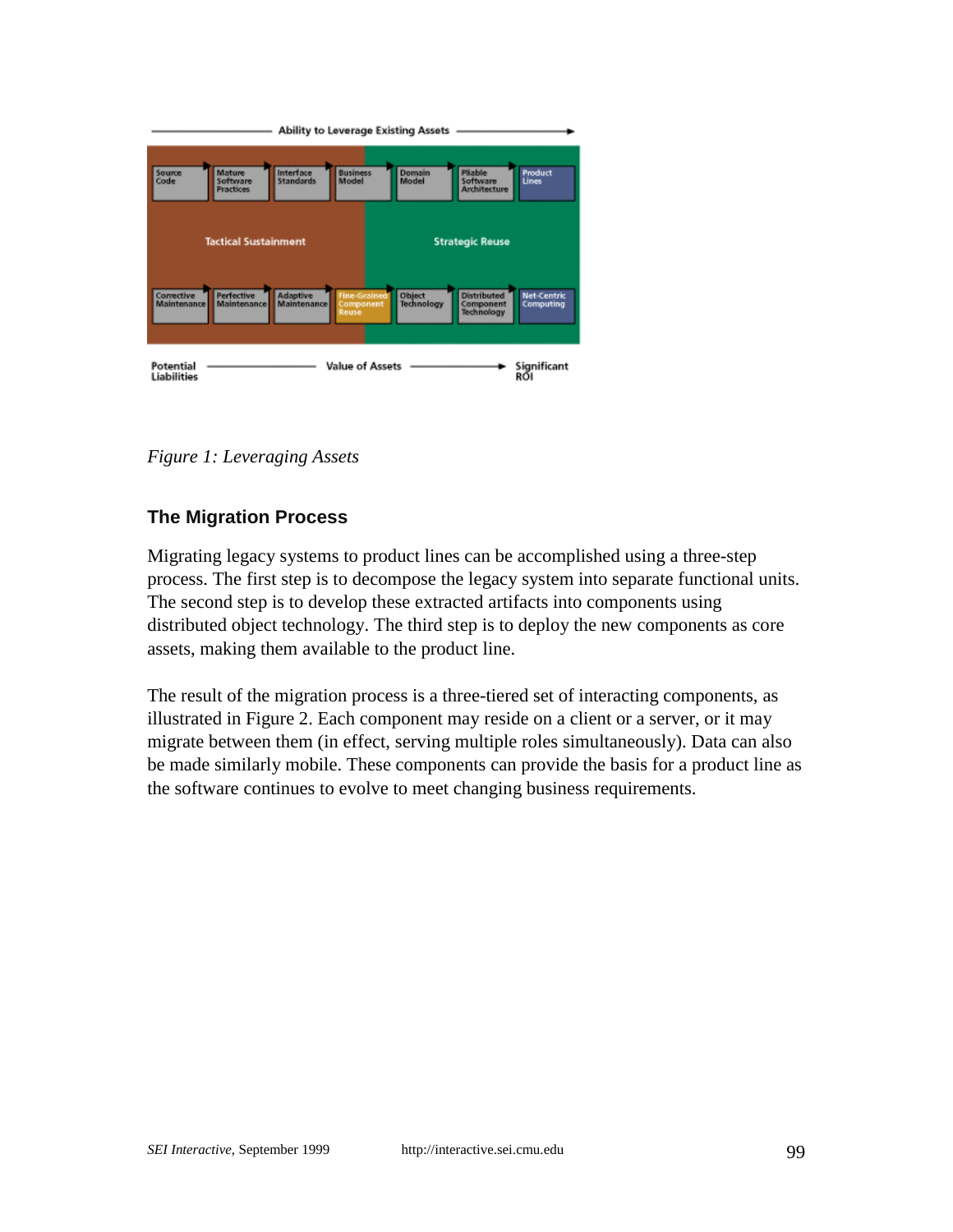

*Figure 2: Three-Tiered Architecture*

# **Decomposing the Legacy System**

The first step in the migration process is to decompose the legacy system into separate functional units. This can be accomplished using two variants of system-understanding technology. The first variant is a white-box approach that relies on traditional program understanding. This is typically done using a reverse-engineering tool that parses the legacy system's source code, populates a repository with the data it gathers, and performs analysis on this data to aid the user in understanding the system.

The second variant is a black-box approach that uses newer methods to understand the system. These methods can include binary reverse engineering, interface analysis, and behavioral probing. The black-box approach is used when the source code to the legacy system is not available for white-box analysis.

The result of this procedure is the first tier of the new product-line infrastructure. At this point, the artifacts can be considered to be virtual components. They represent essential functional artifacts of the legacy system, but are not yet in a format suitable for use as a true component in the software engineering sense.

### **Developing the Core Assets**

The second step in the migration process is to develop the product line's core assets from the artifacts extracted from the legacy system in the first step. This is done by wrapping the virtual components with object interfaces. This results in true components that become available for use in the third step of the migration process.

*SEI Interactive*, September 1999 http://interactive.sei.cmu.edu 100 Wrapping the virtual components can be accomplished using distributed object technology as middleware. There are several different middleware offerings to choose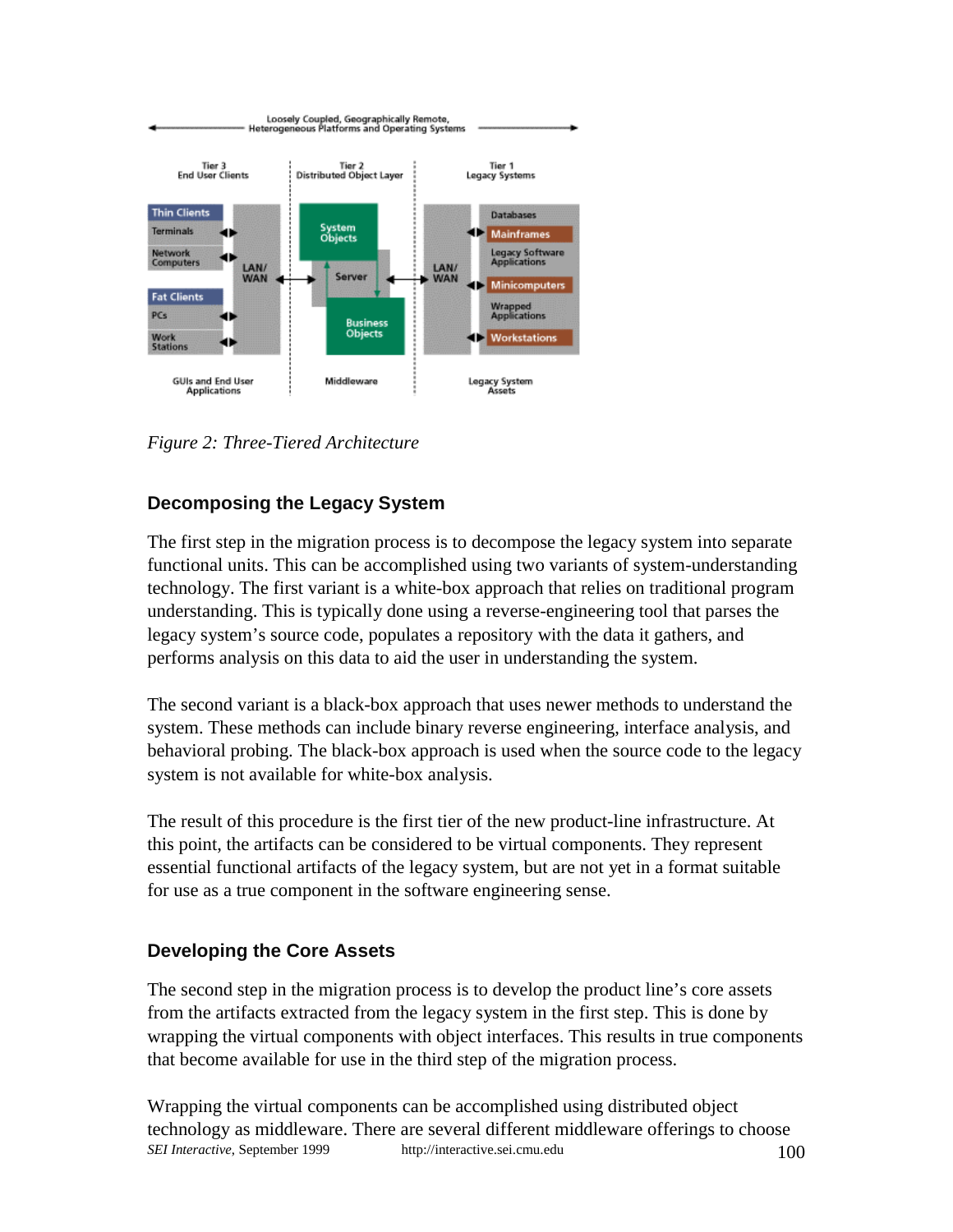from for this task. One of the most popular is the Object Management Group's Common Object Request Broker Architecture (CORBA). Microsoft is a proponent of the Distributed Component Object Model (DCOM) and related technologies under the COM+ rubric. Sun Microsystems espouses an approach relying on Enterprise Java Beans (EJB), possibly augmented with its Jini networked-appliance enabling technologies.

The result of this second step is the middle tier of the new product-line infrastructure. The new business artifacts are encapsulated with object interfaces, turning them into core assets and making them available to the third tier. The final step is to deploy the assets.

### **Deploying the Core Assets**

The third step in the migration process is to deploy the core assets using the network infrastructure. The core assets are accessed by product-line developers, who in turn use the assets to construct variant product instances. The result of this third step is the final tier of the new product-line infrastructure.

By deploying the core assets across a network, client applications can access and browse the collection of core assets. This facilitates the strategic reuse of businesscritical core assets, which has two benefits. The first benefit is the ability to leverage existing capabilities—in other words, to convert legacy liabilities into valuable productline assets.

The second benefit is the ability to compose new functionality from the newly mined business objects. Because the virtual components that were mined from the legacy system in the first step of the process have been given object-oriented interfaces in the second step of the process, the resultant artifacts can be combined to provide functionality that would have required significant writing of new code in a nonproduct-line approach. This composition of assets into new functionality facilitates the evolution of the legacy system to meet new requirements in a disciplined and costeffective manner.

#### **The Net Effects of Product Lines**

Today's newly developed system is tomorrow's legacy system. As such, legacy systems will always be with us, and will remain vitally important for the foreseeable future. The key to successfully adopting a product-line approach to software engineering is converting existing legacy systems from liabilities into assets. This can be accomplished using the three-step process described above.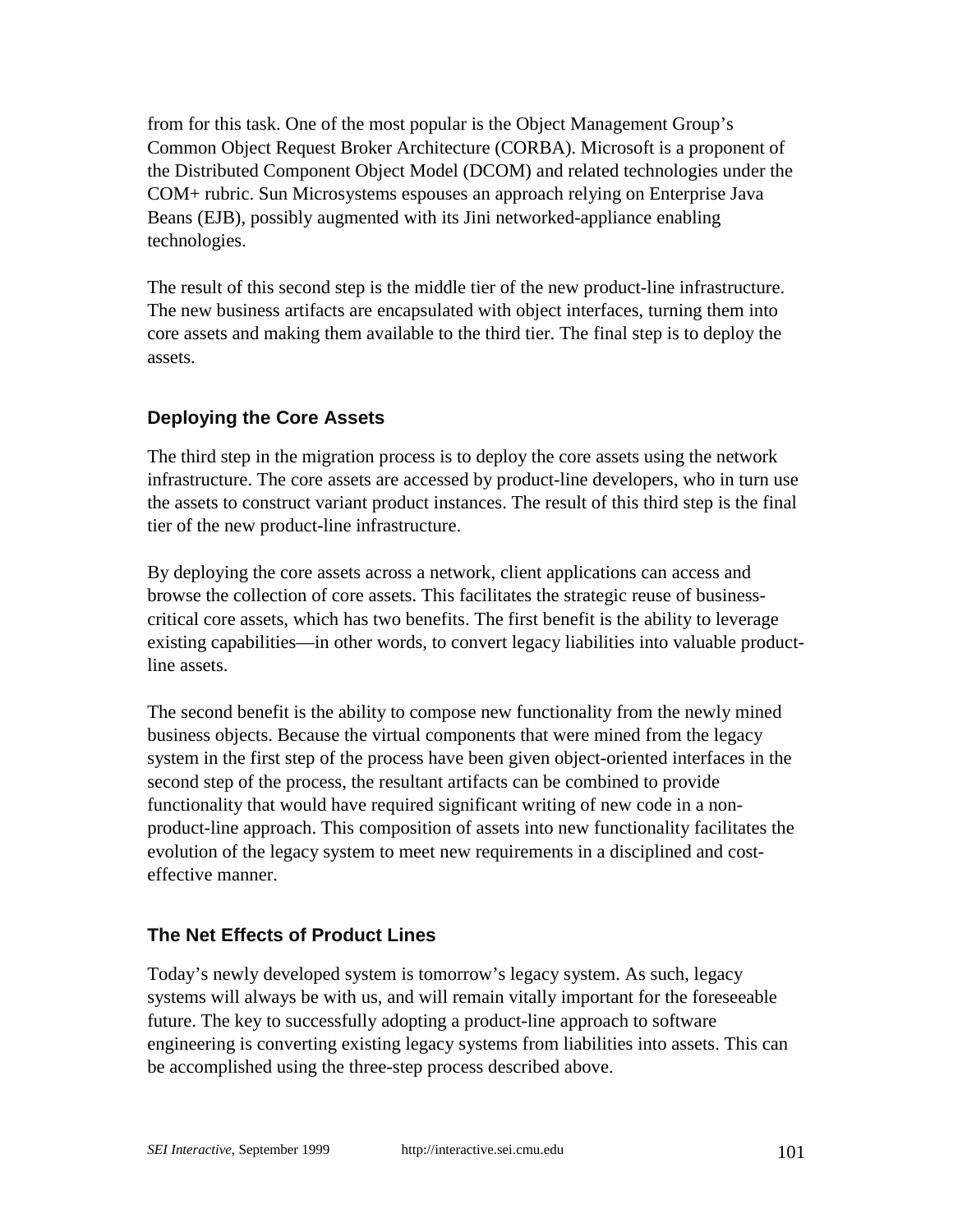In essence, net-centric computing provides the same application and asset portability to the client that distributed object technology provides to the server. The result is a flexible deployment infrastructure for core assets of the product line. The three-tiered architecture can be used by both end-users of the derived products, and by developers who rely on the core assets to construct instances of the product line.

The net effects of product lines are that they make software engineering more akin to a manufacturing process, with predictable attributes such as cost, schedule, and quality. The key is the strategic reuse of corporate assets—assets that are usually considered liabilities. Product lines promise to pervade software engineering in the new millennium, resulting in the development of better products in shorter time at lower cost. Underlying the success of product lines is the infrastructure provided by netcentric computing for migrating legacy systems from stove-piped systems to deployed core assets.

#### **About the author**

Scott Tilley is a visiting scientist with the Software Engineering Institute at Carnegie Mellon University, an assistant professor in the Department of Computer Science at the University of California, Riverside, and principal of S.R. Tilley & Associates, an information technology consulting boutique. He can be reached at stilley@sei.cmu.edu.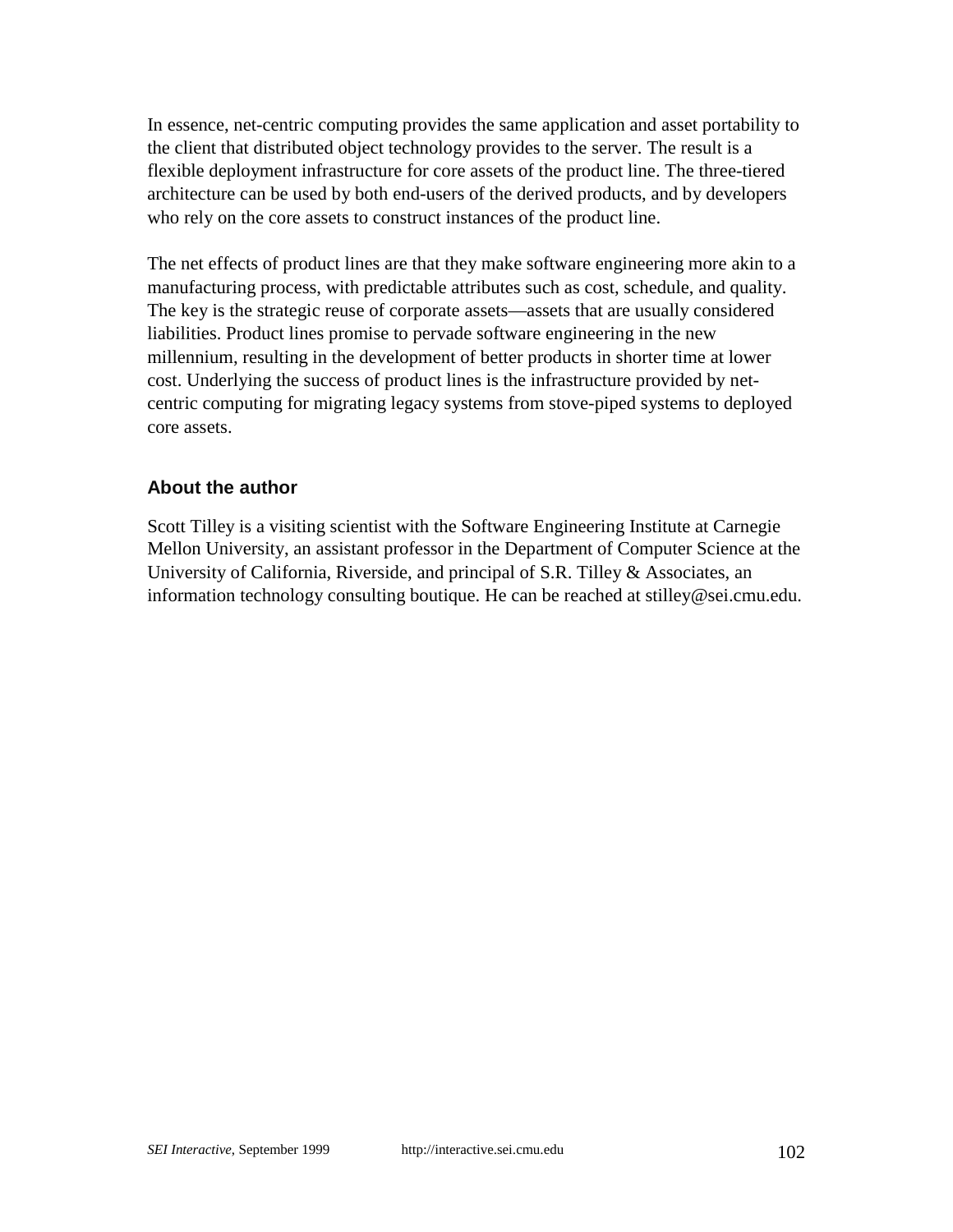# **Security Matters From Y2K to Security Improvement: A Critical Transition**

Moira West-Brown, Julia Allen



The previous issue in this series discussed how the Internet community could better prepare to address major security incidents. In this issue I'm joined by Julia Allen, team leader for security-improvement practice development. We will compare Y2K and information

technology (IT) security and suggest how your organization can build on its Y2K efforts to initiate or enhance an IT security-improvement program (SIP).

#### **The Basis for Security Improvement**

Many organizations have spent the past year preparing for the impact of Y2K. Unfortunately few of them are ready to address the risks associated with IT security incidents. The actions that must be taken to successfully deal with such incidents need to be a continuous, planned part of normal, day-to-day business operations. As in preparing for Y2K, IT security needs visible management sponsorship, investment, policies, procedures, processes, methods, tools, measures, standing teams, and assigned roles and responsibilities. This combination of people, technology, and processes is the basis for security improvement.

#### **Y2K vs. IT Security—A Comparison**

As the Y2K deadline looms ever closer, organizations find themselves in various stages of readiness for the big event. After years of work, some are still frantically attempting to complete their Y2K compliance testing, while others are preparing their crisis communications to monitor for and address Y2K failures and glitches when they do arise. However, as the new millennium dawns, organizations can expect to address more than just Y2K glitches and failures.

*SEI Interactive*, September 1999 http://interactive.sei.cmu.edu 103 The tremendous energy that organizations have exerted to prepare for Y2K is understandable when you consider what is at stake. However, the risks associated with suffering an IT security incident or security breach can be just as devastating as those associated with Y2K non-compliance. Recent figures provided in the 1999 CSI/FBI computer crime survey indicate that the greatest losses from IT security incidents are associated with theft of proprietary information and financial fraud. But the survey also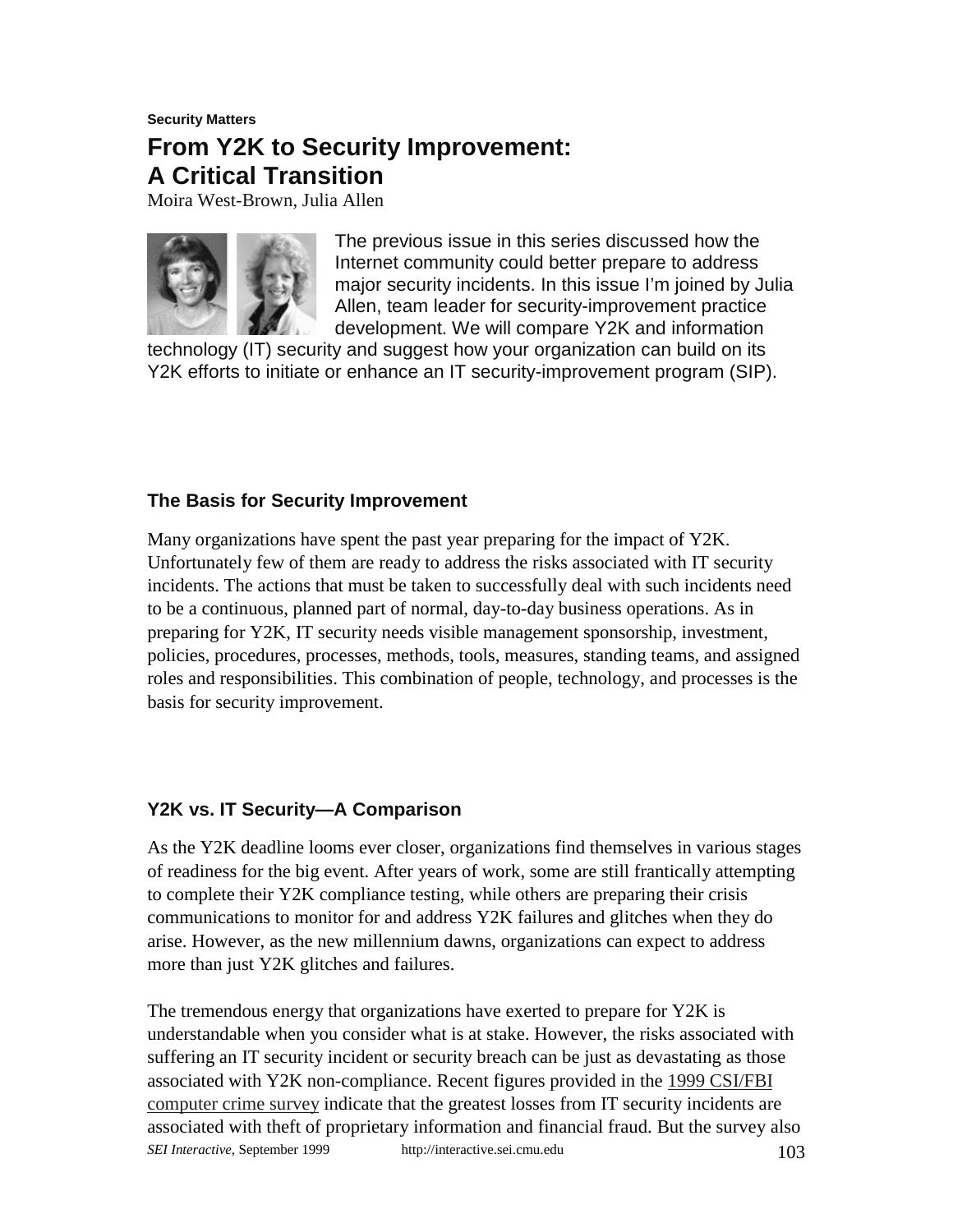points out that many organizations are unable to quantify losses from incidents. All too often organizations either don't know what information may have been lost or don't have processes in place to help determine how to quantify loss. For instance, what is the cost to an organization of losing its Internet connectivity for five hours?

Moreover, organizations may naively believe that IT security is under control if they have some security measures in place—such as

- a firewall to keep out intruders
- investment in PKI (public key infrastructure), VPN (virtual private network), or ecommerce solutions
- an IDS (Intrusion Detection System) to detect, alert, and possibly respond to intrusions
- strong authentication using technologies such as one-time passwords and smart cards

It is important to recognize that mitigating IT security risks is a complex issue that can neither be addressed overnight nor through technological solutions alone.

A survey by the SANS Institute of 1,850 computer-security experts and managers identified "Seven Top Management Errors that Lead to Computer Security Vulnerabilities."

For some time, computer-security experts have warned of the possibility of intruders using the chaos and confusion of Y2K as a smokescreen under which they can camouflage attacks and other malicious activities. Recently the Gartner Group has asserted the potential for someone to steal up to \$1 billion during the Y2K chaos by installing back doors in software during Y2K compliance changes.

Unlike Y2K—fixing a one-off issue at a known time in the future—IT security incidents are a reality now, occur on a daily basis, and may prove at least as catastrophic for a company as Y2K. Keeping pace with changing business and technology demands results in dynamic IT environments with ongoing changes to platforms, tools, technologies, staff and policies. Keeping pace is difficult enough from a Y2K perspective; an IT-security perspective adds additional levels of complexity to the problem and correspondingly increases risk.

*SEI Interactive*, September 1999 http://interactive.sei.cmu.edu 104 Although the risks of Y2K and IT security to an organization are comparable, recognition of this is not reflected in the associated level of investment needed to address these risks. No one knows the real global cost of Y2K, but figures available in the U.S. give an indication of the magnitude of the investment that companies are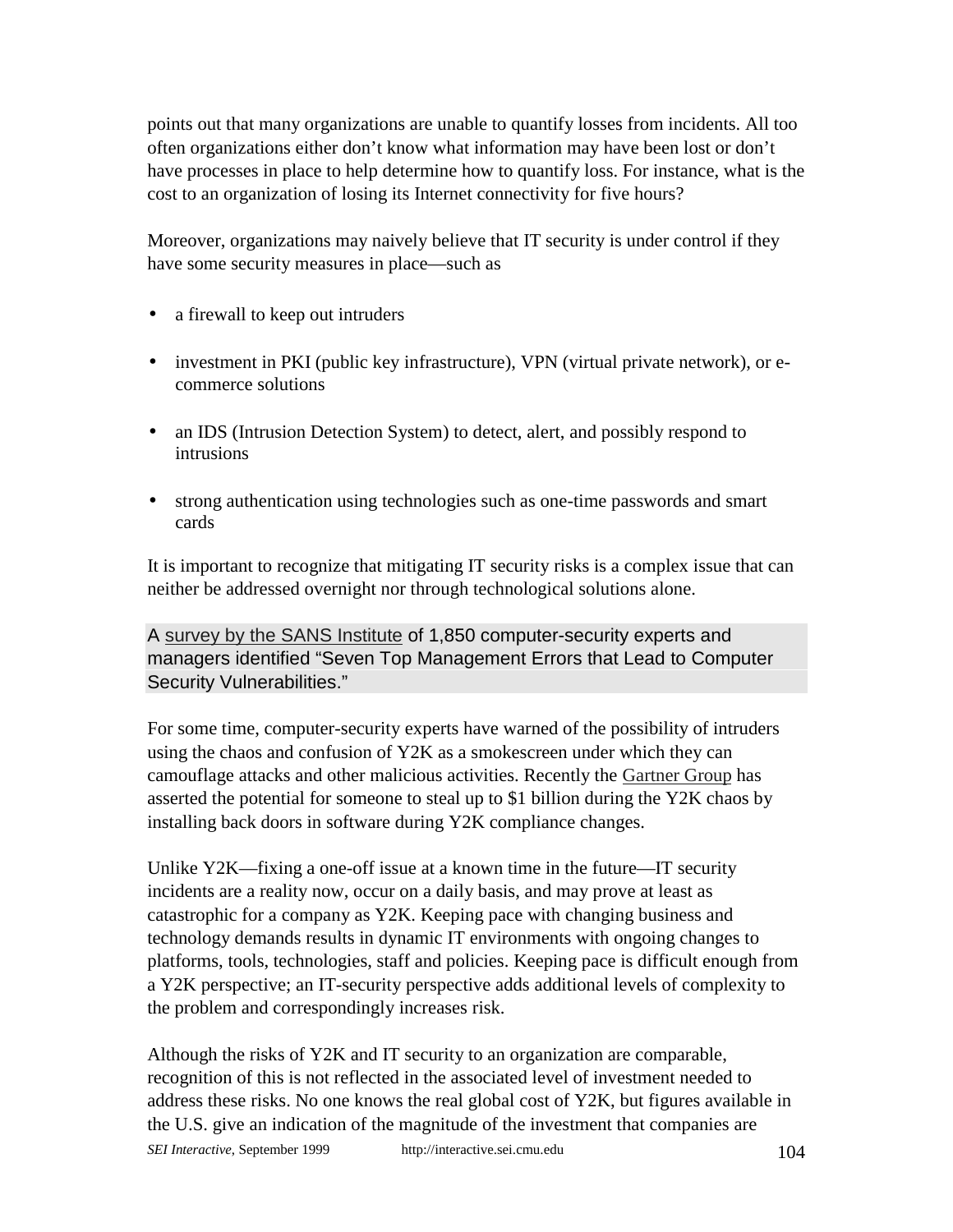making to address this one-off event. Organizations have invested and continue to invest significant sums in their Y2K compliance efforts. In July 1999, for example, U.S. and Canadian airlines reported that their combined Y2K efforts totaled more than \$750 million. In December 1999, the total reported Y2K costs for U.S. federal agencies will reach over \$6.4 billion. Even considering the enormous sums reported, some experts claim that organizations are underreporting their real Y2K costs so as not to reduce customer confidence.

Figures on investment in IT security improvement are more difficult to obtain, but the little information that is available would indicate that global IT security investment is embarrassingly small in comparison with Y2K budgets. The Gartner Group estimates that most organizations spend as little as 1% of their operating costs on security when 5–8% is what is necessary. In a 1999 survey, *Information Week* showed that approximately 50% of information security professionals had an IT security budget of \$50,000 or less.

Y2K and security improvement are corporate-wide issues that could have serious repercussions if not adequately addressed. Just as with Y2K, launching and sustaining a successful security-improvement program requires visible advocacy by senior management, funding, follow-through, and long-term commitment of resources.

#### **Initiating a Security Improvement Program**

Initiating a security improvement program (SIP) is hard work, even if you've had a significant attack that has gotten everyone's attention. Sustaining an SIP can be even harder. First, you need to identify the risks to your business if the security (confidentiality, availability, and integrity) of critical data, systems, and/or networks (assets) is compromised. By compromised, we mean that the asset has been destroyed, damaged, altered so as to hurt your operations, or revealed to your competitors. You can't protect everything equally so it is important to carefully select what you do choose to protect and how, based on its value to your organization.

Once you know your risks, you need to decide which ones are most likely to occur and have the largest potential impact. Impact could be in dollars, time, lost productivity, or loss of market share, customers, and reputation. But the work doesn't end there. Let's say you have a prioritized list of risks and an effective plan to mitigate them. The next day, you go into the office and find out your number one competitor has just launched a new e-commerce site and is ready to do business on the Internet—and you're still six months away from launching yours. Or a recently fired employee has successfully penetrated your strategic planning database and posted your plans for the next 18 months on an Internet news group. In other words, change and surprises introduce new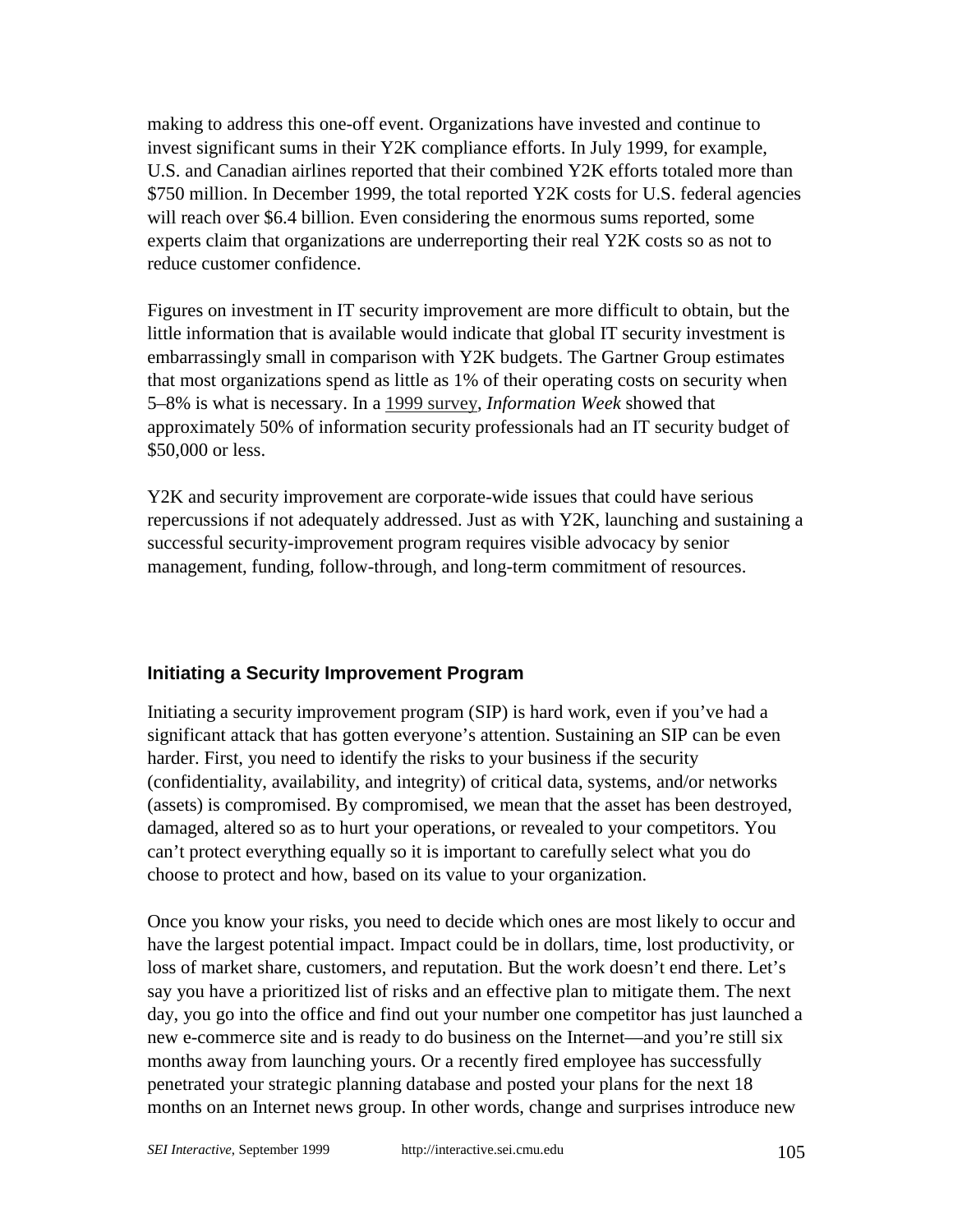risks that must be added to the ones you are already managing. And you need to have a way of adjusting where you invest SIP time and energy based on this very dynamic environment.

In concert with the CERT/CC® community and several leading government and commercial organizations, we have spent some time thinking about how to launch an  $SIP<sup>2</sup>$ . One of the key components of an SIP is the definition and adoption of improved security practices that will allow you to mitigate your most critical technical risks.

When considering who could most benefit from pragmatic, concise, how-to guidance on what to do (practices), it became obvious that one of the audiences with the greatest need was network and system administrators and their managers. They face the most daunting challenges as a result of the growth and complexity of the IT infrastructures they are responsible for keeping up and running 24 hours a day, seven days a week. And they are constantly being asked to add new IT systems, networks, applications, and data to keep pace with changing business and technology demands. Based on what successful organizations were doing to deal with these demands, we developed specific step-by-step guidance that did not rely on a particular operating system or platform, making the information as broadly useful as possible. In addition, UNIX- and Windows NT-specific "implementations" for many of the practices have been developed. All of this information can be found on the CERT security improvement Web site.

Each practice contains

- a brief description that expands the title of the practice
- an explanation of why the practice is important (what bad things can happen if you don't do it)
- a step-by-step description of how to perform the practice
- related policy topics that support successfully deploying the practice

Planned future additions include

- cost/benefit analysis information for selecting among alternative approaches
- the means by which to measure success of implementation (did it solve the problem it purported to solve and were the benefits of the investment worth the cost)

 $\overline{a}$ 

<sup>&</sup>lt;sup>2</sup> See our 1999 SEPG presentation on Securing Networked Systems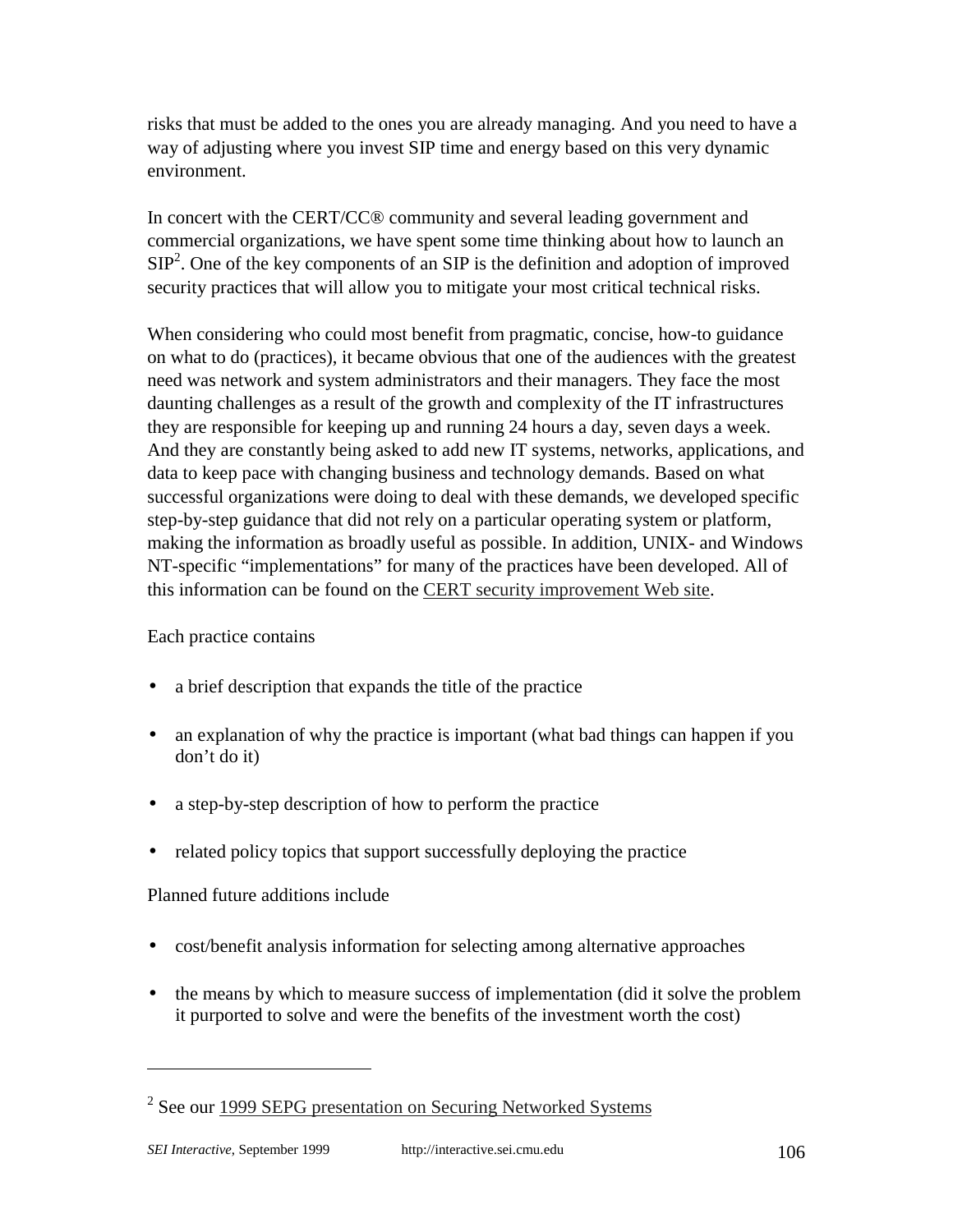Some of the more frequently referenced sets of practices (each set is called a module) include Preparing to Detect Signs of Intrusion, Detecting Signs of Intrusion, Responding to Intrusions; Securing Desktop Workstations, Securing Network Servers, and Deploying Firewalls. The modules contain practices such as identifying and installing tools, setting up logging options and examining what they produce, setting up user authentication and file access control mechanisms, and determining how to deny network traffic that you don't want coming into your system.

(Many of the practices are starting to appear in training materials and are being referenced by other Web sites. We don't have any feedback yet on how organizations are using them but we would love to hear from you if you are. We are launching our first significant set of pilot tests this year. So stay tuned and watch for new materials.)

#### **Transitioning Y2K Resources**

As Y2K efforts wind down and resources associated with them free up, many projects that have been on hold or have been placed on the back burner will be competing for those resources. It is important to plan for the future now and ensure that IT security improvement is a major focus of those plans. In addition to redirecting Y2K resources to other development projects, this is an excellent opportunity to transition some of those resources to the formation of an SIP effort and to supplement these resources with IT-security expertise. This approach is preferable to resourcing SIP from scratch, as the people coordinating Y2K efforts in organizations are likely to be familiar with many of the issues that you need to address for SIP including

- establishing a crisis center
- a good understanding of the nature and level of risk across the organization
- identifying critical resources

 $\overline{a}$ 

• establishing contacts across business units

Some organizations are already considering this approach<sup>3</sup>.

Security improvement won't happen overnight; it will result from an ongoing effort. Organizations need to be prepared to address IT-security incidents every day. However, every organization should also consider the heightened possibility of security incidents

<sup>&</sup>lt;sup>3</sup> See recent issues of *Federal Computer Week* articles (Y2K and the CIO Council).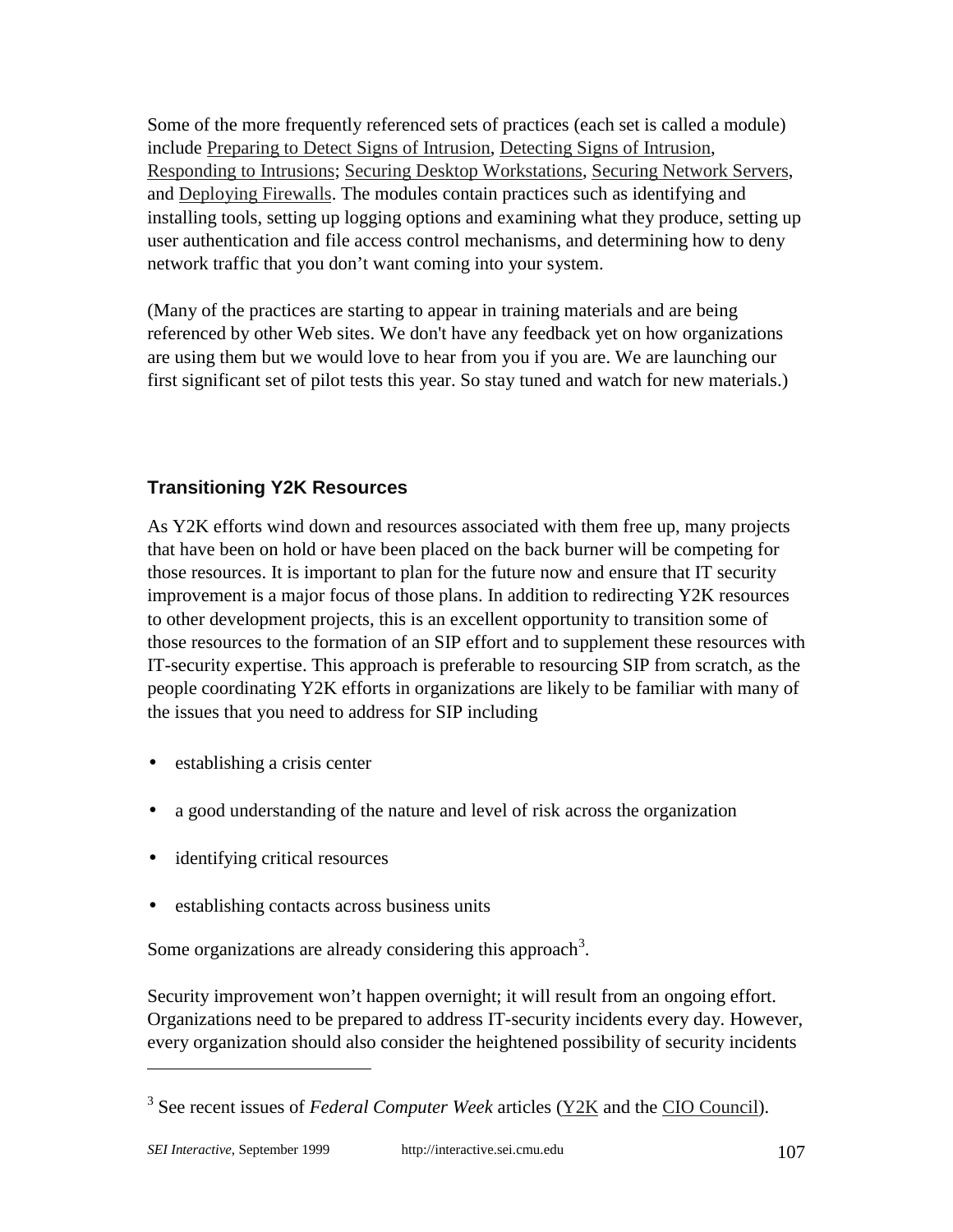coinciding with Y2K. We encourage you to alert your Y2K crisis center to be prepared for possible security problems disguised as Y2K issues or anomalies that may coincide with apparent Y2K problems. Have IT security staff on alert to address any such issues as they arise.

Many organizations scrambled to address the Melissa macro virus incident earlier this year. Some have indicated that they were in some way thankful for the experience Melissa gave them as they were then better prepared when the potentially more severe explore.zip worm struck just months later. Organizations should take little solace from such news—clearly this is not an effective or appropriate way to address security risks. Y2K has taught us that having a deadline to shoot for can help us to focus our attention and make significant progress toward addressing a major problem. We don't deny that security improvement is a much more complex and difficult nut to crack than Y2K. However, to retain control of corporate assets and continue to enhance the nature of the business conducted on the network while maintaining customer confidence, we must tackle security improvement head-on.

#### **About the Authors**

**Moira J. West-Brown** is a senior member of the technical staff within the CERT® Coordination Center, based at the SEI, where she leads a group responsible for facilitating and assisting the formation of new computer security incident response teams (CSIRTs) around the globe. Before coming to the CERT/CC in 1991, West-Brown had extensive experience in system administration, software development, and user support/liaison, gained at a variety of companies ranging from academic institutions and industrial software consultancies to government-funded research programs. She is an active figure in the international CSIRT community and has developed a variety of tutorial and workshop materials focusing mainly on operational and collaborative CSIRT issues. She was elected to the Forum of Incident Response and Security Teams Steering Committee in 1995 and is currently the Steering Committee Chair. She holds a first-class bachelor's degree in computational science from the University of Hull, UK.

**Julia Allen** has more than 25 years of managerial and technical experience in software engineering. She is currently a senior member of the technical staff within the Networked Systems Survivability Program at the Software Engineering Institute, leading the team responsible for developing security improvement practices. Prior to this technical assignment, Allen served as acting director of the SEI for an interim period of six months as well as deputy director for three years. She started the Industry Customer Sector at the SEI in 1992. Before joining the SEI, Allen was vice president at Science Applications International Corp., and was responsible for starting a new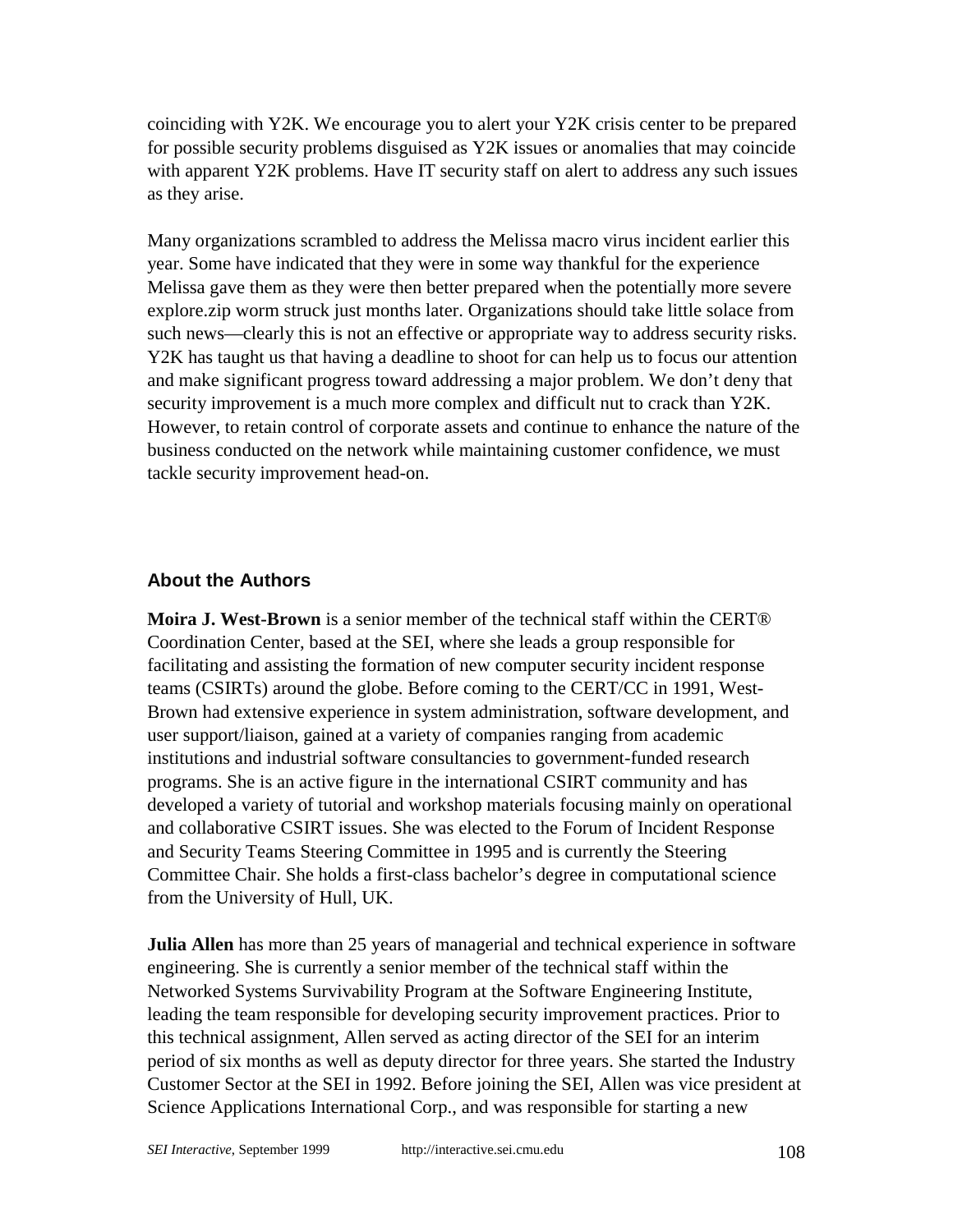software division specializing in embedded systems software for government customers. Before that, she worked for 10 years with TRW. Allen received a BS in Computer Science from the University of Michigan, as well as an MS from the University of Southern California and an executive business certificate from the University of California at Los Angeles. Her professional affiliations include ACM, IEEE Computer Society, and the Internet Society (ISOC). Her publications include four modules within the SEI's security improvement series as well as various presentations and papers on the SEI's strategic plan and technical program.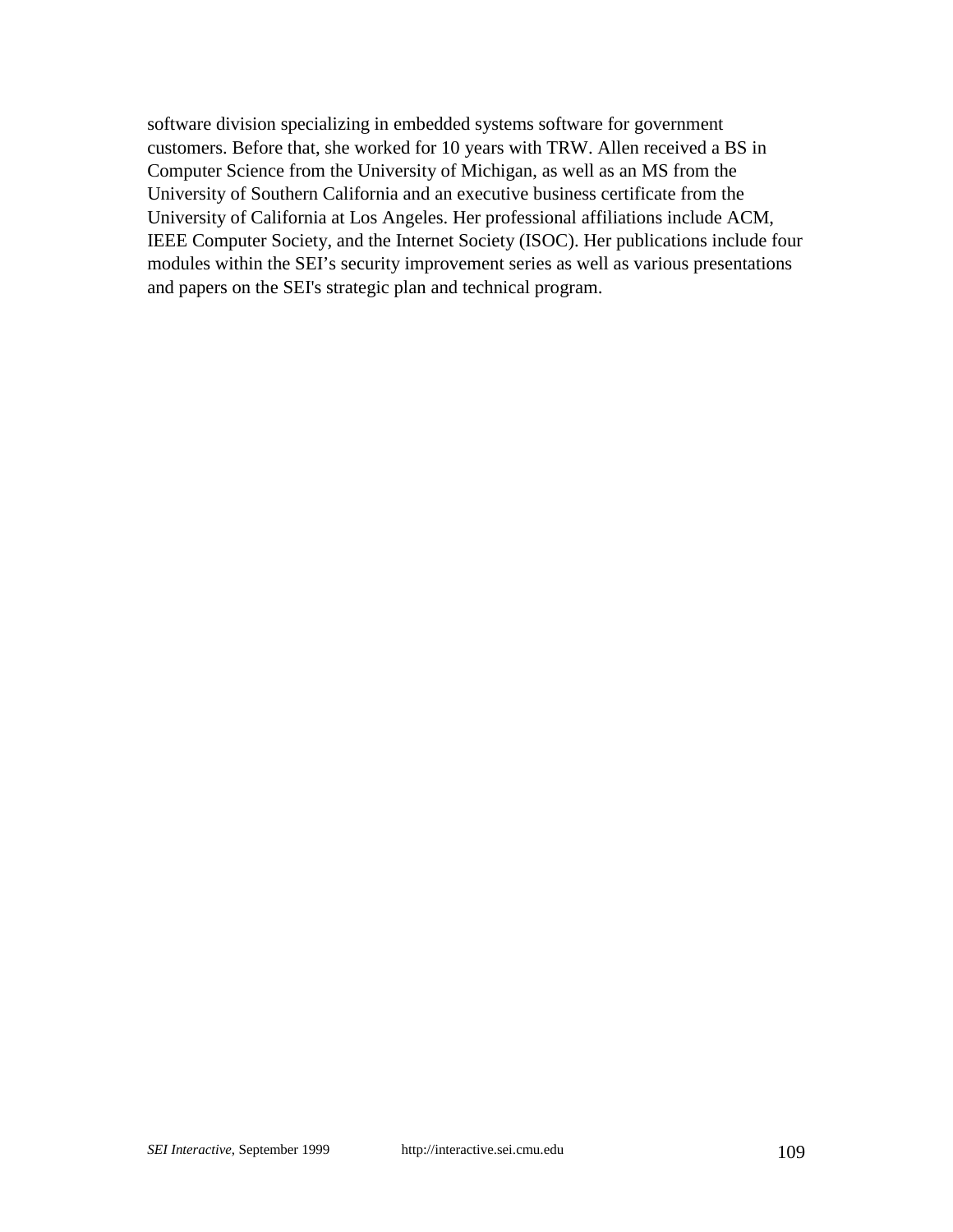# **Watts New? Getting Management Support for Process Improvement**

Watts S. Humphrey



Over the years, I have often been asked about how to get management support for process improvement. Typically, engineers want to use better software methods but they have found that their management either doesn't care about the methods they use or, worse yet, even discourages them from trying to improve the way they work. In addressing this subject, I have decided to

break it into two parts. The first part, which I covered in the June 1999 issue of SEI Interactive, concerns disciplined work: what it is, and what it takes to do it. In this column I address the problem of getting management support for process improvement.

# **Obtaining Broad Management Support**

Perhaps the biggest problem in starting an improvement effort is getting management support. The first and most important step is to get senior management backing. Without support from the very top, it is generally impossible to make significant changes. Next, however, you will need active involvement from all the appropriate managers, particularly those managers who directly supervise the work to be impacted by the change.

The reason for broad management support is that significant improvement programs generally involve substantial changes in the way people work. If you don't change the engineers' working practices, you can change the organizational structure and all its procedures, but nothing much will really change. Thus, to have a substantial impact on an organization's performance, you must change the way the engineers actually work. While this is possible, it is very difficult, and it requires the support of all levels of management. Senior managers must establish goals and adjust reward systems. Intermediate managers need to provide funding and change priorities. And most important, the working-level managers must make the engineers available for training, support process development, and monitor the engineers' work to make sure they follow the improved practices. So, how do you get this kind of support? To address this question, we discuss three issues:

- 1. Why do you want to make changes?
- 2. Which managers do you need support from?
- 3. Why should those managers support you?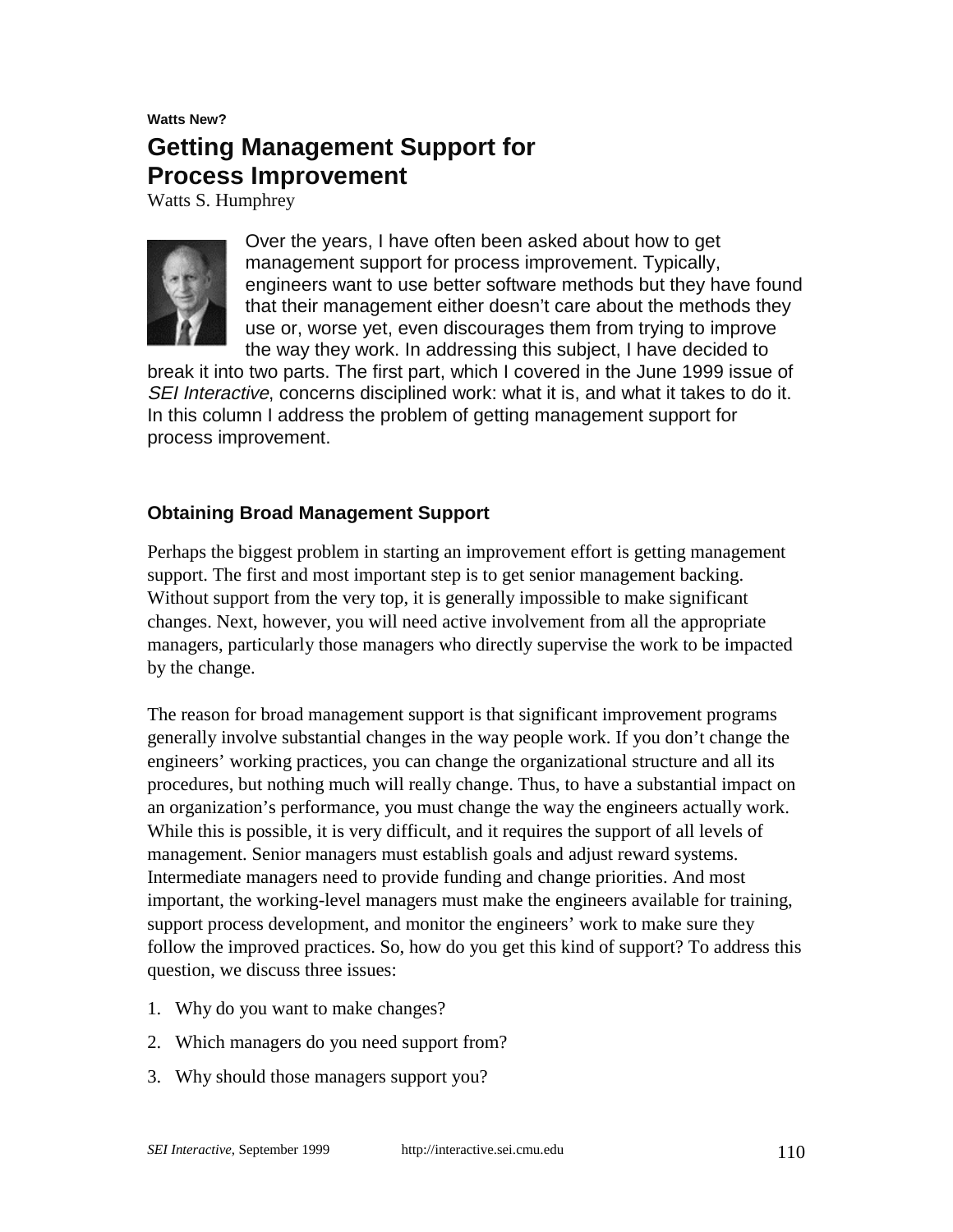## **Why do you want to make changes?**

Since you are reading this column, you are probably interested in making process changes, and these changes are undoubtedly in the way your organization develops or maintains software. This means you are probably talking about some kind of process improvement, like getting a Capability Maturity Model® (CMM)® program underway or introducing the Personal Software Process<sup>SM</sup> (PSP<sup>SM</sup>) and Team Software Process<sup>SM</sup>  $(TSP<sup>SM</sup>)$ . Whatever the approach, you will be changing the way software work is done.

The first question to address is: why? That is, why do you want to improve the software process, why should management support you in improving the software process, and why should the organization care about how software is developed? These are tough questions, but they are the very first questions managers will ask. You need to be able to answer these questions, and depending on which managers you talk to, they will ask these questions differently. This leads us to the next question.

# **Which managers do you need support from?**

Depending on the size of your organization, there could be many management levels. Typically, the manager from whom most of us need support is the manager immediately above us. While there are lots of levels to discuss, let me assume that this immediate manager runs a project or a department. Unless you are in a very small organization, this manager probably works for some higher-level manager, and this higher-level manager probably works for some manager at an even higher level. Up there somewhere there should be a senior-level manager or executive who is concerned with the overall business, how it performs now, and how it will perform in the future. This senior manager is concerned with where the business stands competitively, how new technology will impact its products and services, and the changing needs of its customers.

The reason the manager's level is important to you is that improvement programs focus on long-term issues that are the principal concern of senior-level executives. Unless the managers below the executive level are specifically charged with working on process improvement, most of them will view improvement efforts as a distraction at best or, at worst, as a drain on critical resources.

The reason for this negative view is that process improvement deals with the overall performance of an organization. It concerns competitive capabilities, long-term cost effectiveness, development cycle-time improvement, and customer satisfaction. These are strategic issues that generally only concern the most senior executives. Even in the departments, laboratories, or divisions of large corporations, the performance measures for division general managers, laboratory directors, and department managers are invariably concerned with immediate short-term results: delivering products on time, managing tight budgets, or responding to customer-related crises.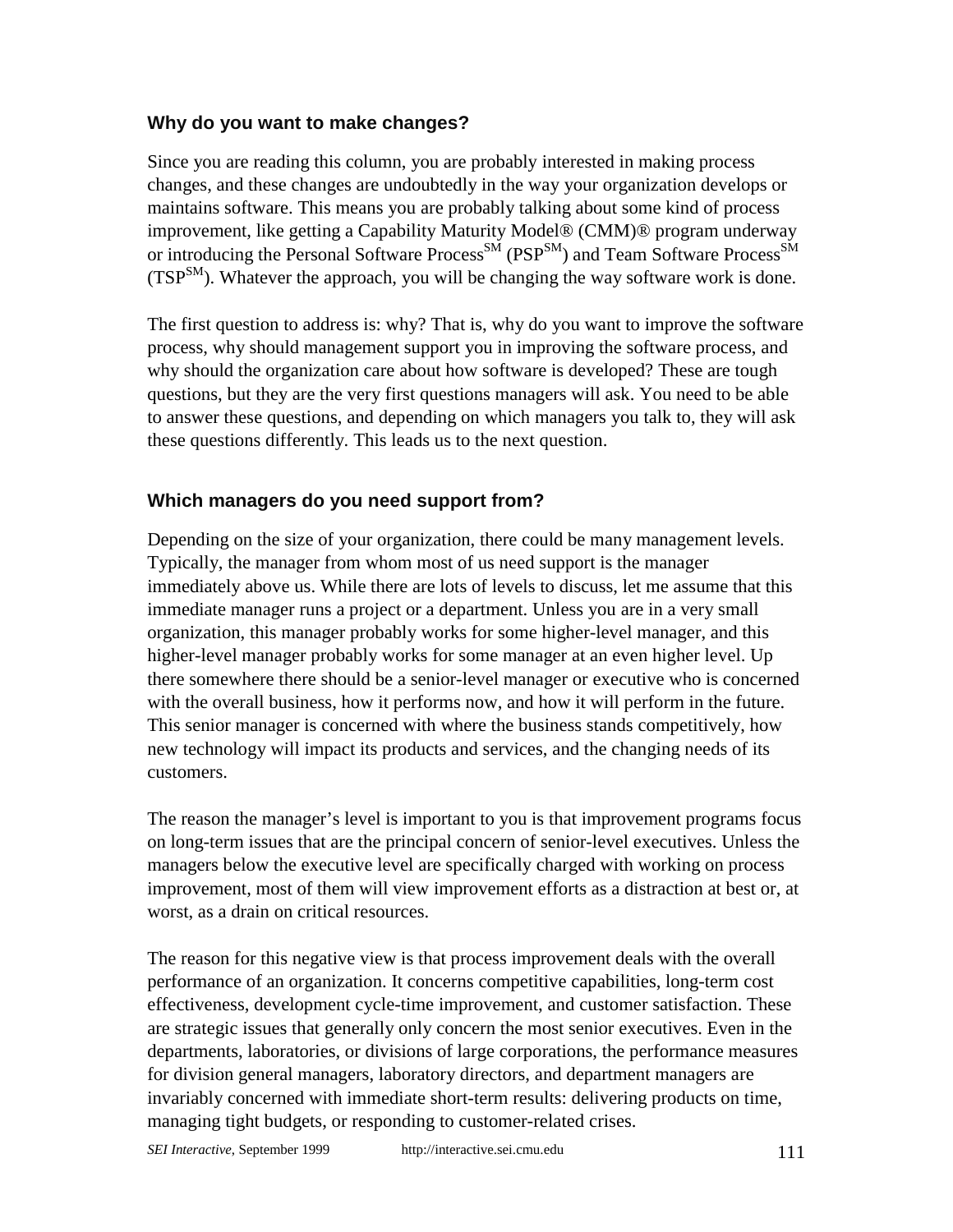While these issues are critically important, and they often spell the difference between organizational failure and success, a total concentration on these topics will not change the way organizations perform. If the organization is not cost competitive, or if it produces lower quality or less attractive products, a focus on current performance will not improve the situation. The immediate problems may be fixed and the burning issues resolved, but the organization will continue working pretty much as it always has. It will thus continue producing essentially the same results and generating essentially the same problems and issues. This brings us to the definition of insanity: doing the same thing over and over and expecting a different result.

Generally, only the managers who think strategically will support a processimprovement program. These are usually managers who have broad business responsibilities and are measured by total organizational performance. They probably have multiple functions reporting to them, like product development, marketing, manufacturing, and service.

Even senior managers, however, do not always think strategically. Most organizations, after all, are owned by stockholders who are interested in the stock price. And since the stock price is heavily influenced by quarterly financial results, even the most senior managers cannot afford to ignore short-term financial performance. Unfortunately, many of these managers don't worry about much else.

# **Why should this manager support you?**

Now we get to the critical question: Why should any manager support you? In general terms, there are three reasons why managers might be willing to support you:

- 1. What you want to do supports their current job objectives.
- 2. What you want to do will make them look good to their immediate and higher-level managers.
- 3. What you want to do is so clearly right that they are willing to support you in spite of its impact on their immediate performance measures.

# **Getting help from a senior manager**

The relative importance of these reasons changes, depending on where the manager resides in the management chain. At the very top are the managers who are most likely to focus on long-term performance. This means that they will often support process improvement for all three reasons. Thus, if you can show that process improvement will have a significant long-term benefit, you will likely get support. You can generally accomplish this by showing how similar improvements have benefited other organizations or, better yet, how they have benefited other parts of your own organization.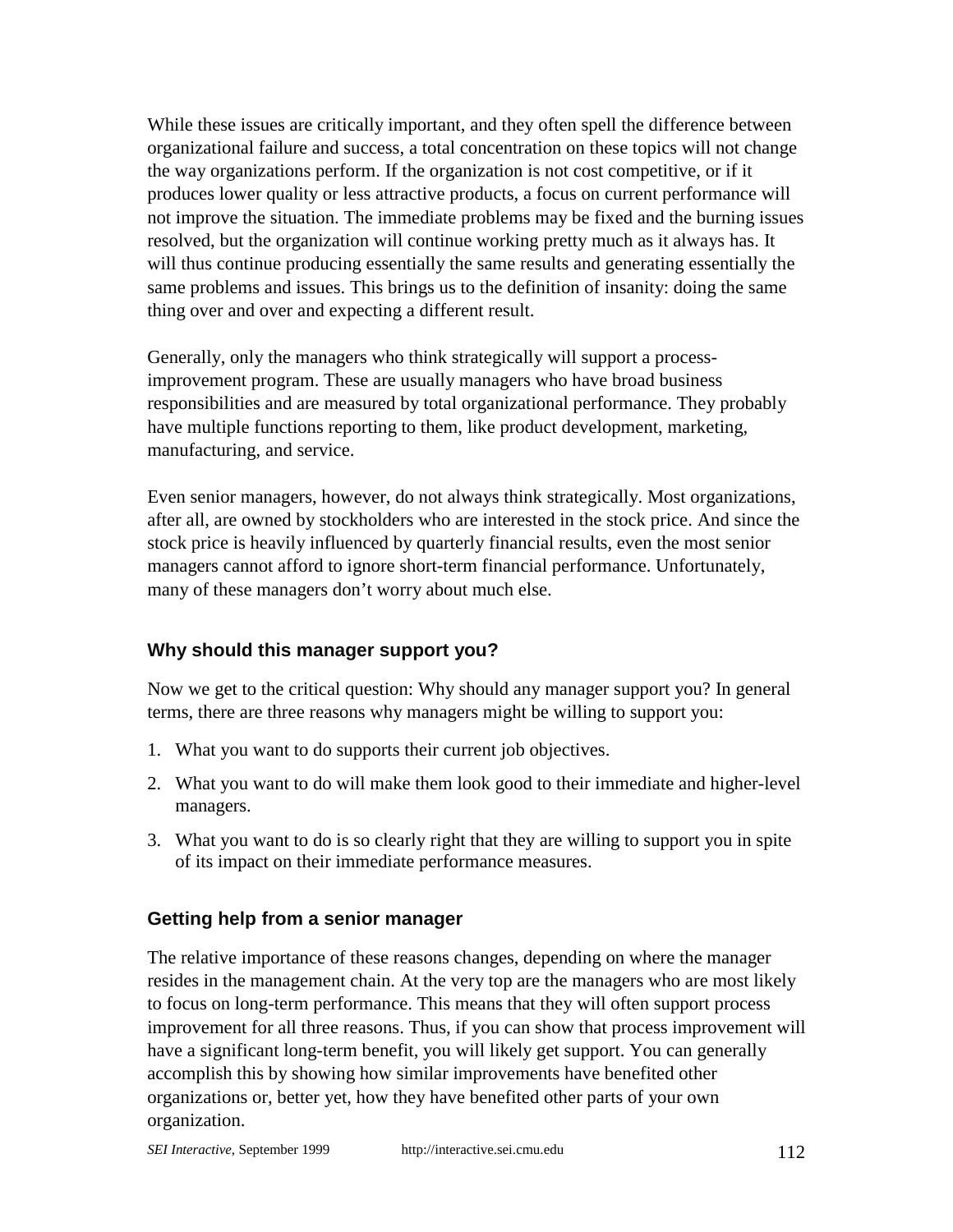For the CMM, for example, show how improvements in CMM level have improved the performance of other software organizations. Also, show where your organization stands compared with other organizations in your industry. For the PSP and TSP, you could show data on quality, productivity, or employee turnover and how such changes could impact your organization.

If you can get the attention of a senior manager, and if you have your facts straight, the odds are you can get this manager to seriously consider the subject of process improvement. Frequently this is when you might get an outside expert to give a talk or to do an assessment. While you may have to settle for a small initial step, the key is to get some action taken. Once you can get the ball rolling, it is usually easier to keep it in motion.

If the manager you are dealing with is not at the senior executive level but one level lower, this manager is probably not measured on strategic issues. Such managers would know, however, that their immediate manager had such a measure. Thus, your manager is not likely to be motivated by reason 1 but might be persuaded to support you for reason 2. Thus, by proposing something that will make him or her look good to higherlevel managers, this manager will personally benefit while also helping you to get the improvement ball rolling. What you want to ask for from this manager is help in taking the improvement story upstairs.

### **Getting help at the first management level**

Finally, the most common problem is dealing with a manager who is fairly far down in the organization. This manager not only is not measured on strategic issues, but his or her immediate manager is not either. This means that strategic objectives are not likely to be very compelling. At this point, you only have two choices:

- Convince this manager that the improvement is a strategic necessity for the organization.
- Show how the improvement effort can help to address immediate short-term concerns.

While the latter is often the approach you must take, it has a built-in trap. The reason is that if improvement is aimed at solving a short-term problem, as soon as the short-term pain is relieved, the need for improvement is gone. This is like taking aspirin for a splitting headache. If the headache is indeed a transient problem, that would be appropriate. If the pain is the first symptom of a stroke or a brain tumor, however, the delay could be fatal. While promptly taking an aspirin may usually be helpful for a stroke, you had better also see a doctor right away.